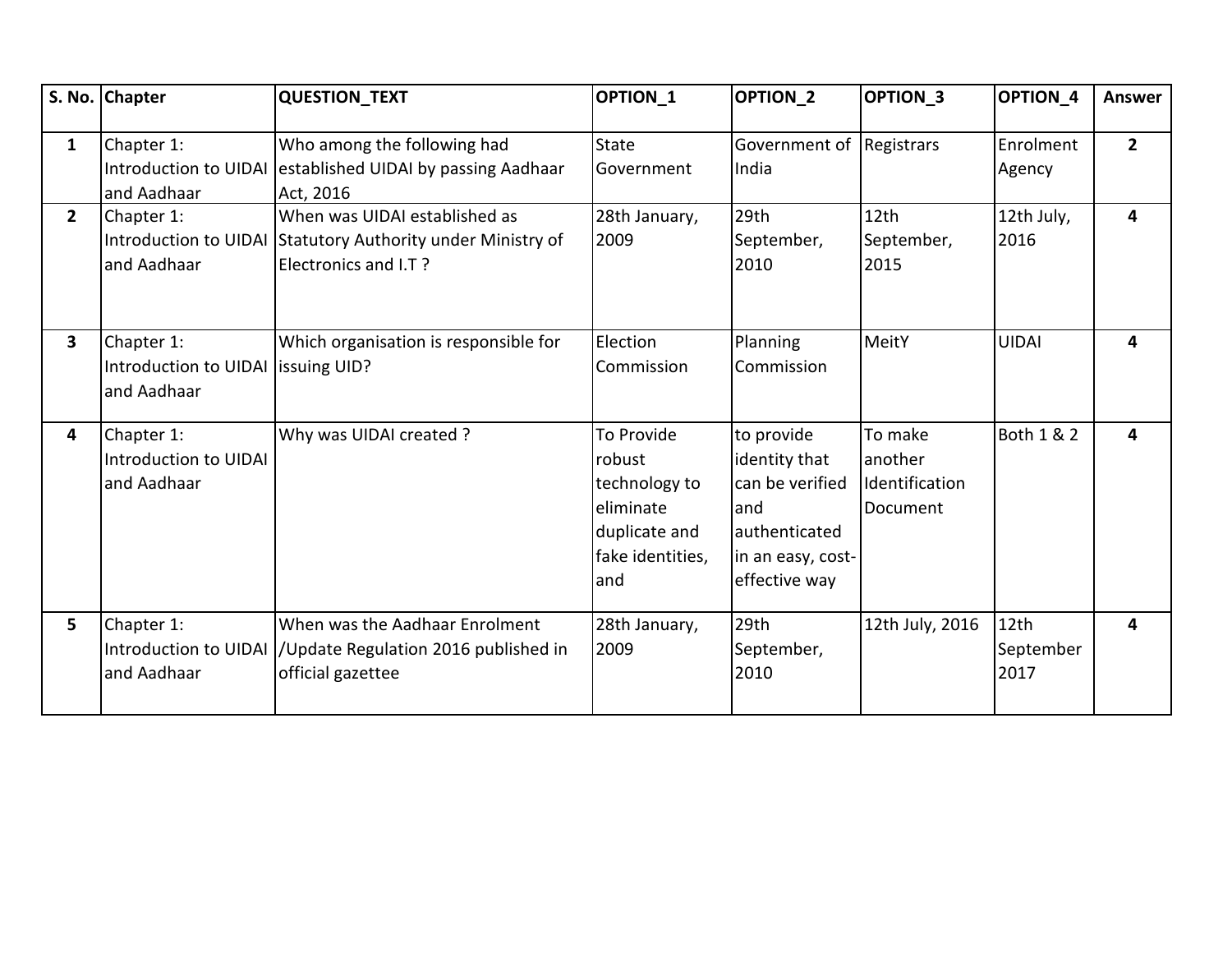| 6                       | Chapter 1:  | What do you mean by Aadhaar                                  | The process, to         | Process to       | Process to                         | None of the | $\mathbf{1}$   |
|-------------------------|-------------|--------------------------------------------------------------|-------------------------|------------------|------------------------------------|-------------|----------------|
|                         |             | Introduction to UIDAI Enrolment/Update Process               | collect                 |                  | collect personal collect financial | above       |                |
|                         | and Aadhaar |                                                              | demographic             | information of   | information like                   |             |                |
|                         |             |                                                              | and biometric           | the resident to  | PAN number,                        |             |                |
|                         |             |                                                              | information from lissue |                  | Bank A/c no. to                    |             |                |
|                         |             |                                                              | individuals by          | Identification   | issue                              |             |                |
|                         |             |                                                              | the enrolment           | Number           | Identification                     |             |                |
|                         |             |                                                              | agencies for the        |                  | Number                             |             |                |
|                         |             |                                                              | purpose of              |                  |                                    |             |                |
|                         |             |                                                              | issuing Aadhaar         |                  |                                    |             |                |
|                         |             |                                                              | numbers to such         |                  |                                    |             |                |
|                         |             |                                                              | individuals under       |                  |                                    |             |                |
|                         |             |                                                              | the Aadhaar Act.        |                  |                                    |             |                |
|                         |             |                                                              |                         |                  |                                    |             |                |
|                         |             |                                                              |                         |                  |                                    |             |                |
|                         |             |                                                              |                         |                  |                                    |             |                |
|                         |             |                                                              | Authentication          | Enrolment        | Identification                     | Presentatio | $\overline{2}$ |
| $\overline{\mathbf{z}}$ | Chapter 1:  | What is the process of capturing                             |                         |                  |                                    |             |                |
|                         | and Aadhaar | Introduction to UIDAI resident data both Demographic and     |                         |                  |                                    | n           |                |
|                         |             | Biometric for generation of Aadhaar<br>called?               |                         |                  |                                    |             |                |
|                         |             |                                                              |                         |                  |                                    |             |                |
| 8                       | Chapter 1:  | is any entity authorised or                                  | Introducer              | <b>Enrolling</b> | Agency                             | Registrar   | 4              |
|                         |             | Introduction to UIDAI recognised by the Authority for the    |                         | agency           |                                    |             |                |
|                         | and Aadhaar | purpose of enrolling                                         |                         |                  |                                    |             |                |
|                         |             | individuals through Enrolment Agency.                        |                         |                  |                                    |             |                |
| 9                       | Chapter 1:  | is any entity engaged by the                                 | Introducer              | Enrolment        | Supervisor/Oper Registrar          |             | $\overline{2}$ |
|                         |             | Introduction to UIDAI Registrar for the purpose of enrolling |                         | Agency           | ator                               |             |                |
|                         | and Aadhaar | individuals.                                                 |                         |                  |                                    |             |                |
|                         |             |                                                              |                         |                  |                                    |             |                |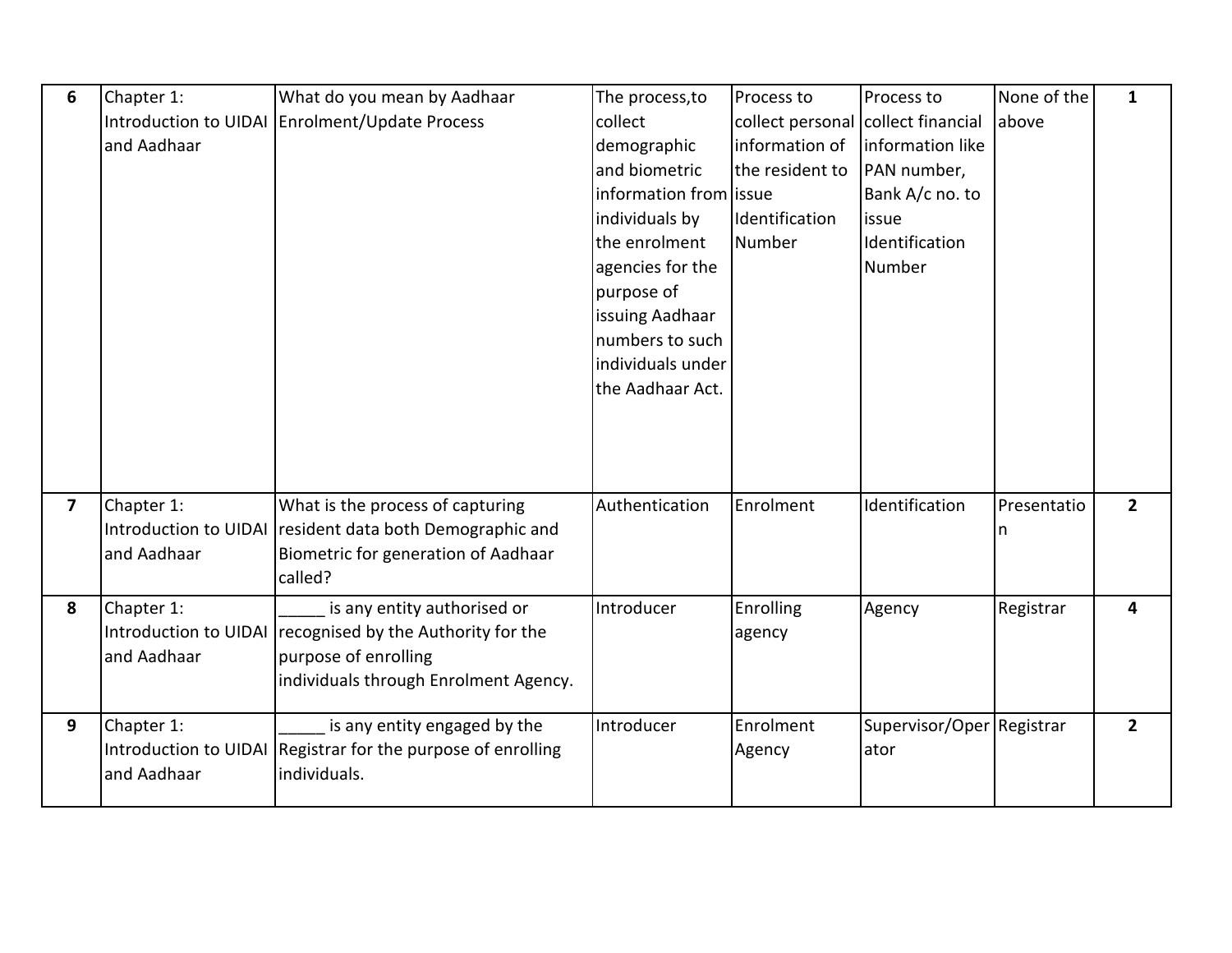| 10 | Chapter 1:<br>and Aadhaar                          | The Verifier/Certifier is the personnel<br>Introduction to UIDAI appointed by for verification<br>of documents at enrolment centres.                                  | Operator              | Introducer              | Registrars                             | Enrolling<br>agency   | $\overline{\mathbf{3}}$ |
|----|----------------------------------------------------|-----------------------------------------------------------------------------------------------------------------------------------------------------------------------|-----------------------|-------------------------|----------------------------------------|-----------------------|-------------------------|
| 11 | Chapter 1:<br>and Aadhaar                          | is the place where the<br>Introduction to UIDAI Aadhaar Enrolment/Update is<br>conducted by Certified<br>Operator/Supervisor                                          | Enrolment<br>Center   | Exam Center             | Hospital                               | School                | $\mathbf{1}$            |
| 12 | Chapter 1:<br>and Aadhaar                          | is a certified personnel<br>Introduction to UIDAI employed by Enrolment Agencies to<br>execute the process of enrolment<br>update at the enrolment centers            | Enrolment<br>Operator | Enrolment<br>Supervisor | Introducer                             | <b>Both 1 &amp; 2</b> | $2^{\circ}$             |
| 13 | Chapter 1:<br>Introduction to UIDAI<br>and Aadhaar | Who among the following ensures that<br>only trained and certified persons<br>handle the enrolment/update process?                                                    | <b>UIDAI</b>          | Operator                | Supervisor                             | Enrolment<br>Agency   | 4                       |
| 14 | Chapter 1:<br>and Aadhaar                          | is responsible to<br>Introduction to UIDAI conduct the Certification exam for the<br>role of Operator/Supervisor                                                      | Introducer            | Enrolment<br>Agency     | Testing and<br>Certification<br>Agency | Registrar             | 3                       |
| 15 | Chapter 1:<br>and Aadhaar                          | is a person registered with the<br>Introduction to UIDAI Registrar and Authority who confirms<br>the identity of a person who does not<br>have any valid POI and POA. | Operator              | Introducer              | Enrolling agency Agency                |                       | $\overline{2}$          |
| 16 | Chapter 1:<br>and Aadhaar                          | is a person registered with the<br>Introduction to UIDAI Registrar and Authority who confirms<br>the identity of a person who does not<br>have any valid POI and POA. | Operator              | Introducer              | Enrolling agency Agency                |                       | $\overline{2}$          |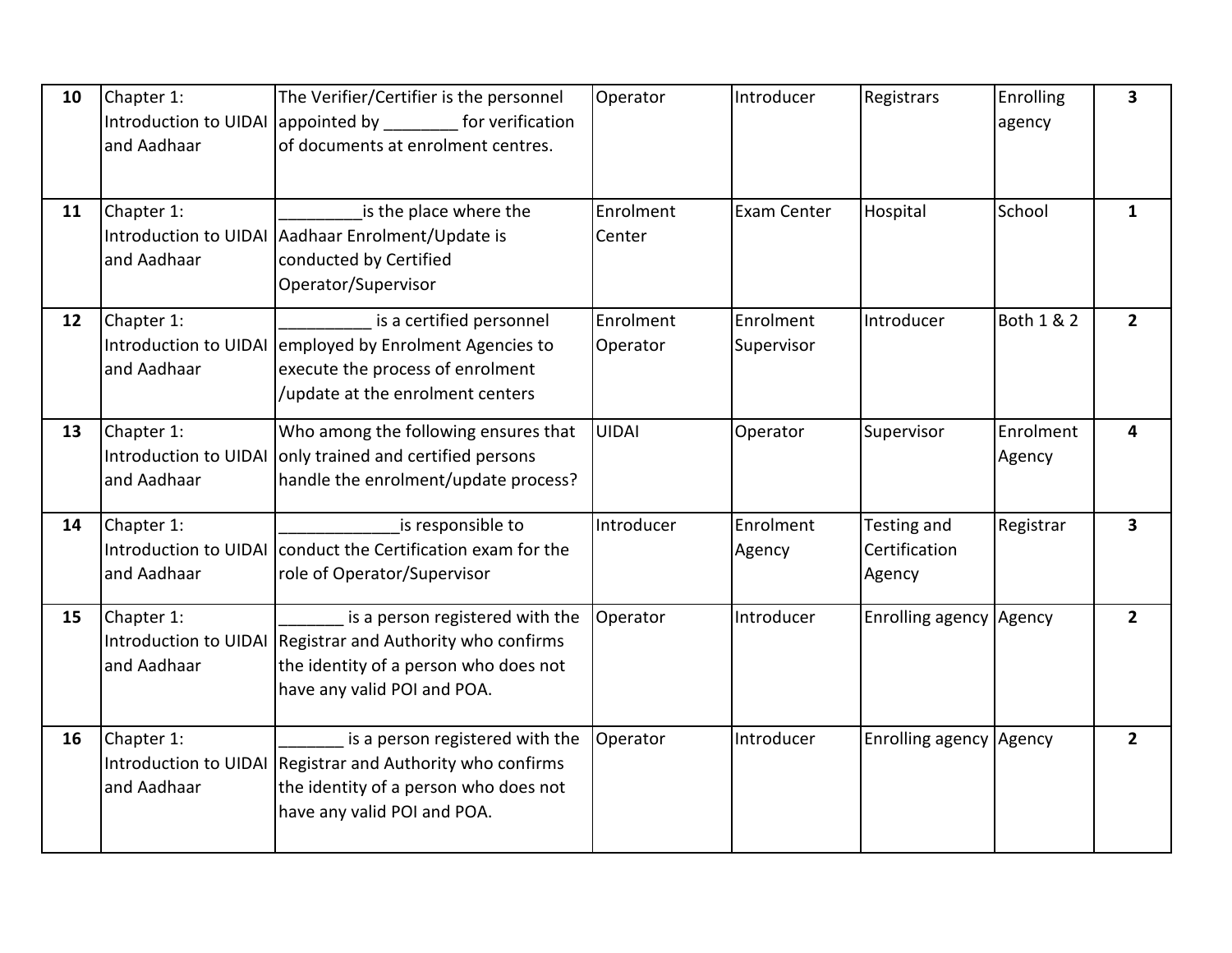| 17 | Chapter 1:            | Who are applicable to can get the                              | Operator | An individual    | <b>NRI</b> | None of the | $\mathbf{2}$ |
|----|-----------------------|----------------------------------------------------------------|----------|------------------|------------|-------------|--------------|
|    |                       | Introduction to UIDAI Aadhaar Enrolment/Update done?           |          | who has          |            | above       |              |
|    | and Aadhaar           |                                                                |          | resided in India |            |             |              |
|    |                       |                                                                |          | for a period or  |            |             |              |
|    |                       |                                                                |          | periods          |            |             |              |
|    |                       |                                                                |          | amounting in all |            |             |              |
|    |                       |                                                                |          | to one hundred   |            |             |              |
|    |                       |                                                                |          | and eighty-two   |            |             |              |
|    |                       |                                                                |          | days (182) or    |            |             |              |
|    |                       |                                                                |          | more in the      |            |             |              |
|    |                       |                                                                |          | twelve months    |            |             |              |
|    |                       |                                                                |          | immediately      |            |             |              |
|    |                       |                                                                |          | preceding the    |            |             |              |
|    |                       |                                                                |          | date of          |            |             |              |
| 18 | Chapter 1:            | Enrolment Identification Number (EID) is 10                    |          | 12               | 15         | 28          | 4            |
|    | Introduction to UIDAI | -digit number allocated to residents                           |          |                  |            |             |              |
|    | and Aadhaar           | at the time of enrolment.                                      |          |                  |            |             |              |
| 19 | Chapter 1:            | Resident is an individual who has                              | 32       | 61               | 123        | 182         | 4            |
|    |                       | Introduction to UIDAI resided in India for a period or periods |          |                  |            |             |              |
|    | and Aadhaar           | amounting in all to days or more in                            |          |                  |            |             |              |
|    |                       | the twelve months immediately                                  |          |                  |            |             |              |
|    |                       | preceding the date of application for                          |          |                  |            |             |              |
|    |                       | Aadhaar Enrolment/Update.                                      |          |                  |            |             |              |
| 20 | Chapter 1:            | Which of the following contact numbers   1947                  |          | 2009             | 140        | 108         | $\mathbf{1}$ |
|    |                       | Introduction to UIDAI can a resident call for resolutions to   |          |                  |            |             |              |
|    | and Aadhaar           | their concerns or grievances related to                        |          |                  |            |             |              |
|    |                       | Aadhaar?                                                       |          |                  |            |             |              |
|    |                       |                                                                |          |                  |            |             |              |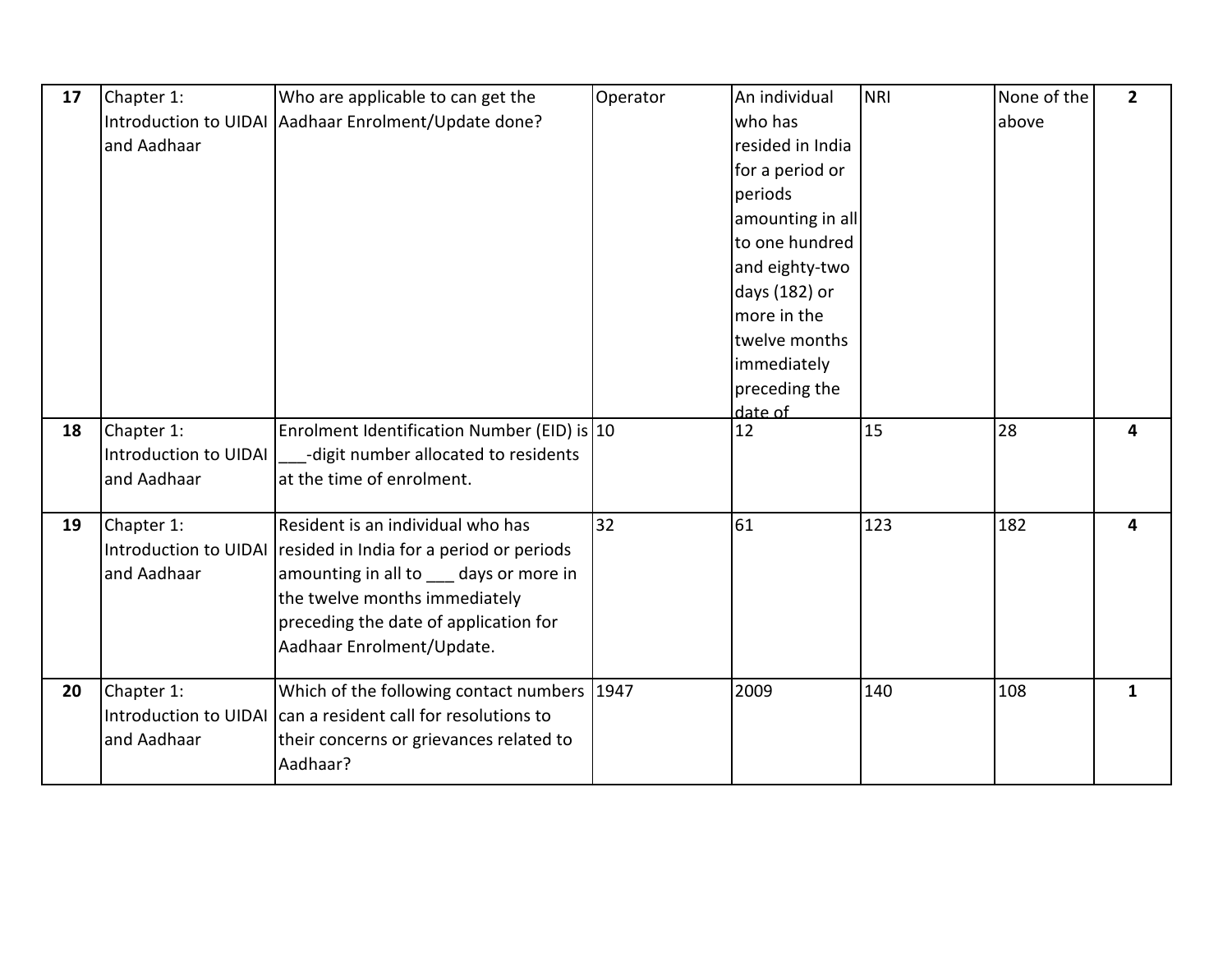| 21 | Chapter 1:<br>Introduction to UIDAI<br>and Aadhaar          | Aadhaar is unique because                                                                   | No two residents A family can get A person can<br>will have the<br>same Aadhaar<br>number | a unique<br>recognized ID                                                                                 | avail two<br>Aadhaar<br>numbers                           | None of the<br>above                                                                         | $\mathbf{1}$            |
|----|-------------------------------------------------------------|---------------------------------------------------------------------------------------------|-------------------------------------------------------------------------------------------|-----------------------------------------------------------------------------------------------------------|-----------------------------------------------------------|----------------------------------------------------------------------------------------------|-------------------------|
| 22 | Chapter 1:<br>and Aadhaar                                   | Which of the following is NOT a<br>Introduction to UIDAI   component of enrollment setup?   | Computer                                                                                  | <b>Biometric</b><br>device                                                                                | Bomb detector                                             | Iris scanner                                                                                 | $\overline{\mathbf{3}}$ |
| 23 | Chapter 1:<br>Introduction to UIDAI Aadhaar?<br>and Aadhaar | Which of the given is true about                                                            | An individual can Aadhaar<br>obtain multiple<br>Aadhaar<br>numbers                        | collects<br>financial<br>information of<br>residents                                                      | Aadhaar can be<br>used as Proof of enables<br>Citizenship | Aadhaar<br>resident's<br>identificatio<br>n subject to<br>successful<br>"Authentica<br>tion" | 4                       |
| 24 | Chapter 1:<br>and Aadhaar                                   | Aadhaar uses which of the given to<br>Introduction to UIDAI uniquely identify the resident? | Name and<br>Address of the<br>resident                                                    | Fingerprints                                                                                              | <b>Iris</b>                                               | Both 2 & 3                                                                                   | 4                       |
| 25 | Chapter 1:<br>Introduction to UIDAI Aadhaar?<br>and Aadhaar | Which of the given is true about                                                            | It is just another<br>card                                                                | Will collect and<br>record<br>demographic<br>and biometric<br>information for<br>generation of<br>Aadhaar | Aadhaar will<br>replace all other profiling<br><b>IDs</b> | Will collect<br>information<br>such as<br>caste,<br>religion,<br>language                    | 2 <sup>1</sup>          |
| 26 | Chapter 1:<br>and Aadhaar                                   | is a document to convey<br>Introduction to UIDAI the Aadhaar number to a resident.          | Aadhaar letter                                                                            | <b>CIDR</b>                                                                                               | <b>UID</b>                                                | Aadhaar<br>number                                                                            | 1                       |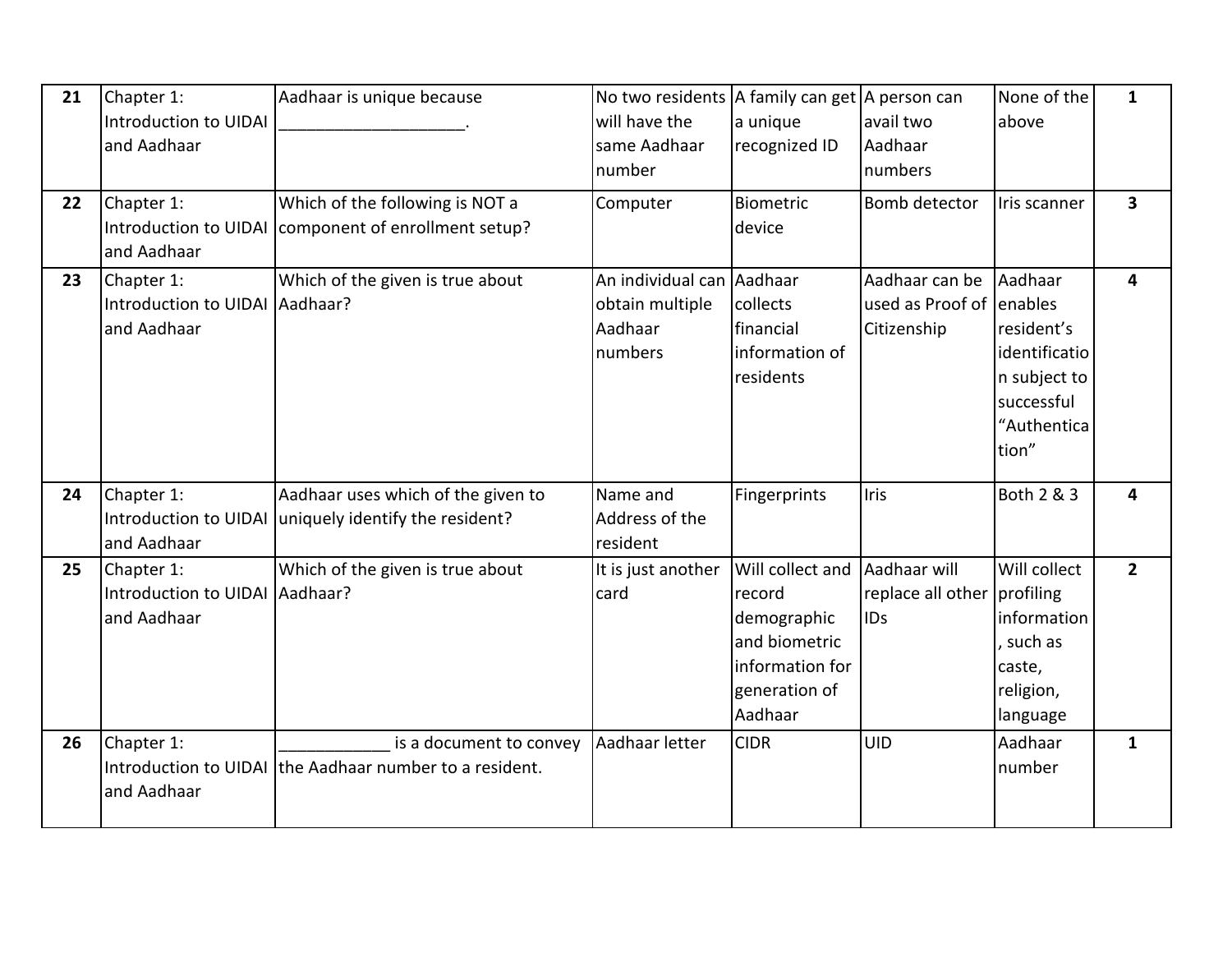| 27 | Chapter 1:<br>Introduction to UIDAI citizenship.<br>and Aadhaar            | Aadhaar will be used to prove                                                                                                                                        | <b>TRUE</b>                                                             | <b>FALSE</b>                                                                                        |                                                                                                                              |                                                                                                           | $\mathbf{2}$            |
|----|----------------------------------------------------------------------------|----------------------------------------------------------------------------------------------------------------------------------------------------------------------|-------------------------------------------------------------------------|-----------------------------------------------------------------------------------------------------|------------------------------------------------------------------------------------------------------------------------------|-----------------------------------------------------------------------------------------------------------|-------------------------|
| 28 | Chapter 1:<br>and Aadhaar                                                  | Aadhaar will cover all residents of India<br>Introduction to UIDAI who are residing in India for 180 days<br>from the date of Aadhaar<br>enrolment/update            | <b>TRUE</b>                                                             | <b>FALSE</b>                                                                                        |                                                                                                                              |                                                                                                           | $\mathbf{1}$            |
| 29 | Chapter 1:<br>and Aadhaar                                                  | The vision of UIDAI is to empower<br>Introduction to UIDAI residents of India with a unique identity<br>and a digital platform to authenticate<br>anytime, anywhere. | <b>TRUE</b>                                                             | <b>FALSE</b>                                                                                        |                                                                                                                              |                                                                                                           | $\mathbf{1}$            |
| 30 | Chapter 1:<br>Introduction to UIDAI<br>and Aadhaar                         | Aadhaar is a 15-digit number.                                                                                                                                        | <b>TRUE</b>                                                             | <b>FALSE</b>                                                                                        |                                                                                                                              |                                                                                                           | $2^{\circ}$             |
| 31 | Chapter 2: Registrars,<br><b>Enrolling Agencies</b><br>and Enrolment Staff | Which person or Entity among the<br>following is eligible to become a<br>registrar?                                                                                  | Any individual                                                          | Any Entity<br>under central<br>Govt. Ministry,<br>State<br>Government                               | Any citizen of<br>India                                                                                                      | Any<br>individual<br>capable of<br>running a<br>business                                                  | $\overline{2}$          |
| 32 | Chapter 2: Registrars,<br><b>Enrolling Agencies</b><br>and Enrolment Staff | Which of the following should be<br>avoided/not to be done by the<br>registrar?                                                                                      | Responsible for<br>field level<br>execution,<br>monitoring and<br>audit | Display<br>adequate<br>information<br>about Aadhaar<br>enrolment and<br>update on their<br>websites | Use the<br>information<br>collected during<br>enrolment for<br>any purpose<br>other than<br>Aadhaar<br>Enrolment/Upd<br>late | <b>Allow UIDAI</b><br>reasonable<br>access to<br>the<br>premises<br>occupied by<br>it in case<br>required | $\overline{\mathbf{3}}$ |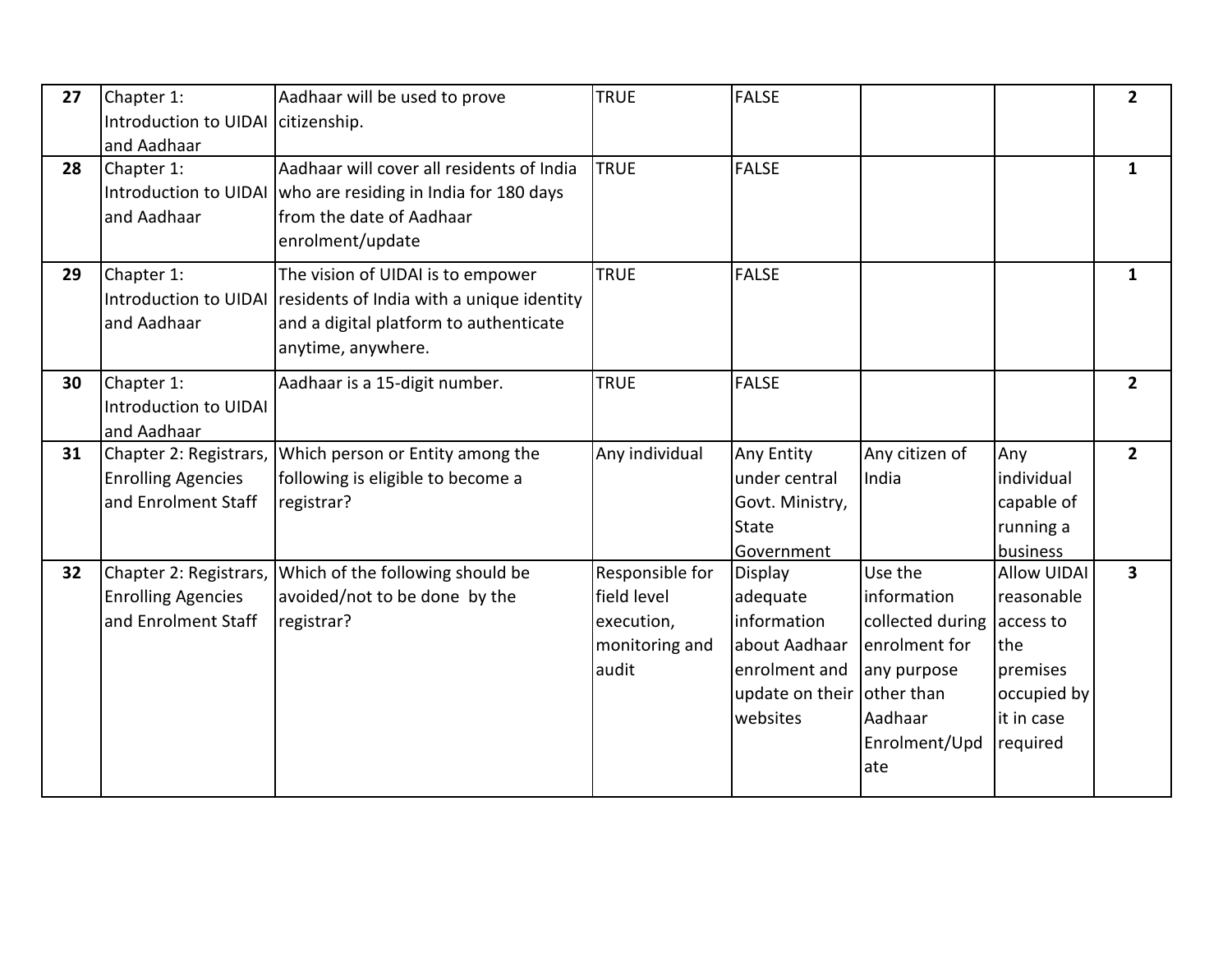| 33<br>34 | Chapter 2: Registrars,<br><b>Enrolling Agencies</b><br>and Enrolment Staff<br>Chapter 2: Registrars,<br><b>Enrolling Agencies</b><br>and Enrolment Staff | Registrars shall at all times abide by the<br>Code of Conduct as specified in<br>for Aadhaar<br>Enrolment/Update.<br>Who among the following is responsible<br>for evaluating the applications of<br>agencies and empanel the eligible<br>agencies as enrolling agencies- EA? | Aadhaar Act<br>2016 and<br>Aadhaar<br>Regulations<br><b>Central Ministry</b>                                                        | <b>GFR Rules</b><br>Registrar and<br><b>UIDAI</b>                                         | Both I and II<br>Both I and II                                                                                                            | None of the<br>above<br><b>UIDAI</b>                                        | $\mathbf{1}$<br>$2^{\circ}$ |
|----------|----------------------------------------------------------------------------------------------------------------------------------------------------------|-------------------------------------------------------------------------------------------------------------------------------------------------------------------------------------------------------------------------------------------------------------------------------|-------------------------------------------------------------------------------------------------------------------------------------|-------------------------------------------------------------------------------------------|-------------------------------------------------------------------------------------------------------------------------------------------|-----------------------------------------------------------------------------|-----------------------------|
| 35       | Chapter 2: Registrars,<br><b>Enrolling Agencies</b><br>and Enrolment Staff                                                                               | What are the basic responsibity of<br>Registrar?                                                                                                                                                                                                                              | Adherence to<br>Aadhaar Act<br>2016 and<br>Aadhaar<br>Regulations                                                                   | Hire/engage<br>Enroling Agency Enrolment<br>and moniter its agency and/ or<br>functioning | Ensure that any<br>person<br>employed or<br>appointed by<br>them to conduct<br>the enrolment<br>and update<br>operations are<br>certified | All of the<br>above                                                         | $\overline{4}$              |
| 36       | Chapter 2: Registrars,<br><b>Enrolling Agencies</b><br>and Enrolment Staff                                                                               | Which person or Entity among the<br>following is eligible to become a<br><b>Enroling Agency?</b>                                                                                                                                                                              | Any individual<br>fullfilling the<br>condition<br>mentioned in<br>RFE for<br>Enrolment<br>Agency specified<br>by<br>Registrar/UIDAL | Any individual<br>capable of<br>running a<br>business                                     | Any cerfied<br>Operator<br>/Supervisor                                                                                                    | Any<br>individual<br>who own a<br>Aadhaar<br>Enrolment/<br>Update<br>Device | $\mathbf{1}$                |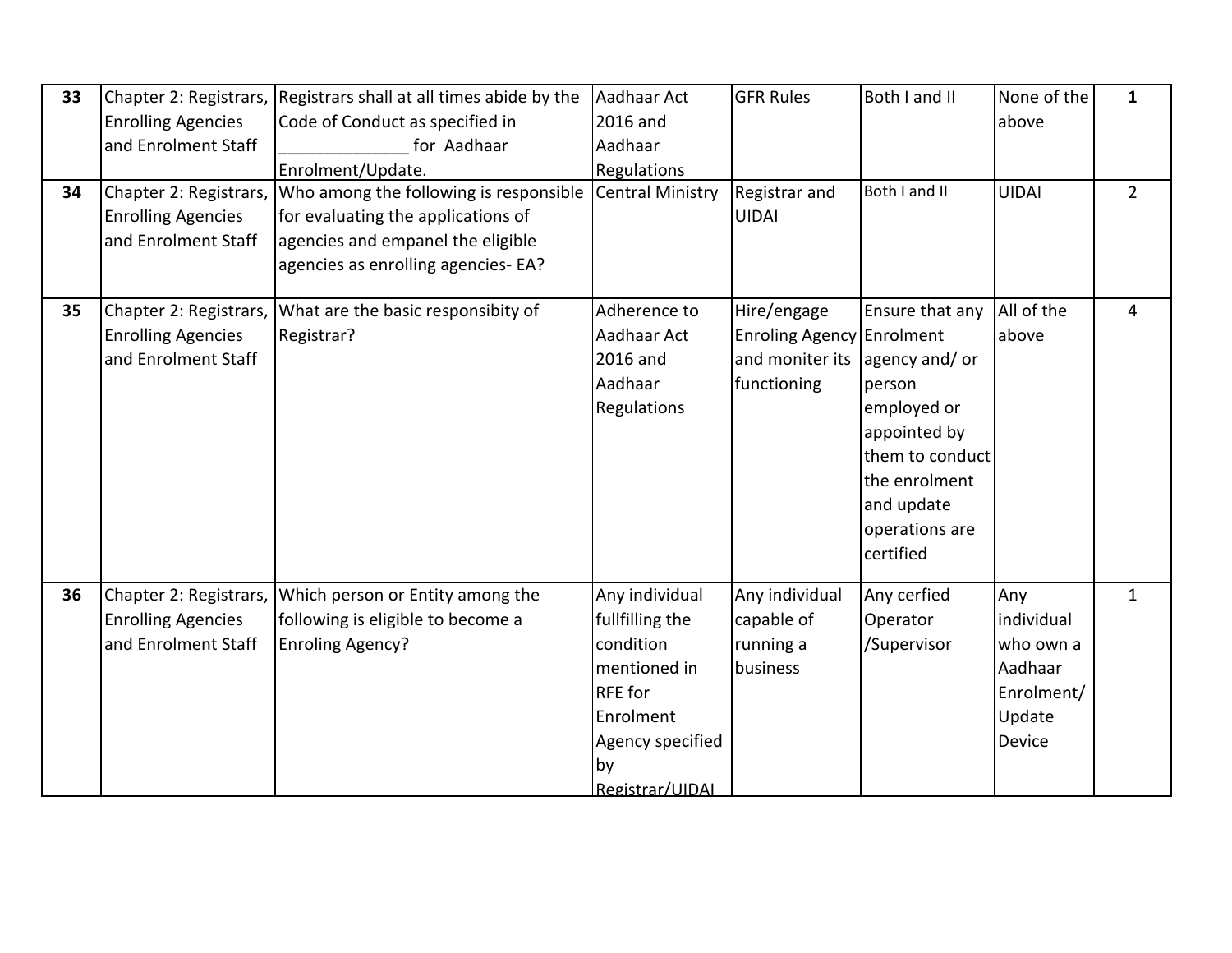| 37 | Chapter 2: Registrars,<br><b>Enrolling Agencies</b><br>and Enrolment Staff | Which of the following criteria should an $ I,II $ and III<br>individual qualify to be eligible for a<br>supervisor role?<br>I. Should be of age 18 years and above<br>II. Shall be 10+2 pass<br>III. Should have Aadhaar number<br>IV. Should have obtained "Supervisor<br>Certificate" from a Testing and<br><b>Certification Agency</b><br>v. Should have obtained a certificate in<br><b>Basics of Computers</b> |                                                                            | I, III and IV           | I, II, III and IV                                                                     | All the<br>given<br>options                                         | 3              |
|----|----------------------------------------------------------------------------|----------------------------------------------------------------------------------------------------------------------------------------------------------------------------------------------------------------------------------------------------------------------------------------------------------------------------------------------------------------------------------------------------------------------|----------------------------------------------------------------------------|-------------------------|---------------------------------------------------------------------------------------|---------------------------------------------------------------------|----------------|
| 38 | Chapter 2: Registrars,<br><b>Enrolling Agencies</b><br>and Enrolment Staff | Which of the following should an<br>individual possess before starting<br>his/her role as EA supervisor?                                                                                                                                                                                                                                                                                                             | Should possess<br><b>Basics in</b><br>Computer<br>Education<br>Certificate | Should be a<br>graduate | Should be<br>comfortable<br>with local<br>language<br>keyboard and<br>transliteration | Should be a<br>prominent<br>person<br>within the<br>given<br>region | $\overline{3}$ |
| 39 | Chapter 2: Registrars,<br><b>Enrolling Agencies</b><br>and Enrolment Staff | Who among the following is responsible<br>for setting up of the laptop/desktop<br>with Aadhaar client installed and tested<br>at Enrolment Center?                                                                                                                                                                                                                                                                   | Authority                                                                  | Registrar               | Operator/Super  IT<br>visor                                                           | <b>Itechnician</b>                                                  | $\overline{3}$ |
| 40 | <b>Enrolling Agencies</b><br>and Enrolment Staff                           | Chapter 2: Registrars, Supervisor must submit his/her "On<br>boarding Form" along with the required<br>documents to the Enrolment Agency,<br>which in turn submits the form to<br>concerned for<br>verification.                                                                                                                                                                                                     | Authority's<br><b>Regional Offices</b>                                     | Verification<br>officer | Another<br>supervisor                                                                 | Registrar<br>Office                                                 | $\mathbf{1}$   |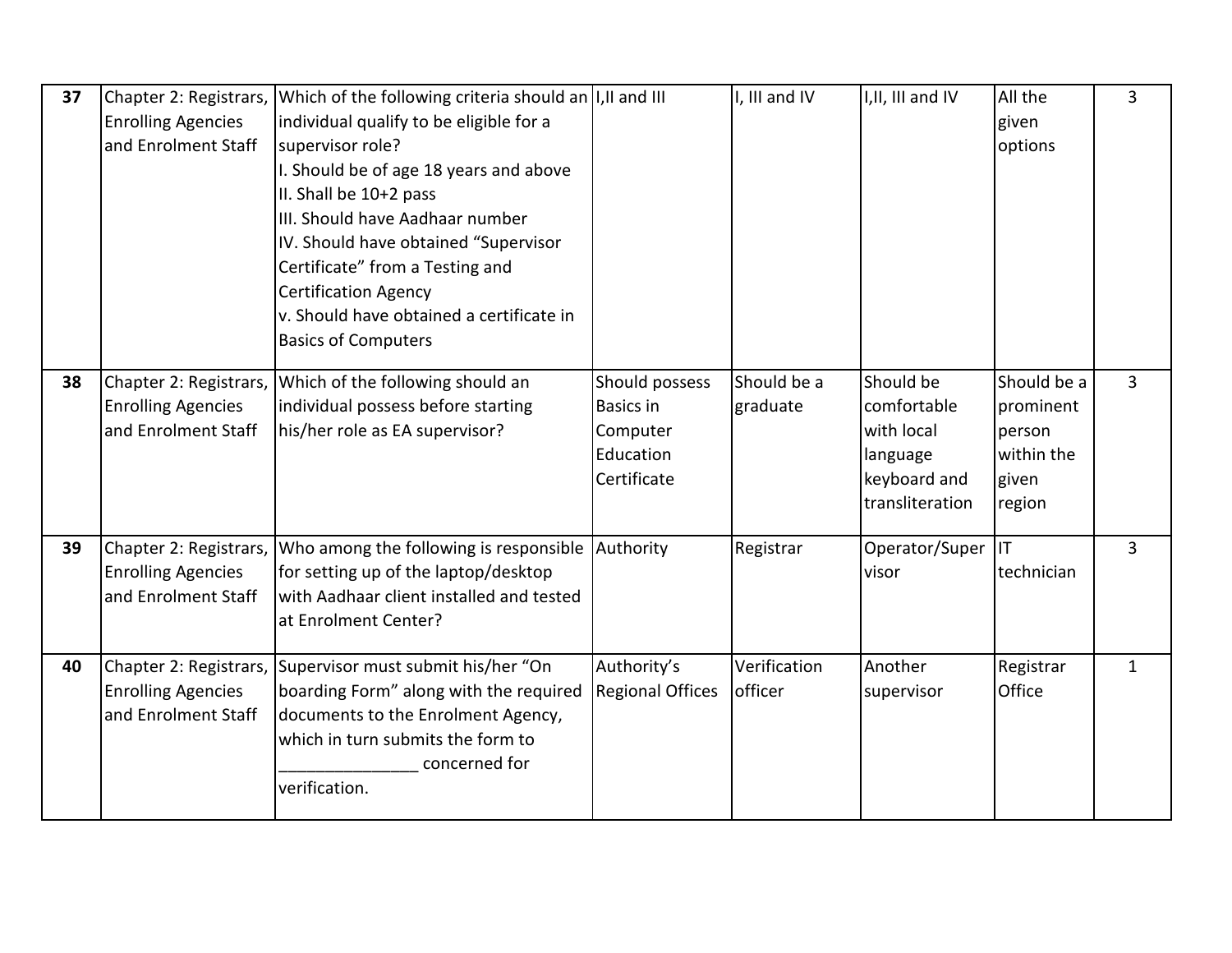| 41 | Chapter 2: Registrars,    | Who among the following is considered                    | A user who       | A user who has | A user who has           | Operator/S   | 4 |
|----|---------------------------|----------------------------------------------------------|------------------|----------------|--------------------------|--------------|---|
|    | <b>Enrolling Agencies</b> | as enrolled user during the                              | introduces other | filled the     | appeared at an           | upervisor    |   |
|    | and Enrolment Staff       | operator/supervisor on-boarding?                         | residents who    | enrollment     | enrolment                | whose        |   |
|    |                           |                                                          | cannot produce   | form to get    | centre to get            | biometric    |   |
|    |                           |                                                          | POI or POA       | Aadhaar        | enrolled for             | verification |   |
|    |                           |                                                          |                  |                | Aadhaar                  | is           |   |
|    |                           |                                                          |                  |                |                          | successfully |   |
|    |                           |                                                          |                  |                |                          | completed    |   |
|    |                           |                                                          |                  |                |                          | and stored   |   |
|    |                           |                                                          |                  |                |                          | in the       |   |
|    |                           |                                                          |                  |                |                          | Enrolment    |   |
|    |                           |                                                          |                  |                |                          | Client       |   |
|    |                           |                                                          |                  |                |                          |              |   |
| 42 | Chapter 2: Registrars,    | In case of Introducer-based enrolment,                   | Only I           | Only II        | Both II and III          | All the      | 4 |
|    | <b>Enrolling Agencies</b> | which of the given additional                            |                  |                |                          | given        |   |
|    | and Enrolment Staff       | information shall be collected?                          |                  |                |                          | options      |   |
|    |                           | I. Introducer's signature                                |                  |                |                          |              |   |
|    |                           | II. Introducer's thumb impression                        |                  |                |                          |              |   |
|    |                           | III. Introducer's Aadhaar number                         |                  |                |                          |              |   |
|    |                           |                                                          |                  |                |                          |              |   |
| 43 |                           | Chapter 2: Registrars, As part of managing the enrolment | "Sign off" every | Use "Find      | Ensure that the          | All the      | 4 |
|    | <b>Enrolling Agencies</b> | centre, which of the following should a                  | enrolment on     | Aadhaar        | Operator                 | given        |   |
|    | and Enrolment Staff       | "Supervisor" do?                                         | Aadhaar client   | Facility" to   | provides his/her options |              |   |
|    |                           |                                                          |                  | ensure fresh   | biometric                |              |   |
|    |                           |                                                          |                  | residents have | confirmation             |              |   |
|    |                           |                                                          |                  | never enrolled | after every              |              |   |
|    |                           |                                                          |                  |                | Aadhaar                  |              |   |
|    |                           |                                                          |                  |                | enrolment/upda           |              |   |
|    |                           |                                                          |                  |                | te                       |              |   |
|    |                           |                                                          |                  |                |                          |              |   |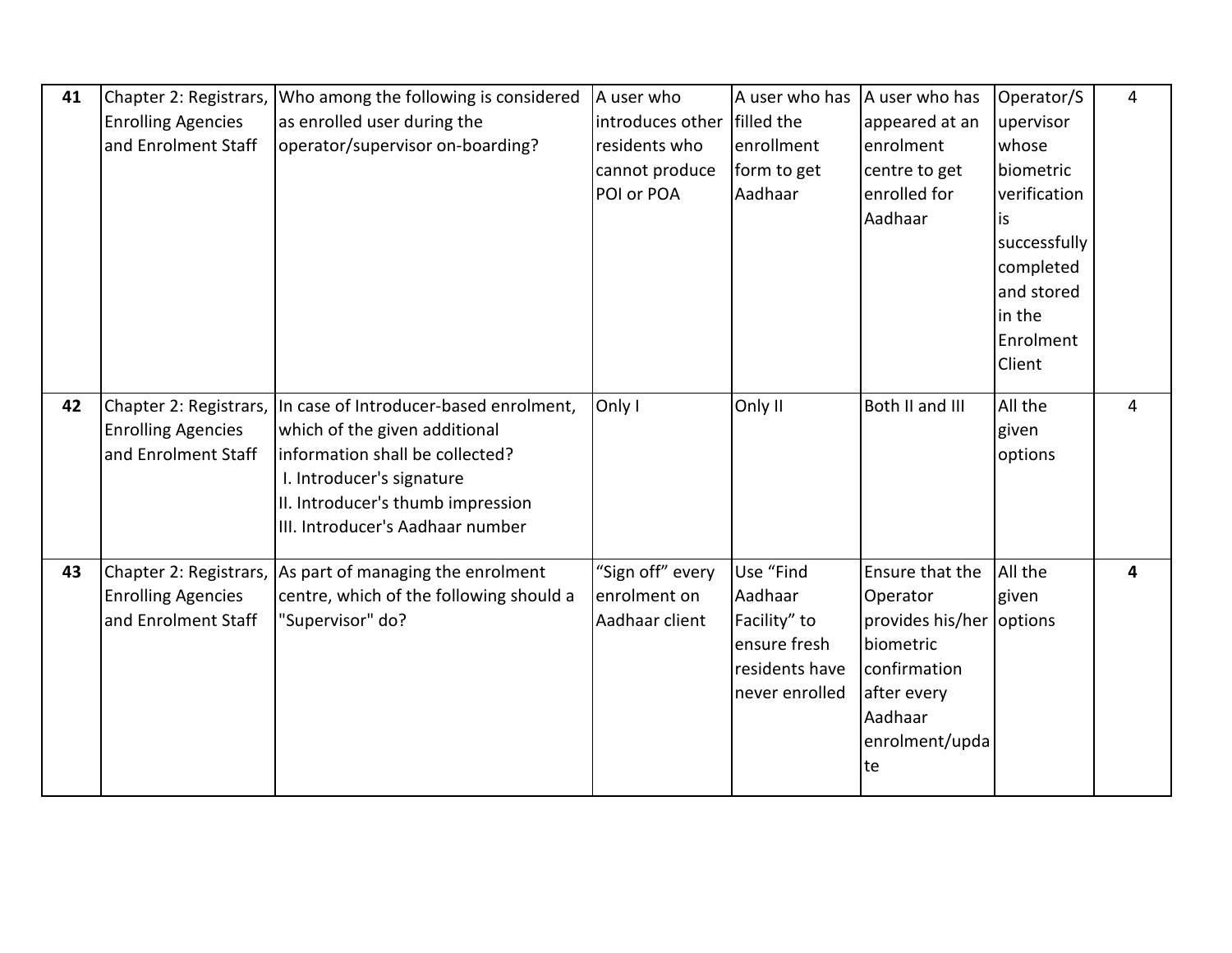| 44 | <b>Enrolling Agencies</b><br>and Enrolment Staff                           | Chapter 2: Registrars, Supervisor also ensures that enrolment<br>stations are synched at least once in                                                                                                                                                                                                                                                                                                         | 10 days                                                             | 15 days                                  | 20 days                                                                                            | Month                                                                | 1                       |
|----|----------------------------------------------------------------------------|----------------------------------------------------------------------------------------------------------------------------------------------------------------------------------------------------------------------------------------------------------------------------------------------------------------------------------------------------------------------------------------------------------------|---------------------------------------------------------------------|------------------------------------------|----------------------------------------------------------------------------------------------------|----------------------------------------------------------------------|-------------------------|
| 45 | Chapter 2: Registrars,<br><b>Enrolling Agencies</b><br>and Enrolment Staff | Which of the following should a<br>supervisor ensure to backup, sync and<br>export data?<br>I. Take backup of all the enrolment data<br>twice a day to external hard disk<br>II. Send all the day-to-day enrolment<br>details to your personal email ID<br>III. Sync enrolment stations at least once<br>in every 10 days<br>IV. Maintain a register for data exported<br>V. Save all the data on Google cloud | I, II and IV                                                        | I, III and IV                            | II, III, IV and V                                                                                  | All the<br>given<br>options                                          | $\overline{2}$          |
| 46 | <b>Enrolling Agencies</b><br>and Enrolment Staff                           | Chapter 2: Registrars, At the end of the day, supervisor should<br>allow the operator to review the<br>Enrolment packets created by him?                                                                                                                                                                                                                                                                       | <b>TRUE</b>                                                         | <b>FALSE</b>                             |                                                                                                    |                                                                      | $\overline{2}$          |
| 47 | <b>Enrolling Agencies</b><br>and Enrolment Staff                           | Chapter 2: Registrars, In case of any error found in the<br>enrolment data entered, which of the<br>following should be done?                                                                                                                                                                                                                                                                                  | Use discretion to  A supervisor<br>fill in the details<br>correctly | needs to<br>identify the<br>correct data | Inform the<br>resident to<br>come to the<br>enrolment<br>centre within<br>correction time<br>frame | Go to the<br>resident's<br>house and<br>collect the<br>right details | $\overline{\mathbf{3}}$ |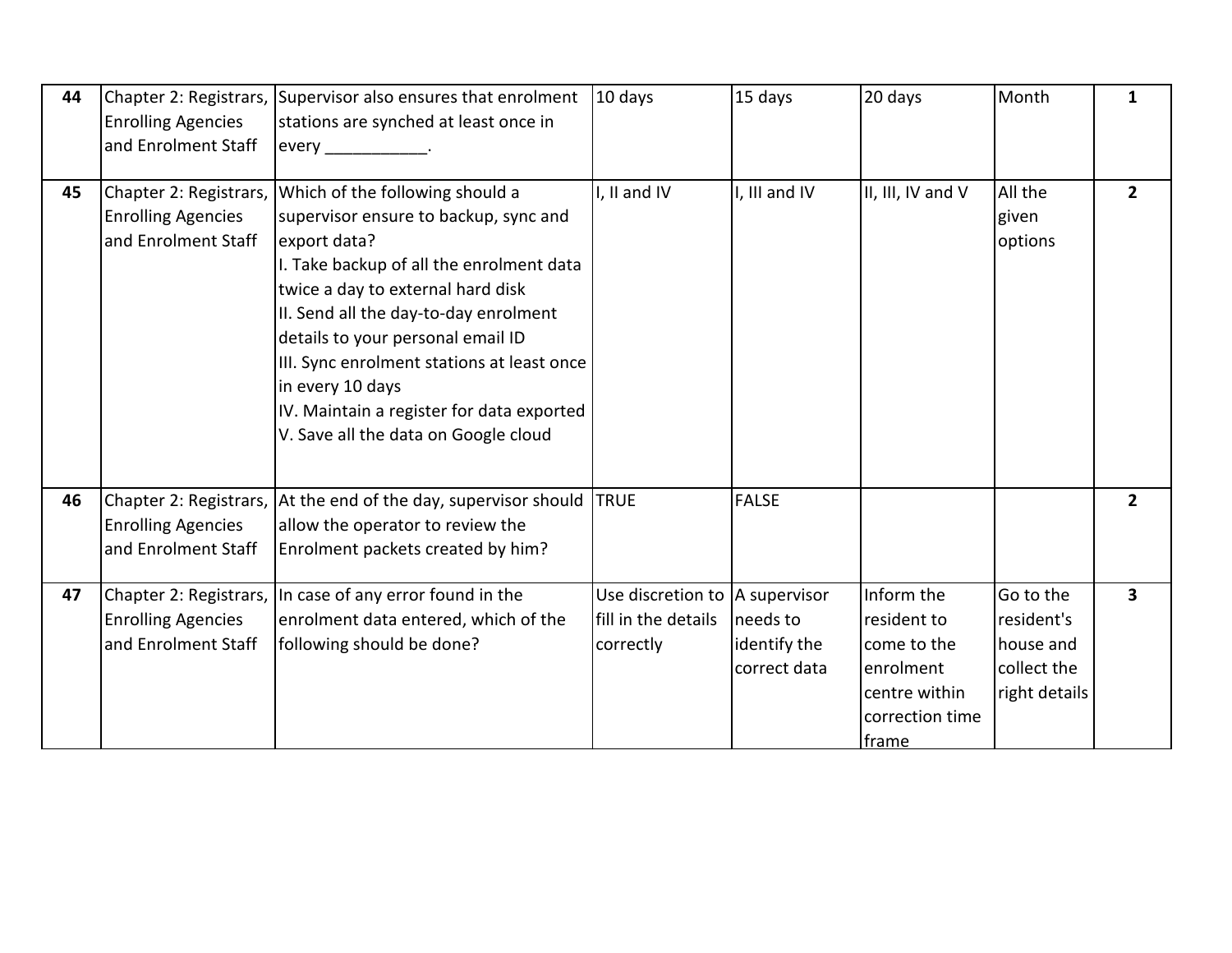| 48 |                           | Chapter 2: Registrars, Which of the following actions should a | Sign off by giving | Send a mail to | Send bulk          | Ask                 | 1                       |
|----|---------------------------|----------------------------------------------------------------|--------------------|----------------|--------------------|---------------------|-------------------------|
|    | <b>Enrolling Agencies</b> | supervisor do after day-end review?                            | his/her            | authority      | SMSes to the       | operator to         |                         |
|    | and Enrolment Staff       |                                                                | fingerprint        |                | residents          | sign off by         |                         |
|    |                           |                                                                |                    |                | enrolled for the   | giving              |                         |
|    |                           |                                                                |                    |                | day                | his/her             |                         |
|    |                           |                                                                |                    |                |                    | fingerprint         |                         |
| 49 |                           | Chapter 2: Registrars,  A supervisor monitors and audits the   | Remove the         | Cut the pay of | Identify the       | <b>Escalate the</b> | $\overline{\mathbf{3}}$ |
|    | <b>Enrolling Agencies</b> | functions at the enrolment centre. How                         | lunder-            | the operators  | areas of           | matters to          |                         |
|    | and Enrolment Staff       | does the audit feedback help the entire                        | performing         | whose          | improvement of the |                     |                         |
|    |                           | team?                                                          | operators          | performance is | enrolment          | Authority           |                         |
|    |                           |                                                                |                    | not up to the  | operations and     |                     |                         |
|    |                           |                                                                |                    | benchmark      | data quality       |                     |                         |
|    |                           |                                                                |                    |                |                    |                     |                         |
| 50 |                           | Chapter 2: Registrars, Who is an operator/supervisor?          | A person who       | A mediator     | An individual      | A resident          | 3                       |
|    | <b>Enrolling Agencies</b> |                                                                | handles the        | between the    | employed by an     | who comes           |                         |
|    | and Enrolment Staff       |                                                                | functions of an    | Authority and  | Enrolment          | to the              |                         |
|    |                           |                                                                | enrolment          | enrolment      | Agency to          | enrolment           |                         |
|    |                           |                                                                | agency like        | agency         | execute            | agency to           |                         |
|    |                           |                                                                | cleaning,          |                | enrolment at       | get enrolled        |                         |
|    |                           |                                                                | electricity        |                | the enrolment      | for Aadhaar         |                         |
|    |                           |                                                                | connection ect.    |                | stations           |                     |                         |
|    |                           |                                                                |                    |                |                    |                     |                         |
|    |                           |                                                                |                    |                |                    |                     |                         |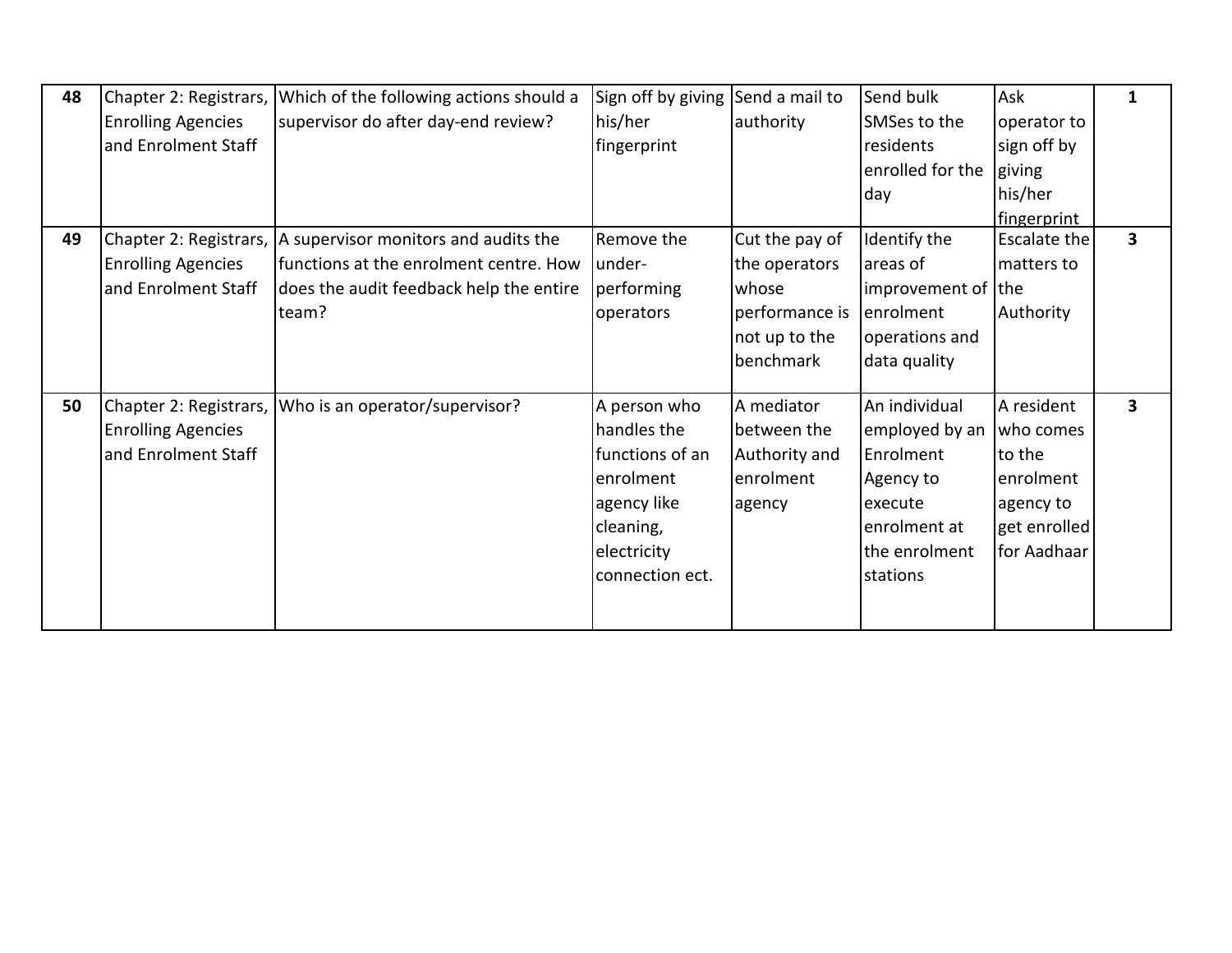| 51 | Chapter 2: Registrars,    | Which of the following is the eligibility                   | Person should be Person should |                       | Person should  | Person       | 4                       |
|----|---------------------------|-------------------------------------------------------------|--------------------------------|-----------------------|----------------|--------------|-------------------------|
|    | <b>Enrolling Agencies</b> | criteria for an individual to work for the                  | between 18 and                 | be a graduate         | be expert in   | should have  |                         |
|    | and Enrolment Staff       | role of operator/supervisor?                                | 21 years of age                |                       | <b>JAVA</b>    | obtained     |                         |
|    |                           |                                                             |                                |                       |                | "Operator/   |                         |
|    |                           |                                                             |                                |                       |                | Supervisor   |                         |
|    |                           |                                                             |                                |                       |                | Certificate" |                         |
|    |                           |                                                             |                                |                       |                | from a       |                         |
|    |                           |                                                             |                                |                       |                | Testing and  |                         |
|    |                           |                                                             |                                |                       |                | Certificatio |                         |
|    |                           |                                                             |                                |                       |                | n Agency     |                         |
|    |                           |                                                             |                                |                       |                |              |                         |
|    |                           |                                                             |                                |                       |                |              |                         |
| 52 | Chapter 2: Registrars,    | Which of the following should an                            | Has resident's                 | Has operator's        | Has verifier's | Has the      | $\overline{\mathbf{3}}$ |
|    | <b>Enrolling Agencies</b> | operator/supervisor must ensure when                        | thumbprint                     | thumbprint            | signature      | introducer's |                         |
|    | and Enrolment Staff       | checking resident's Aadhaar enrolment                       |                                |                       |                | or HOF's     |                         |
|    |                           | or Update form?                                             |                                |                       |                | signature    |                         |
| 53 | Chapter 2: Registrars,    | Operator should make sure that the                          | <b>YES</b>                     | <b>NO</b>             |                |              | $\overline{2}$          |
|    | <b>Enrolling Agencies</b> | resident's screen is off when capturing                     |                                |                       |                |              |                         |
|    | and Enrolment Staff       | his/her biometrics and Iris.                                |                                |                       |                |              |                         |
|    |                           |                                                             |                                |                       |                |              |                         |
| 54 | Chapter 2: Registrars,    | Operator should ask the resident to                         | <b>TRUE</b>                    | <b>FALSE</b>          |                |              | $\mathbf{1}$            |
|    | <b>Enrolling Agencies</b> | cross check the data being entered and                      |                                |                       |                |              |                         |
|    | and Enrolment Staff       | review demographic data with resident                       |                                |                       |                |              |                         |
|    |                           | before signing off.                                         |                                |                       |                |              |                         |
| 55 |                           | Chapter 2: Registrars, In case of Anganwadi Asha worker who | 10th Pass                      | 12th Pass             | Graduate       | Diploma      | $\mathbf{1}$            |
|    | <b>Enrolling Agencies</b> | wants to be a CELC operator, what                           |                                |                       |                | holder       |                         |
|    | and Enrolment Staff       | should be his/her minimum                                   |                                |                       |                |              |                         |
|    |                           | qualification?                                              |                                |                       |                |              |                         |
| 56 |                           | Chapter 2: Registrars, Who among the following has the      | Any other                      | <b>UIDAI Regional</b> | Supervisor     | Resident     | $\overline{2}$          |
|    | <b>Enrolling Agencies</b> | authority to approve or reject the                          | operator                       | Office                |                |              |                         |
|    |                           |                                                             |                                |                       |                |              |                         |
|    | and Enrolment Staff       | onboarding of operators?                                    |                                |                       |                |              |                         |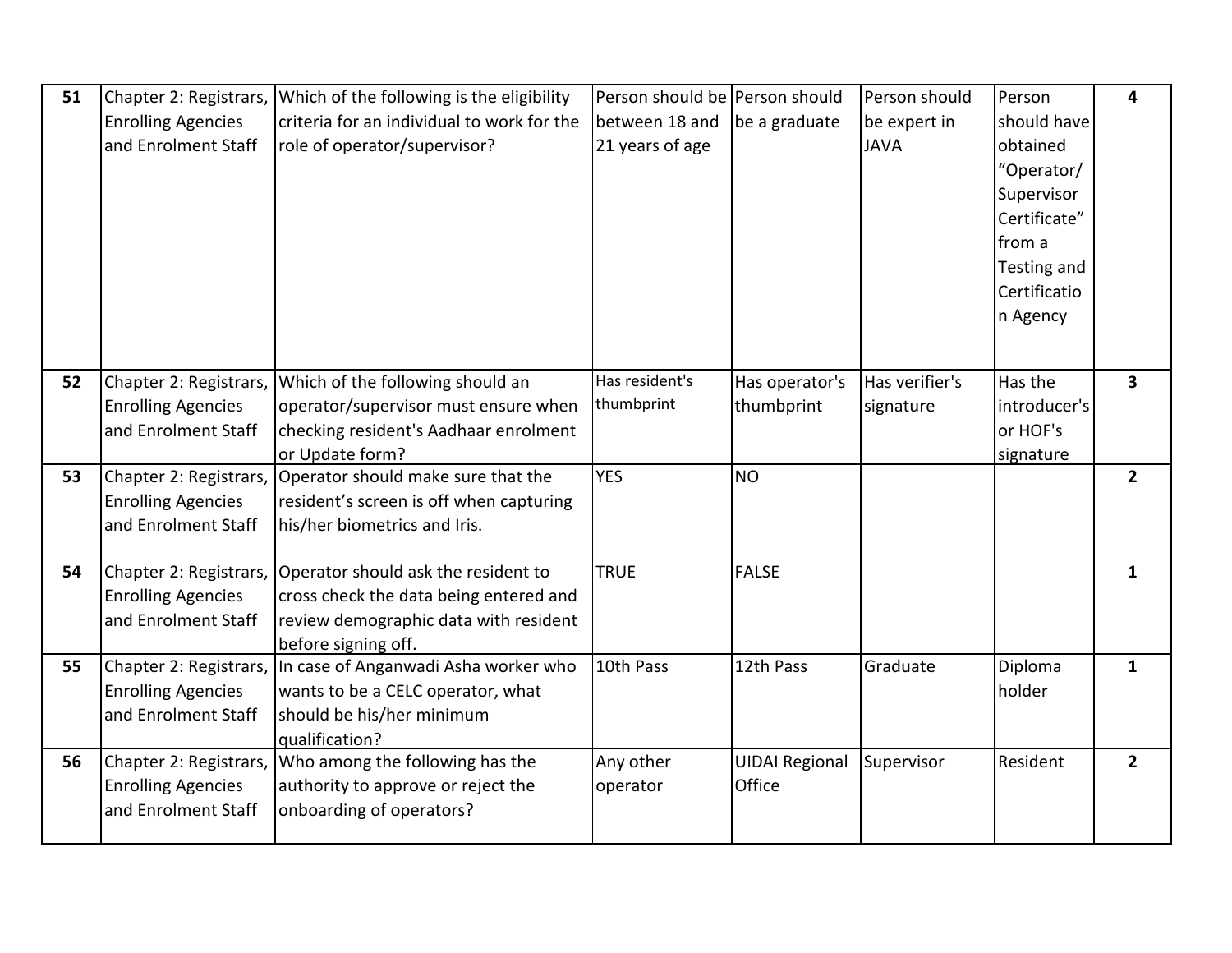| 57<br>58 | Chapter 2: Registrars,<br><b>Enrolling Agencies</b><br>and Enrolment Staff<br>Chapter 2: Registrars,<br><b>Enrolling Agencies</b><br>and Enrolment Staff | Which of the following is used to enrol a CELC tablet<br>child?<br>Which of the following is done to add a<br>CELC operator in the Aadhaar client<br>software? | Take the<br>operator's<br>original identity<br>proof documents | Any desktop<br>computer with<br><b>CELC</b> client<br>installed<br>Take the<br>operator's<br>signature | Any laptop with<br><b>CELC</b> client<br>installed<br>Take the<br>operator's<br>biometrics        | Enrolment<br>form<br>Take the<br>operator's<br>original<br>qualificatio<br>certificates | $\mathbf{1}$<br>3 |
|----------|----------------------------------------------------------------------------------------------------------------------------------------------------------|----------------------------------------------------------------------------------------------------------------------------------------------------------------|----------------------------------------------------------------|--------------------------------------------------------------------------------------------------------|---------------------------------------------------------------------------------------------------|-----------------------------------------------------------------------------------------|-------------------|
| 59       | Chapter 2: Registrars,<br><b>Enrolling Agencies</b><br>and Enrolment Staff                                                                               | Who is a verifier?                                                                                                                                             | One who verifies<br>if the given<br>biometrics are<br>right    | One who<br>verifies the<br>documents and resident is<br>ate Form<br>submitted by<br>the resident       | One who<br>verifies that the<br>Enrolment/Upd enrolling for the $\vert$ resident is<br>first time | One who<br>ensures<br>that the<br>at least a<br>graduate<br>before<br>enrolling         | $\overline{2}$    |
| 60       | Chapter 2: Registrars,<br><b>Enrolling Agencies</b><br>and Enrolment Staff                                                                               | Who among the following are well<br>suited for the role of verifier?                                                                                           | Private school<br>teachers                                     | Retired<br>Government<br>officials                                                                     | Well-educated<br>housewives                                                                       | Military<br>personnel                                                                   | $\overline{2}$    |
| 61       | Chapter 2: Registrars,<br><b>Enrolling Agencies</b><br>and Enrolment Staff                                                                               | Which of the following documents<br>submitted by resident is acceptable for<br>verification purpose as POA?                                                    | Original<br>educational<br>qualification<br>documents          | Photocopy of<br>PAN card<br>attested by a<br>Gazetted officer                                          | Electricity bill<br>not older than 3 given<br>months                                              | All the<br>options                                                                      | 3                 |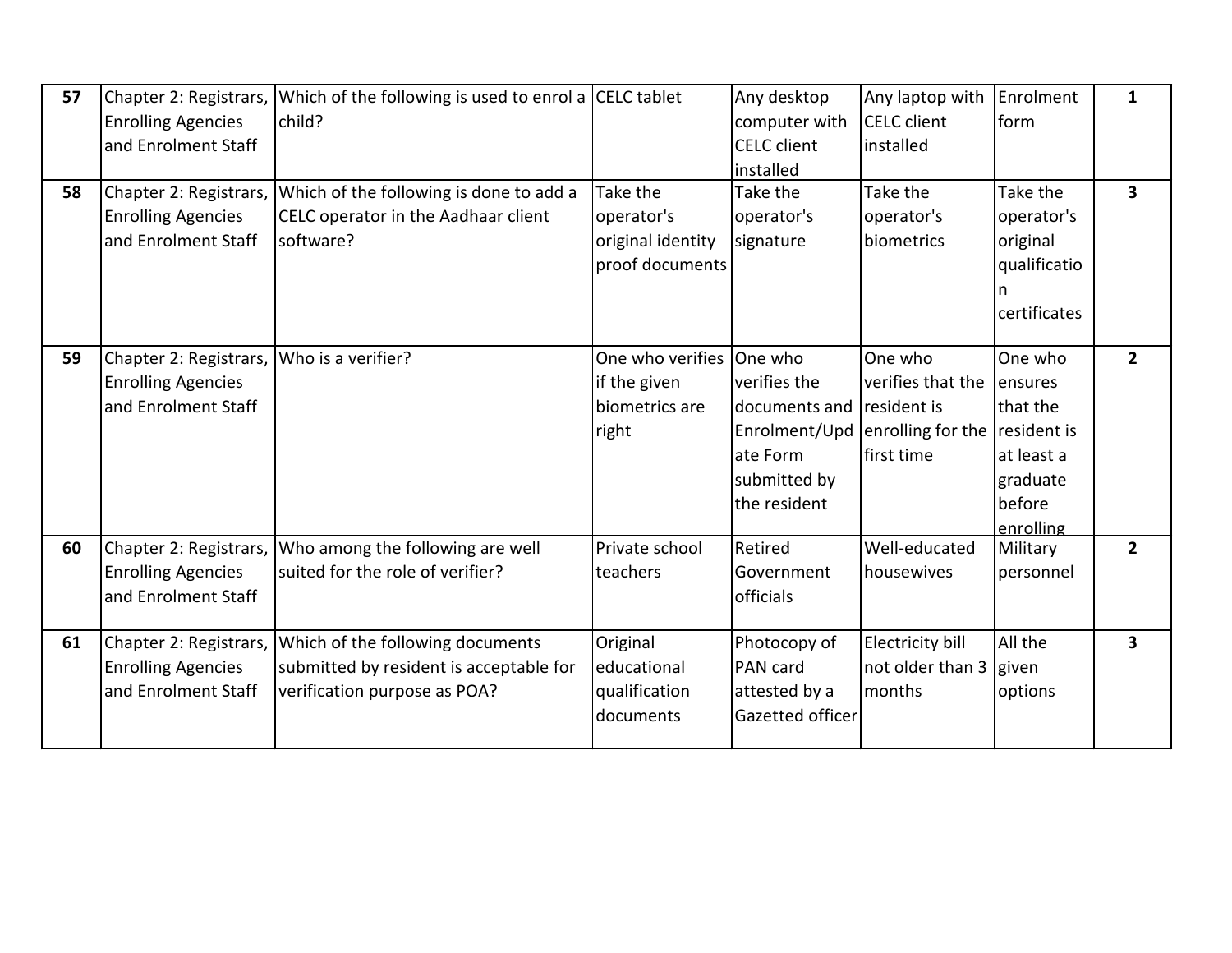| 62 | Chapter 2: Registrars,    | In which of the following instances can a | If he finds that                | If the                        | If the resident           | Both 1 and     | 4              |
|----|---------------------------|-------------------------------------------|---------------------------------|-------------------------------|---------------------------|----------------|----------------|
|    | <b>Enrolling Agencies</b> | verifier refuse verification?             | the details in a                | photocopy of                  | submits                   | $\overline{2}$ |                |
|    | and Enrolment Staff       |                                           | document are                    | education                     | electricity bill as       |                |                |
|    |                           |                                           | edited                          | qualification                 | proof of address          |                |                |
|    |                           |                                           |                                 | certificate is                |                           |                |                |
|    |                           |                                           |                                 | submitted                     |                           |                |                |
| 63 | Chapter 2: Registrars,    | Pol requires a document containing the    | Mobile number                   | Residential                   | E-mail address            | Photograph     | 4              |
|    | <b>Enrolling Agencies</b> | resident's name and fig.                  |                                 | address                       |                           |                |                |
|    | and Enrolment Staff       |                                           |                                 |                               |                           |                |                |
|    |                           |                                           |                                 |                               |                           |                |                |
| 64 | Chapter 2: Registrars,    | A resident approached you for Aadhaar     | Enter the name                  | Enter the name Enter the name |                           | Reject the     | 4              |
|    | <b>Enrolling Agencies</b> | enrolment. The resident's name in the     | as Chandra                      | as Chandra                    | as Chandra                | application    |                |
|    | and Enrolment Staff       | POI is Chandra Prasad, whereas in the     | Prasad                          | Shekar                        | Shekar Prasad             |                |                |
|    |                           | POA, it is Chandra Shekar. What would     |                                 |                               |                           |                |                |
|    |                           | you do in such a case?                    |                                 |                               |                           |                |                |
|    |                           |                                           |                                 |                               |                           |                |                |
| 65 | Chapter 2: Registrars,    | What would you do in case the two         | Enter the name                  | Enter the                     | Enter the name            | Enter the      | 4              |
|    | <b>Enrolling Agencies</b> | documentary proofs produced by the        | as given in                     | resident's full               | as suggested by           | name as        |                |
|    | and Enrolment Staff       | enrollee have variation in the same       | educational                     | name                          | the resident              | recorded in    |                |
|    |                           | name?                                     | qualification                   |                               |                           | POA            |                |
|    |                           |                                           |                                 |                               |                           | document       |                |
| 66 | Chapter 2: Registrars,    | Which of the following should operator    | Complete his                    | Read the                      | Get trained on            | All the        | $\overline{2}$ |
|    | <b>Enrolling Agencies</b> | do before taking his role as operator?    | studies and not                 | complete                      | software                  | given          |                |
|    | and Enrolment Staff       |                                           | engage in any                   | <b>Training</b>               | technologies like options |                |                |
|    |                           |                                           | other education-                | Material on                   | C and Java                |                |                |
|    |                           |                                           | related activities              | Aadhaar                       |                           |                |                |
|    |                           |                                           | during his tenure Enrolment/Upd |                               |                           |                |                |
|    |                           |                                           |                                 | ate available on              |                           |                |                |
|    |                           |                                           |                                 | Authority's                   |                           |                |                |
|    |                           |                                           |                                 | website and get               |                           |                |                |
|    |                           |                                           |                                 | certified                     |                           |                |                |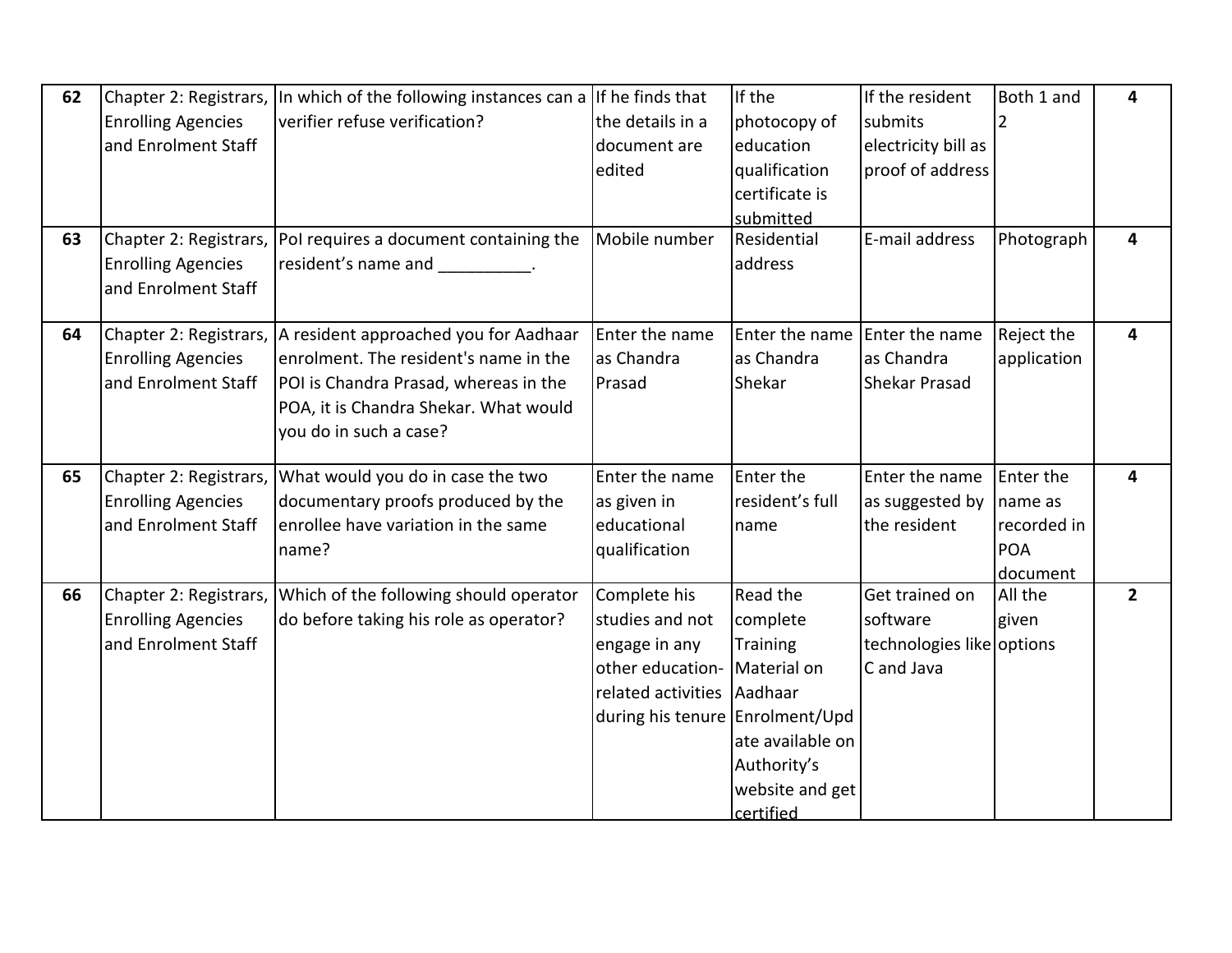| 67 | Chapter 2: Registrars,<br><b>Enrolling Agencies</b><br>and Enrolment Staff | Supervisor must ensure that staff at the TRUE<br>centre do not ask for any additional<br>money except for the prescribed fee.                             |                                                 | <b>FALSE</b>                                  |                                                          |                                                               | $\mathbf{1}$            |
|----|----------------------------------------------------------------------------|-----------------------------------------------------------------------------------------------------------------------------------------------------------|-------------------------------------------------|-----------------------------------------------|----------------------------------------------------------|---------------------------------------------------------------|-------------------------|
|    |                                                                            |                                                                                                                                                           |                                                 |                                               |                                                          |                                                               |                         |
| 68 | Chapter 2: Registrars,<br><b>Enrolling Agencies</b><br>and Enrolment Staff | Any serving /retired official both from<br>Government<br>and PSUs including Banks not below the<br>rank of may be allowed<br>to be deployed as verifiers. | Group A                                         | Group B                                       | Group C                                                  | Managers                                                      | $\overline{\mathbf{3}}$ |
| 69 | Chapter 2: Registrars,<br><b>Enrolling Agencies</b><br>and Enrolment Staff | Which of the following items of<br>information is only collected for records<br>and no verification will be carried out?                                  | Information on<br>parents, in case<br>of adults | Information on<br>education<br>qualifications | Information<br>related to<br>address in case<br>of child | Information<br>related to<br>parents in<br>case of a<br>child | $\mathbf{1}$            |
| 70 | Chapter 2: Registrars,<br><b>Enrolling Agencies</b><br>and Enrolment Staff | Which of the following should be done<br>to establish the relationship between<br>HoF and the family members?                                             | Verify the POR<br>document                      | Interview the<br>family members report        | Ask for DNA                                              | Verify with<br>the<br>neighbours<br>of the<br>family          | $\mathbf{1}$            |
| 71 | Chapter 2: Registrars,<br><b>Enrolling Agencies</b><br>and Enrolment Staff | Head of Family must always accompany<br>the family member when the family<br>member is getting enrolled.                                                  | <b>TRUE</b>                                     | <b>FALSE</b>                                  |                                                          |                                                               | $\mathbf{1}$            |
| 72 | Chapter 2: Registrars,<br><b>Enrolling Agencies</b><br>and Enrolment Staff | It is not mandatory to verify the HoF<br>details in the Enrolment/ Update Form<br>in case of HoF-based verification.                                      | <b>TRUE</b>                                     | <b>FALSE</b>                                  |                                                          |                                                               | $2^{\circ}$             |
| 73 | <b>Enrolling Agencies</b><br>and Enrolment Staff                           | Chapter 2: Registrars, It is not essential to mention the<br>relationship details in case of HoF-based<br>enrolments.                                     | <b>TRUE</b>                                     | <b>FALSE</b>                                  |                                                          |                                                               | $\overline{2}$          |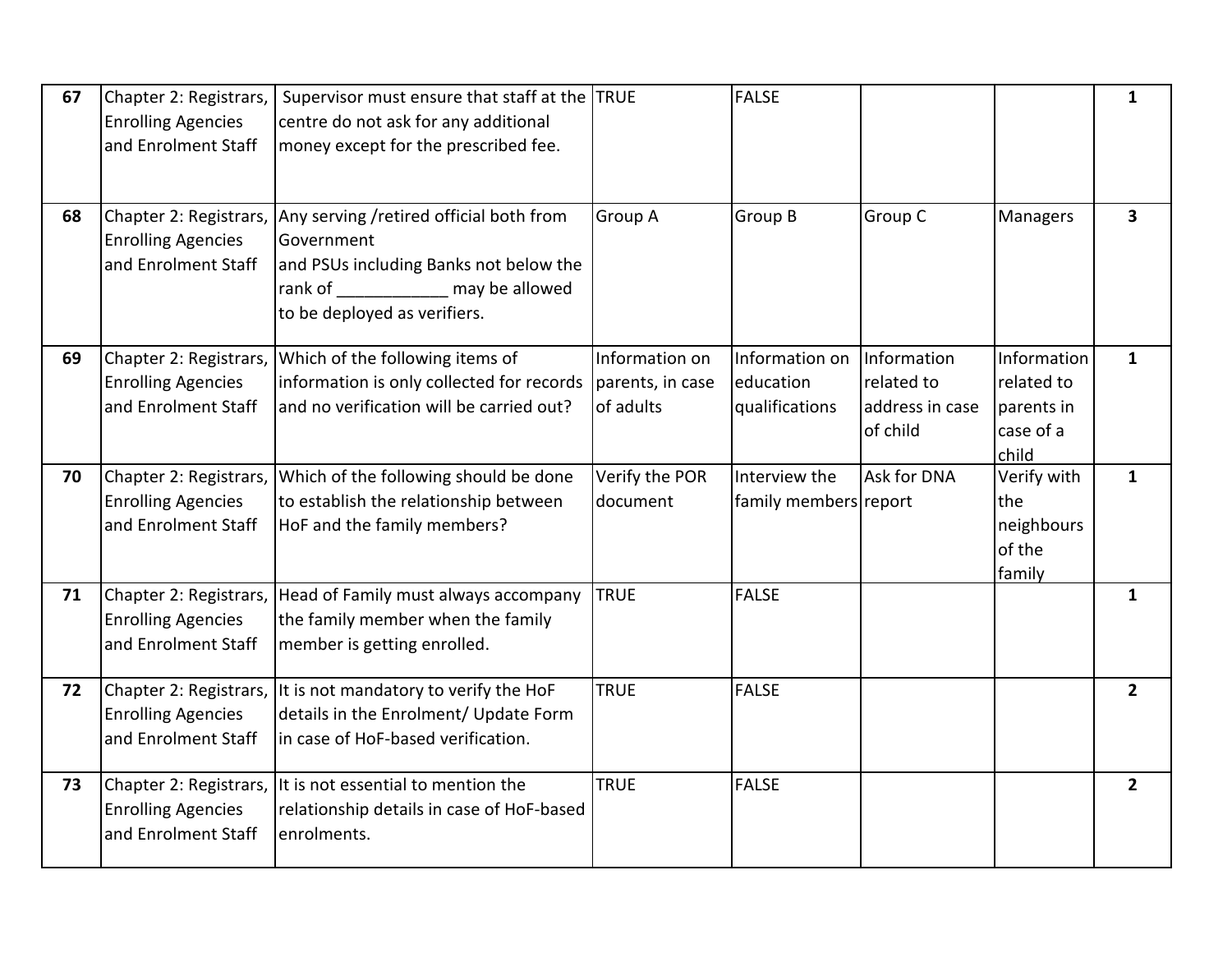| 74 | <b>Enrolling Agencies</b><br>and Enrolment Staff                           | Chapter 2: Registrars, In case of Introducer-based enrolment,<br>only introducer's name as additional<br>information is required.                      | <b>TRUE</b>             | <b>FALSE</b>          |                       |          | $\overline{2}$ |
|----|----------------------------------------------------------------------------|--------------------------------------------------------------------------------------------------------------------------------------------------------|-------------------------|-----------------------|-----------------------|----------|----------------|
| 75 | Chapter 2: Registrars,<br><b>Enrolling Agencies</b><br>and Enrolment Staff | It is mandatory to note the religion and<br>caste when enrolling a resident for<br>Aadhaar.                                                            | <b>TRUE</b>             | <b>FALSE</b>          |                       |          | $\overline{2}$ |
| 76 | <b>Enrolling Agencies</b><br>and Enrolment Staff                           | Chapter 2: Registrars, In case of Head of Family based<br>enrolment, the HOF's Aadhaar number<br>should be verified against his/her<br>Aadhaar letter. | <b>TRUE</b>             | <b>FALSE</b>          |                       |          | $\mathbf{1}$   |
| 77 | Chapter 2: Registrars,<br><b>Enrolling Agencies</b><br>and Enrolment Staff | Residential address is an additional<br>demographic information required for<br>enrolment.                                                             | <b>TRUE</b>             | <b>FALSE</b>          |                       |          | $\overline{2}$ |
| 78 | Chapter 2: Registrars,<br><b>Enrolling Agencies</b><br>and Enrolment Staff | Who among the following can be an<br>"Introducer"?                                                                                                     | Registrar's<br>employee | Head of the<br>family | Any Indian<br>citizen | A farmer | $\mathbf{1}$   |
| 79 | <b>Enrolling Agencies</b><br>and Enrolment Staff                           | Chapter 2: Registrars, Name is a demographic information<br>required to be provided during<br>enrolment.                                               | <b>TRUE</b>             | <b>FALSE</b>          |                       |          | $\mathbf{1}$   |
| 80 | <b>Enrolling Agencies</b><br>and Enrolment Staff                           | Chapter 2: Registrars, Gender is a demographic information<br>required to be provided during<br>enrolment.                                             | <b>TRUE</b>             | <b>FALSE</b>          |                       |          | $\mathbf{1}$   |
| 81 | Chapter 2: Registrars,<br><b>Enrolling Agencies</b><br>and Enrolment Staff | The operator should take the resident's<br>mobile number mandatorily and enter<br>the same in enrolment form.                                          | <b>TRUE</b>             | <b>FALSE</b>          |                       |          | $\overline{2}$ |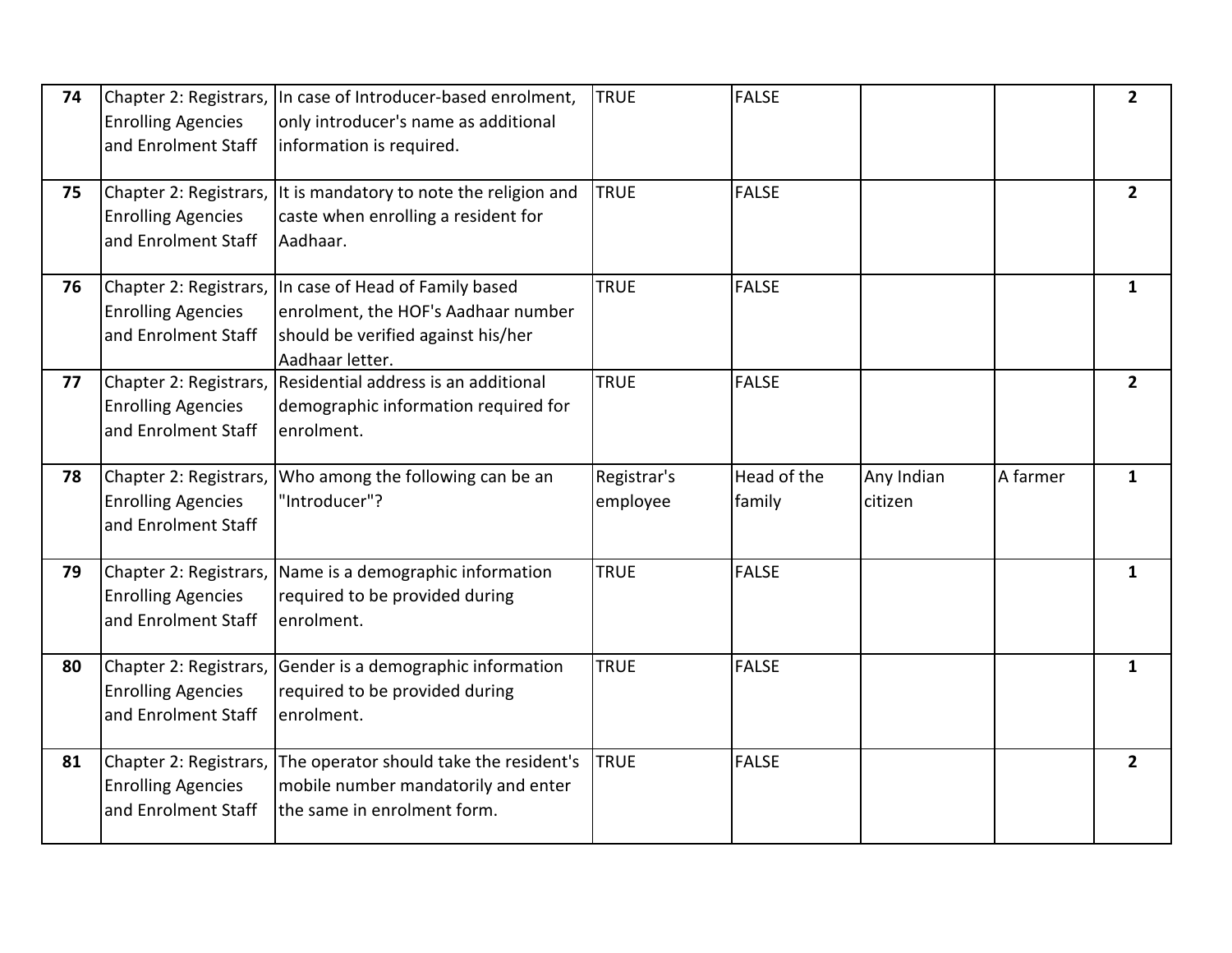| 82 | <b>Enrolling Agencies</b><br>and Enrolment Staff                           | Chapter 2: Registrars,   An operator should capture GPS<br>coordinates at the start of enrolment<br>every day.                                                                                                                                                                                                                      | <b>TRUE</b>                         | <b>FALSE</b>                                                                |                                                 |                                             | $\mathbf{1}$            |
|----|----------------------------------------------------------------------------|-------------------------------------------------------------------------------------------------------------------------------------------------------------------------------------------------------------------------------------------------------------------------------------------------------------------------------------|-------------------------------------|-----------------------------------------------------------------------------|-------------------------------------------------|---------------------------------------------|-------------------------|
| 83 | <b>Enrolling Agencies</b><br>and Enrolment Staff                           | Chapter 2: Registrars, Which of the following demographic<br>linformation shall be collected from all<br>individuals undergoing enrolment, other Height<br>than children below five years of age?                                                                                                                                   | Name<br>Mobile number<br>Eye colour | Name<br>Gender<br>Birth certificate Gender<br>Mother's birth<br>certificate | Name<br>Date of birth<br>Residential<br>address | Name<br>Place<br>Height<br>Mobile<br>number | $\overline{\mathbf{3}}$ |
| 84 | <b>Enrolling Agencies</b><br>and Enrolment Staff                           | Chapter 2: Registrars,   A resident, Bhaktiyar Rahul Sharma has<br>approached you for enrollment. Which<br>of the following is the right way for<br>entering his name in the system?                                                                                                                                                | B. R Sharma                         | <b>B.</b> Rahul<br>Sharma                                                   | <b>Bhaktiyar Rahul</b><br>Sharma                | BRS                                         | 3                       |
| 85 | Chapter 2: Registrars,<br><b>Enrolling Agencies</b><br>and Enrolment Staff | Sukumar Raj Pal has approached you to<br>get enrolled for Aadhaar. You find that<br>his graduation certificate, which is<br>submitted as POI has Sukumar Raj Pal<br>and whereas electricity bill, which is<br>submitted as POA has Raj Sukumar Pal.<br>In this case, what should be the name<br>entered in Aadhaar enrollment form? | <b>RS</b> Pal                       | Raj Sukumar<br>Pal                                                          | Sukumar Raj Pal As declared                     | by the<br>resident                          | 4                       |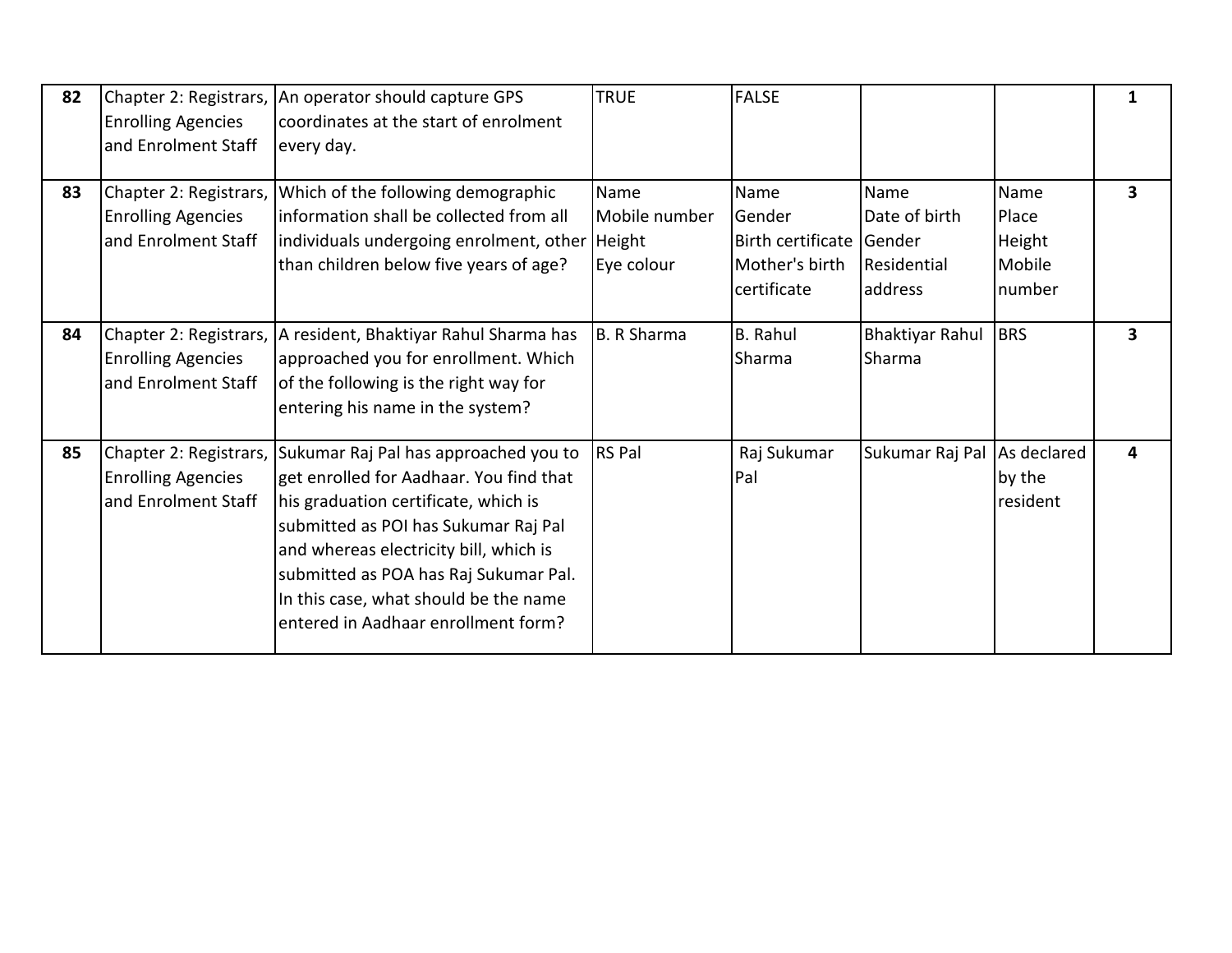| 86 | Chapter 2: Registrars,    | Which of the following should an                                                                  | I, II and III                 | I and III     | III and IV     | I, II and IV           | 4            |
|----|---------------------------|---------------------------------------------------------------------------------------------------|-------------------------------|---------------|----------------|------------------------|--------------|
|    | <b>Enrolling Agencies</b> | operator ensure before starting his/her                                                           |                               |               |                |                        |              |
|    | and Enrolment Staff       | day?                                                                                              |                               |               |                |                        |              |
|    |                           | I. Ensure the date and time on the                                                                |                               |               |                |                        |              |
|    |                           | system is current date and time                                                                   |                               |               |                |                        |              |
|    |                           | II. Capture GPS coordinates                                                                       |                               |               |                |                        |              |
|    |                           | III. Send SMS to all the residents in the                                                         |                               |               |                |                        |              |
|    |                           | region to come and enroll                                                                         |                               |               |                |                        |              |
|    |                           | IV. Ensure that the station layout is as                                                          |                               |               |                |                        |              |
|    |                           | per Authority guidelines                                                                          |                               |               |                |                        |              |
| 87 |                           | Chapter 2: Registrars, The Authority may authorise Registrars                                     | Convenience fee Registrar fee |               | Observer's fee | Introducer's           | $\mathbf{1}$ |
|    | <b>Enrolling Agencies</b> | to charge<br>from the                                                                             |                               |               |                | fee                    |              |
|    | and Enrolment Staff       | residents, not exceeding an amount                                                                |                               |               |                |                        |              |
|    |                           | specified by the Authority, for update of                                                         |                               |               |                |                        |              |
|    |                           | demographic information and biometric                                                             |                               |               |                |                        |              |
|    |                           | information.                                                                                      |                               |               |                |                        |              |
|    |                           |                                                                                                   |                               |               |                |                        |              |
| 88 | Chapter 2: Registrars,    | Which of the following software can be                                                            | <b>Update Client</b>          | <b>ECMP</b>   | <b>CELP</b>    | None of the            | $\mathbf{1}$ |
|    | <b>Enrolling Agencies</b> | used for updating Mobile number or                                                                | Lite                          |               |                | given                  |              |
|    | and Enrolment Staff       | email ID?                                                                                         |                               |               |                |                        |              |
| 89 |                           |                                                                                                   |                               |               |                |                        | $2^{\circ}$  |
|    | <b>Enrolling Agencies</b> | Chapter 2: Registrars, The Authority shall require the<br>biometric information of children to be | Two years,<br>twelve years    | Five years,   | Ten years,     | Four years,<br>sixteen |              |
|    | and Enrolment Staff       |                                                                                                   |                               | fifteen years | eighteen years |                        |              |
|    |                           | updated upon attaining<br>___________ of                                                          |                               |               |                | years                  |              |
|    |                           | age and _____________ of age in                                                                   |                               |               |                |                        |              |
|    |                           | accordance with the procedure specified                                                           |                               |               |                |                        |              |
|    |                           | by the Authority, which is a mandatory                                                            |                               |               |                |                        |              |
|    |                           | update for children.                                                                              |                               |               |                |                        |              |
|    |                           |                                                                                                   |                               |               |                |                        |              |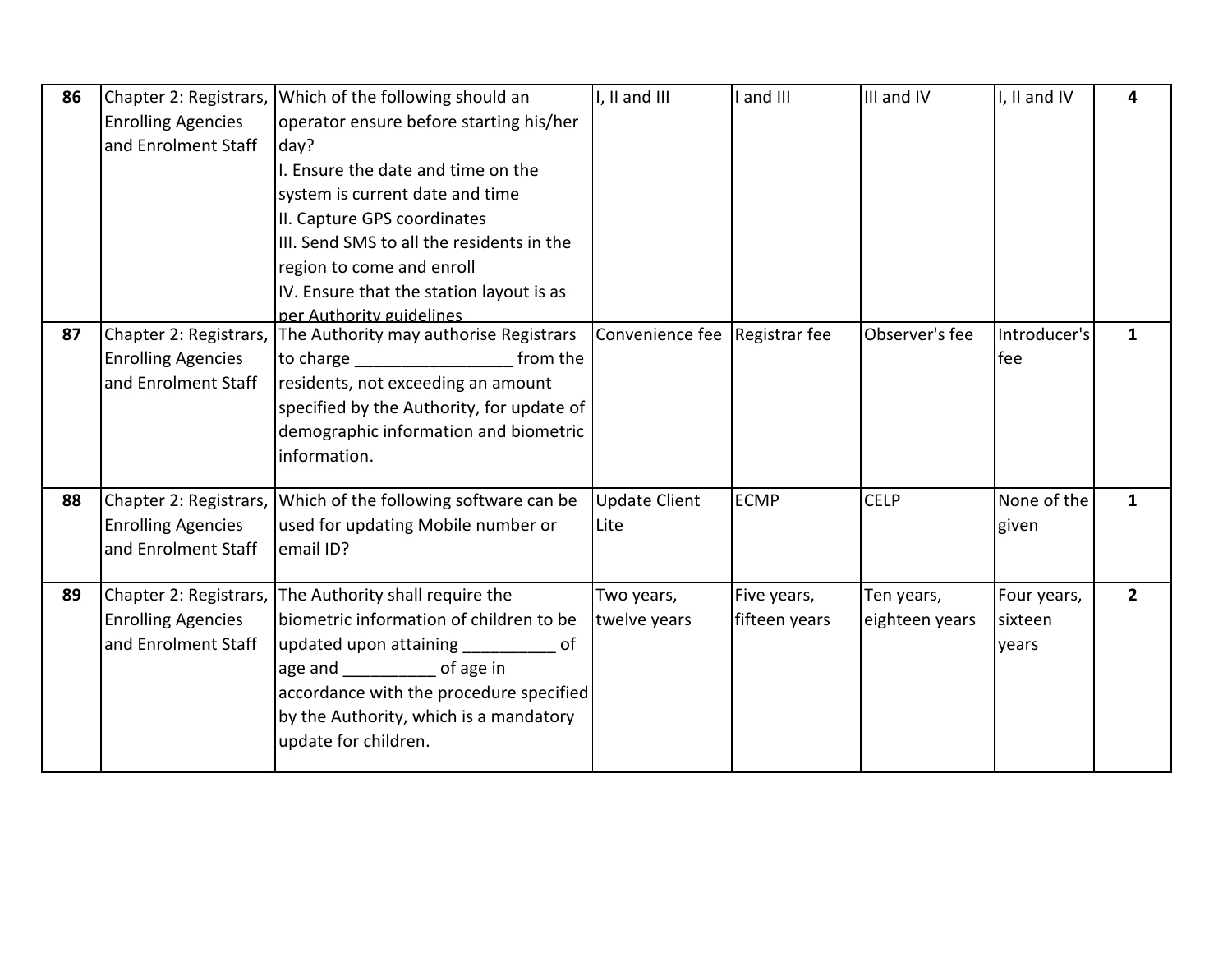| 90 | Chapter 2: Registrars,    | Which of the following should operator    | Enrolment or         | Supporting                     | All documents        | All the      | 4                       |
|----|---------------------------|-------------------------------------------|----------------------|--------------------------------|----------------------|--------------|-------------------------|
|    | <b>Enrolling Agencies</b> | ensure during enrolment or update         | update form is       | documents and lare returned to |                      | given        |                         |
|    | and Enrolment Staff       | process?                                  | uploaded             | signed slips are               | the resident         | options      |                         |
|    |                           |                                           |                      | uploaded                       | after enrolment      |              |                         |
|    |                           |                                           |                      |                                |                      |              |                         |
| 91 | Chapter 2: Registrars,    | What is the key responsibility of a CELC  | To check             | To enrol or                    |                      |              | $\mathbf{2}$            |
|    | <b>Enrolling Agencies</b> | operator?                                 | Enrolment and        | update only                    |                      |              |                         |
|    | and Enrolment Staff       |                                           | update Form          |                                |                      |              |                         |
|    |                           |                                           | only                 |                                |                      |              |                         |
| 92 | Chapter 2: Registrars,    | Which of the following software can be    | <b>Update Client</b> | <b>ECMP</b>                    | <b>CELP</b>          | <b>API</b>   | $\overline{2}$          |
|    | <b>Enrolling Agencies</b> | used for updating demographic or          | Lite                 |                                |                      |              |                         |
|    | and Enrolment Staff       | biometric details?                        |                      |                                |                      |              |                         |
|    |                           |                                           |                      |                                |                      |              |                         |
| 93 | Chapter 2: Registrars,    | Which of the following certificates a     | Diploma in           | Certificate in                 | <b>CELC Operator</b> | Enrolment    | $\overline{\mathbf{3}}$ |
|    | <b>Enrolling Agencies</b> | CELC operator should have obtained?       | Software             | <b>Basics of</b>               | Certificate          | Operator     |                         |
|    | and Enrolment Staff       |                                           | Technology           | Computers                      |                      | Certificate  |                         |
|    |                           |                                           |                      |                                |                      |              |                         |
| 94 | Chapter 2: Registrars,    | Which of the following statements is      | I, III and V         | I, II, IV and V                | II and IV            | II, IV and V | $\mathbf{2}$            |
|    | <b>Enrolling Agencies</b> | TRUE about Introducers?                   |                      |                                |                      |              |                         |
|    | and Enrolment Staff       | I. Introducers will be linked to a        |                      |                                |                      |              |                         |
|    |                           | Registrar                                 |                      |                                |                      |              |                         |
|    |                           | II. Introducers must not have a criminal  |                      |                                |                      |              |                         |
|    |                           | record                                    |                      |                                |                      |              |                         |
|    |                           | III. Introducer should be the head of the |                      |                                |                      |              |                         |
|    |                           | family                                    |                      |                                |                      |              |                         |
|    |                           | IV. Introducer must be above 18 years     |                      |                                |                      |              |                         |
|    |                           | V. Introducer can only introduce people   |                      |                                |                      |              |                         |
|    |                           | within the Registrar's jurisdiction       |                      |                                |                      |              |                         |
|    |                           |                                           |                      |                                |                      |              |                         |
|    |                           |                                           |                      |                                |                      |              |                         |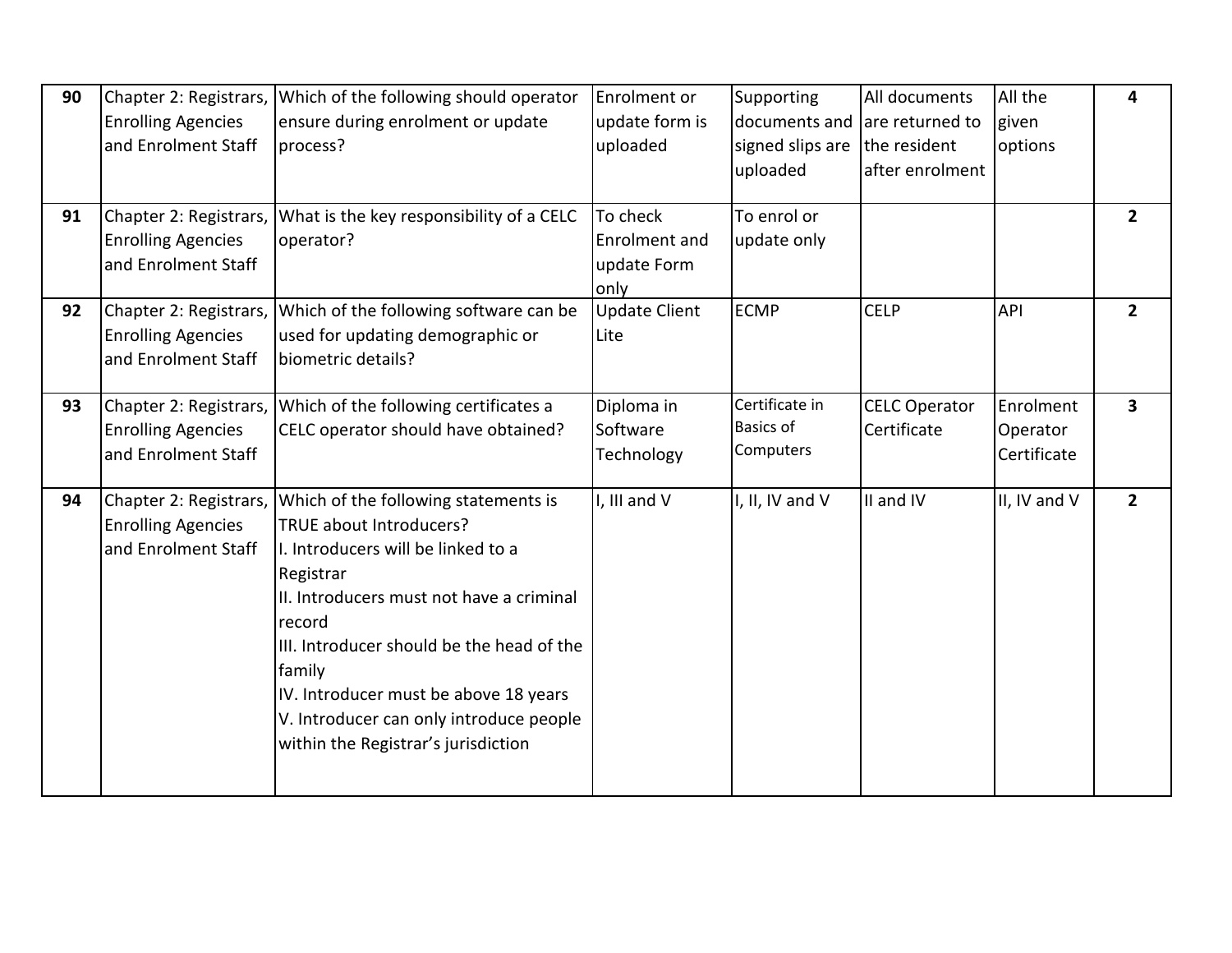| 95  | Chapter 2: Registrars,<br><b>Enrolling Agencies</b><br>and Enrolment Staff | The Verifier should ensure that the<br>name in the PoA document matches<br>with the name in the Pol document.                                                                                   | <b>TRUE</b>                                | <b>FALSE</b>                                              |                                                                       |                                                      | $\mathbf{1}$ |
|-----|----------------------------------------------------------------------------|-------------------------------------------------------------------------------------------------------------------------------------------------------------------------------------------------|--------------------------------------------|-----------------------------------------------------------|-----------------------------------------------------------------------|------------------------------------------------------|--------------|
| 96  | Chapter 2: Registrars,<br><b>Enrolling Agencies</b><br>and Enrolment Staff | Whose name should be given in "Care<br>of" field?                                                                                                                                               | Child's name                               | Any person<br>who is 18 years<br>old and above            | Mother's name                                                         | Head of the<br>family                                | 4            |
| 97  | Chapter 2: Registrars,<br><b>Enrolling Agencies</b><br>and Enrolment Staff | Which of the following is mandatory<br>when enrolling a child?                                                                                                                                  | Parent's Aadhaar Parent's<br>number        | educational<br>qualification<br>certificate               | A signature of<br>gazetted officer<br>on child's birth<br>certificate | Introductio<br>In from an<br>introducer              | $\mathbf{1}$ |
| 98  | Chapter 2: Registrars,<br><b>Enrolling Agencies</b><br>and Enrolment Staff | Which of the following is an<br>unacceptable act from the introducer?                                                                                                                           | Helping a<br>resident enrol<br>for Aadhaar | Introducing the<br>resident to the<br>Aadhaar<br>operator | Confirm the<br>identity and<br>address of the<br>resident             | Helping<br>resident to<br>impersonat<br>e his father | 4            |
| 99  | Chapter 2: Registrars,<br><b>Enrolling Agencies</b><br>and Enrolment Staff | Introducers have to provide their<br>biometric on Aadhaar client to endorse<br>a resident's enrolment.                                                                                          | <b>TRUE</b>                                | <b>FALSE</b>                                              |                                                                       |                                                      | $\mathbf{1}$ |
| 100 | Chapter 2: Registrars,<br><b>Enrolling Agencies</b><br>and Enrolment Staff | Other service providers may be<br>appointed or engaged by the Authority<br>from time to time for discharging any<br>function related to the<br>enrolment process or updating of<br>information. | Biometric                                  | Audit                                                     | Identity proof                                                        | Resident                                             | 4            |
| 101 | Chapter 2: Registrars,<br><b>Enrolling Agencies</b><br>and Enrolment Staff | The Authority shall provide<br>using which the Registrar<br>can onboard an empanelled enrolling<br>agency to the CIDR.                                                                          | Database of<br>resident details            | Enrolment ID                                              | Open Request<br>for<br>Empanelment                                    | Enrolling<br>Agency<br>Code                          | 4            |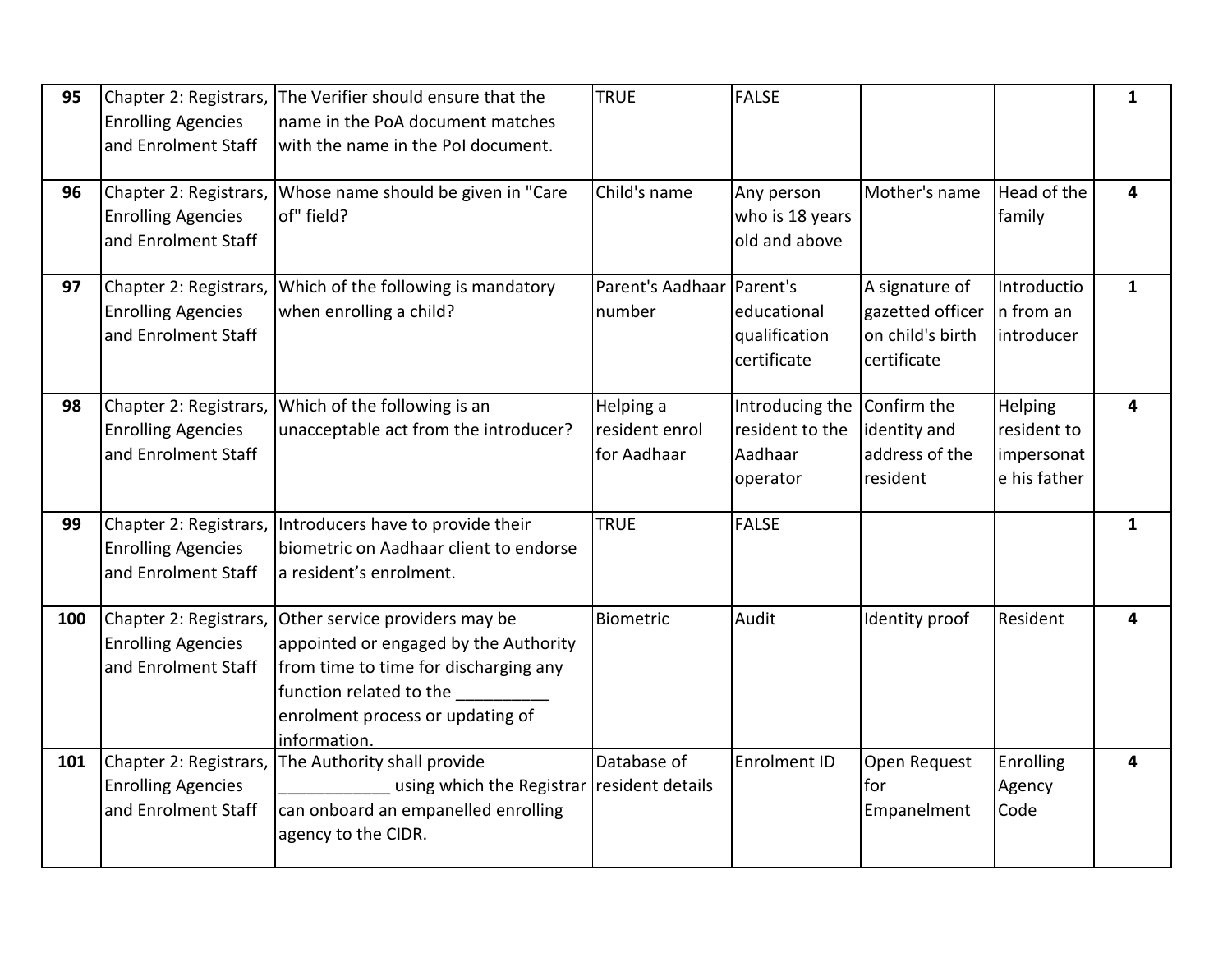| 102 |                           | Chapter 2: Registrars, Enrolling Agencies shall at all times                | Ethics       | Code of Conduct Values |                | Guidelines   | $\overline{2}$          |
|-----|---------------------------|-----------------------------------------------------------------------------|--------------|------------------------|----------------|--------------|-------------------------|
|     | <b>Enrolling Agencies</b> | abide by the the for                                                        |              |                        |                |              |                         |
|     | and Enrolment Staff       | service providers as specified in                                           |              |                        |                |              |                         |
|     |                           | Schedule V of these regulations.                                            |              |                        |                |              |                         |
| 103 |                           | Chapter 2: Registrars, If the identified Introducer is ready to             | Submit his   | Sign resident's        | Give a written | All the      | $\overline{\mathbf{3}}$ |
|     | <b>Enrolling Agencies</b> | work as an Introducer, he/she will have                                     | original POI | enrolment form consent |                | given        |                         |
|     | and Enrolment Staff       | to _____________ to being an Introducer                                     | certificates |                        |                | options      |                         |
|     |                           | for the purpose of enabling Aadhaar                                         |              |                        |                |              |                         |
|     |                           | enrolments.                                                                 |              |                        |                |              |                         |
| 104 |                           | Chapter 2: Registrars, Registrars shall be responsible for field            | <b>TRUE</b>  | <b>FALSE</b>           |                |              | $\mathbf{1}$            |
|     | <b>Enrolling Agencies</b> | level execution, monitoring and audit.                                      |              |                        |                |              |                         |
|     | and Enrolment Staff       |                                                                             |              |                        |                |              |                         |
| 105 |                           | Chapter 2: Registrars, Registrars shall use the information                 | <b>TRUE</b>  | <b>FALSE</b>           |                |              | $\overline{2}$          |
|     | <b>Enrolling Agencies</b> | collected during enrolment for any                                          |              |                        |                |              |                         |
|     | and Enrolment Staff       | purpose other than uploading                                                |              |                        |                |              |                         |
|     |                           | information to the CIDR.                                                    |              |                        |                |              |                         |
| 106 | Chapter 2: Registrars,    | Registrars are permitted to sub-contract TRUE                               |              | <b>FALSE</b>           |                |              | $\overline{2}$          |
|     | <b>Enrolling Agencies</b> | enrolment functions by enrolling                                            |              |                        |                |              |                         |
|     | and Enrolment Staff       | agencies to third parties.                                                  |              |                        |                |              |                         |
| 107 |                           | Chapter 2: Registrars, Service providers shall make best efforts Registrars |              | Observers              | Residents      | Agency       | $\overline{3}$          |
|     | <b>Enrolling Agencies</b> | to protect the interests of                                                 |              |                        |                |              |                         |
|     | and Enrolment Staff       |                                                                             |              |                        |                |              |                         |
| 108 |                           | Chapter 2: Registrars, The Authority shall empanel the                      | Open RFE     | Observer               | Registrar      | <b>UIDAI</b> | $\mathbf{1}$            |
|     | <b>Enrolling Agencies</b> | enrolling agencies through ________.                                        | process      |                        |                |              |                         |
|     | and Enrolment Staff       |                                                                             |              |                        |                |              |                         |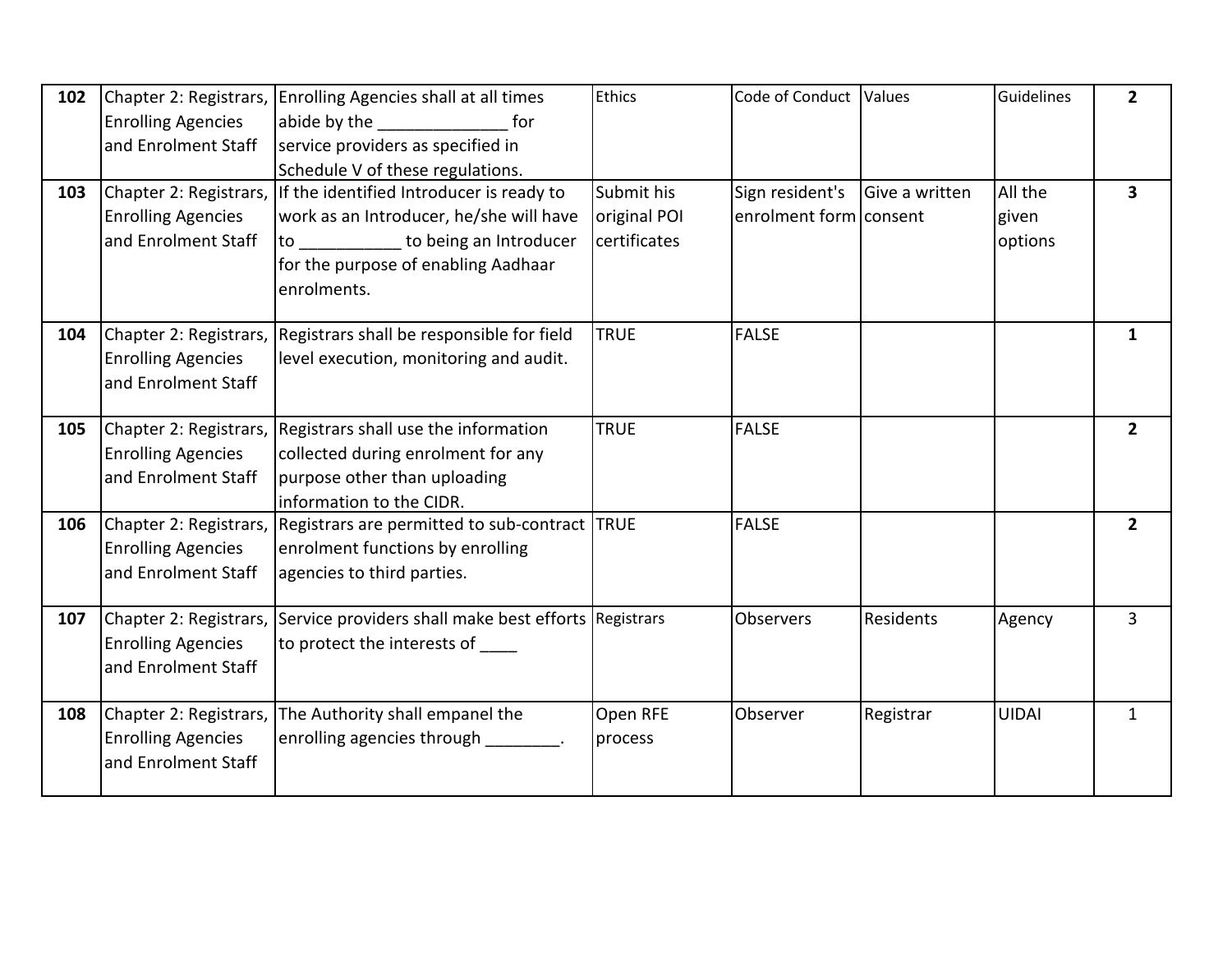| 109 | Chapter 2: Registrars,<br><b>Enrolling Agencies</b><br>and Enrolment Staff | Registrars may permit field level<br>manpower to be hired through third<br>parties.                                                                                                                                                                                                 | <b>TRUE</b>                                  | <b>FALSE</b>          |                          |                | $\mathbf{1}$   |
|-----|----------------------------------------------------------------------------|-------------------------------------------------------------------------------------------------------------------------------------------------------------------------------------------------------------------------------------------------------------------------------------|----------------------------------------------|-----------------------|--------------------------|----------------|----------------|
| 110 | Chapter 2: Registrars,<br><b>Enrolling Agencies</b><br>and Enrolment Staff | The Authority shall provide an Enrolling<br>Agency Code using which the Registrar<br>can onboard an empanelled<br>enrolling agency to the cancel                                                                                                                                    | <b>UIDAI</b>                                 | Aadhaar               | <b>CIDR</b>              | <b>DeitY</b>   | $\overline{3}$ |
| 111 | <b>Enrolling Agencies</b><br>and Enrolment Staff                           | Chapter 2: Registrars, The enrolling agencies can use the<br>information collected during enrolment<br>for any purpose other than<br>uploading information to the CIDR.                                                                                                             | <b>TRUE</b>                                  | <b>FALSE</b>          |                          |                | $\overline{2}$ |
| 112 | <b>Enrolling Agencies</b><br>and Enrolment Staff                           | Chapter 2: Registrars, Service providers shall follow maker-<br>checker concept in their activities to<br>ensure accuracy of<br>enrolment and update data.                                                                                                                          | <b>TRUE</b>                                  | <b>FALSE</b>          |                          |                | $\mathbf{1}$   |
| 113 | <b>Enrolling Agencies</b><br>and Enrolment Staff                           | Chapter 2: Registrars, Registrars shall be appointed by the<br>Authority, through<br>, for enrolment<br>and update of residents across the<br>country, and could include entities<br>which interact with residents in the<br>usual course of implementation of their<br>programmes. | CSC <sub>e</sub> -<br>Governance<br>services | MOUs or<br>agreements | Field level<br>execution | Online<br>mode | $\overline{2}$ |
| 114 | Chapter 2: Registrars,<br><b>Enrolling Agencies</b><br>and Enrolment Staff | shall be<br>responsible for field level execution,<br>monitoring and audit.                                                                                                                                                                                                         | Service providers Enrolling                  | agencies              | Registrars               | Supervisors    | $\mathbf{3}$   |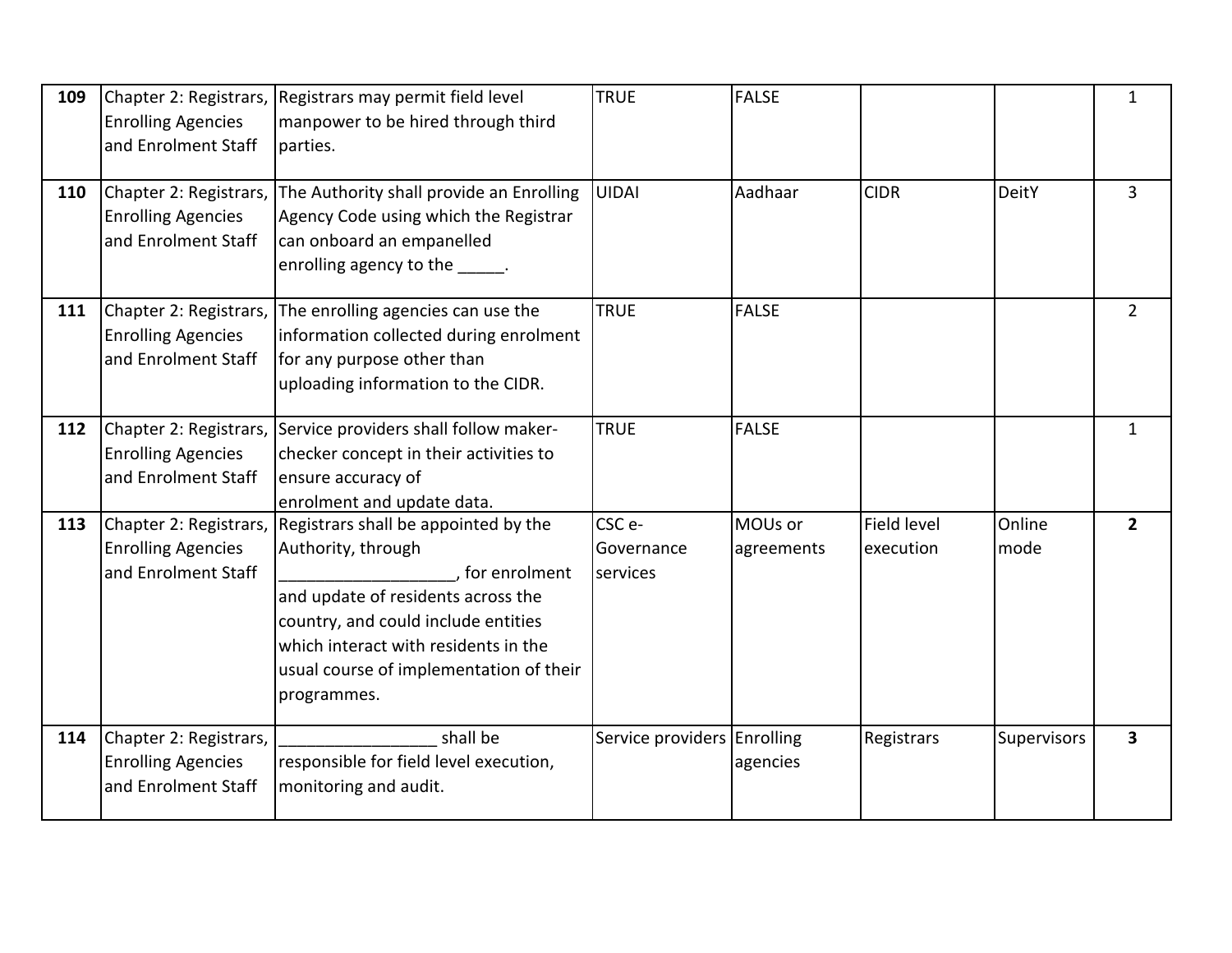| 115 | Chapter 2: Registrars,<br><b>Enrolling Agencies</b><br>and Enrolment Staff | Registrars shall not use the information<br>collected during enrolment for any<br>purpose other than uploading<br>information to the <b>contract to the contract of the set of the set of the set of the set of the set of the set o</b>                                  | <b>CIDR</b>                                        | <b>UIDAI</b>                               | CSC <sub>e</sub> -<br>Governance<br>services                                         | <b>RFE</b>                  | $\mathbf{1}$            |
|-----|----------------------------------------------------------------------------|---------------------------------------------------------------------------------------------------------------------------------------------------------------------------------------------------------------------------------------------------------------------------|----------------------------------------------------|--------------------------------------------|--------------------------------------------------------------------------------------|-----------------------------|-------------------------|
| 116 | Chapter 2: Registrars,<br><b>Enrolling Agencies</b><br>and Enrolment Staff | The Authority shall provide a/an<br>using which the<br>Registrar can on-board an empanelled<br>enrolling agency to the CIDR.                                                                                                                                              | One-Time<br>Password                               | Unique<br>Verification Code Code           | Enrolling Agency Identificatio                                                       | n Number                    | $\overline{\mathbf{3}}$ |
| 117 | Chapter 2: Registrars,<br><b>Enrolling Agencies</b><br>and Enrolment Staff | The enrolling agencies empanelled by<br>the Authority prior to establishment of<br>the Authority under the Act shall be<br>deemed to have been empanelled as<br>by the Authority<br>under the Act.                                                                        | Chairperson                                        | Member-<br>Secretary                       | Representative<br>of local NGOs                                                      | Enrolling<br>agencies       | 4                       |
| 118 | Chapter 2: Registrars,<br><b>Enrolling Agencies</b><br>and Enrolment Staff | The Authority shall empanel the<br>enrolling agencies through a/an<br>process.                                                                                                                                                                                            | Central Identities Enrolment ID<br>Data Repository |                                            | Open Request<br>for<br>Empanelment                                                   | Enrolling<br>Agency<br>Code | $\overline{\mathbf{3}}$ |
| 119 | Chapter 2: Registrars,<br><b>Enrolling Agencies</b><br>and Enrolment Staff | Without prejudice to action that may be Execution<br>taken under the Act, violation of any<br>regulation, process, standard, guideline<br>or order by any service provider or other<br>person may result in _____________ of the<br>activities of such service providers. |                                                    | Immediate<br>suspension                    | Penalty                                                                              | Terminatio<br>n             | $\overline{2}$          |
| 120 | Chapter 2: Registrars,<br><b>Enrolling Agencies</b><br>and Enrolment Staff | The Authority shall monitor the<br>enrolment activities of the                                                                                                                                                                                                            | Registrars                                         | Enrolling<br>agencies and<br>the operators | Supervisors and  All of the<br>other personnel given<br>associated with<br>enrolment |                             | 4                       |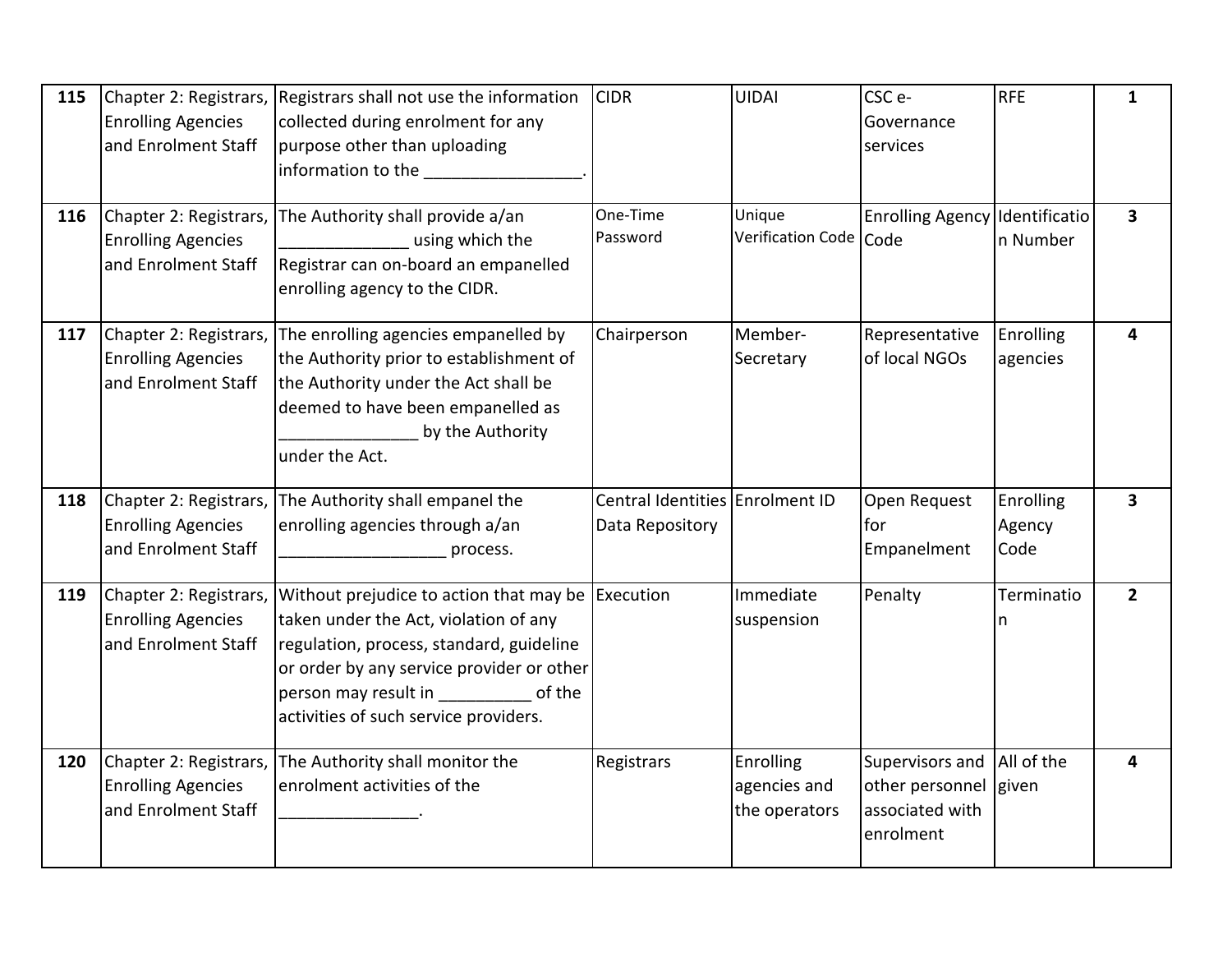| 121 | Chapter 2: Registrars,    | may be                                                                    | Testing and           | Other service              | Registrars           | <b>CIDR</b>      | $\overline{2}$          |
|-----|---------------------------|---------------------------------------------------------------------------|-----------------------|----------------------------|----------------------|------------------|-------------------------|
|     | <b>Enrolling Agencies</b> | appointed or engaged by the Authority                                     | certification         | providers                  |                      |                  |                         |
|     | and Enrolment Staff       | from time to time for discharging any                                     | agencies              |                            |                      |                  |                         |
|     |                           | function related to the resident                                          |                       |                            |                      |                  |                         |
|     |                           | enrolment process or updating of                                          |                       |                            |                      |                  |                         |
|     |                           | information.                                                              |                       |                            |                      |                  |                         |
| 122 | Chapter 2: Registrars,    | Registrars shall allow the Authority                                      | Accounting            | Financial                  | Audit                | Compliance       | $\mathbf{3}$            |
|     | <b>Enrolling Agencies</b> | reasonable access to the premises                                         |                       | administration             |                      |                  |                         |
|     | and Enrolment Staff       | occupied by it for examining any books,                                   |                       |                            |                      |                  |                         |
|     |                           | records, documents and computer data                                      |                       |                            |                      |                  |                         |
|     |                           | for the purpose of<br><b>Contract Contract Contract Contract Contract</b> |                       |                            |                      |                  |                         |
| 123 |                           | Chapter 2: Registrars, Registrars shall display on their websites NRIs    |                       | Authorised                 | <b>Residents</b>     | <b>Observers</b> | $\overline{\mathbf{3}}$ |
|     | <b>Enrolling Agencies</b> | adequate and appropriate information                                      |                       | people                     |                      |                  |                         |
|     | and Enrolment Staff       | about enrolment and update services,                                      |                       |                            |                      |                  |                         |
|     |                           | including contact details of persons and                                  |                       |                            |                      |                  |                         |
|     |                           | services available to many contracts.                                     |                       |                            |                      |                  |                         |
| 124 | Chapter 2: Registrars,    | Which of the following are eligible                                       | <b>State or Union</b> | <b>Public Sector</b>       | <b>Public Sector</b> | All of the       | 4                       |
|     | <b>Enrolling Agencies</b> | entities for appointment as registrars?                                   | Territory             | companies of               | banks and            | given            |                         |
|     | and Enrolment Staff       |                                                                           | Governments,          | Central or State regulated |                      |                  |                         |
|     |                           |                                                                           | Central               | Governments                | entities             |                  |                         |
|     |                           |                                                                           | ministries and        |                            | including            |                  |                         |
|     |                           |                                                                           | departments,          |                            | National             |                  |                         |
|     |                           |                                                                           | agencies under        |                            | <b>Securities</b>    |                  |                         |
|     |                           |                                                                           | them                  |                            | Depository           |                  |                         |
| 125 |                           | Chapter 2: Registrars, Registrars shall not permit sub-                   | Member                | Service                    | <b>Third Parties</b> | Observers        | $\mathbf{3}$            |
|     | <b>Enrolling Agencies</b> | contracting of enrolment functions by                                     | Secretary             | Providers                  |                      |                  |                         |
|     | and Enrolment Staff       | enrolling agencies to                                                     |                       |                            |                      |                  |                         |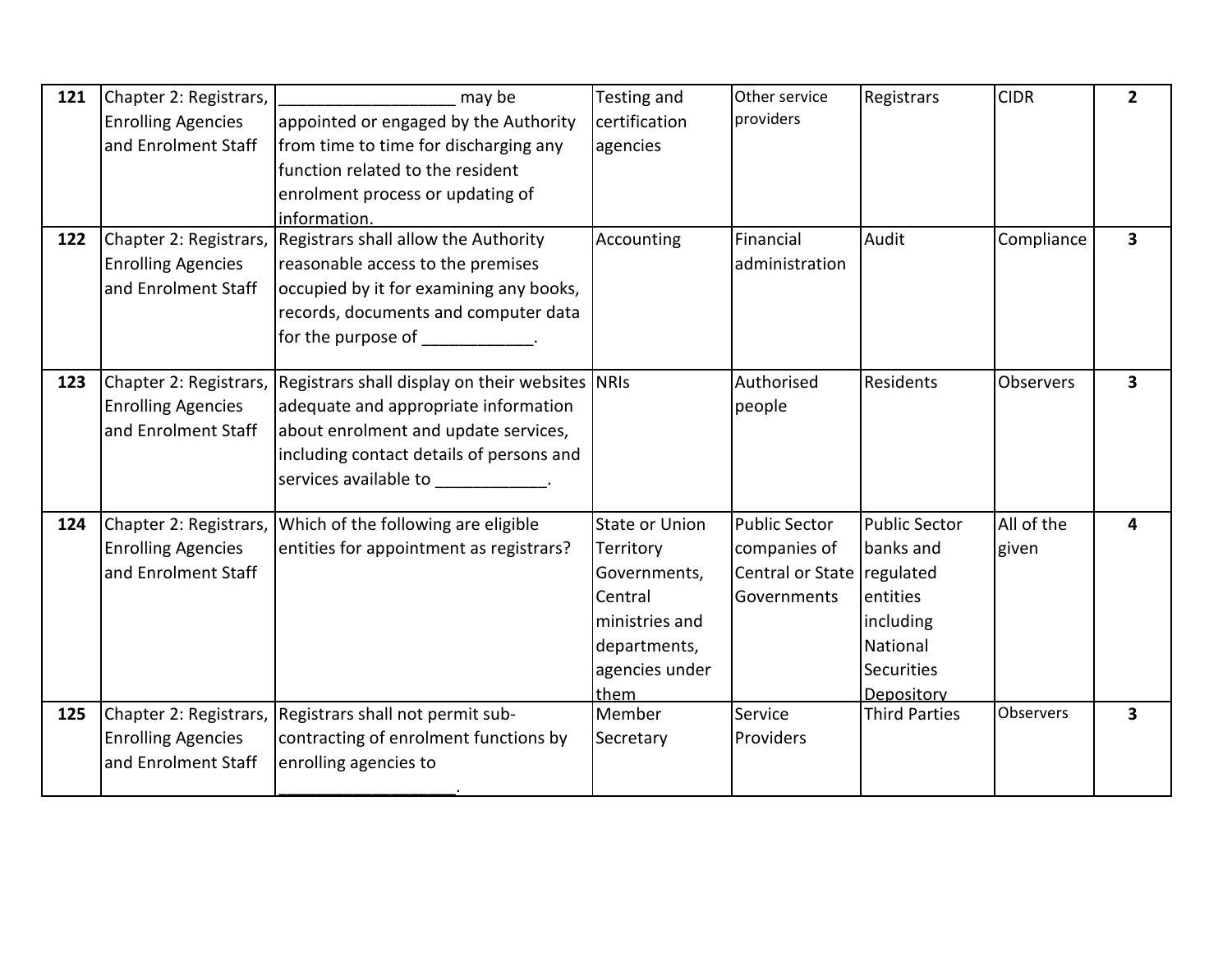| 126 | Chapter 3 : On-           | The Registrars and Enrolling Agencies     | Operator   | <b>UIDAI</b>           | Supervisor             | Resident  | $\overline{2}$          |
|-----|---------------------------|-------------------------------------------|------------|------------------------|------------------------|-----------|-------------------------|
|     | <b>Boarding Enrolment</b> | shall only use the Enrolment/Update       |            |                        |                        |           |                         |
|     | Agency and                | software provided or authorised by the    |            |                        |                        |           |                         |
|     | <b>Enrolment Staff</b>    |                                           |            |                        |                        |           |                         |
| 127 | Chapter 3 : On-           | coordinates the on-boarding               | Operators  | Observers              | <b>Authority Head</b>  | Enrolment | $\overline{\mathbf{3}}$ |
|     | <b>Boarding Enrolment</b> | process of Operator/Supervisor with       |            |                        | Office or              | agencies  |                         |
|     | Agency and                | Registrars and EAs.                       |            |                        | Auhority's             |           |                         |
|     | <b>Enrolment Staff</b>    |                                           |            |                        | <b>Regional Office</b> |           |                         |
| 128 | Chapter 3 : On-           | to capture coordinates of the             | Television | <b>GPS Device</b>      | FM Radio               |           | $\overline{2}$          |
|     | <b>Boarding Enrolment</b> | Enrolment Device needs to available at    |            |                        |                        |           |                         |
|     | Agency and                | all times.                                |            |                        |                        |           |                         |
|     | <b>Enrolment Staff</b>    |                                           |            |                        |                        |           |                         |
| 129 | Chapter 3 : On-           | monitors the approval of                  | Registrar  | <b>Authority Head</b>  | Observer               | Operator  | $2^{\circ}$             |
|     | <b>Boarding Enrolment</b> | Enrolment Centre plan and may             |            | Office or              |                        |           |                         |
|     | Agency and                | intervene where required.                 |            | Auhority's             |                        |           |                         |
|     | <b>Enrolment Staff</b>    |                                           |            | <b>Regional Office</b> |                        |           |                         |
|     |                           |                                           |            |                        |                        |           |                         |
| 130 | Chapter 3 : On-           | declares enrolment station                | Registrar  | Authority's            | Enrolment              | Observer  | 3                       |
|     | <b>Boarding Enrolment</b> | deployment plans, that is, when and       |            | <b>Regional Office</b> | agency                 |           |                         |
|     | Agency and                | where the centres will be established     |            |                        |                        |           |                         |
|     | <b>Enrolment Staff</b>    | before opening any Enrolment Center       |            |                        |                        |           |                         |
|     |                           |                                           |            |                        |                        |           |                         |
| 131 | Chapter 3 : On-           | needs to ensure and prove that            | Registrar  | Authority's            | Introducer             | Enrolment | 4                       |
|     | <b>Boarding Enrolment</b> | they have certified the active operators, |            | <b>Regional Office</b> |                        | agency    |                         |
|     | Agency and                | requisite machines and hardware to be     |            |                        |                        |           |                         |
|     | <b>Enrolment Staff</b>    | deployed at Enrolment Center.             |            |                        |                        |           |                         |
| 132 | Chapter 3 : On-           | updates Enrolment Centre                  | Enrolment  | Authority's            | Introducer             | Registrar | $\mathbf{1}$            |
|     | <b>Boarding Enrolment</b> | information on the UIDAI portal.          | agency     | <b>Regional Office</b> |                        |           |                         |
|     | Agency and                |                                           |            |                        |                        |           |                         |
|     | <b>Enrolment Staff</b>    |                                           |            |                        |                        |           |                         |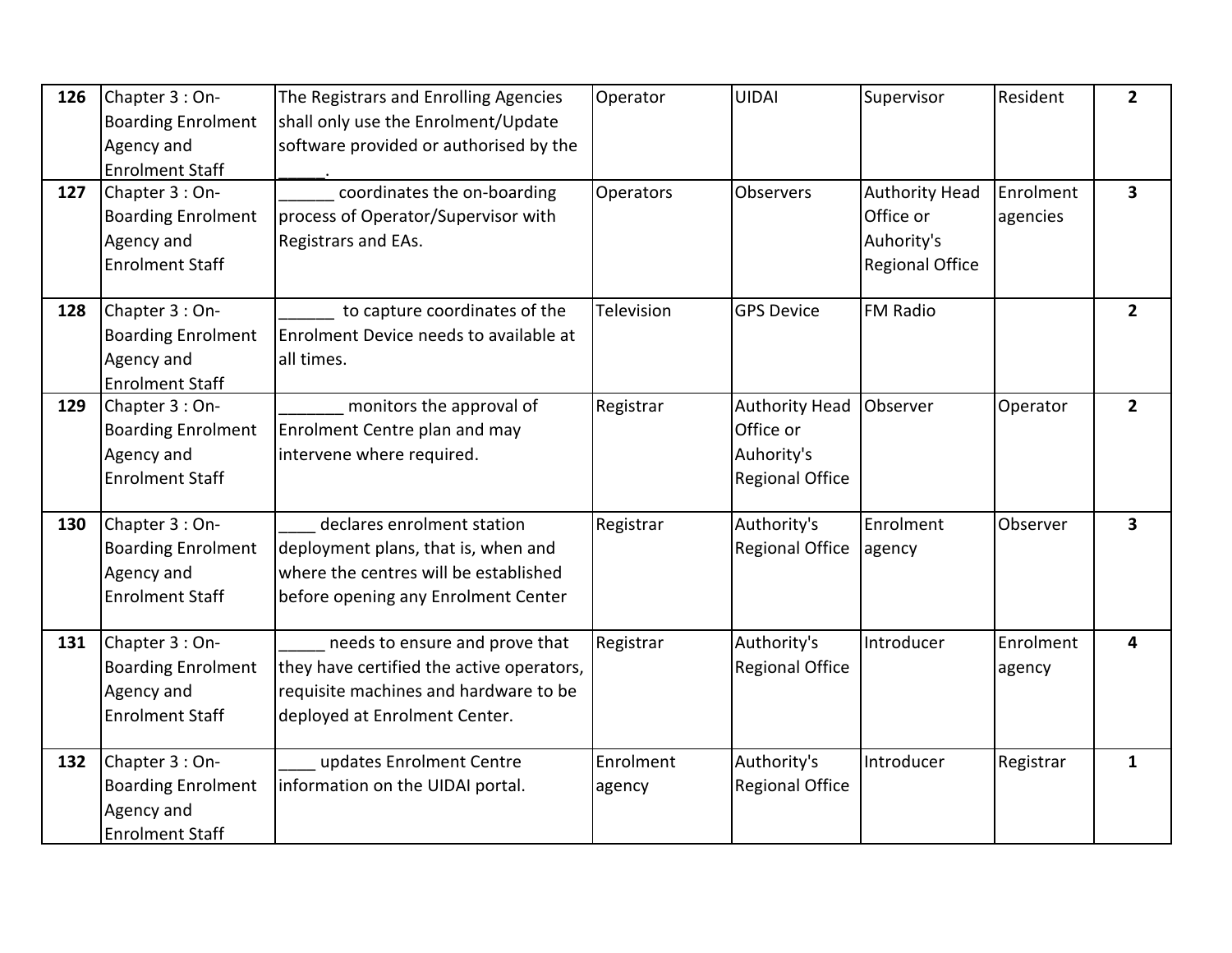| 133 | Chapter 3 : On-           | needs to be connected to the                        | Enrolment client       | Operator,                     | Registrar        | Introducer | 1                       |
|-----|---------------------------|-----------------------------------------------------|------------------------|-------------------------------|------------------|------------|-------------------------|
|     | <b>Boarding Enrolment</b> | internet during the process of on-                  |                        | supervisor,                   |                  |            |                         |
|     | Agency and                | boarding.                                           |                        | introducer                    |                  |            |                         |
|     | <b>Enrolment Staff</b>    |                                                     |                        |                               |                  |            |                         |
| 134 | Chapter 3 : On-           | Enrolment client needs to be connected              | Ethernet               | Registrar                     | Internet         | Observer   | $\overline{\mathbf{3}}$ |
|     | <b>Boarding Enrolment</b> | to the _______________ during the process           |                        |                               |                  |            |                         |
|     | Agency and                | of on-boarding of Enrolment Staff.                  |                        |                               |                  |            |                         |
|     | <b>Enrolment Staff</b>    |                                                     |                        |                               |                  |            |                         |
| 135 | Chapter 3 : On-           | Enrolment agencies will have to undergo Authority's |                        | Self, Enrolment Completion of |                  | Updation   | 2 <sup>1</sup>          |
|     | <b>Boarding Enrolment</b> | an on-boarding process for                          | <b>Regional Office</b> | stations and                  | enrolment        | activities |                         |
|     | Agency and                |                                                     |                        | <b>Enrolment Staff</b>        |                  |            |                         |
|     | <b>Enrolment Staff</b>    |                                                     |                        |                               |                  |            |                         |
|     |                           |                                                     |                        |                               |                  |            |                         |
| 136 | Chapter 3 : On-           | For on-boarding of Operator/Supervisor,  .mp3       |                        | .docx                         | .xls             | .xml       | 4                       |
|     | <b>Boarding Enrolment</b> | the user-credential file generated is a             |                        |                               |                  |            |                         |
|     | Agency and                | digitally signed file.                              |                        |                               |                  |            |                         |
|     | <b>Enrolment Staff</b>    |                                                     |                        |                               |                  |            |                         |
| 137 | Chapter 3 : On-           | If verification of user's biometric details         | On-boarded             | Enrolled                      | Both (1) and (2) | Not-       | 3                       |
|     | <b>Boarding Enrolment</b> | is successfully completed with his/her              |                        |                               |                  | enrolled   |                         |
|     | Agency and                | Aadhaar details and stored in local                 |                        |                               |                  |            |                         |
|     | <b>Enrolment Staff</b>    | database, he is a                                   |                        |                               |                  |            |                         |
|     |                           | user.                                               |                        |                               |                  |            |                         |
| 138 | Chapter 3 : On-           | When the quality of biometrics is above             | Pass indicator         | Left slap                     | Right slap       | Two        | $\mathbf{1}$            |
|     | <b>Boarding Enrolment</b> | will be                                             |                        |                               |                  | thumbs     |                         |
|     | Agency and                | shown to user confirming his/her                    |                        |                               |                  |            |                         |
|     | <b>Enrolment Staff</b>    | approval.                                           |                        |                               |                  |            |                         |
| 139 | Chapter 3 : On-           | After biometrics of Operator/Supervisor             | Registrar              | Enrolment                     | Authority's      | Enrolment  | 3                       |
|     | <b>Boarding Enrolment</b> | are captured on Enrolment Client,                   |                        | station                       |                  | agency     |                         |
|     | Agency and                | authentication request is send to                   |                        |                               |                  |            |                         |
|     | <b>Enrolment Staff</b>    | server.                                             |                        |                               |                  |            |                         |
|     |                           |                                                     |                        |                               |                  |            |                         |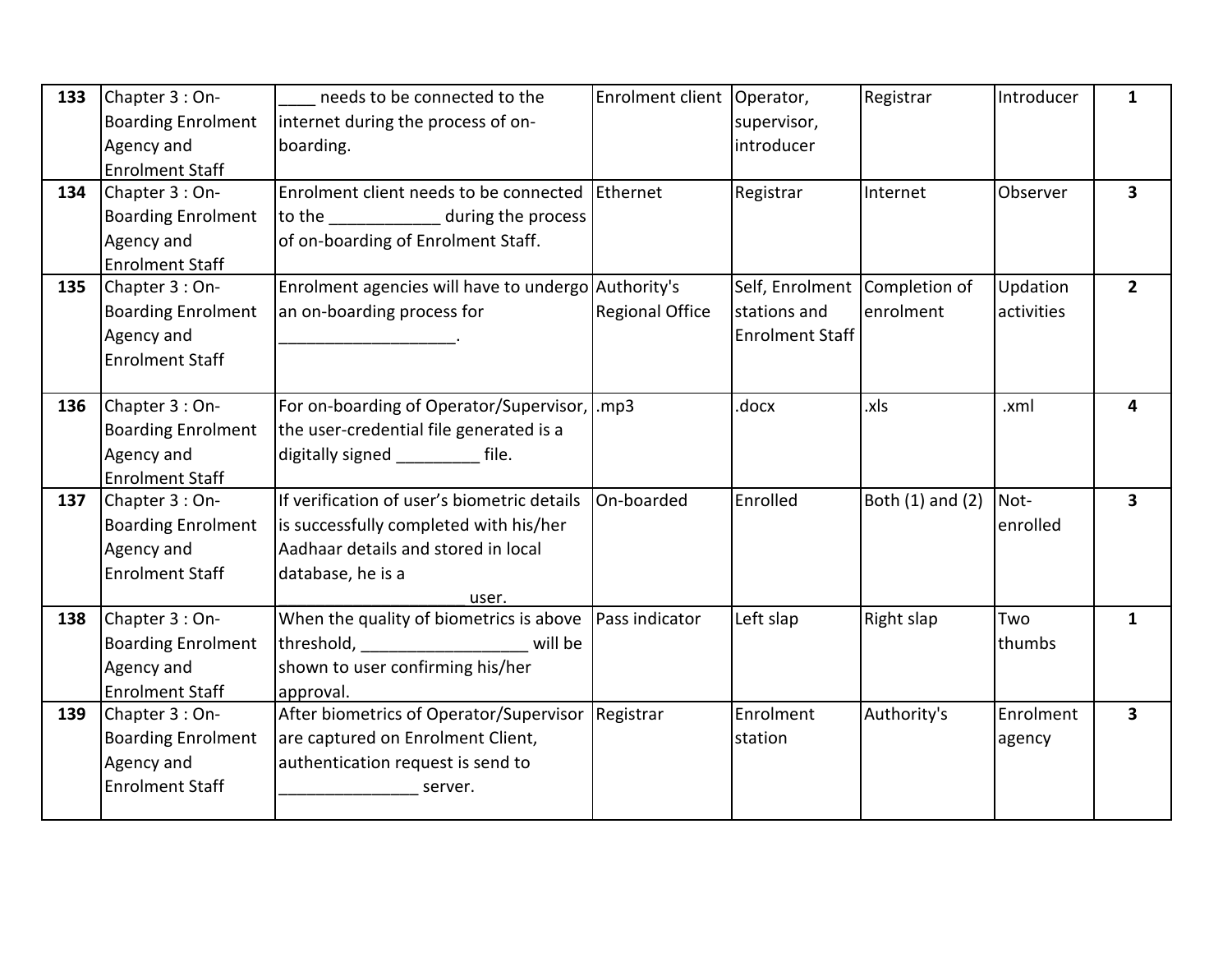| 140 | Chapter 3 : On-           | is not required                           | Status of entity   | Pass Indicator               | <b>Status</b>           | Biometrics    | 4                       |
|-----|---------------------------|-------------------------------------------|--------------------|------------------------------|-------------------------|---------------|-------------------------|
|     | <b>Boarding Enrolment</b> | while un-boarding/disassociation of the   |                    |                              |                         | confirmatio   |                         |
|     | Agency and                | Operator/Supervisor.                      |                    |                              |                         | n             |                         |
|     | <b>Enrolment Staff</b>    |                                           |                    |                              |                         |               |                         |
| 141 | Chapter 3 : On-           | Only after successful verification of     | Enrolment          | On-boarding                  | Disassociation          | Authenticat   | $\overline{2}$          |
|     | <b>Boarding Enrolment</b> | biometrics of Operator/Supervisor with    | button             |                              |                         | ion           |                         |
|     | Agency and                | CIDR, the User_____________________ is    |                    |                              |                         |               |                         |
|     | <b>Enrolment Staff</b>    | allowed to proceed.                       |                    |                              |                         |               |                         |
| 142 | Chapter 3 : On-           | Authority HQ or Authority's Regional      | Enrolment          | Enrolment                    | Registrars and          | Observers     | $\overline{\mathbf{3}}$ |
|     | <b>Boarding Enrolment</b> | Offices coordinate with                   | stations           | clients                      | enrolment               | and           |                         |
|     | Agency and                | the on-boarding                           |                    |                              | agencies                | introducers   |                         |
|     | <b>Enrolment Staff</b>    | process of Enrolment Staff.               |                    |                              |                         |               |                         |
| 143 | Chapter 3 : On-           | During local biometric verification, the  | Enrolment          | Operator/                    | Registrar               | User          | $\overline{2}$          |
|     | <b>Boarding Enrolment</b> | biometrics provided by the                | agency             | Supervisor                   |                         |               |                         |
|     | Agency and                | are verified from the                     |                    |                              |                         |               |                         |
|     | <b>Enrolment Staff</b>    | biometrics stored in the enrolment        |                    |                              |                         |               |                         |
|     |                           | client.                                   |                    |                              |                         |               |                         |
| 144 | Chapter 3 : On-           | If the verification of user's biometric   | On-board           | Enrolled                     | Not enrolled            | Withheld      | $\overline{\mathbf{3}}$ |
|     | <b>Boarding Enrolment</b> | details is not successfully completed and |                    |                              |                         |               |                         |
|     | Agency and                | not stored in the local database, it will |                    |                              |                         |               |                         |
|     | <b>Enrolment Staff</b>    | appear as _____________ in status.        |                    |                              |                         |               |                         |
| 145 | Chapter 3 : On-           | Enrolment agency will update              | Enrolment          | Operator/Super QAMIS Portal, |                         | <b>MNREGA</b> | $\overline{\mathbf{3}}$ |
|     | <b>Boarding Enrolment</b> | Enrolment Centre information on the       | station, registrar | visor,                       | Nodal officer           | website,      |                         |
|     | Agency and                | portal. The                               |                    | Authority's                  |                         | enrolment     |                         |
|     | <b>Enrolment Staff</b>    | latest URL needs to be confirmed by the   |                    | <b>Regional Offices</b>      |                         | agency        |                         |
| 146 | Chapter 3 : On-           | and                                       | Introducer,        | Operator,                    | Enrolment               | Introducer,   | $2^{\circ}$             |
|     | <b>Boarding Enrolment</b> | on-boarding and                           | registrar          | Supervisor                   | agency,                 | Registrar     |                         |
|     | Agency and                | local biometrics verification is          |                    |                              | <b>Enrolment client</b> |               |                         |
|     | <b>Enrolment Staff</b>    | mandatory for login onto the Enrolment    |                    |                              |                         |               |                         |
|     |                           | Client.                                   |                    |                              |                         |               |                         |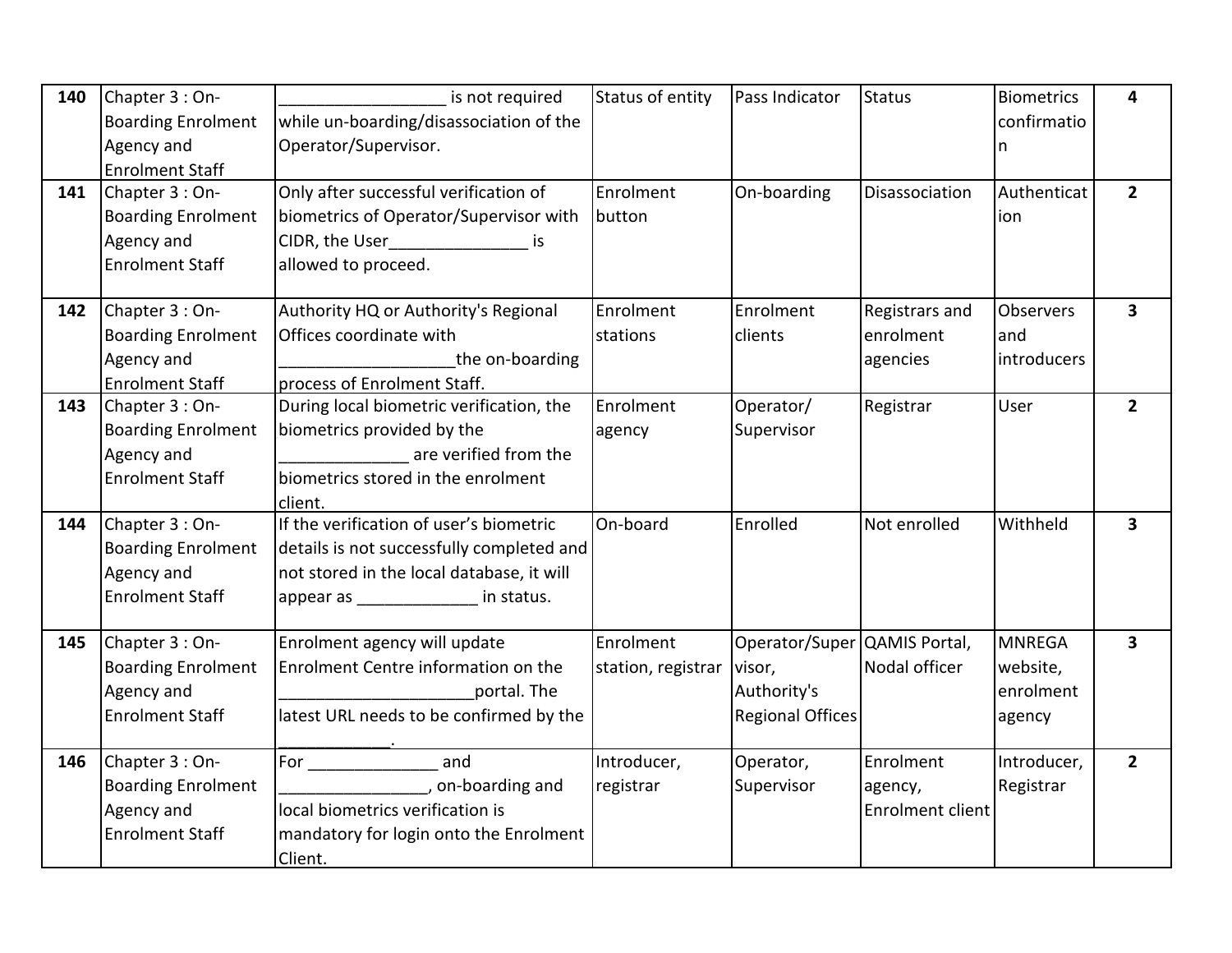| 147 | Chapter 3 : On-<br><b>Boarding Enrolment</b><br>Agency and<br><b>Enrolment Staff</b> | During authentication, biometrics of the Association<br>Operator/Supervisor are compared<br>against the biometric provided by them<br>during the time of their own |                                                 | Enrolment                                                                                           | Disassociation        | <b>Hiring</b>         | $\mathbf{2}$            |
|-----|--------------------------------------------------------------------------------------|--------------------------------------------------------------------------------------------------------------------------------------------------------------------|-------------------------------------------------|-----------------------------------------------------------------------------------------------------|-----------------------|-----------------------|-------------------------|
| 148 | Chapter 3 : On-<br><b>Boarding Enrolment</b><br>Agency and<br><b>Enrolment Staff</b> | The Enrolment Client check that the<br>Operator/Supervisor are not<br>or<br>and restrict them<br>from on-boarding.                                                 | Suspended,<br>Blacklisted                       | Associated/On-<br>boarded                                                                           | None of the<br>above  | Both (1)<br>and $(2)$ | 4                       |
| 149 | Chapter 3 : On-<br><b>Boarding Enrolment</b><br>Agency and<br><b>Enrolment Staff</b> | The Operator/ Supervisor can be onboarded TRUE<br>on mutiple Enrolment Client without de-<br>association                                                           |                                                 | <b>FALSE</b>                                                                                        |                       |                       | $\overline{2}$          |
| 150 | Chapter 3 : On-<br><b>Boarding Enrolment</b><br>Agency and<br><b>Enrolment Staff</b> | Blacklisted Operator/Supervisor can be<br>allowed to work using different Certificate                                                                              | <b>TRUE</b>                                     | <b>FALSE</b>                                                                                        |                       |                       | $\overline{2}$          |
| 151 | Chapter 4 : Aadhaar<br>Enrolment / Update<br>Process                                 | What is the waiting time for Aadhaar<br>generation?                                                                                                                | 1 to 2 weeks                                    | Within 7 days                                                                                       | upto 90 days          | 6 months              | $\overline{\mathbf{3}}$ |
| 152 | Chapter 4 : Aadhaar<br>Enrolment / Update<br>Process                                 | What are the different types of Aadhaar<br>Enrolment                                                                                                               | Document-based<br>enrolment                     | Document<br>Based,<br>Introducer<br>Based, Head of<br><b>Family Based</b><br>and Child<br>Enrolment | Physical<br>Enrolment | Online<br>Enrolment   | $\overline{2}$          |
| 153 | Chapter 4 : Aadhaar<br>Enrolment / Update<br>Process                                 | Which form needs to be filled by the<br>resident for Aadhaar Enrolment                                                                                             | Aadhaar<br>Enrolment/Corre   Form<br>ction Form | Matriculation                                                                                       | Registration<br>Form  | Application<br>Form   | $\mathbf{1}$            |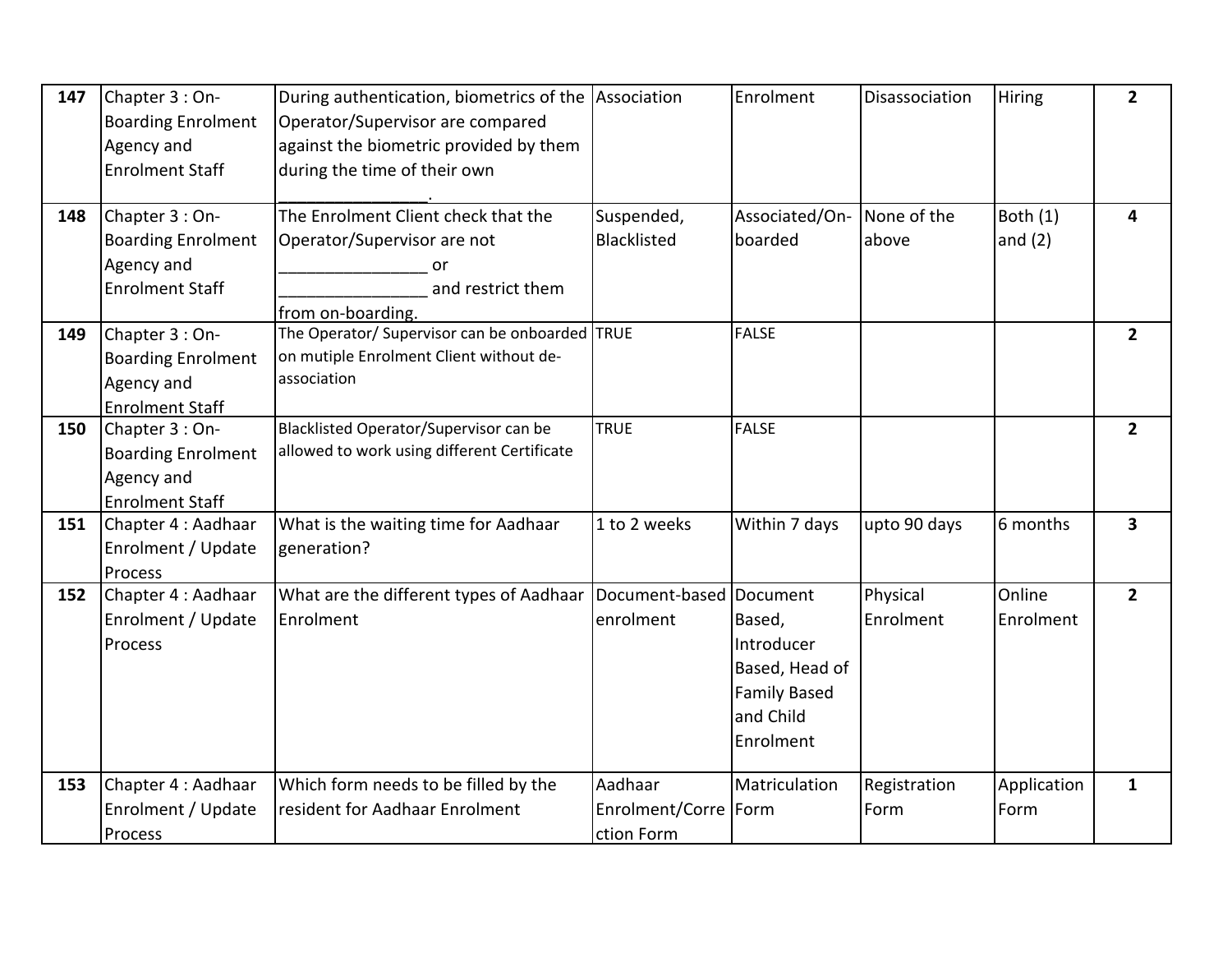| 154 | Chapter 4 : Aadhaar | Mutiple Aadhaar Numbers are                | <b>TRUE</b>    | <b>FALSE</b>    |                |                | $\mathbf{2}$            |
|-----|---------------------|--------------------------------------------|----------------|-----------------|----------------|----------------|-------------------------|
|     | Enrolment / Update  | generated in case of mutiple Enrolments    |                |                 |                |                |                         |
|     | Process             |                                            |                |                 |                |                |                         |
| 155 | Chapter 4 : Aadhaar | Aadhaar Number will be generated in 1      | <b>TRUE</b>    | <b>FALSE</b>    |                |                | $\overline{2}$          |
|     | Enrolment / Update  | day                                        |                |                 |                |                |                         |
|     | Process             |                                            |                |                 |                |                |                         |
| 156 | Chapter 4 : Aadhaar | Acknowlegement Slip provided to the        | EID (Enrolment | Aadhaar         | Photo of       | Photo of       | $\mathbf{1}$            |
|     | Enrolment / Update  | resident after Aadhaar Enrolment           | ID)            | Number          | Enrolment      | Proof of       |                         |
|     | Process             | contains and the contains and the contains |                |                 | Operator       | <b>Address</b> |                         |
|     |                     |                                            |                |                 |                | and Proof      |                         |
|     |                     |                                            |                |                 |                | of Identity    |                         |
| 157 | Chapter 4 : Aadhaar | There is only one type of Aadhaar          | <b>TRUE</b>    | <b>FALSE</b>    |                |                | $\overline{2}$          |
|     | Enrolment / Update  | <b>Enrolment i.e Document Based</b>        |                |                 |                |                |                         |
|     | Process             | Enrolment                                  |                |                 |                |                |                         |
| 158 | Chapter 4 : Aadhaar | Who among the following is eligible to     | Any citizen of | Any individual  | Any resident   | Any citizen    | $\overline{\mathbf{3}}$ |
|     | Enrolment / Update  | avail Aadhaar?                             | India          | who is 18 years | who resided in | of India       |                         |
|     | Process             |                                            |                | and above       | India for a    | who is a       |                         |
|     |                     |                                            |                |                 | period of 182  | graduate       |                         |
|     |                     |                                            |                |                 | days or more   |                |                         |
| 159 | Chapter 4 : Aadhaar | Any resident who resided in India for a    | <b>TRUE</b>    | <b>FALSE</b>    |                |                | $\mathbf{1}$            |
|     | Enrolment / Update  | period of 182 days or more who posses      |                |                 |                |                |                         |
|     | Process             | required documents is eligible for         |                |                 |                |                |                         |
|     |                     | Aadhaar Enrolment                          |                |                 |                |                |                         |
| 160 | Chapter 4 : Aadhaar | Any citizen of India, even those who       | <b>TRUE</b>    | <b>FALSE</b>    |                |                | $\overline{2}$          |
|     | Enrolment / Update  | have been residing in a foreign country    |                |                 |                |                |                         |
|     | Process             | for the last one year, are eligible for    |                |                 |                |                |                         |
|     |                     | Aadhaar.                                   |                |                 |                |                |                         |
| 161 | Chapter 4 : Aadhaar | Any resident who do not have any           | <b>TRUE</b>    | <b>FALSE</b>    |                |                | $\overline{2}$          |
|     | Enrolment / Update  | document or eligible for other types of    |                |                 |                |                |                         |
|     | Process             | enrolment can also be enrolled             |                |                 |                |                |                         |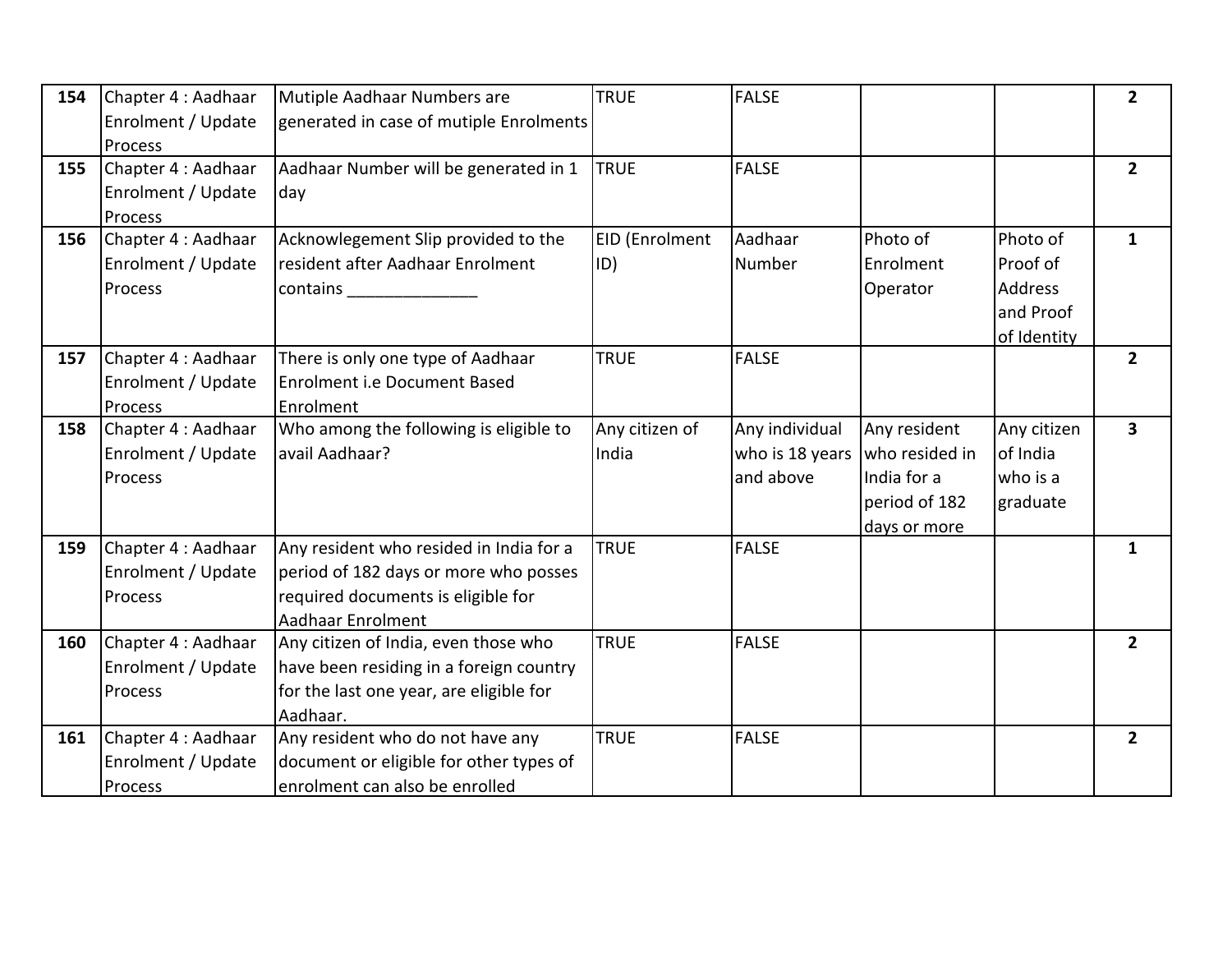| 162 | Chapter 4 : Aadhaar<br>Enrolment / Update<br>Process | In case of omission of Aadhaar number<br>for reasons other than multiple Aadhaar<br>numbers having been issued, residents<br>shall be required to re-enrol.                                                                                                                                                  | <b>TRUE</b>                                                                                 | <b>FALSE</b>                                                      |                                          |                             | $\mathbf{1}$ |
|-----|------------------------------------------------------|--------------------------------------------------------------------------------------------------------------------------------------------------------------------------------------------------------------------------------------------------------------------------------------------------------------|---------------------------------------------------------------------------------------------|-------------------------------------------------------------------|------------------------------------------|-----------------------------|--------------|
| 163 | Chapter 4 : Aadhaar<br>Enrolment / Update<br>Process | Which of the following are mandatory in The resident<br>Document-based Enrolment?                                                                                                                                                                                                                            | submits his POI<br>(mandatory),<br>POA (mandatory) resident to the<br>and POR<br>(optional) | An elected local The father<br>body<br>introduces the<br>operator | introduces his<br>child                  | All the<br>given<br>options | 1            |
| 164 | Chapter 4 : Aadhaar<br>Enrolment / Update<br>Process | In which of the following types of<br>enrolments involves resident submitting<br>POI, POA and POR documents?                                                                                                                                                                                                 | Document-based Introducer-<br>enrolment                                                     | based<br>enrolment                                                | Head of the<br>family based<br>enrolment | Child<br>enrolment          | $\mathbf{1}$ |
| 165 | Chapter 4 : Aadhaar<br>Enrolment / Update<br>Process | Which of the following items of<br>information related to introducer is<br>captured in introducer-based<br>enrolment?<br>I. Introducer's name<br>II. Introducer's Aadhaar number<br>III. Introducer's family details<br>IV. Introducer's educational qualification<br>V. Biometric information of introducer | I, II and III                                                                               | II, III and IV                                                    | I, II and V                              | All the<br>given<br>options | 3            |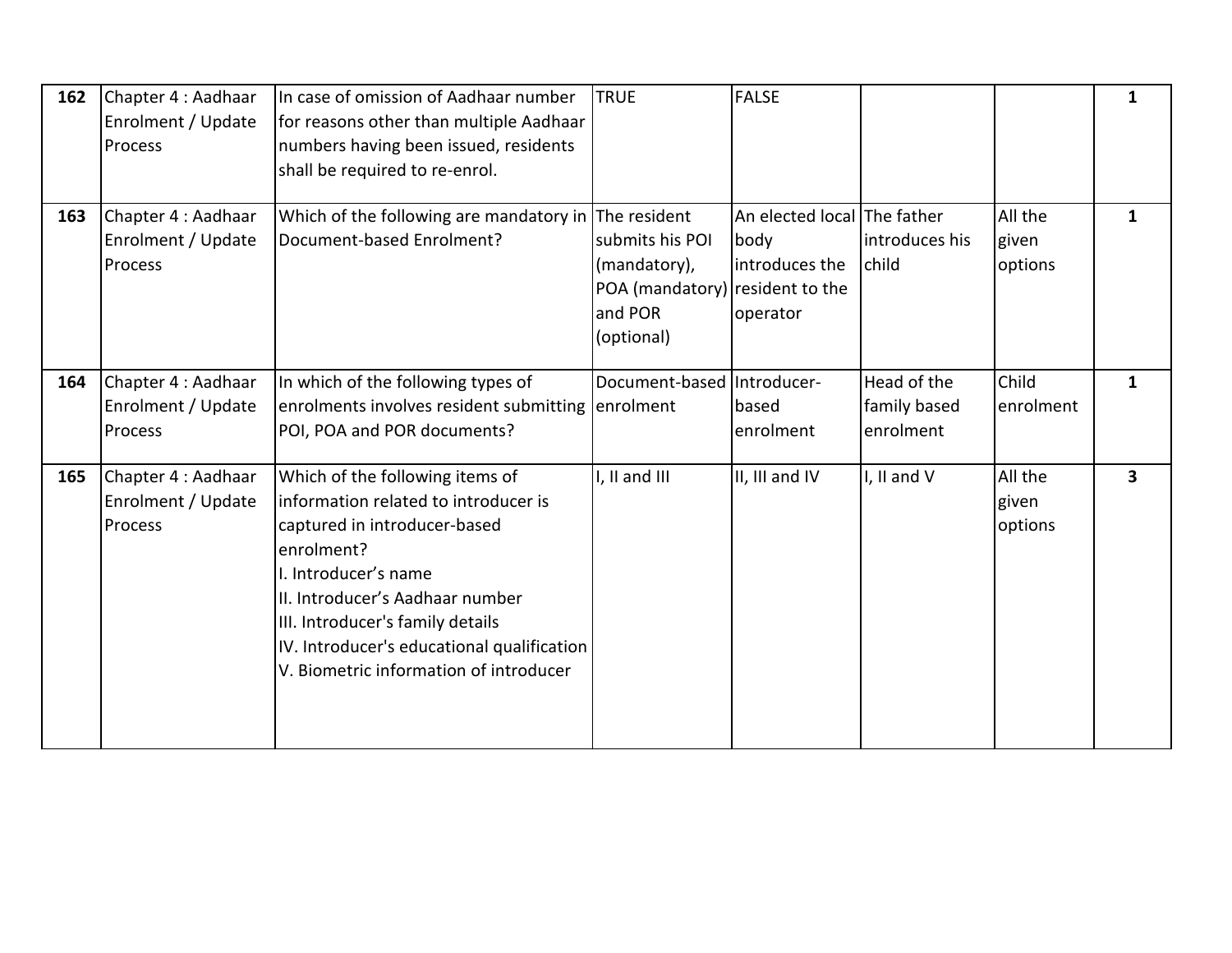| 166 | Chapter 4 : Aadhaar<br>Enrolment / Update<br>Process | Who can become Introducer for<br>facilitating Introducer Based Enrolment?   isor                                    | Operator/Superv                                       | (a)Registrars'<br>Employees<br>(b)Elected local             | (a)Influencers<br>such as teachers (3)<br>(b) Anganwadi                           | Both (2) &                          | 4                       |
|-----|------------------------------------------------------|---------------------------------------------------------------------------------------------------------------------|-------------------------------------------------------|-------------------------------------------------------------|-----------------------------------------------------------------------------------|-------------------------------------|-------------------------|
|     |                                                      |                                                                                                                     |                                                       | body members<br>(c)Members of                               | Worker<br>$\odot$                                                                 |                                     |                         |
|     |                                                      |                                                                                                                     |                                                       | local<br>administrative<br>bodies                           | Representative<br>of NGO                                                          |                                     |                         |
| 167 | Chapter 4 : Aadhaar<br>Enrolment / Update<br>Process | Can Operator/Supervisor can become<br>Introducer?                                                                   | <b>NO</b>                                             | <b>YES</b>                                                  |                                                                                   |                                     | $\mathbf{1}$            |
| 168 | Chapter 4 : Aadhaar<br>Enrolment / Update<br>Process | Which of the following refers to<br>introducer-based enrolment?                                                     | The resident<br>submits his POI,<br>POA and POR       | A health worker The father<br>refers the<br>resident to the | introduces his<br>child                                                           | All the<br>given<br>options         | $\overline{2}$          |
|     |                                                      |                                                                                                                     | documents                                             | operator                                                    |                                                                                   |                                     |                         |
| 169 | Chapter 4 : Aadhaar<br>Enrolment / Update<br>Process | Who among the following is eligible for<br>child enrolment?                                                         | Any child who is<br>at least 4 years<br>old and above | attending<br>school                                         | Any child who is Any child who is Any child<br>less than 5 years who is<br>of age | between 5<br>and 16<br>years of age | $\overline{\mathbf{3}}$ |
| 170 | Chapter 4 : Aadhaar<br>Enrolment / Update<br>Process | Any adult can be enrolled as a Child<br>without capturing the Biometric<br>Information, if the resident suggest.    | <b>TRUE</b>                                           | <b>FALSE</b>                                                |                                                                                   |                                     | $\mathbf{2}$            |
| 171 | Chapter 4 : Aadhaar<br>Enrolment / Update<br>Process | Biometric information is required for<br>enrolment from all individuals including<br>children below 5 years of age. | <b>TRUE</b>                                           | <b>FALSE</b>                                                |                                                                                   |                                     | $\overline{2}$          |
| 172 | Chapter 4 : Aadhaar<br>Enrolment / Update<br>Process | Which of the following information is<br>NOT required when enrolling for<br>Aadhaar?                                | Caste                                                 | Name                                                        | Address                                                                           | Age                                 | $\mathbf{1}$            |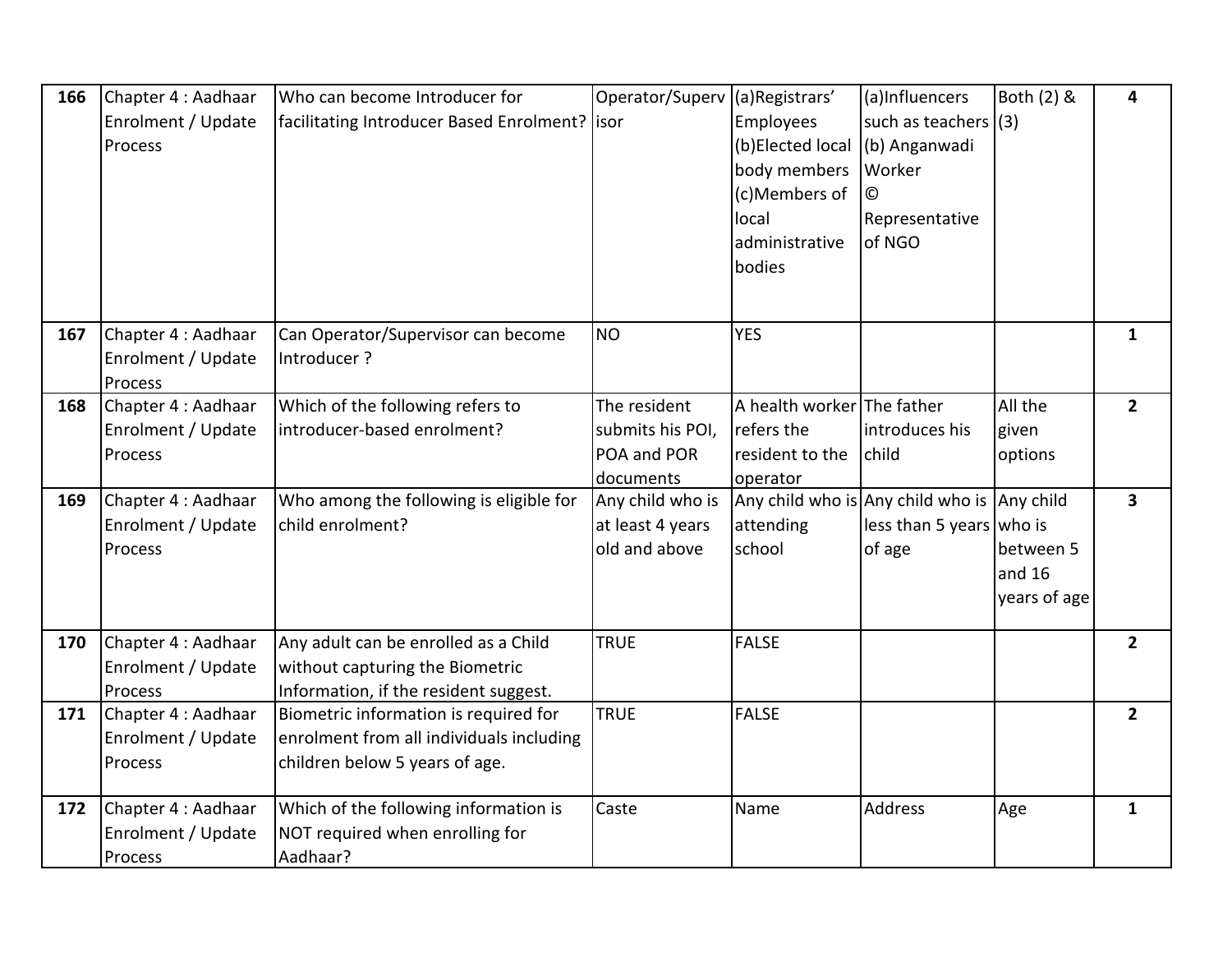| 173 | Chapter 4 : Aadhaar<br>Enrolment / Update<br>Process | Which of the following items of<br>information is captured in HOF-based<br>enrolment?<br>I. Name of Head of the Family<br>II. Proof of Relationship (PoR) of resident<br>and HoF<br>III. Head of Family's Aadhaar number<br>IV. Biometric confirmation of the Head<br>of Family at time of enrolment | I, II and III                                                                              | II, III and IV                         | and IV                                                           | All the<br>given<br>options | 4              |
|-----|------------------------------------------------------|------------------------------------------------------------------------------------------------------------------------------------------------------------------------------------------------------------------------------------------------------------------------------------------------------|--------------------------------------------------------------------------------------------|----------------------------------------|------------------------------------------------------------------|-----------------------------|----------------|
| 174 | Chapter 4 : Aadhaar<br>Enrolment / Update<br>Process | What are the mandatory Document for<br>Head of the Family based enrolment?                                                                                                                                                                                                                           | Proof of Relation Head of Family<br>(PoR) of resident Aadhaar<br>and Head of the<br>Family | Number                                 | Qaulification<br>Proof of<br>Resident                            | Both (1) &<br>(2)           | 4              |
| 175 | Chapter 4 : Aadhaar<br>Enrolment / Update<br>Process | What are the mandatory Document for<br>Child Enrolment?                                                                                                                                                                                                                                              | Date of Birth<br>Proof                                                                     | Aadhaar<br>Number of any<br>one parent | Proof of<br>Relation of child given<br>and parent                | All the<br>options          | 4              |
| 176 | Chapter 4 : Aadhaar<br>Enrolment / Update<br>Process | What address will be mentioned in the<br>Enrolment Form in case of Child<br>Enrolment                                                                                                                                                                                                                | Address of<br>Enrolment<br>Center                                                          | Address of the<br>linked parent        | Address of<br><b>Hospital where</b><br>the child is born options | All the<br>given            | $\overline{2}$ |
| 177 | Chapter 4 : Aadhaar<br>Enrolment / Update<br>Process | Operator can charge any amount as he<br>wants for the Aadhaar Enrolment                                                                                                                                                                                                                              | <b>TRUE</b>                                                                                | <b>FALSE</b>                           |                                                                  |                             | $\mathbf{2}$   |
| 178 | Chapter 4 : Aadhaar<br>Enrolment / Update<br>Process | Cost of Fresh Enrolment and Mandatory<br>Biometric update are charged from the<br>resident                                                                                                                                                                                                           | <b>TRUE</b>                                                                                | <b>FALSE</b>                           |                                                                  |                             | $\overline{2}$ |
| 179 | Chapter 4 : Aadhaar<br>Enrolment / Update<br>Process | What actions will be taken against the<br>Operator/Supervisor for charging more<br>amount of money as prescribed by the<br>Authority                                                                                                                                                                 | <b>Blacklisting</b>                                                                        | FIR                                    | Warning                                                          | Either (1) &<br>(2)         | 4              |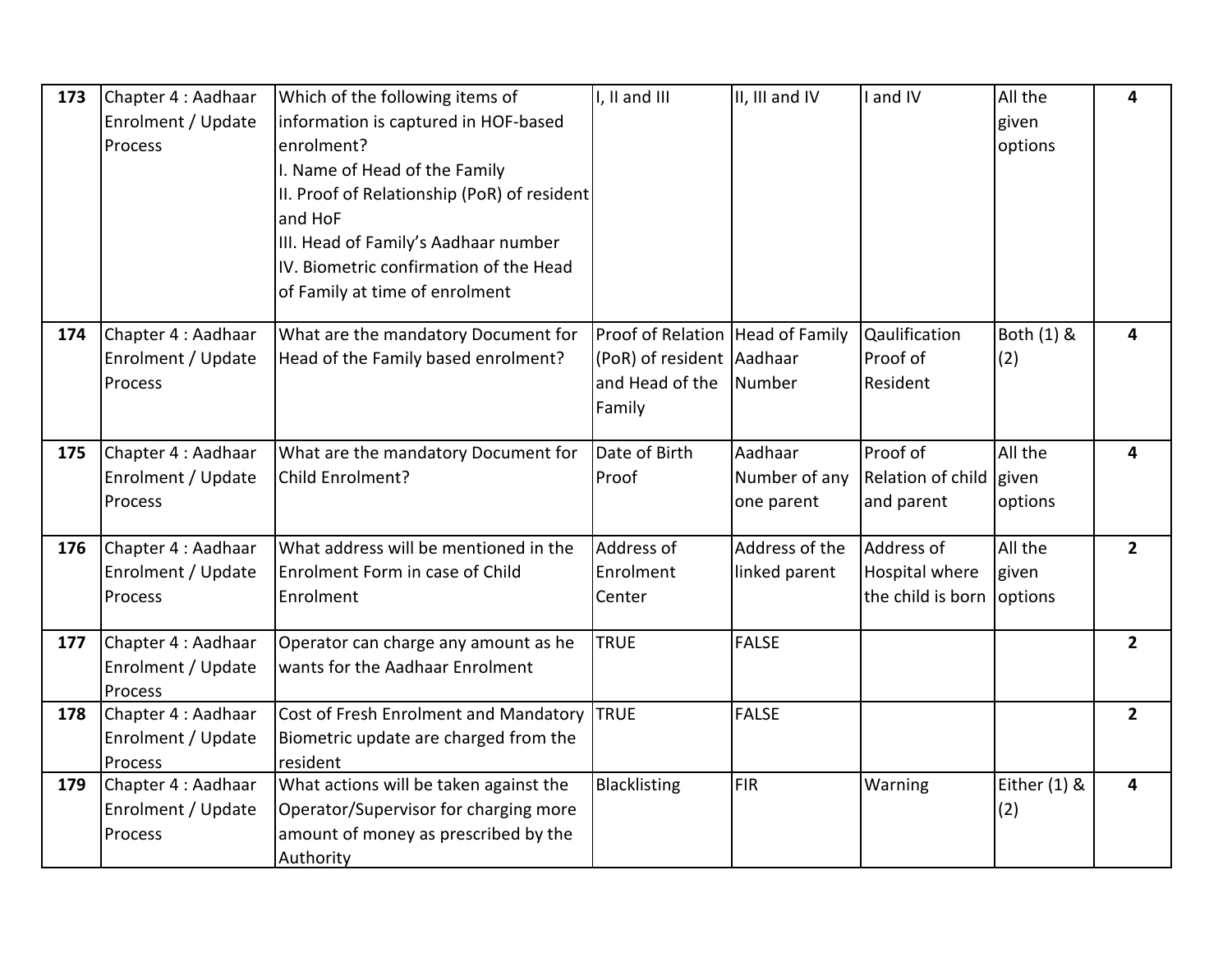| 180 | Chapter 4 : Aadhaar<br>Enrolment / Update<br>Process | Which of the following refers to<br>biometric details of a resident?               | Facial image                                                                                                                                | All ten<br>fingerprints                                                                                                                             | Scans of both<br>irises                                                                                                                   | All of the<br>given                                                               | 4                       |
|-----|------------------------------------------------------|------------------------------------------------------------------------------------|---------------------------------------------------------------------------------------------------------------------------------------------|-----------------------------------------------------------------------------------------------------------------------------------------------------|-------------------------------------------------------------------------------------------------------------------------------------------|-----------------------------------------------------------------------------------|-------------------------|
| 181 | Chapter 4 : Aadhaar<br>Enrolment / Update<br>Process | Which of the following refer to<br>demographic details of a resident?              | Email ID and<br><b>Mobile Number</b>                                                                                                        | Finger<br>impression                                                                                                                                | Iris scan                                                                                                                                 | All the<br>given<br>options                                                       | $\mathbf{1}$            |
| 182 | Chapter 4 : Aadhaar<br>Enrolment / Update<br>Process | Demographic Information required for<br>Aadhaar Enrolment include the<br>following | Race and Caste                                                                                                                              | Name, Address, Income of<br>Gender, Date<br>of Birth, email<br>and mobile<br>number                                                                 | resident                                                                                                                                  | Medical<br>history of<br>resident                                                 | 2 <sup>1</sup>          |
| 183 | Chapter 4 : Aadhaar<br>Enrolment / Update<br>Process | The enrolment operator shall                                                       | Collect hard<br>copies of<br>supporting<br>documents<br>submitted by the Information<br>resident along<br>with the<br><b>Enrolment Form</b> | Capture the<br>biometric<br>information,<br>Demographic<br>using the<br>Enrolment<br><b>software</b><br>provided or<br>approved by<br>the Authority | Scan and store<br>the hard copies<br>with biometric<br>and<br>demographic<br>details<br>submitted by<br>the resident in<br>local harddisk | Collect and<br>record the<br>demographi<br>information<br>in physical<br>register | 2 <sup>1</sup>          |
| 184 | Chapter 4 : Aadhaar<br>Enrolment / Update<br>Process | Which of the following requires<br>mandatory update?                               | Correcting the<br>name of the<br>resident                                                                                                   | Updating the<br>email Id                                                                                                                            | Biometric<br>information of<br>child who has<br>attained 5 years<br>of age                                                                | Updating<br>phone<br>number                                                       | $\overline{\mathbf{3}}$ |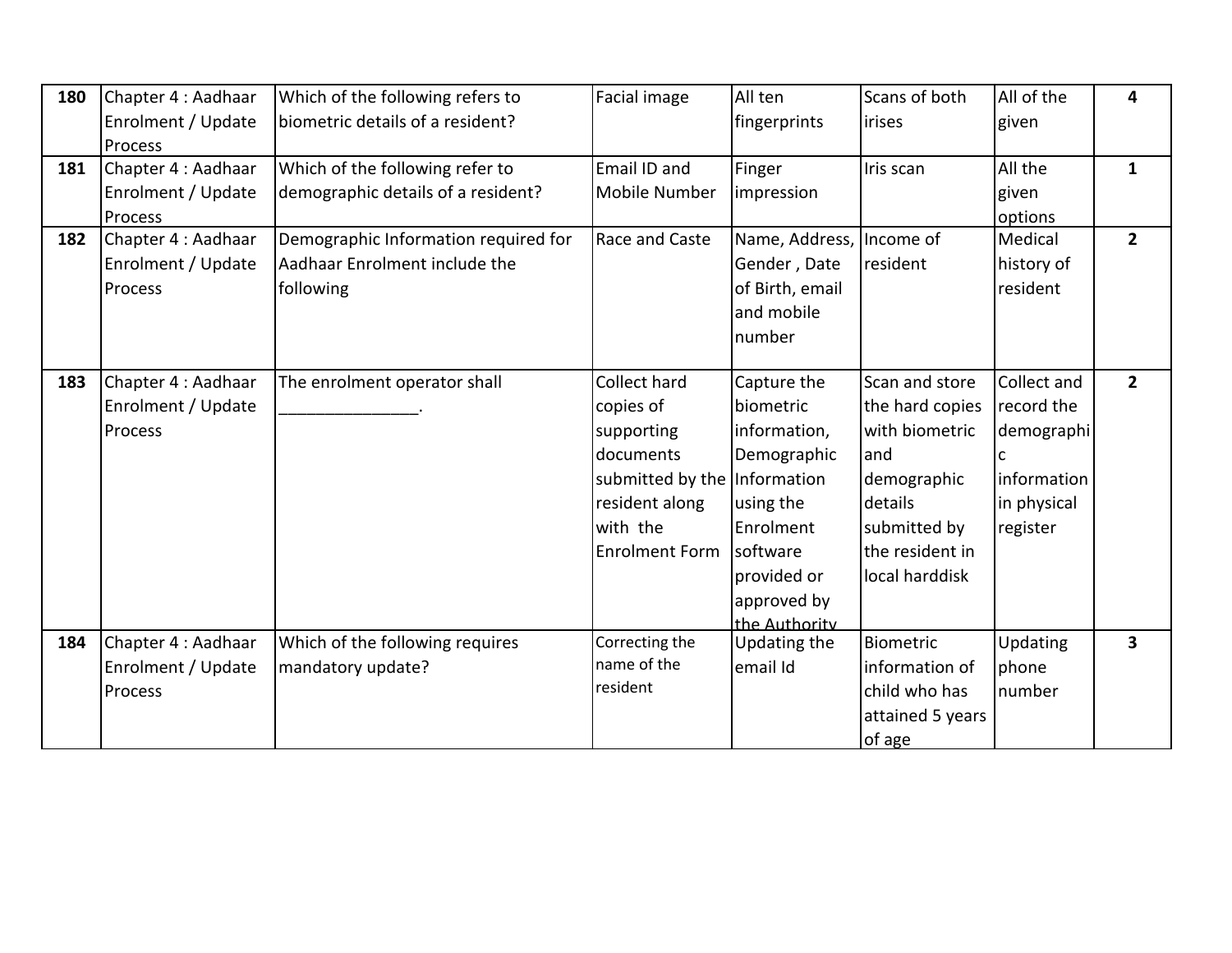| 185 | Chapter 4 : Aadhaar | What is de-duplication process in        | Checking and          | Copying the                                | Checking if any | All the       | 1              |
|-----|---------------------|------------------------------------------|-----------------------|--------------------------------------------|-----------------|---------------|----------------|
|     | Enrolment / Update  | <b>Aadhaar Generation Process?</b>       | rejecting any         | enrolment                                  | other person    | given         |                |
|     | Process             |                                          | duplicate             | information as                             | has the same    | options       |                |
|     |                     |                                          | enrolments            | backup                                     | address and     |               |                |
|     |                     |                                          |                       |                                            |                 |               |                |
|     |                     |                                          |                       |                                            | rejecting the   |               |                |
| 186 | Chapter 4 : Aadhaar | Identify the correct order of Aadhaar    | II, III, V, I and IV  | III, I, IV, V and II  II, V, I, III and IV | same            | II, I, V, III | 3              |
|     | Enrolment / Update  | generation process.                      |                       |                                            |                 | and V         |                |
|     |                     |                                          |                       |                                            |                 |               |                |
|     | Process             | I. Reject any duplicate enrolments       |                       |                                            |                 |               |                |
|     |                     | II. Upload the enrolment packet to CIDR  |                       |                                            |                 |               |                |
|     |                     | III. Authority generates the number      |                       |                                            |                 |               |                |
|     |                     | IV. Aadhaar number is communicated to    |                       |                                            |                 |               |                |
|     |                     | the resident                             |                       |                                            |                 |               |                |
|     |                     | V. Authority processes the enrolment     |                       |                                            |                 |               |                |
|     |                     | data received                            |                       |                                            |                 |               |                |
|     |                     |                                          |                       |                                            |                 |               |                |
| 187 | Chapter 4 : Aadhaar | In the event a resident does not possess | Introducer-based      | Operator-based Software                    |                 | EID-based     | $\mathbf{1}$   |
|     | Enrolment / Update  | any of the required supporting           | enrolment,            | enrolment,                                 | provided        | enrolment,    |                |
|     | Process             | documents of proof, enrolment may be     | <b>Head of Family</b> | Other                                      | enrolment,      | Authority-    |                |
|     |                     | carried out through the                  | (HoF) based           | enrolments                                 | Electronic      | based         |                |
|     |                     | $mode(s)$ .                              | enrolment             |                                            | format-based    | enrolment     |                |
|     |                     |                                          |                       |                                            | enrolment       |               |                |
| 188 | Chapter 4 : Aadhaar | Mandatory biometric update for child is  | Free of cost          | Rs. 10                                     | Rs. 15          | <b>Rs. 20</b> | 1              |
|     | Enrolment / Update  |                                          |                       |                                            |                 |               |                |
|     | Process             |                                          |                       |                                            |                 |               |                |
| 189 | Chapter 4 : Aadhaar | In which of the following modes should   | Online mode           | Visiting                                   | All the given   |               | 2 <sup>1</sup> |
|     | Enrolment / Update  | be used resident to update his/her       |                       | enrolment                                  | options         |               |                |
|     | Process             | biometric details?                       |                       | centre                                     |                 |               |                |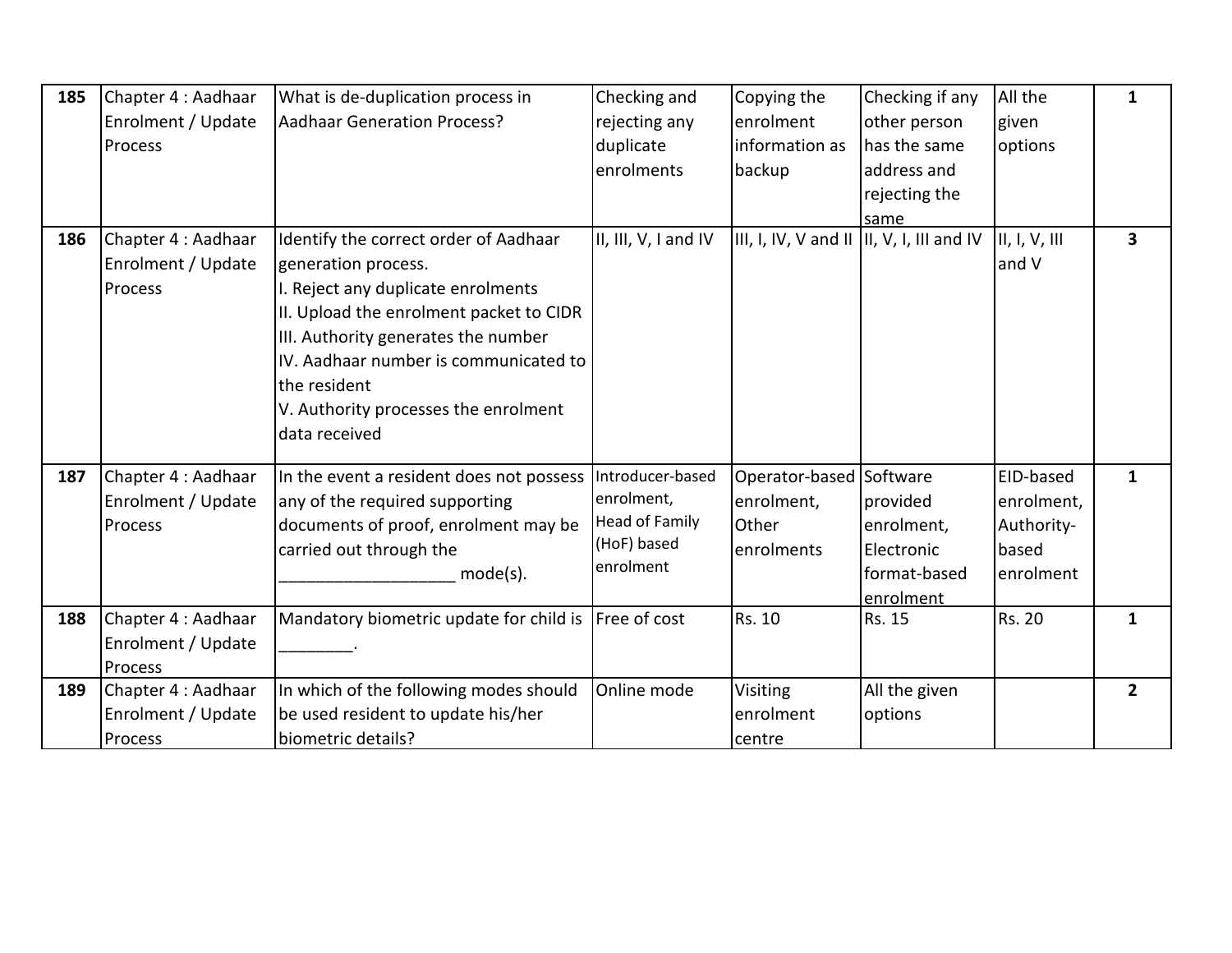| 190 | Chapter 4 : Aadhaar | How can a resident track the status of                          | <b>Using Aadhaar</b>           | <b>Using EID</b> | Using mobile                     | Details will  | $\mathbf{2}$ |
|-----|---------------------|-----------------------------------------------------------------|--------------------------------|------------------|----------------------------------|---------------|--------------|
|     | Enrolment / Update  | updates made to his/her Aadhaar                                 | Number only                    | printed on       | number only                      | be sent to    |              |
|     | Process             | details on Authority's website?                                 |                                | Aknowlegemen     |                                  | the           |              |
|     |                     |                                                                 |                                | t Slip or URN    |                                  | resident's    |              |
|     |                     |                                                                 |                                | generated        |                                  | email ID      |              |
|     |                     |                                                                 |                                | through SSUP     |                                  |               |              |
|     |                     |                                                                 |                                | Portal           |                                  |               |              |
| 191 | Chapter 4 : Aadhaar | The Aadhaar number may be                                       | E-mail                         | Website          | <b>SMS</b>                       | Letter        | 4            |
|     | Enrolment / Update  | communicated to residents in physical                           |                                |                  |                                  |               |              |
|     | Process             | form, which includes                                            |                                |                  |                                  |               |              |
|     |                     |                                                                 |                                |                  |                                  |               |              |
| 192 | Chapter 4 : Aadhaar | Aadhaar Update request at Enrolment                             | Aadhaar based                  | Signature        | Photograph of the Verbal         |               | $\mathbf{1}$ |
|     | Enrolment / Update  | Center is confirmed only after                                  | Biometric                      |                  | resisent                         | Confirmation  |              |
|     | Process             | of the resident.                                                | Confirmation                   |                  |                                  |               |              |
| 193 | Chapter 4 : Aadhaar | Email Id and Mobile Number can be                               | Visiting Enrolment SSUP Portal |                  | Both the given                   |               | $\mathbf{1}$ |
|     | Enrolment / Update  | updated in Aadhaar Database by following                        | Center                         |                  | options                          |               |              |
|     | Process             | mode?                                                           |                                |                  |                                  |               |              |
| 194 | Chapter 4 : Aadhaar | Address of the resident can be updated in                       | Visiting Enrolment SSUP Portal |                  | All the given                    |               | 3            |
|     | Enrolment / Update  | Aadhaar Database by following mode(s)                           | Center                         |                  | options                          |               |              |
|     | Process             |                                                                 |                                |                  |                                  |               |              |
| 195 | Chapter 4 : Aadhaar | Registered Mobile Number of the resident is TRUE                |                                | <b>FALSE</b>     |                                  |               | $\mathbf{1}$ |
|     | Enrolment / Update  | mandatory to update Address through<br>Online Mode- SSUP Portal |                                |                  |                                  |               |              |
|     | Process             |                                                                 |                                |                  |                                  |               |              |
| 196 | Chapter 4 : Aadhaar | Registered Mobile Number of the resident is Mobile Number       |                                | Not required     | Required                         | All the given | $\mathbf{1}$ |
|     | Enrolment / Update  | mandatory to update new mobile number                           | cannot be updated              |                  |                                  | options       |              |
|     | Process             | through Online Mode-SSUP Portal                                 | using SSUP Portal              |                  |                                  |               |              |
|     |                     |                                                                 |                                |                  |                                  |               |              |
| 197 | Chapter 4 : Aadhaar | OTP (One time password) is send on which                        | Mobile Number                  | Mobile Number    | Mobile Number                    | All the given | $\mathbf{1}$ |
|     | Enrolment / Update  | mobile number while submitting the                              | registered in                  | of               | of                               | options       |              |
|     | Process             | Address update through SSUP Portal                              | Aadhaar                        |                  | Operator/Supervi Spouse/Gaurdian |               |              |
|     |                     |                                                                 |                                | sor              |                                  |               |              |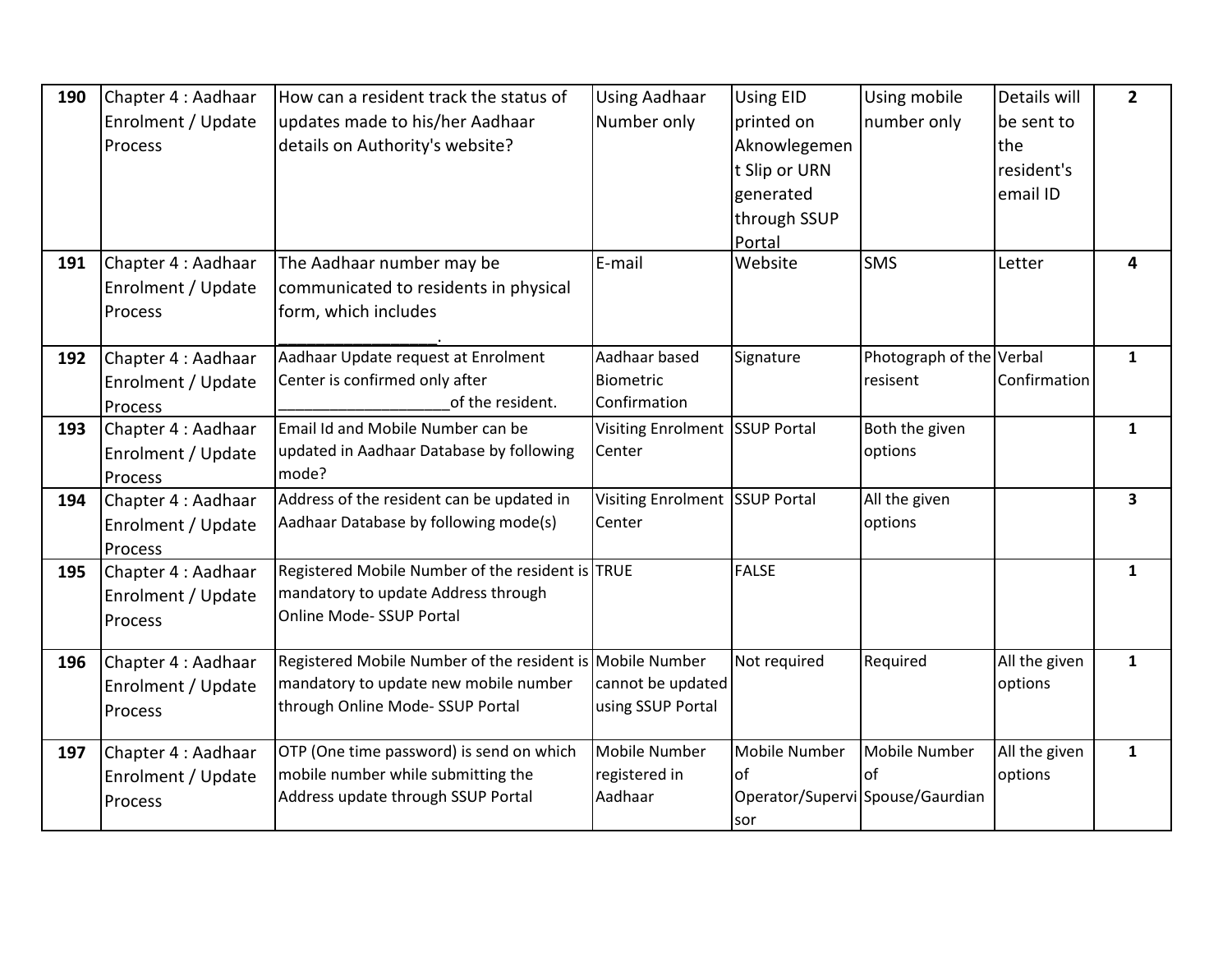| 198 | Chapter 4 : Aadhaar<br>Enrolment / Update                            | Operator/Supervisor may update his/her<br>own mobile number for all the update done                                                                    | <b>TRUE</b>                             | <b>FALSE</b>           |                             |                   | $\overline{2}$          |
|-----|----------------------------------------------------------------------|--------------------------------------------------------------------------------------------------------------------------------------------------------|-----------------------------------------|------------------------|-----------------------------|-------------------|-------------------------|
|     | Process                                                              | by him/her.                                                                                                                                            |                                         |                        |                             |                   |                         |
| 199 | Chapter 4 : Aadhaar<br>Enrolment / Update<br>Process                 | Operator / Supervisor may add additional<br>information in the system without resident<br>concent                                                      | <b>TRUE</b>                             | <b>FALSE</b>           |                             |                   | $\overline{2}$          |
| 200 | Chapter 4 : Aadhaar<br>Enrolment / Update<br>Process                 | Resident can get the updated Aadhaar<br>through following modes using registered<br>mobile number                                                      | Download e-<br>aadhaar                  | Download m-<br>aadhaar | Visit nearest<br>cyber café | Both (1) &<br>(2) | 4                       |
| 201 | Chapter 4 : Aadhaar<br>Enrolment / Update<br>Process                 | Resident can get the updation of<br>Demographic Information using Postal<br><b>Services</b>                                                            | <b>TRUE</b>                             | FALSE                  |                             |                   | $\overline{2}$          |
| 202 | Chapter 5 : Capturing<br>Demographic and<br><b>Biometric Details</b> | Record date of birth of the resident,<br>indicating day, month and _____<br>in the relevant field.                                                     | Initial                                 | Surname                | Year                        | Name              | $\overline{\mathbf{3}}$ |
| 203 | Demographic and<br><b>Biometric Details</b>                          | Chapter 5 : Capturing lif two documentary proofs produced by<br>the enrollee have variation in the same<br>name, the enrollee's<br>should be recorded. | Surname                                 | Father's name          | Full name                   | Preferred<br>name | $\overline{\mathbf{3}}$ |
| 204 | Chapter 5 : Capturing<br>Demographic and<br><b>Biometric Details</b> | has to be recorded by<br>the Enrolment Agency as declared by<br>the enrollee in the box provided by<br>recording Male, Female or Transgender.          | Date of Birth                           | Gender                 | Residential<br>address      | Fingerprint       | $\overline{2}$          |
| 205 | Chapter 5 : Capturing<br>Demographic and<br><b>Biometric Details</b> | For rural areas, which of the following<br>fields can be left blank while recording<br>the residential address?                                        | Address line 1                          | Address line 2         | Pin Code                    | State             | $\overline{2}$          |
| 206 | Chapter 5 : Capturing<br>Demographic and<br><b>Biometric Details</b> | Which of the following details should be<br>entered in the address line 4 of the<br>residential address?                                               | Building or house Street name<br>number |                        | Landmark                    | Pin Code          | 3                       |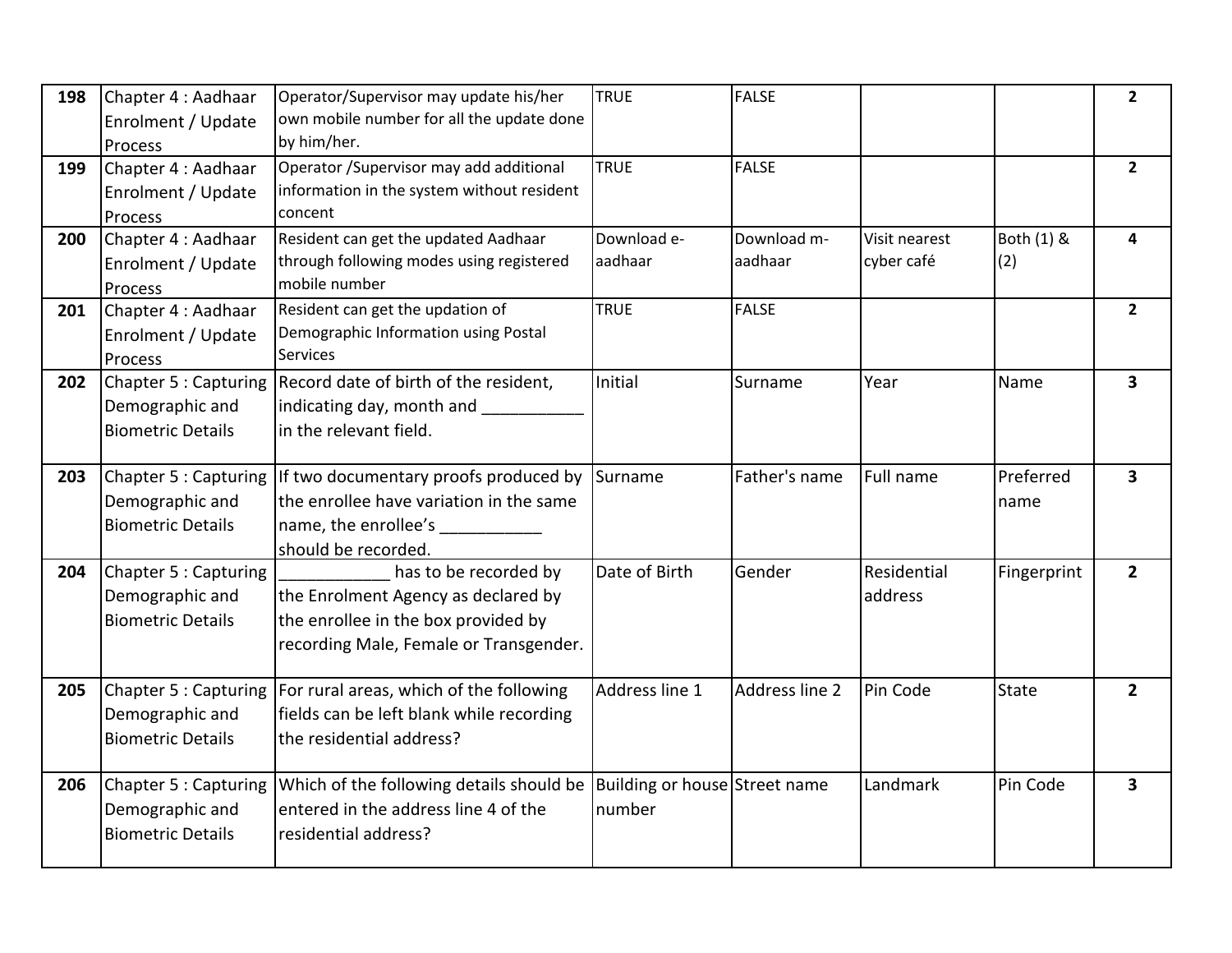| 207 | Chapter 5 : Capturing                                                | Which of the following is used to                                                                                                                                  | Pre-enrolment ID One time |                                        | Resident's name Aadhaar ID                       |                               | $\mathbf{1}$            |
|-----|----------------------------------------------------------------------|--------------------------------------------------------------------------------------------------------------------------------------------------------------------|---------------------------|----------------------------------------|--------------------------------------------------|-------------------------------|-------------------------|
|     | Demographic and<br><b>Biometric Details</b>                          | retrieve pre-enrolment data?                                                                                                                                       |                           | password                               |                                                  |                               |                         |
| 208 | Chapter 5 : Capturing<br>Demographic and<br><b>Biometric Details</b> | Name of the village/town/city (VTC) and House number<br>Post Office field gets automatically<br>populated when _________________ of<br>the region is entered.      |                           | Mandal                                 | Mobile number                                    | Pin Code                      | $\overline{\mathbf{4}}$ |
| 209 | Chapter 5 : Capturing<br>Demographic and<br><b>Biometric Details</b> | Which of the following will you do when Leave the field<br>a resident is unable to provide the exact blank<br>date of birth?                                       |                           | Enter the<br>resident's<br>zodiac sign | Enter the age as<br>mentioned by<br>the resident | Enter the<br>year of<br>birth | $\mathbf{3}$            |
| 210 | Chapter 5 : Capturing<br>Demographic and<br><b>Biometric Details</b> | The _________________ must ensure that Enrolling Agency<br>every operator has a copy of the critical<br>points to be reviewed at the station<br>during the review. | Supervisor                | Introducer                             | Nodal officer                                    | Resident                      | $\mathbf{1}$            |
| 211 | Chapter 5 : Capturing<br>Demographic and<br><b>Biometric Details</b> | Operator needs to sign off every<br>enrolment by providing their fingerprint<br>and or ___________________.                                                        | Mobile number             | Signature                              | <b>Iris</b>                                      | Original POI<br>documents     | $\overline{\mathbf{3}}$ |
| 212 | Chapter 5 : Capturing<br>Demographic and<br><b>Biometric Details</b> | Which of the following fields will be<br>activated in case of Introducer-based<br>verification?                                                                    | Biometric                 | Introducer or<br><b>HOF</b>            | <b>Address</b>                                   | POI                           | 2 <sup>1</sup>          |
| 213 | Chapter 5 : Capturing<br>Demographic and<br><b>Biometric Details</b> | Enrolment Agencies must use Biometric<br>Devices certified by ________________ for<br>capturing Biometric data.                                                    | UIDAI                     | <b>STQC</b>                            | <b>MNREGA</b>                                    | <b>DoPT</b>                   | $2^{\circ}$             |
| 214 | Chapter 5 : Capturing<br>Demographic and<br><b>Biometric Details</b> | For fingerprint capture, the fingers have Paper<br>to be positioned correctly on the<br>to enable capture.                                                         |                           | Ink pad                                | Platen                                           | Fingerprinti<br>ng pads       | $\overline{\mathbf{3}}$ |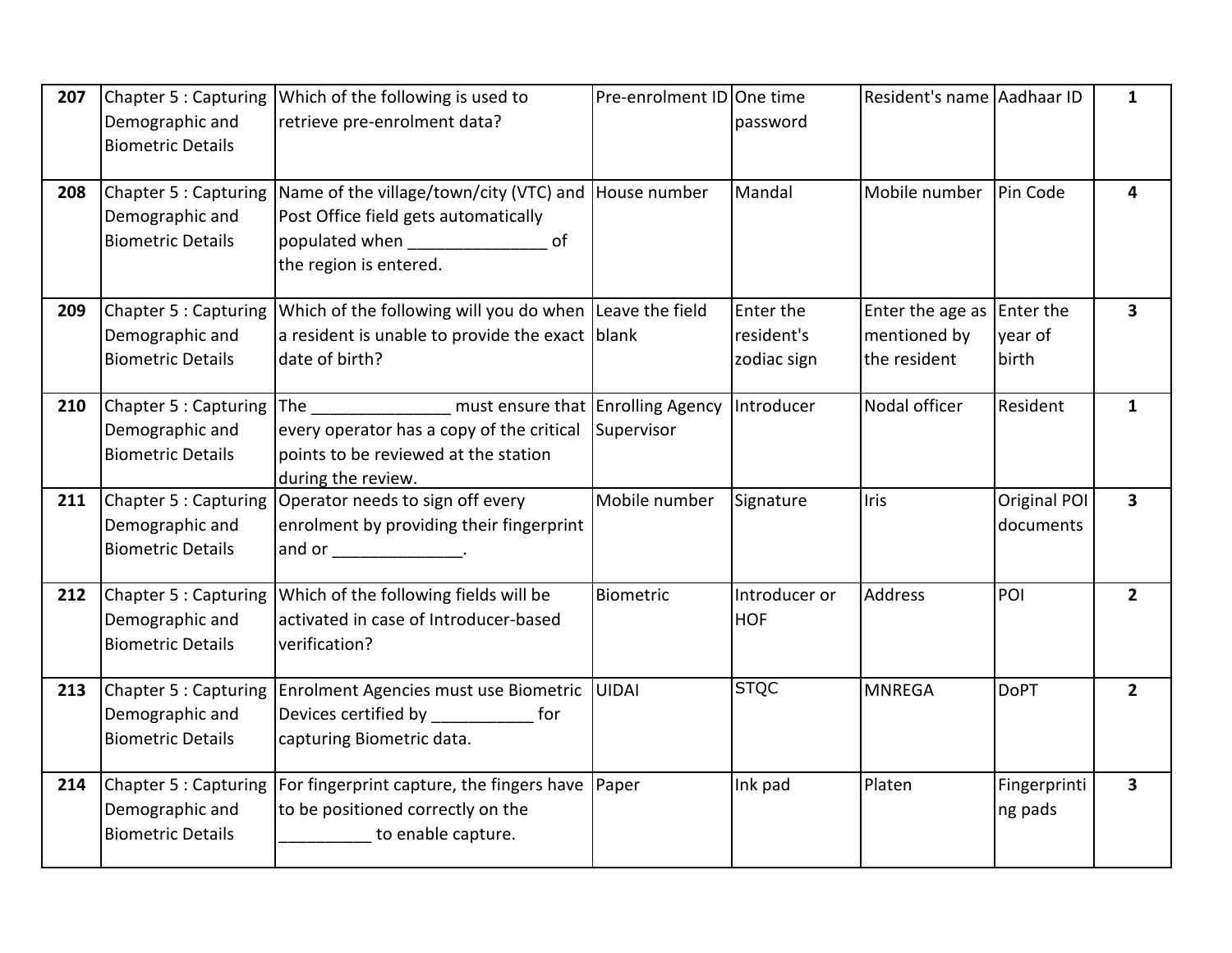| 215 | Chapter 5 : Capturing<br>Demographic and<br><b>Biometric Details</b> | Fingerprints are best captured in<br>standing position.                                                        | <b>TRUE</b>  | <b>FALSE</b>                  |                                 |                                 | 1                       |
|-----|----------------------------------------------------------------------|----------------------------------------------------------------------------------------------------------------|--------------|-------------------------------|---------------------------------|---------------------------------|-------------------------|
| 216 | Chapter 5 : Capturing<br>Demographic and<br><b>Biometric Details</b> | For capturing facial image,<br>of the enrollee needs<br>to be captured.                                        | Frontal pose | Side pose                     | Any comfortable All the<br>pose | given<br>options                | $\mathbf{1}$            |
| 217 | Chapter 5 : Capturing<br>Demographic and<br><b>Biometric Details</b> | It is difficult for human operators to<br>analyse and recognise face images with                               | Poor focus   | Poor expression   Poor        | illumination                    | Poor<br>accessories             | $\overline{\mathbf{3}}$ |
| 218 | Chapter 5 : Capturing<br>Demographic and<br><b>Biometric Details</b> | If the person normally wears glasses, it<br>is recommended that the photograph be<br>taken __________________. | With glasses | Without glasses Only eye ball |                                 | None of the<br>given<br>options | $\mathbf{1}$            |
| 219 | Chapter 5 : Capturing<br>Demographic and<br><b>Biometric Details</b> | While capturing facial image, use of<br>that cover any region of<br>the face is not permitted.                 | Lighting     | Make-up                       | Accessories                     | Illumination                    | $\overline{\mathbf{3}}$ |
| 220 | Chapter 5 : Capturing<br>Demographic and<br><b>Biometric Details</b> | To capture iris, Manuelette Contains<br>will<br>handle the capture device.                                     | Operator     | Enrollee                      | Nodal officer                   | EA<br>supervisor                | $\mathbf{1}$            |
| 221 | Chapter 5 : Capturing<br>Demographic and<br><b>Biometric Details</b> | The iris capture procedure is sensitive to Illumination<br>light.                                              |              | Ambient                       | Side                            | Tube                            | $\overline{2}$          |
| 222 | Chapter 5 : Capturing<br>Demographic and<br><b>Biometric Details</b> | Accessories like _______________ are<br>allowed due to religious reasons while<br>capturing facial image.      | Eye patches  | Lens                          | Turban                          | Glasses                         | $\overline{\mathbf{3}}$ |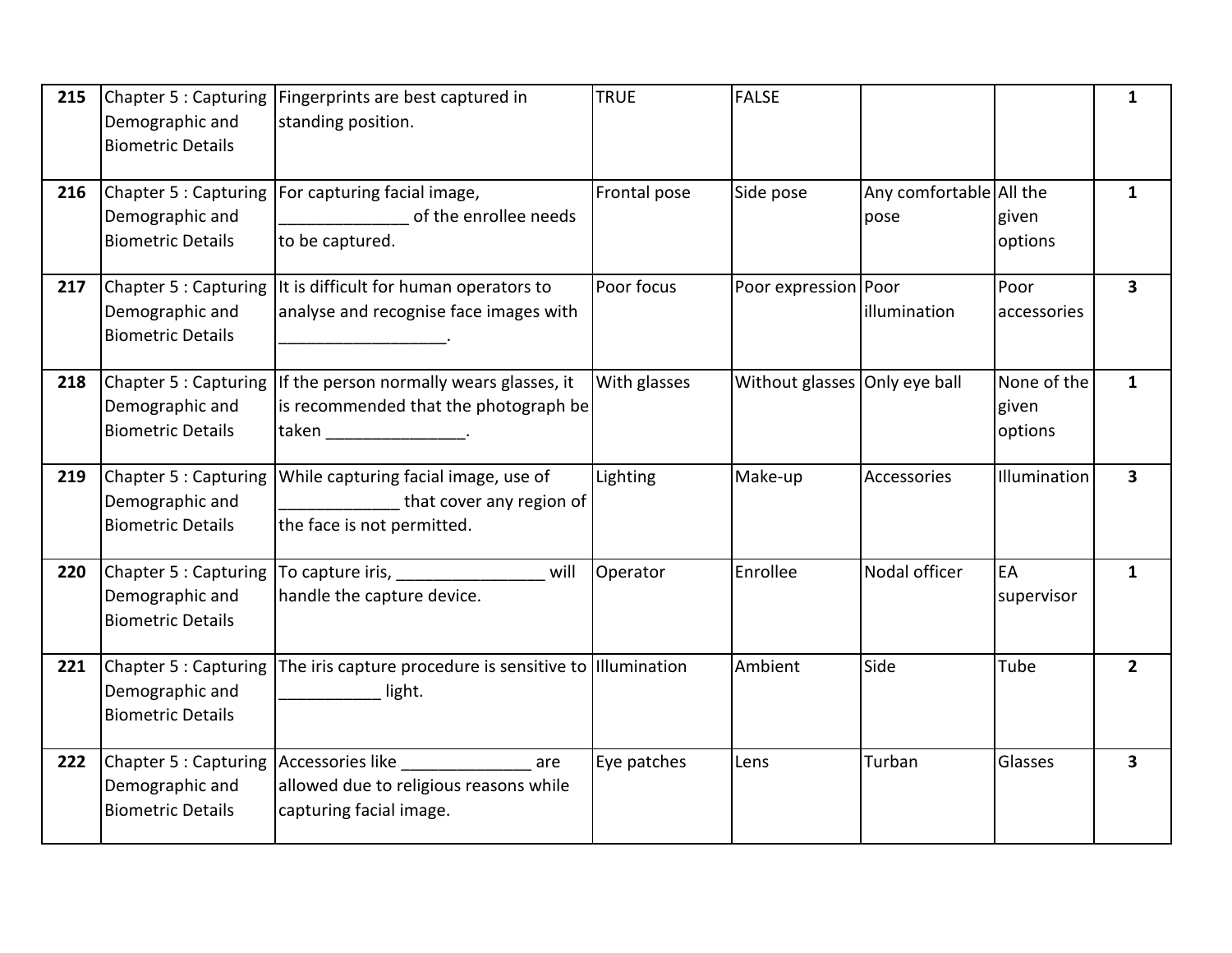| 223 | Chapter 5 : Capturing<br>Demographic and<br><b>Biometric Details</b> | For fingerprint capture, use the<br>on fingerprint devices<br>for positioning of fingers.                         | Cloth provided | <b>Bars</b>    | Light               | Indicators                               | 4              |
|-----|----------------------------------------------------------------------|-------------------------------------------------------------------------------------------------------------------|----------------|----------------|---------------------|------------------------------------------|----------------|
| 224 | Demographic and<br><b>Biometric Details</b>                          | Chapter 5 : Capturing Pre-enrolment data will get populated in Name<br>the respective fields when you enter the   |                | Gender         | Pre-enrolment<br>ID | Date of<br>birth                         | $\mathbf{3}$   |
| 225 | Chapter 5 : Capturing<br>Demographic and<br><b>Biometric Details</b> | If verification type is Introducer-based,<br>of the Introducer has Inumber<br>to be recorded.                     | Aadhaar card   | Name and UID   | Facial image        | Thumb<br>impressions<br>of both<br>hands | $\overline{2}$ |
| 226 | Chapter 5 : Capturing<br>Demographic and<br><b>Biometric Details</b> | sign off is activated in Supervisor's<br>the software in case of biometric<br>exceptions.                         |                | Operator's     | Introducer's        | Registrar's                              | 1              |
| 227 | Chapter 5 : Capturing<br>Demographic and<br><b>Biometric Details</b> | To capture __________, the capture<br>device should use auto focus and auto-<br>capture functions.                | Fingerprint    | Facial image   | Iris                | None of the<br>given<br>options          | $\overline{2}$ |
| 228 | Chapter 5 : Capturing<br>Demographic and<br><b>Biometric Details</b> | Accessories like <b>Accessories</b><br>are<br>allowed due to medical reasons while<br>capturing facial image.     | Turban         | <b>Fringes</b> | Eye patches         | Make-up                                  | 3              |
| 229 | Chapter 5 : Capturing<br>Demographic and<br><b>Biometric Details</b> | If the significant part of iris is not visible<br>in iris capture, the feedback provided by<br>software is called | Illumination   | Gaze incorrect | Pupil dilation      | Occlusion                                | 4              |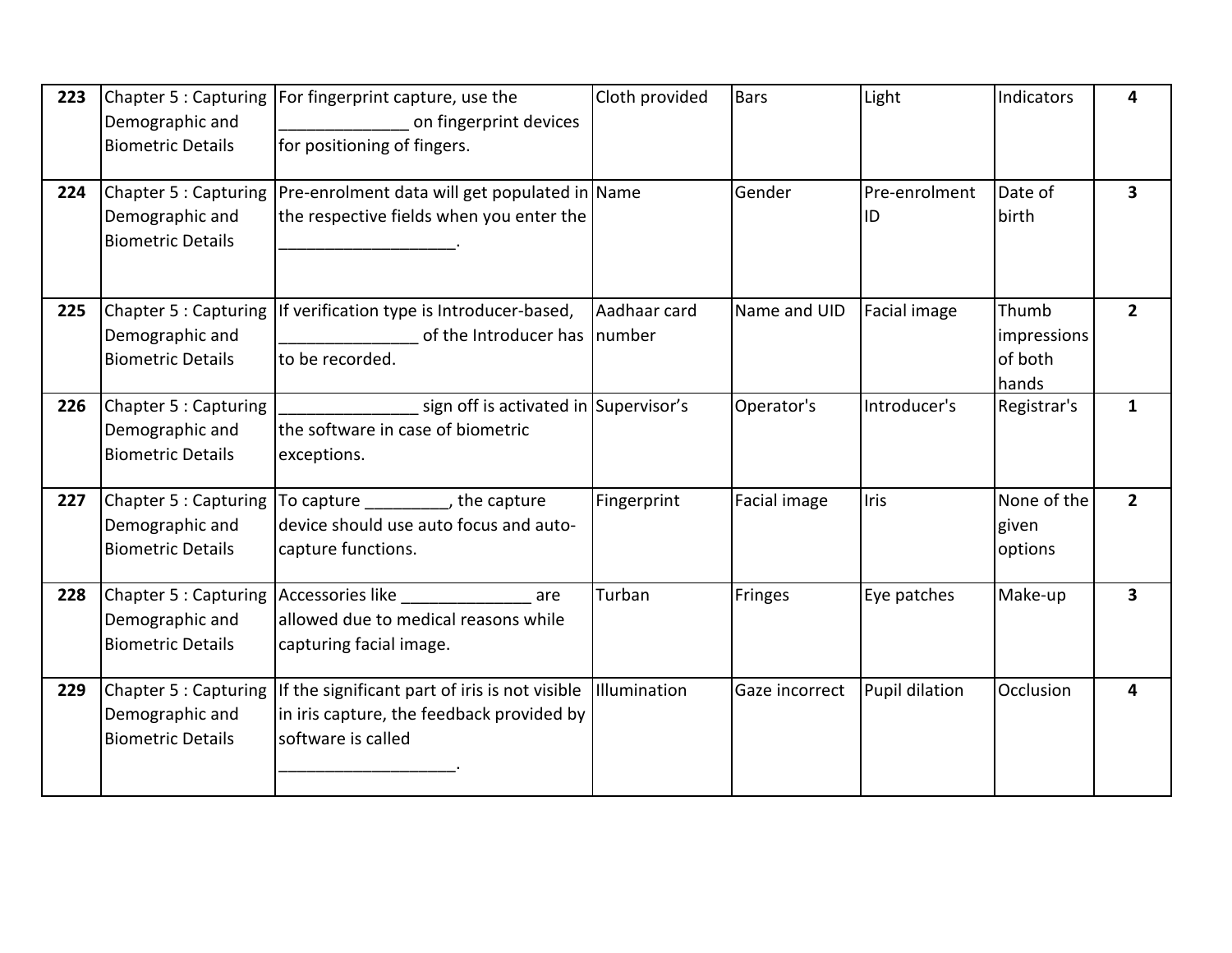| 230 | Demographic and<br><b>Biometric Details</b>                          | Chapter 5 : Capturing   For a child below 5 years, the biometric<br>of linked<br><b>Example 1</b> has to be<br>captured.                                                                                                                                                                                                                                                                                                                                                                                                                                                                                                                                                                                                        | Operator                            | Parent or<br>relative                           | <b>Birth certificate</b>          | None of the<br>given<br>options | $2^{\circ}$    |
|-----|----------------------------------------------------------------------|---------------------------------------------------------------------------------------------------------------------------------------------------------------------------------------------------------------------------------------------------------------------------------------------------------------------------------------------------------------------------------------------------------------------------------------------------------------------------------------------------------------------------------------------------------------------------------------------------------------------------------------------------------------------------------------------------------------------------------|-------------------------------------|-------------------------------------------------|-----------------------------------|---------------------------------|----------------|
| 231 | Chapter 5 : Capturing<br>Demographic and<br><b>Biometric Details</b> | To clean the platen of the fingerprint<br>device, use ______________ cloth<br>periodically.                                                                                                                                                                                                                                                                                                                                                                                                                                                                                                                                                                                                                                     | Denim                               | Lint-free cloth                                 | Flannel cloth                     | Fur                             | 2 <sup>1</sup> |
| 232 | Chapter 5 : Capturing<br>Demographic and<br><b>Biometric Details</b> | There should not be<br>on the platen<br>while capturing fingerprints.                                                                                                                                                                                                                                                                                                                                                                                                                                                                                                                                                                                                                                                           | Proper<br>conditions                | Sufficient light                                | Shadow of the<br>operator         | Direct light<br>shining         | 4              |
| 233 | Chapter 5 : Capturing<br>Demographic and<br><b>Biometric Details</b> | Ensure that the fingers are placed<br>is placed well on the<br>scanner.                                                                                                                                                                                                                                                                                                                                                                                                                                                                                                                                                                                                                                                         | Straight and tip<br>of the finger   | Flat and till the<br>top joint of the<br>finger | Diagonally and<br>cloth           | None of the<br>given<br>options | $2^{\circ}$    |
| 234 | Chapter 5 : Capturing<br>Demographic and<br><b>Biometric Details</b> | Fingers not positioned correctly is a/an                                                                                                                                                                                                                                                                                                                                                                                                                                                                                                                                                                                                                                                                                        | Automatic<br>capture                | Actionable<br>feedback by<br>software           | Smudged<br>fingerprint            | Enrollee<br>position            | $2^{\circ}$    |
| 235 | Chapter 5 : Capturing<br>Demographic and<br><b>Biometric Details</b> | During facial image capture, the focus of<br>the capture device should not suffer<br>$[from \underline{\hspace{1cm}} \underline{\hspace{1cm}} \underline{\hspace{1cm}} \underline{\hspace{1cm}} \underline{\hspace{1cm}} \underline{\hspace{1cm}} \underline{\hspace{1cm}} \underline{\hspace{1cm}} \underline{\hspace{1cm}} \underline{\hspace{1cm}} \underline{\hspace{1cm}} \underline{\hspace{1cm}} \underline{\hspace{1cm}} \underline{\hspace{1cm}} \underline{\hspace{1cm}} \underline{\hspace{1cm}} \underline{\hspace{1cm}} \underline{\hspace{1cm}} \underline{\hspace{1cm}} \underline{\hspace{1cm}} \underline{\hspace{1cm}} \underline{\hspace{1cm}} \underline{\hspace{1cm}} \underline{\hspace{1cm}} \underline$ | Motion blur or<br>radial distortion | Over or under<br>exposure                       | Unnatural<br>coloured<br>lighting | All of the<br>given             | 4              |
| 236 | Chapter 5 : Capturing<br>Demographic and<br><b>Biometric Details</b> | If the resident declares the date of birth<br>without any documentary evidence, you<br>need to record date of birth and                                                                                                                                                                                                                                                                                                                                                                                                                                                                                                                                                                                                         | <b>Check the</b><br>"Verified" box  | Should not<br>check the<br>"Verified" box       | Enter the date<br>manually        | Approximat<br>e the age         | $2^{\circ}$    |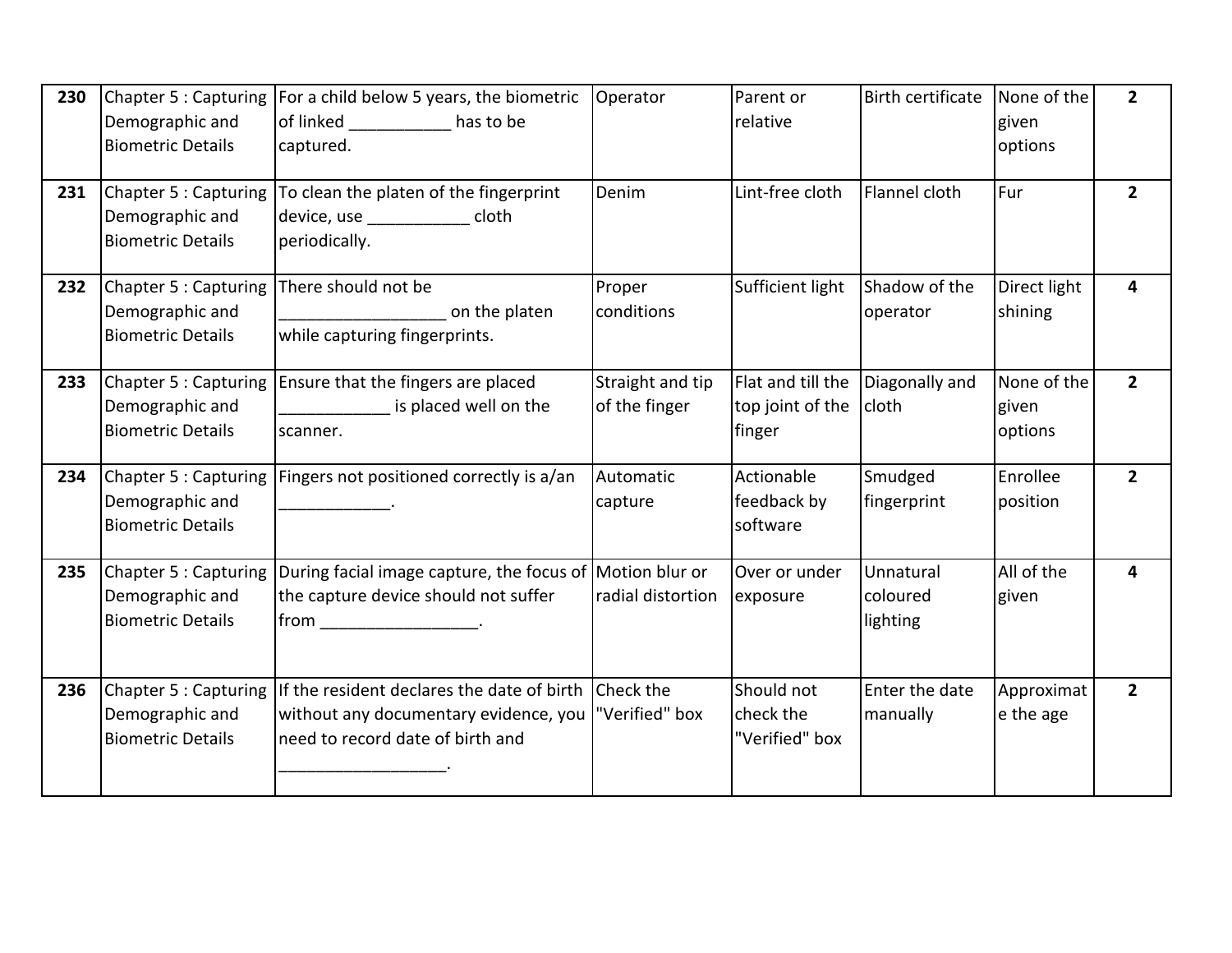| 237 | Chapter 5 : Capturing<br>Demographic and<br><b>Biometric Details</b> | To record the gender of an applicant as $\vert M \vert$<br>'Male', you need to select<br>letter from the box provided.                                             |                                                    | F                                                                              | lT                                | None of the<br>given<br>options                                                                     | $\mathbf{1}$   |
|-----|----------------------------------------------------------------------|--------------------------------------------------------------------------------------------------------------------------------------------------------------------|----------------------------------------------------|--------------------------------------------------------------------------------|-----------------------------------|-----------------------------------------------------------------------------------------------------|----------------|
| 238 | Chapter 5 : Capturing<br>Demographic and<br><b>Biometric Details</b> | needs to be<br>captured in address line 5 of the<br>residential address.                                                                                           | C/o person's<br>name                               | <b>Building</b><br>number                                                      | Landmark                          | Mohalla/<br>Locality/<br>Post                                                                       | 4              |
| 239 | Chapter 5 : Capturing<br>Demographic and<br><b>Biometric Details</b> | Registrar/EA should ensure beforehand<br>that the Pin Numbers of the region in<br>which enrolment is to be carried out are<br>completely and correctly captured in | Software PIN<br>Master                             | Pre-enrolment<br>ID                                                            | <b>CIDR PIN</b>                   | Proof of<br><b>Address</b>                                                                          | $\mathbf{1}$   |
| 240 | Chapter 5 : Capturing<br>Demographic and<br><b>Biometric Details</b> | used for facial image<br>capture should be switched off during<br>iris capture.                                                                                    | Table fan                                          | Table light                                                                    | Auto focus                        | Mobile<br>phone                                                                                     | $\overline{2}$ |
| 241 | Chapter 5 : Capturing<br>Demographic and<br><b>Biometric Details</b> | Poor illumination has a high impact on<br>the performance of ________________.                                                                                     | Retrieving pre-<br>enrolment ID                    | Fingerprint<br>capture                                                         | Iris capture                      | Face<br>recognition                                                                                 | 4              |
| 242 | Chapter 5 : Capturing<br>Demographic and<br><b>Biometric Details</b> | To capture facial image of a child, it is<br>acceptable that the child                                                                                             | Can be captured<br>along with the<br>parent's face | Can sit on<br>parents' lap<br>without<br>capturing<br>parent's facial<br>image | Sleeps on the<br>bed if available | Stands on<br>the<br>enrolling<br>table so<br>that<br>fingerprints<br>can be<br>captured at<br>least | $\overline{2}$ |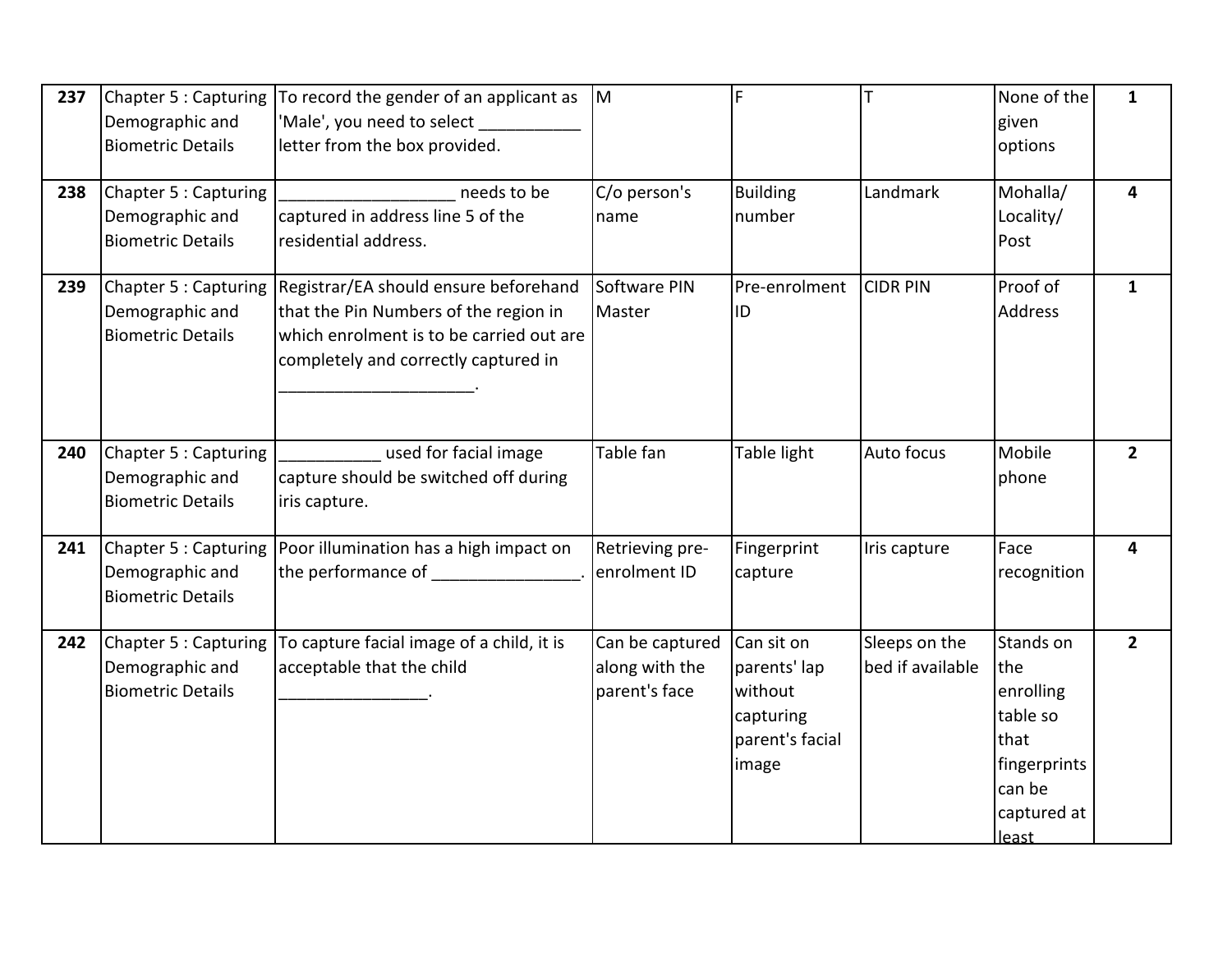| 243 | Chapter 5 : Capturing<br>Demographic and<br><b>Biometric Details</b> | needs to be<br>checked for any capture that fails.                                                                                                    | Actionable<br>feedback                | Automatic<br>capture                         | Smudged<br>fingerprint                | Accessories                                                  | $\mathbf{1}$            |
|-----|----------------------------------------------------------------------|-------------------------------------------------------------------------------------------------------------------------------------------------------|---------------------------------------|----------------------------------------------|---------------------------------------|--------------------------------------------------------------|-------------------------|
| 244 | Chapter 5 : Capturing<br>Demographic and<br><b>Biometric Details</b> | Iris pattern of each eye is not correlated<br>and gives _____________ biometric<br>feature sets.                                                      | One unique                            | Two<br>independent                           | Three<br>dependent                    | None of the<br>given<br>options                              | $2^{\circ}$             |
| 245 | Chapter 5 : Capturing<br>Demographic and<br><b>Biometric Details</b> | If the resident is looking away while<br>capturing Iris, the actionable feedback<br>given by software is ____________.                                | Occlusion                             | Pupil dilation                               | Gaze incorrect                        | Iris not in<br>focus                                         | 3                       |
| 246 | Chapter 5 : Capturing<br>Demographic and<br><b>Biometric Details</b> | The document produced<br>by an individual needs to be verified<br>before recording the residential address<br>in case of document-based verification. | Date of Birth                         | Proof of<br>address                          | Proof of identity Caste               | Certificate                                                  | $\overline{2}$          |
| 247 | Chapter 5 : Capturing<br>Demographic and<br><b>Biometric Details</b> | If the actionable feedback given by<br>software is 'Pose', then the yaw angle in<br>output image is greater than                                      | 12.7 degrees                          | 10.3 degrees                                 | 11.5 degrees                          | 13.8<br>degrees                                              | 3                       |
| 248 | Chapter 5 : Capturing<br>Demographic and<br><b>Biometric Details</b> | from the following<br>is/are best captured in standing<br>position.                                                                                   | Iris                                  | Facial image                                 | Fingerprint                           | Palm print                                                   | $\overline{\mathbf{3}}$ |
| 249 | Chapter 5 : Capturing<br>Demographic and<br><b>Biometric Details</b> | An initial<br>to provide<br>feedback to the operator during the<br>capture procedure.                                                                 | Automatic<br>capture will be<br>taken | Image quality<br>assessment<br>would be done | Image effects<br>will be<br>suggested | Actionable<br>feedback by<br>software<br>will be<br>provided | $2^{\circ}$             |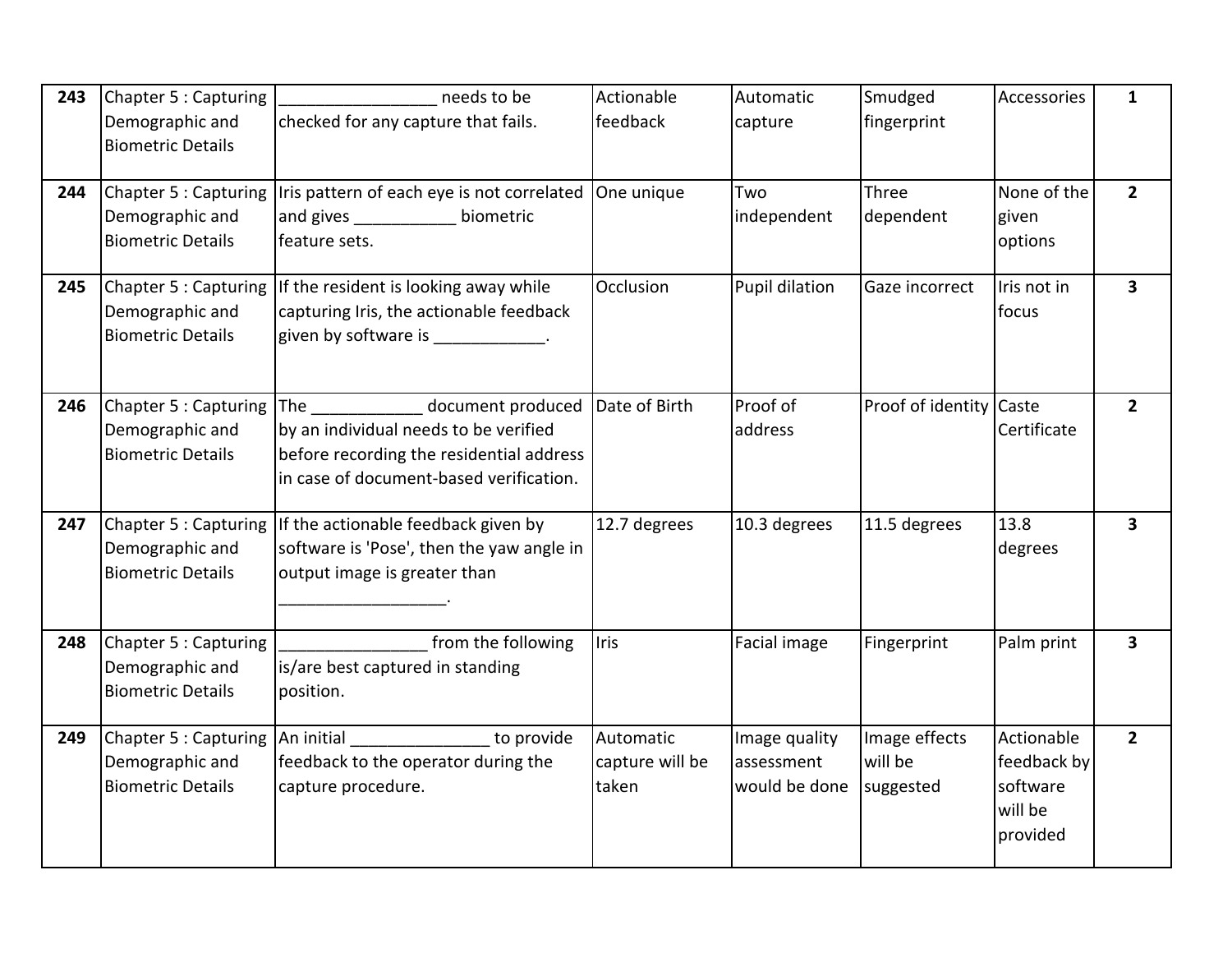| 250 | Demographic and<br><b>Biometric Details</b>                          | Chapter 5 : Capturing   To instruct the resident to open the eyes Smile<br>wide for IRIS scan, the operator can<br>leven tell the resident to                                                                             |                                                   | Look diagonally Look angry              |                        | Look above          | $\overline{\mathbf{3}}$ |
|-----|----------------------------------------------------------------------|---------------------------------------------------------------------------------------------------------------------------------------------------------------------------------------------------------------------------|---------------------------------------------------|-----------------------------------------|------------------------|---------------------|-------------------------|
| 251 | Chapter 5 : Capturing<br>Demographic and<br><b>Biometric Details</b> | If verification type is Documents-based,<br>appropriate ______________ document(s)<br>lis/are to be selected from the drop<br>down depending on the document<br>produced by the resident and verified by<br>the verifier. | Proof of identity                                 | Proof of<br>address                     | Both (1) and (2)       | <b>UID</b>          | $\overline{\mathbf{3}}$ |
| 252 | Chapter 5 : Capturing<br>Demographic and<br><b>Biometric Details</b> | If the resident possesses<br>then the receipt<br>Inumber should be recorded in the field.<br>Else mark as N/A.                                                                                                            | Pre-enrolment ID Gender receipt   DoB certificate |                                         |                        | NPR receipt         | 4                       |
| 253 | Demographic and<br><b>Biometric Details</b>                          | Chapter 5 : Capturing Although any fingerprint is OK, but it is<br>advisable to use either<br>of either hand for<br>sign off.                                                                                             | Iris and facial<br>image                          | Thumb or index Baby finger or<br>finger | ring finger            | Two<br>thumbs       | $2^{\circ}$             |
| 254 | Chapter 5 : Capturing<br>Demographic and<br><b>Biometric Details</b> | Introducer needs to give his or her<br>for approved records.                                                                                                                                                              | Signature                                         | Iris                                    | Facial image           | Fingerprint         | 4                       |
| 255 | Chapter 5 : Capturing<br>Demographic and<br><b>Biometric Details</b> | Enrolment Agencies must use Biometric<br>devices certified by ________________ for<br>capturing biometric data.                                                                                                           | <b>CIDR</b>                                       | OSI                                     | Enrolment<br>stations  | <b>UIDAI</b>        | 4                       |
| 256 | Demographic and<br><b>Biometric Details</b>                          | Chapter 5 : Capturing Check the fingerprint devices<br>periodically for ________________getting<br>captured.                                                                                                              | Scratches                                         | Out of focus<br>images                  | Only partial<br>images | All of the<br>given | 4                       |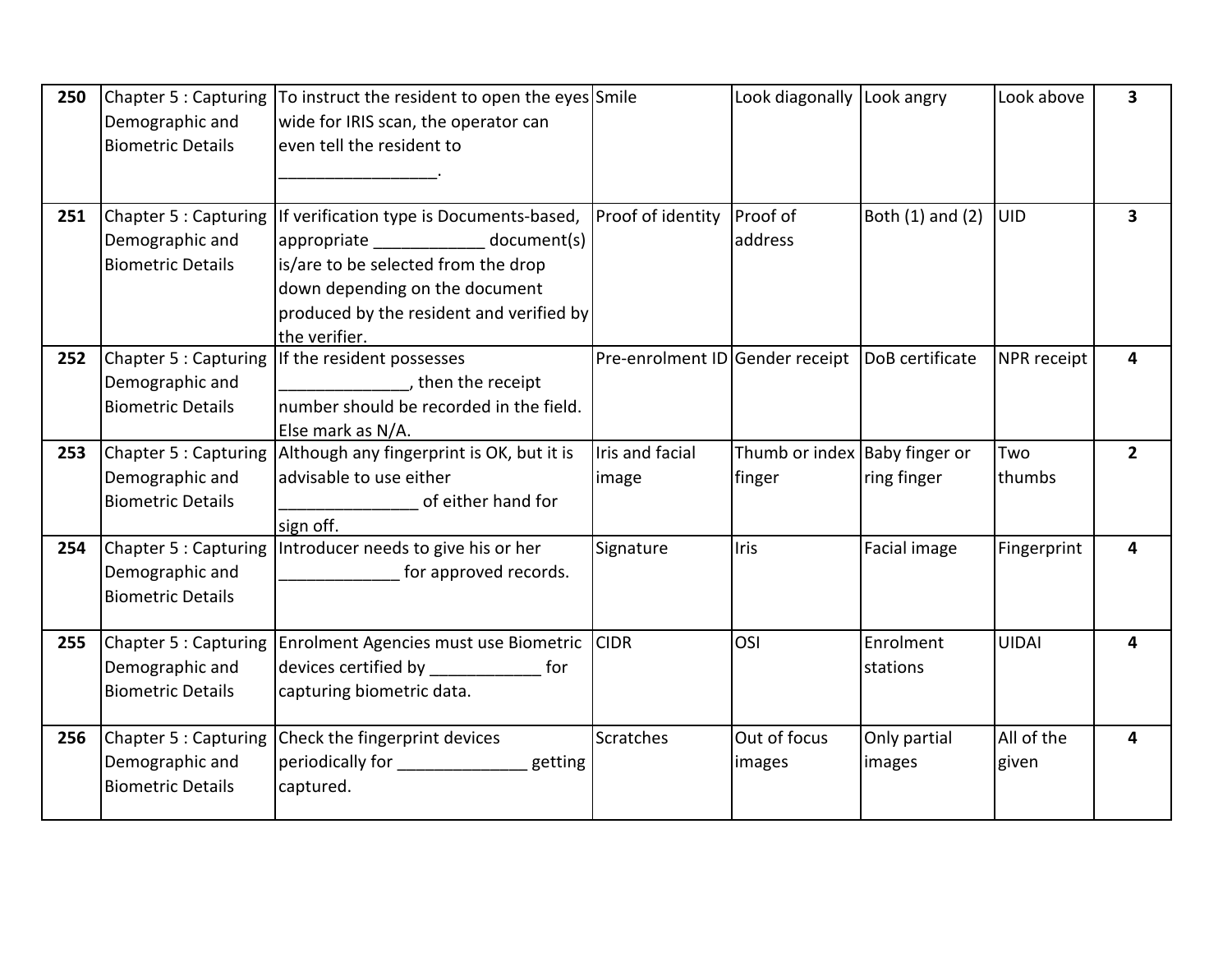| 257 | Chapter 5 : Capturing<br>Demographic and<br><b>Biometric Details</b> | To capture facial image, the capture<br>device should use<br>functions.                                                                          | Cropping                             | Auto focus and<br>auto-capture                           | Change shape                                                     | Maximum<br>number of<br>captures | $\overline{2}$ |
|-----|----------------------------------------------------------------------|--------------------------------------------------------------------------------------------------------------------------------------------------|--------------------------------------|----------------------------------------------------------|------------------------------------------------------------------|----------------------------------|----------------|
| 258 | Chapter 5 : Capturing<br>Demographic and<br><b>Biometric Details</b> | When image quality is Pass or if<br>maximum number of captures is<br>exhausted while capturing facial image,<br>the operator should              | Change the<br>camera                 | Collect the<br>passport size<br>photo of the<br>enrollee | Ask the enrollee Move on to<br>to take a selfie                  | the next<br>step                 | 4              |
| 259 | Chapter 5 : Capturing<br>Demographic and<br><b>Biometric Details</b> | The name of the person should be<br>entered __________<br>in the field<br>provided for name.                                                     | With titles                          | With<br>salutations                                      | In full                                                          | All of the<br>given              | 3              |
| 260 | Chapter 5 : Capturing<br>Demographic and<br><b>Biometric Details</b> | If two documentary proofs produced by<br>the enrollee have variation in the same<br>name with initials and full name, the<br>should be recorded. | Enrolling<br>agency's<br>fingerprint | Enrollee's full<br>name                                  | Registrar's<br>thumb<br>impression                               | Operator's<br>liris              | $\overline{2}$ |
| 261 | Chapter 5 : Capturing<br>Demographic and<br><b>Biometric Details</b> | <b>Example 10</b> to local language<br>The<br>needs to be manually corrected due to<br>phonetics and other reasons.                              | Transliteration                      | Postal Index<br>Number Code                              | <b>CIDR PIN</b>                                                  | Enrolment<br>ID                  | $\mathbf{1}$   |
| 262 | Chapter 5 : Capturing<br>Demographic and<br><b>Biometric Details</b> | During review of enrolment data with<br>resident, operator must read out<br>to the resident<br>before the operator finishes the<br>enrolment.    | Spelling of<br>resident's name       | Date of birth                                            | <b>Address</b><br>including Pin<br>Code, building,<br>VTC, state | All of the<br>given              | 4              |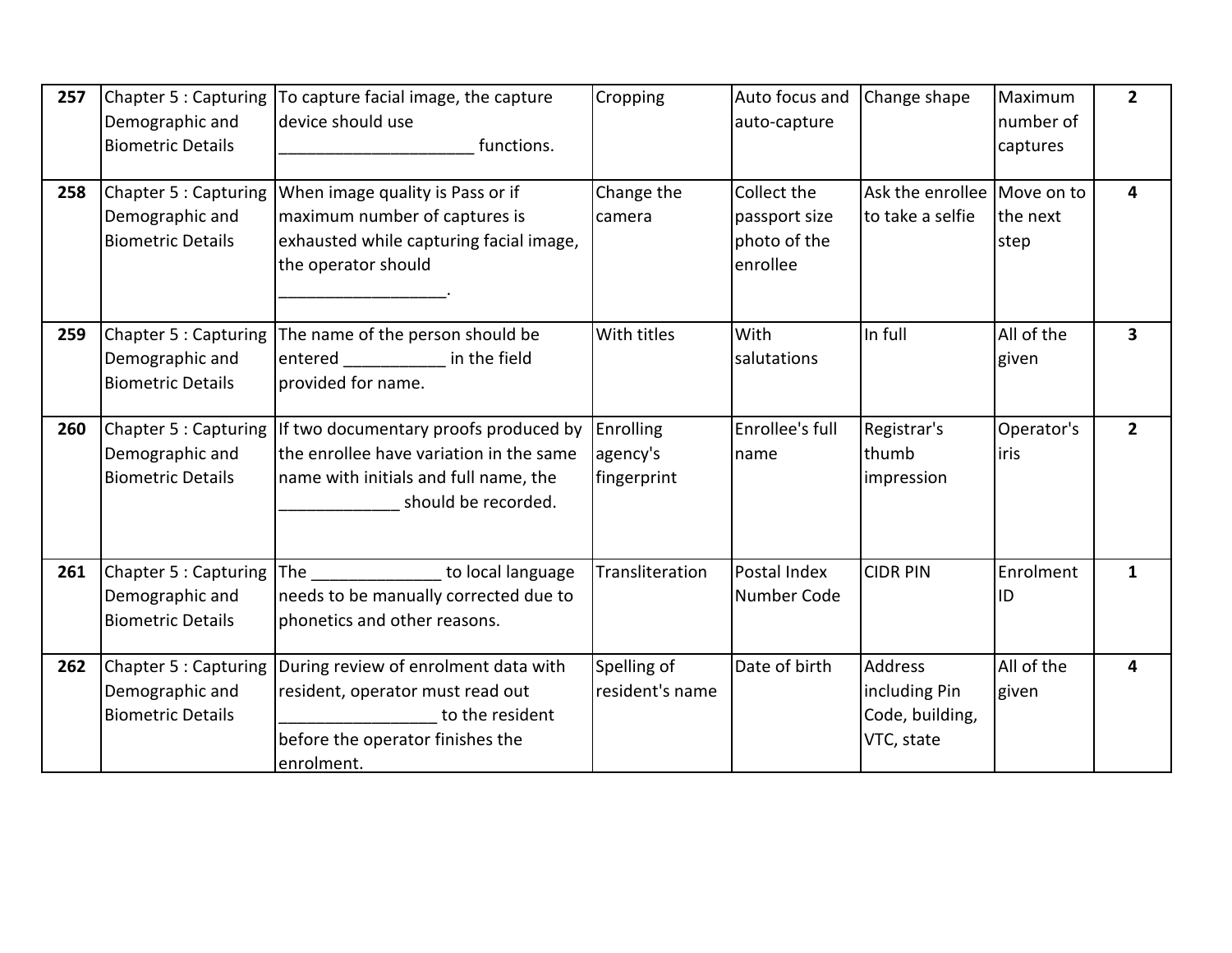| 263<br>264 | Demographic and<br><b>Biometric Details</b><br>Chapter 5 : Capturing | Chapter 5 : Capturing Identify the order of capturing<br>fingerprints.<br>I. Two thumbs<br>II. All four fingers of left hand<br>III.All four fingers of right hand<br>During iris capture, operator must                                                                       | III, II and I<br>Look straight                            | III, III and I<br>Open the eyes                                                        | I, II and III<br>Do not blink                                       | Any order<br>All of the | $\mathbf{2}$<br>4 |
|------------|----------------------------------------------------------------------|--------------------------------------------------------------------------------------------------------------------------------------------------------------------------------------------------------------------------------------------------------------------------------|-----------------------------------------------------------|----------------------------------------------------------------------------------------|---------------------------------------------------------------------|-------------------------|-------------------|
|            | Demographic and<br><b>Biometric Details</b>                          | instruct the resident to                                                                                                                                                                                                                                                       | into the camera                                           | wide                                                                                   |                                                                     | given<br>options        |                   |
| 265        | Chapter 5 : Capturing<br>Demographic and<br><b>Biometric Details</b> | If a document furnished by a resident is<br>not in the drop down list of Proof of<br>Identity in enrolment, then it is not an<br>acceptable Proof of Identity document<br>and the resident would either require a<br>valid Proof of Identity or<br>for enrolment in such case. | An introducer                                             | Proof of<br>address                                                                    | Certificate<br>signed by<br>gazetted officer                        | A<br>supervisor         | $\mathbf{1}$      |
| 266        | Chapter 5 : Capturing<br>Demographic and<br><b>Biometric Details</b> | In case of difference in the name<br>declared and the one in POI document,<br>the name as declared by the resident<br>may be recorded by the Enrolment<br>Agency, if ________________________                                                                                  | The enrollee<br>seems to be true is only in<br>to himself | The difference<br>spelling and/or<br>last name to be<br>written prior to<br>first name | The resident has UIDAI ROs<br>lost all his<br>original<br>documents |                         | 2 <sup>1</sup>    |
| 267        | Chapter 5 : Capturing<br>Demographic and<br><b>Biometric Details</b> | In the case of child below 5 years, the<br>of parent/relative has to<br>be linked and preferably ___________ if<br>both the parents are alive.                                                                                                                                 | EID/UID, mother Aadhaar                                   | number, father                                                                         | Pre-enrolment<br>ID, guardian                                       | CIDR PIN,<br>father     | $\mathbf{1}$      |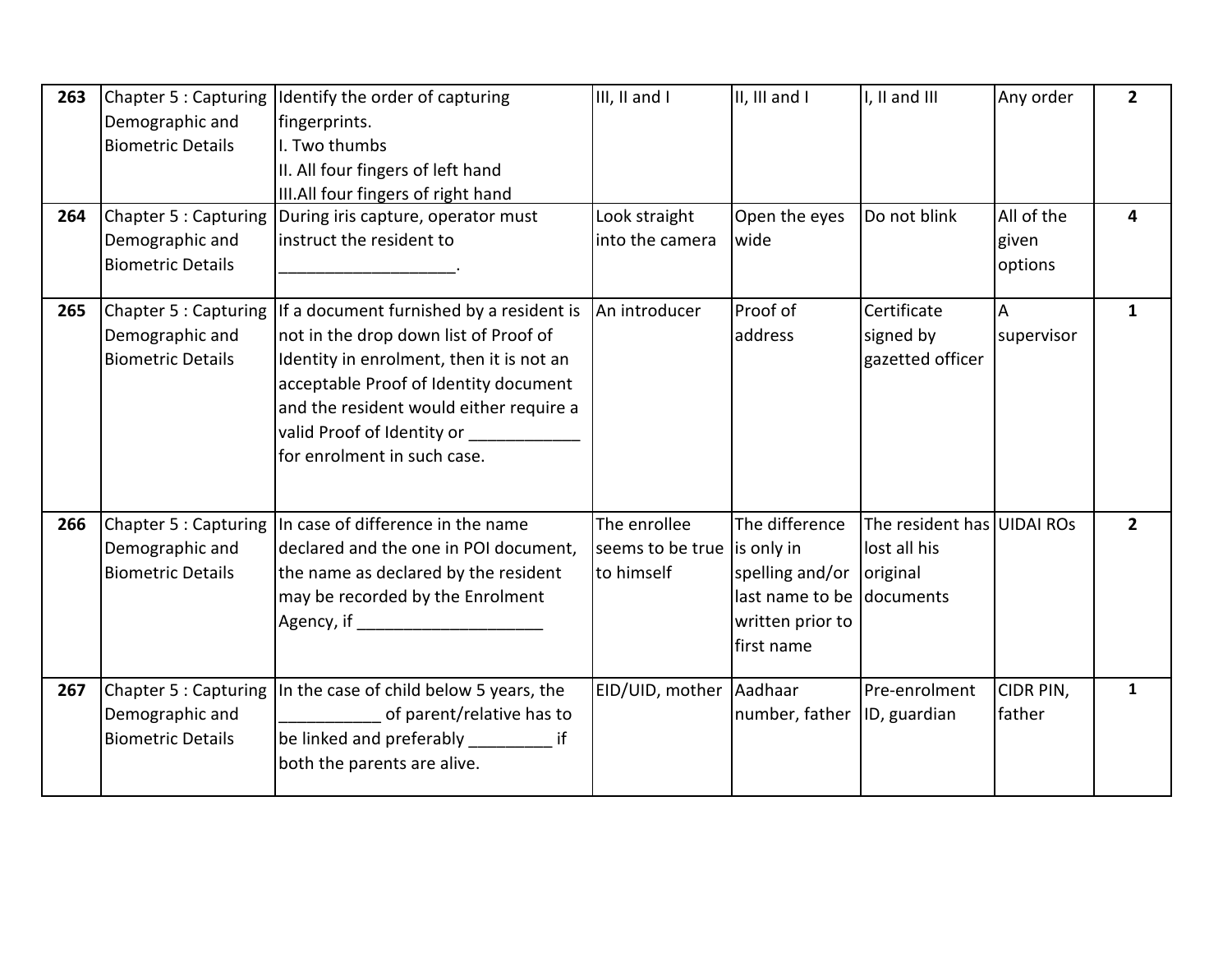| 268<br>269 | Chapter 5 : Capturing<br>Demographic and<br><b>Biometric Details</b><br>Chapter 5 : Capturing<br>Demographic and<br><b>Biometric Details</b> | If the child's father or mother or<br>guardian has/have not enrolled and/or<br>do/does not possess UID at the time of<br>enrolment, the enrolment of that child<br>The Enrolment Agency shall inform the<br>resident that his or her demographic<br>and biometric information shall be used<br>for generation of _________________. | Can be done<br>with<br>recommendation<br>from Nodal<br>officer<br><b>Biometric access</b><br>at workplace | Cannot be done Can be done by<br>Passport and<br><b>PAN</b>                                                           | providing proof<br>of identity of<br>the parents<br>Aadhaar and<br>authentication | Needs to be<br>done by the<br>Registrar<br><b>Bank</b><br>accounts<br>and CIBIL<br>score | $\overline{2}$<br>3 |
|------------|----------------------------------------------------------------------------------------------------------------------------------------------|-------------------------------------------------------------------------------------------------------------------------------------------------------------------------------------------------------------------------------------------------------------------------------------------------------------------------------------|-----------------------------------------------------------------------------------------------------------|-----------------------------------------------------------------------------------------------------------------------|-----------------------------------------------------------------------------------|------------------------------------------------------------------------------------------|---------------------|
| 270        | Chapter 5 : Capturing<br>Demographic and<br><b>Biometric Details</b>                                                                         | When fingerprint capture fails, the<br>operator should check which of the<br>following actionable feedback is<br>provided by the software?                                                                                                                                                                                          | Finger not<br>positioned<br>correctly                                                                     | Too much<br>pressure                                                                                                  | Excessive<br>moisture and<br>excessive<br>dryness                                 | All of the<br>given                                                                      | $\overline{4}$      |
| 271        | Chapter 5 : Capturing<br>Demographic and<br><b>Biometric Details</b>                                                                         | In case of additional fingers while<br>capturing fingerprint, the additional<br>finger has to be the control of the control of the control of the control of the control of the control of the                                                                                                                                      | Captured and<br>framed                                                                                    | Capture the<br>additional<br>finger<br>separately and<br>mention in the<br>Others column<br>of the drop-<br>down menu | Ignored and the<br>main five fingers other hand<br>have to be<br>captured         | Use the<br>in place of<br>the<br>additional<br>finger or<br>foot<br>impression           | 3                   |
| 272        | Handling                                                                                                                                     | Chapter 6 : Exception If the fingerprint captured is not of the<br>requisite quality, the operator would<br>make a reasonable number of attempts<br>to capture the biometrics of the<br>resident.                                                                                                                                   | <b>TRUE</b>                                                                                               | <b>FALSE</b>                                                                                                          |                                                                                   |                                                                                          | 1                   |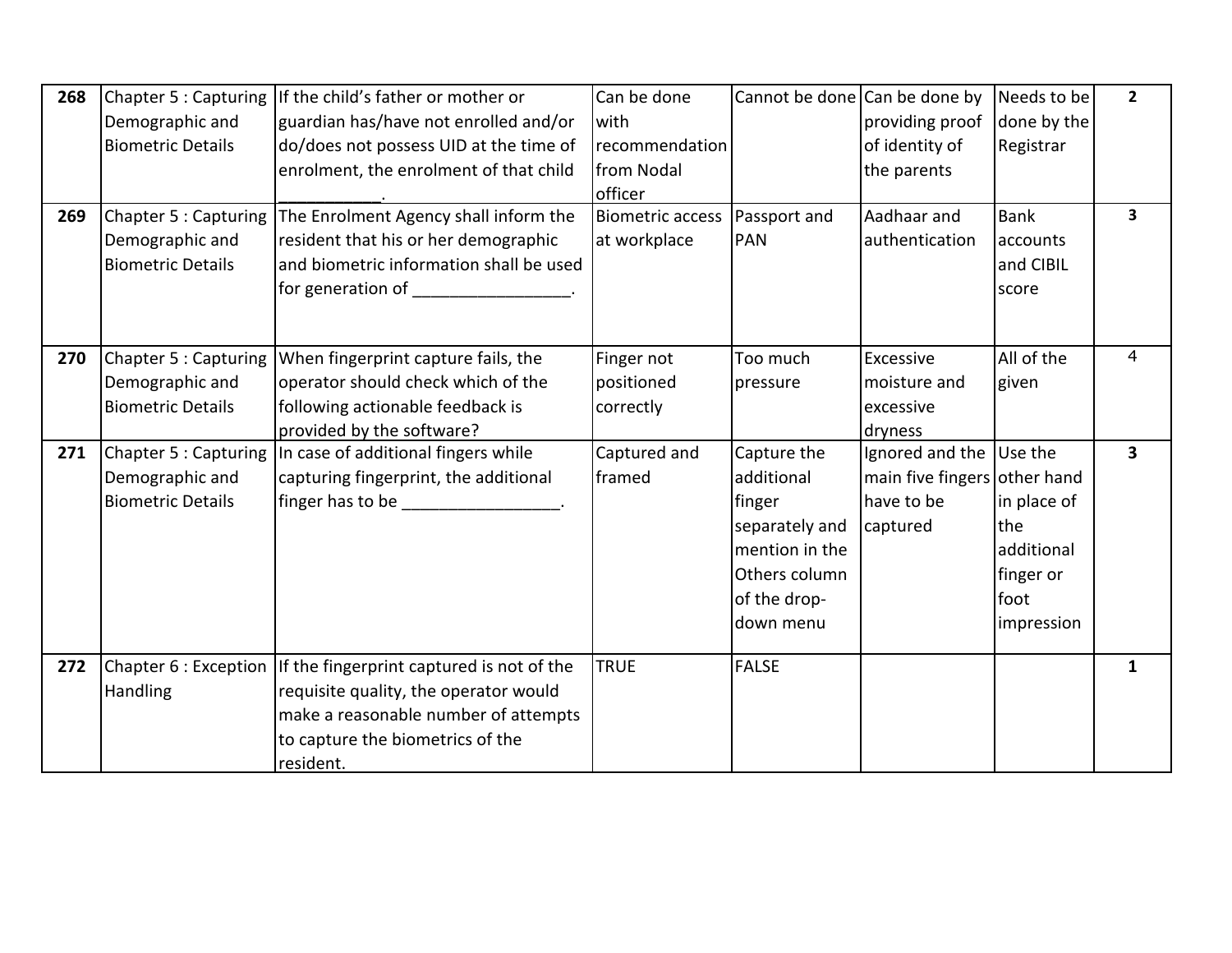| 273 | Handling | Chapter 6 : Exception   If an enrollee is unable to give<br>biometrics due to loss of fingers, this is<br>a/an and needs to be<br>handled thus.                                                               | Iris capture      | Biometric<br>update                                        | Consultation                                                                                                                        | Exception                      | 4              |
|-----|----------|---------------------------------------------------------------------------------------------------------------------------------------------------------------------------------------------------------------|-------------------|------------------------------------------------------------|-------------------------------------------------------------------------------------------------------------------------------------|--------------------------------|----------------|
| 274 | Handling | Chapter 6 : Exception lif capturing Iris image is not possible due TRUE<br>to bandage across one or both eyes, the<br>same has to be recorded in the system<br>by the operator.                               |                   | <b>FALSE</b>                                               |                                                                                                                                     |                                | $\mathbf{1}$   |
| 275 | Handling | Chapter 6 : Exception   If the resident has applied mehendi on<br>her hand, the fingerprint image has to<br>be captured normally.                                                                             | <b>TRUE</b>       | <b>FALSE</b>                                               |                                                                                                                                     |                                | 1              |
| 276 | Handling | Chapter 6 : Exception While handling fingerprint images, if the Missing<br>finger/s is/are ___________________, the<br>same has to be noted in the data as<br>provided in the software.                       |                   | Amputated                                                  | Bandaged                                                                                                                            | All of the<br>given<br>options | 4              |
| 277 | Handling | Chapter 6 : Exception lif the operator is not able to capture<br>facial image because of the poor light,<br>the operator should move the<br>enrolment station to a location in the<br>room with better light. | <b>TRUE</b>       | <b>FALSE</b>                                               |                                                                                                                                     |                                | $\mathbf{1}$   |
| 278 | Handling | Chapter 6 : Exception If the bandaged finger of the applicant<br>has to be captured for fingerprint image, bandage in the<br>the operator should                                                              | Crop the<br>image | Capture the<br>fingerprints of<br>the remaining<br>fingers | Capture the<br>image of<br>bandaged finger options<br>separately and<br>other fingers<br>separately and<br>group both the<br>images | All of the<br>given            | $\overline{2}$ |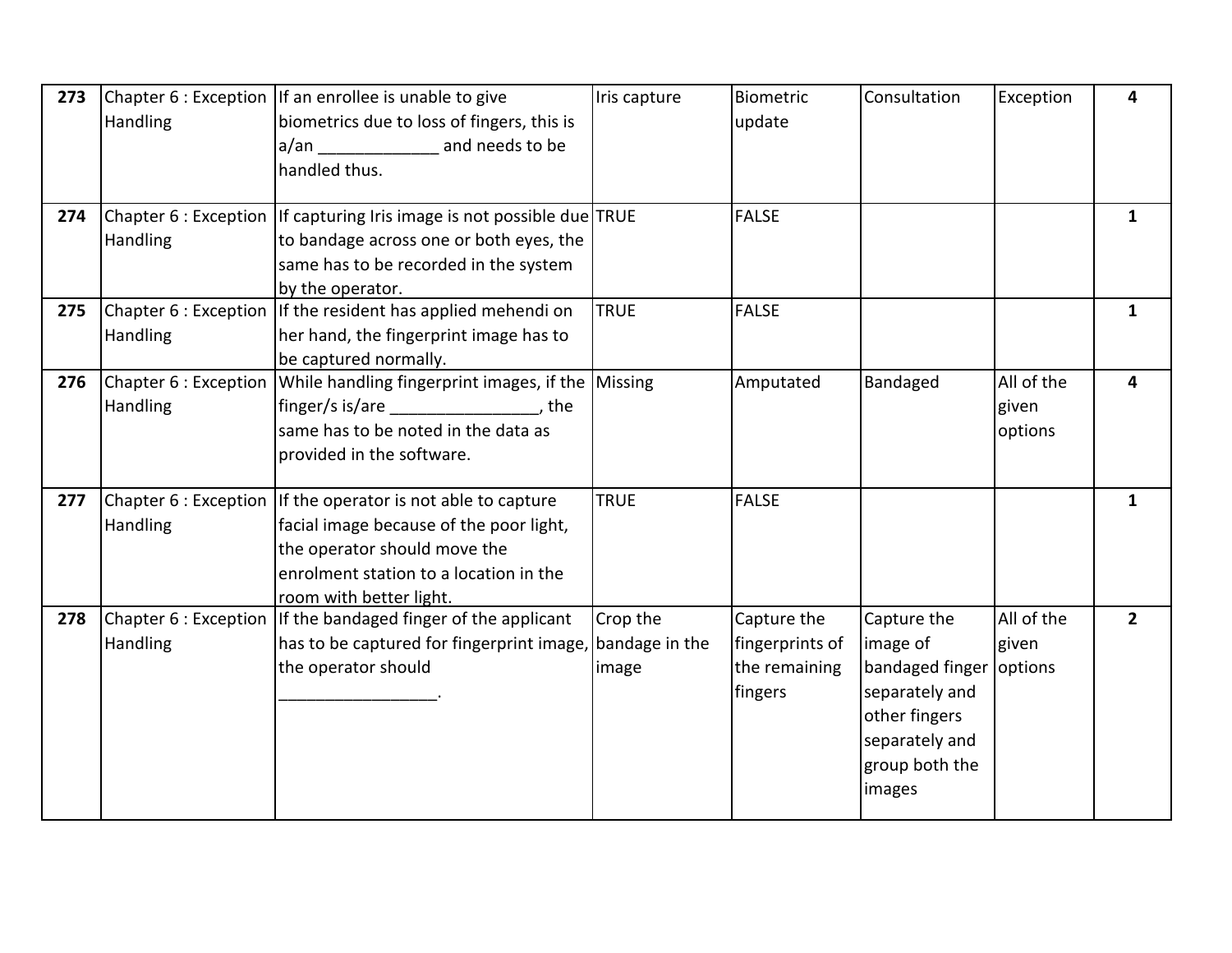| 279 | Handling                          | Chapter 6 : Exception If standard images of the fingerprints<br>are not possible for an enrollee due to<br>dryness, the operator should politely ask<br>the enrollee to wash his face.                         | <b>TRUE</b>                                                              | <b>FALSE</b>                                                           |                                                                                      |                       | $\overline{2}$ |
|-----|-----------------------------------|----------------------------------------------------------------------------------------------------------------------------------------------------------------------------------------------------------------|--------------------------------------------------------------------------|------------------------------------------------------------------------|--------------------------------------------------------------------------------------|-----------------------|----------------|
| 280 | Handling                          | Chapter 6 : Exception The operator would make a reasonable<br>number of attempts to capture the<br>biometrics of the resident if the<br>fingerprint captured on the platen is not<br>of the requisite quality. | <b>TRUE</b>                                                              | <b>FALSE</b>                                                           |                                                                                      |                       | 1              |
| 281 | Handling                          | Chapter 6 : Exception   If capturing Iris image is not possible due TRUE<br>to any deformity or disease, the<br>operator should ask the resident to get<br>the eyes operated.                                  |                                                                          | <b>FALSE</b>                                                           |                                                                                      |                       | $\overline{2}$ |
| 282 | Chapter 6 : Exception<br>Handling | For enrolment of resident with biometric<br>exception, operator should mandatorily<br>capture expansion of the capture of the state of the state of the state of the state of the state of the state           | Both hands (open<br>palms facing the<br>camera) in an<br>exception photo | Face photo with<br>open eyes (if<br>possible) in an<br>exception photo | None                                                                                 | Both 1 and 2          | 4              |
| 283 | Chapter 6 : Exception<br>Handling | Raju is unable to open his eyes properly<br>for capturing iris image. What can the<br>operator do in this case?                                                                                                | Warn Raju to<br>open his eyes<br>wide                                    | Take the help<br>of a lady<br>volunteer                                | Help the<br>enrollee to open given<br>the eyes with<br>the help of your<br>own hands | All of the<br>options | 3              |
| 284 | Handling                          | Chapter 6 : Exception After repeated attempts, Devi's<br>fingerprints could not be captured with<br>the desired quality. In that case,<br>can be done.                                                         | Provide a wet<br>sponge or towel<br>available in the<br>centre           | Tell the<br>enrollee to<br>as they are<br>greasy                       | Take her thumb<br>impression and<br>wash her hands then fingerprint her hands        | Apply<br>pressure on  | $\mathbf{1}$   |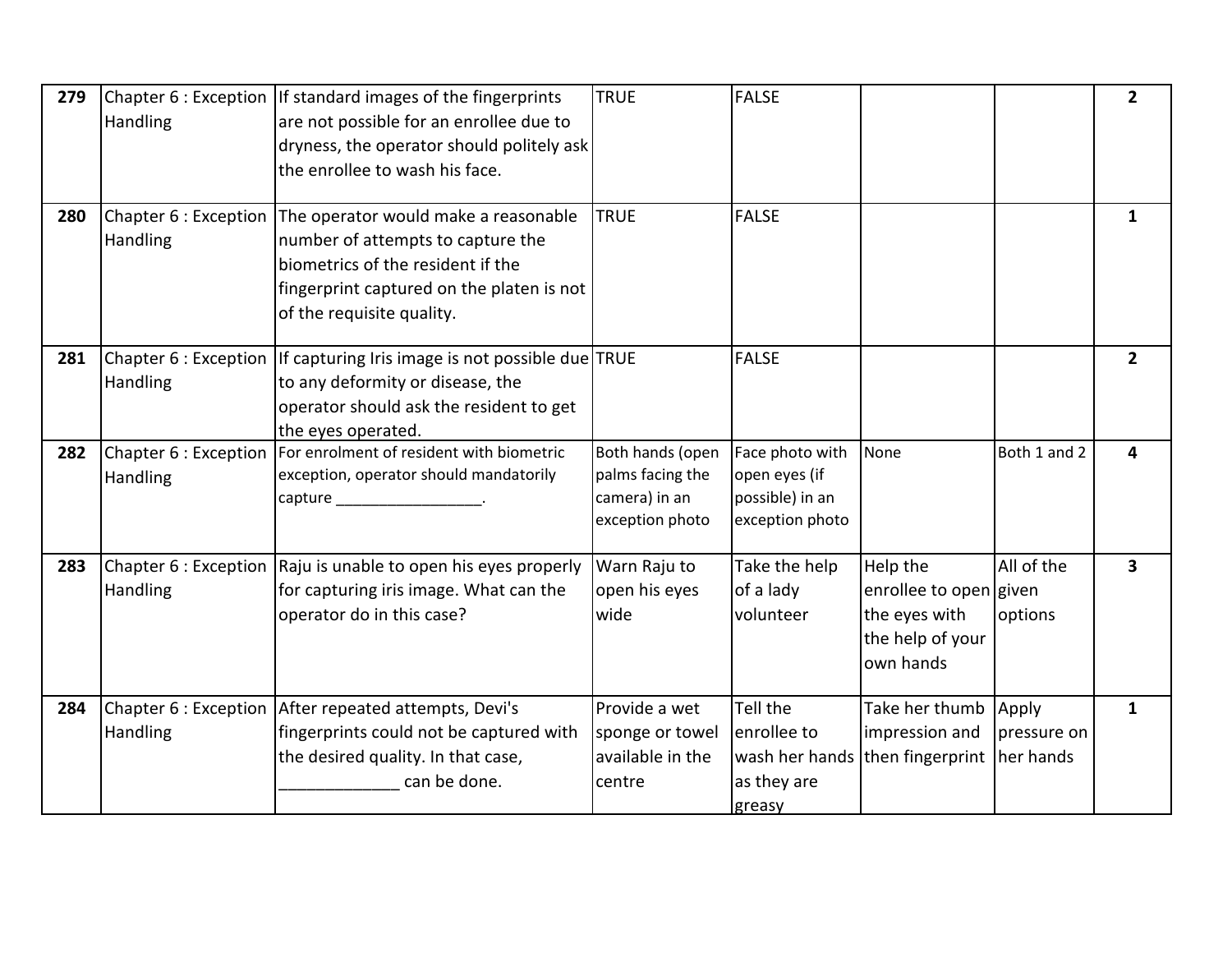| 285 | <b>Handling</b>                          | Chapter 6 : Exception lif the resident has extra finger or<br>fingers, the operator needs to ignore<br>the extra finger.                                         | <b>TRUE</b>                                                 | <b>FALSE</b>                                                                              |                                                                                  |                                                    | $\mathbf{1}$            |
|-----|------------------------------------------|------------------------------------------------------------------------------------------------------------------------------------------------------------------|-------------------------------------------------------------|-------------------------------------------------------------------------------------------|----------------------------------------------------------------------------------|----------------------------------------------------|-------------------------|
| 286 | Chapter 6 : Exception<br><b>Handling</b> | If the finger or iris of the resident has<br>temporary damage and it is not possible<br>to capture the biometrics, the operator<br>will record it in exceptions. | <b>TRUE</b>                                                 | <b>FALSE</b>                                                                              |                                                                                  |                                                    | $\mathbf{1}$            |
| 287 | <b>Handling</b>                          | Chapter 6 : Exception   If the enrollee is unable to flatten the<br>fingers, the operator can                                                                    | Take the<br>enrollee's<br>permission and<br>then assist him | Try to obtain<br>fingerprints to<br>the extent that<br>the enrollee is<br>able to flatten | Move to the<br>next set of<br>fingerprints of<br>the other hand<br>or two thumbs | All of the<br>given<br>options                     | $\overline{\mathbf{4}}$ |
| 288 | Handling                                 | Chapter 6 : Exception lif the enrollee is unable to give<br>biometrics due to<br>, this is exception<br>and needs to be handled thus.                            | Injury                                                      | Amputation of<br>fingers or hands related to eyes                                         | Problems                                                                         | All of the<br>given<br>options                     | 4                       |
| 289 | Handling                                 | Chapter 6 : Exception If the enrollee has only one eye and<br>capturing of iris image is not possible,<br>then the operator should                               | Ask the enrollee<br>to wear lens                            | Record the<br>same in the<br>system                                                       | Politely ask the<br>enrollee to wash enrollee to<br>the eyes                     | Ask the<br>tie a<br>bandage on<br>the other<br>eye | $\overline{2}$          |
| 290 | Chapter 6 : Exception<br>Handling        | Biometric confirmation of fingerprints,<br>iris and photograph are mandatory for<br>any demographic update at Enrolment<br>Centre.                               | <b>TRUE</b>                                                 | <b>FALSE</b>                                                                              |                                                                                  |                                                    | 1                       |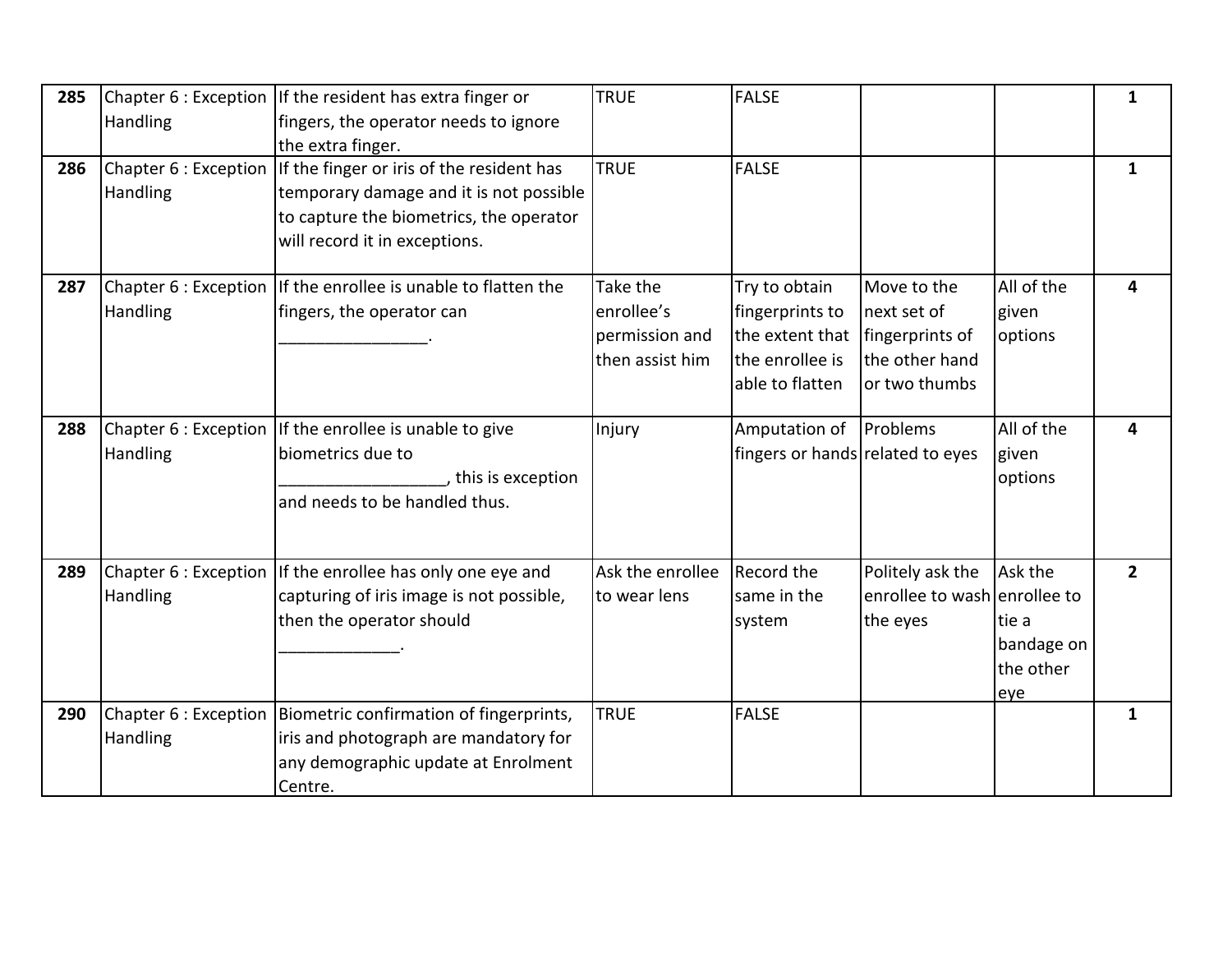| 291 | Chapter 6 : Exception | If the operator is not able to capture           | <b>TRUE</b>       | <b>FALSE</b>                     |                              |                | $\mathbf{1}$            |
|-----|-----------------------|--------------------------------------------------|-------------------|----------------------------------|------------------------------|----------------|-------------------------|
|     | Handling              | both eyes at a time due to squint or             |                   |                                  |                              |                |                         |
|     |                       | disoriented eyes, the operator can               |                   |                                  |                              |                |                         |
|     |                       | recapture the iris image.                        |                   |                                  |                              |                |                         |
| 292 | Chapter 6 : Exception | The hands of the enrollee are dry and            | Politely ask the  | Politely ask the                 | Tell the enrollee Both 1 and |                | $\overline{\mathbf{4}}$ |
|     | Handling              | the equipment is unable to capture the           | enrollee to wash  | enrollee to                      | that his hands               | $\overline{2}$ |                         |
|     |                       | fingerprints. The operator can                   | the hands         | wipe the hands are rough and     |                              |                |                         |
|     |                       |                                                  |                   | with a cotton                    | dry and hence                |                |                         |
|     |                       |                                                  |                   | cloth                            | fingerprints                 |                |                         |
|     |                       |                                                  |                   |                                  | cannot be                    |                |                         |
|     |                       |                                                  |                   |                                  | captured                     |                |                         |
| 293 | Chapter 6 : Exception | If capturing Iris image is not possible due TRUE |                   | <b>FALSE</b>                     |                              |                | 1                       |
|     | Handling              | to absence of one or both eyes, the              |                   |                                  |                              |                |                         |
|     |                       | operator should record the same in the           |                   |                                  |                              |                |                         |
|     |                       | system.                                          |                   |                                  |                              |                |                         |
| 294 | Chapter 6 : Exception | If the enrollee has amputated fingers, which     | The backdrop      | No flash is to be Assistance may |                              | The            | 4                       |
|     | Handling              | of the following has to be done?                 | should be         | used                             | be provided to               | fingerprints   |                         |
|     |                       |                                                  | preferably        |                                  | the enrollee to              | of             |                         |
|     |                       |                                                  | placed against an |                                  | stand straight               | remaining      |                         |
|     |                       |                                                  | opaque            |                                  |                              | fingers are    |                         |
|     |                       |                                                  | wall/partition    |                                  |                              | captured by    |                         |
|     |                       |                                                  |                   |                                  |                              | the            |                         |
|     |                       |                                                  |                   |                                  |                              | operator       |                         |
| 295 | Chapter 6 : Exception | If the enrollee is unable to sit in correct      | <b>TRUE</b>       | <b>FALSE</b>                     |                              |                | $\mathbf{1}$            |
|     | <b>Handling</b>       | position because of old age, it is a             |                   |                                  |                              |                |                         |
|     |                       | general exception.                               |                   |                                  |                              |                |                         |
| 296 | Chapter 6 : Exception | If the fingerprint captured is not of the        | <b>TRUE</b>       | <b>FALSE</b>                     |                              |                | $2^{\circ}$             |
|     | Handling              | requisite quality, the operator should           |                   |                                  |                              |                |                         |
|     |                       | crop the image.                                  |                   |                                  |                              |                |                         |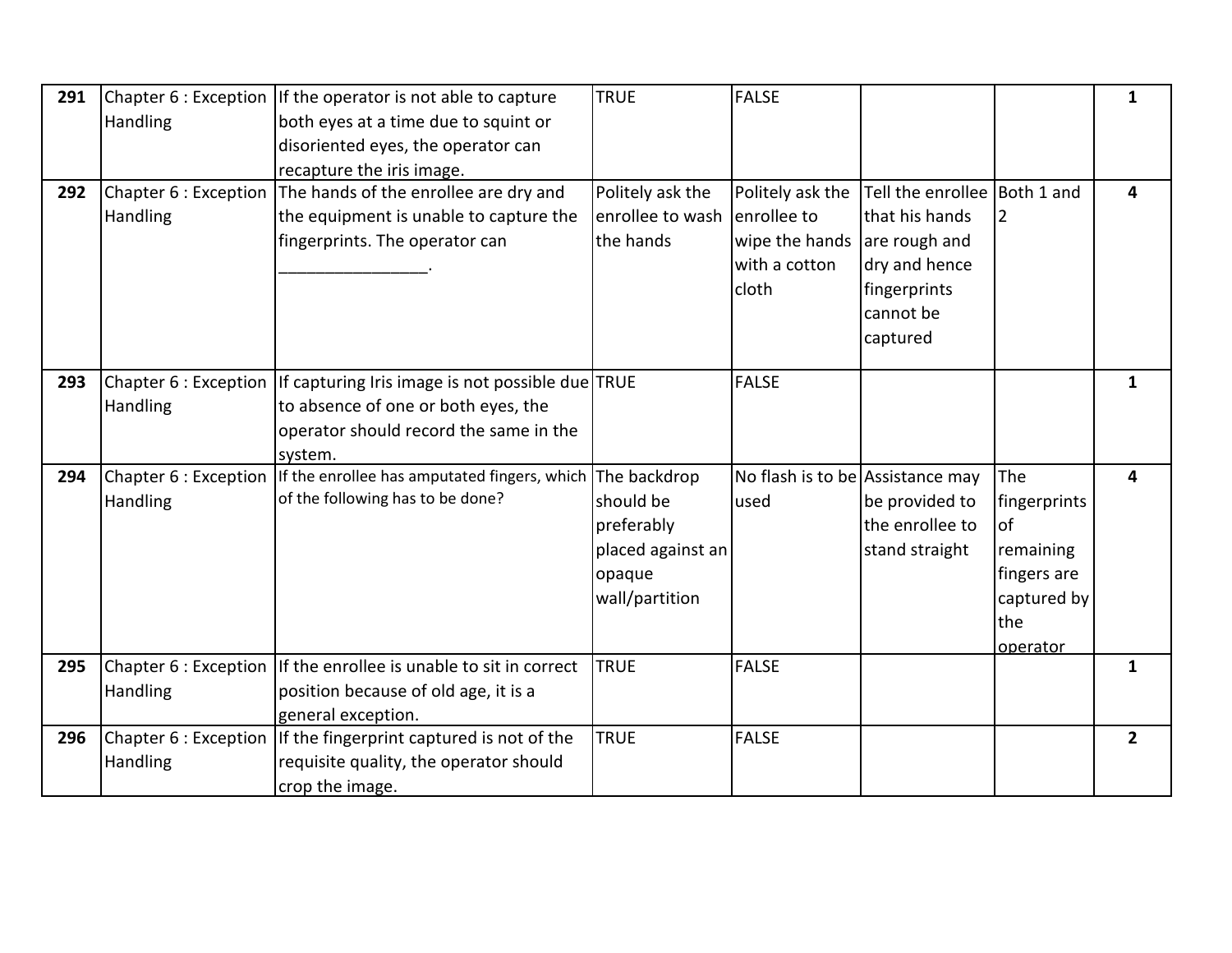| 297 | Handling                          | Chapter 6 : Exception If the enrollee is not able to give<br>complete set of biometrics as required<br>by UIDAI, the reasons are considered as                                                                                              | <b>TRUE</b>                 | <b>FALSE</b>                                            |                          |                                                       | $\mathbf{1}$            |
|-----|-----------------------------------|---------------------------------------------------------------------------------------------------------------------------------------------------------------------------------------------------------------------------------------------|-----------------------------|---------------------------------------------------------|--------------------------|-------------------------------------------------------|-------------------------|
|     |                                   | exceptions.                                                                                                                                                                                                                                 |                             |                                                         |                          |                                                       |                         |
| 298 | Handling                          | Chapter 6 : Exception   If a resident has an extra finger, the<br>operator needs to assist the resident in<br>the fingerprint capture to avoid capture<br>of the extra finger.                                                              | <b>TRUE</b>                 | <b>FALSE</b>                                            |                          |                                                       | $\mathbf{1}$            |
| 299 | Chapter 6 : Exception<br>Handling | The operator would make a reasonable<br>number of attempts to capture the<br>biometrics of the resident if the<br>captured on the platen is<br>not of the requisite quality.                                                                | <b>Iris</b>                 | Fingerprint                                             | Facial image             | Forehead                                              | $\mathbf{2}$            |
| 300 | Handling                          | Chapter 6 : Exception   If capturing Iris image is not possible due $\Delta s$ the resident<br>to non-existence of one or both eyes,<br>the operator should                                                                                 | to undergo eye<br>operation | Open the eyes<br>of the resident<br>and auto<br>capture | Auto focus the<br>device | <b>Record the</b><br>same in the<br>system            | 4                       |
| 301 | Handling                          | Chapter 6 : Exception lif the enrollee is not able to keep self in<br>correct posture for reaching biometric<br>instruments or for photograph due to<br>old age or sickness, this is an exception<br>in handling fingerprint image capture. | <b>TRUE</b>                 | <b>FALSE</b>                                            |                          |                                                       | $\overline{2}$          |
| 302 | Handling                          | Chapter 6 : Exception If the capture of both eyes at a time is<br>not possible due to squint or disoriented<br>eyes, the operator may attempt to                                                                                            | Auto capture                | Auto focus                                              | Recapture                | Request the<br>resident to<br>open their<br>eyes wide | $\overline{\mathbf{3}}$ |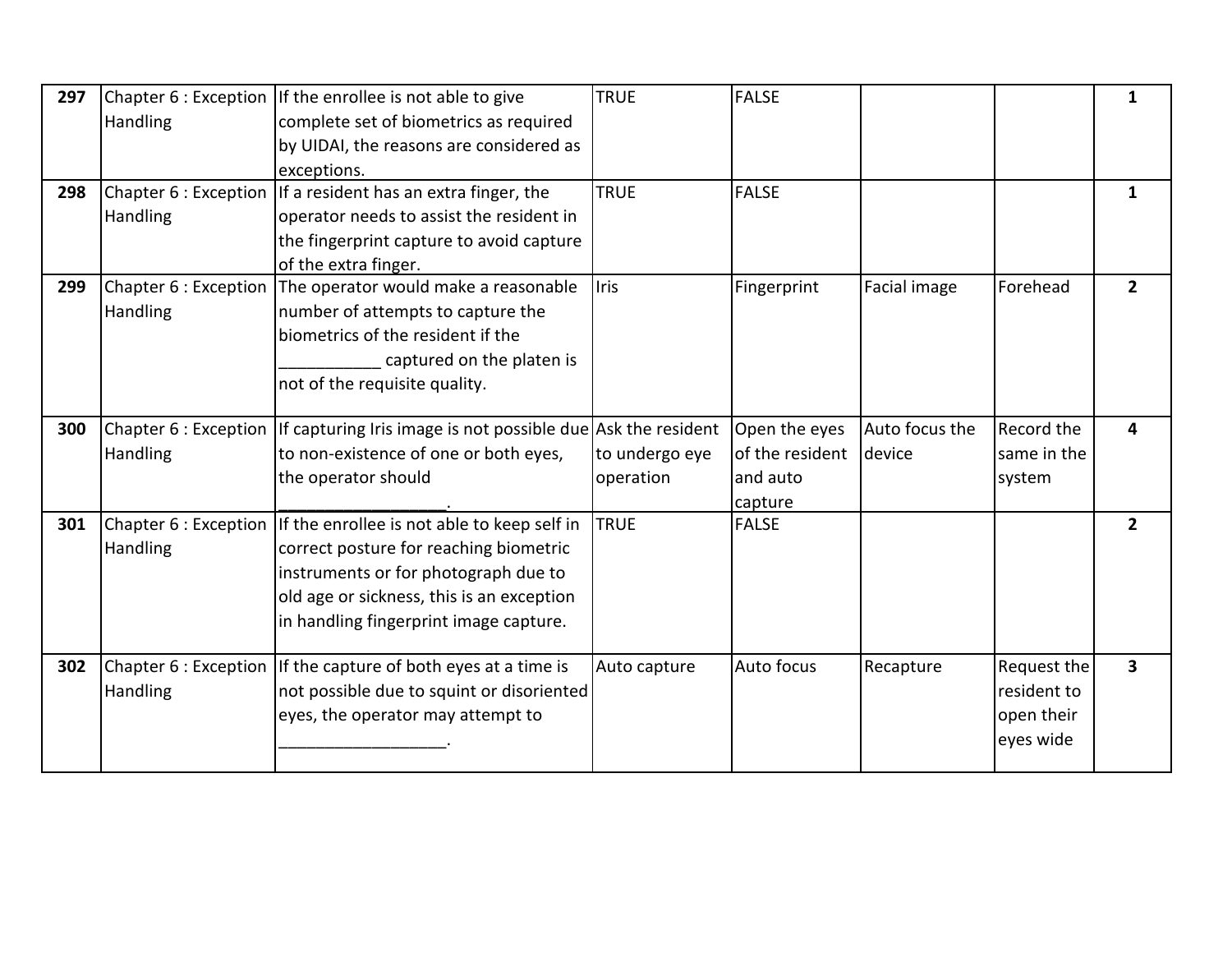| 303 |          | Chapter 6 : Exception Rama Devi is a 42-year-old daily wage                 | Operator can      | Operator can    | Tell her                     | Both 1 and     | $\overline{2}$ |
|-----|----------|-----------------------------------------------------------------------------|-------------------|-----------------|------------------------------|----------------|----------------|
|     | Handling | labourer. While collecting her biometric                                    | flatten Rama      | ask women       | seriously that               | $\overline{2}$ |                |
|     |          | data, the operator notices that the                                         | Devi's fingers on | operators or    | she needs to                 |                |                |
|     |          | quality of her fingerprints are not good                                    | the platen        | volunteers to   | flatten fingers              |                |                |
|     |          | enough. He makes repeated attempts to                                       |                   | flatten Rama    | by herself                   |                |                |
|     |          | capture her fingerprints but is faced                                       |                   | Devi's fingers  |                              |                |                |
|     |          | with the same result. What can be done                                      |                   |                 |                              |                |                |
|     |          | in that situation?                                                          |                   |                 |                              |                |                |
| 304 |          | Chapter 6 : Exception Veeraiah is an elderly person aged about Operator can |                   | Move the        | Request the                  | Place the      | $\mathbf{1}$   |
|     | Handling | 50 years. He was not in a position to                                       | move the          | enrollment      | resident politely            | backdrop       |                |
|     |          | keep himself in correct posture for                                         | equipment close   | station to a    | if he can get any against an |                |                |
|     |          | reaching biometric instruments or for                                       | to the enrollee   | location in the | attendee from                | opaque         |                |
|     |          | photograph due to sickness. How can                                         |                   | room with       | his home                     | wall/partiti   |                |
|     |          | the operator capture biometric data of                                      |                   | better light    |                              | on             |                |
|     |          | Veeraiah?                                                                   |                   |                 |                              |                |                |
| 305 |          | Chapter 6 : Exception   If the iris or finger of the resident has           | <b>TRUE</b>       | <b>FALSE</b>    |                              |                | $\mathbf{1}$   |
|     | Handling | temporary damage and it is not possible                                     |                   |                 |                              |                |                |
|     |          | to capture the biometrics, the operator                                     |                   |                 |                              |                |                |
|     |          | will record it in exceptions.                                               |                   |                 |                              |                |                |
| 306 |          | Chapter 6 : Exception   Anusha needs to attend her cousin's                 | Ask her to come   | Capture as      | Ask her to rub               | Apply anti-    | $2^{\circ}$    |
|     | Handling | wedding tomorrow and she has applied                                        | after a week      | normal          | her hands with a mehendi     |                |                |
|     |          | mehendi on her hands. How can the                                           | after the         |                 | moistened cloth gel on her   |                |                |
|     |          | operator handle capturing Anusha's                                          | mehendi goes off  |                 |                              | palm and       |                |
|     |          | fingerprint image?                                                          |                   |                 |                              | capture the    |                |
|     |          |                                                                             |                   |                 |                              | image          |                |
| 307 |          | Chapter 6 : Exception lif the operator is not able to capture               | Using the         | Move the        | Place the                    | All of the     | 4              |
|     | Handling | facial image because of the poor light,                                     | generator back-   | enrolment       | backdrop                     | given          |                |
|     |          | which is an actionable feedback, then                                       | up to improve     | station to a    | against an                   |                |                |
|     |          | the situation has to be handled by                                          | lighting          | location in the | opaque                       |                |                |
|     |          |                                                                             |                   | room with       | wall/partition               |                |                |
|     |          |                                                                             |                   | better light    |                              |                |                |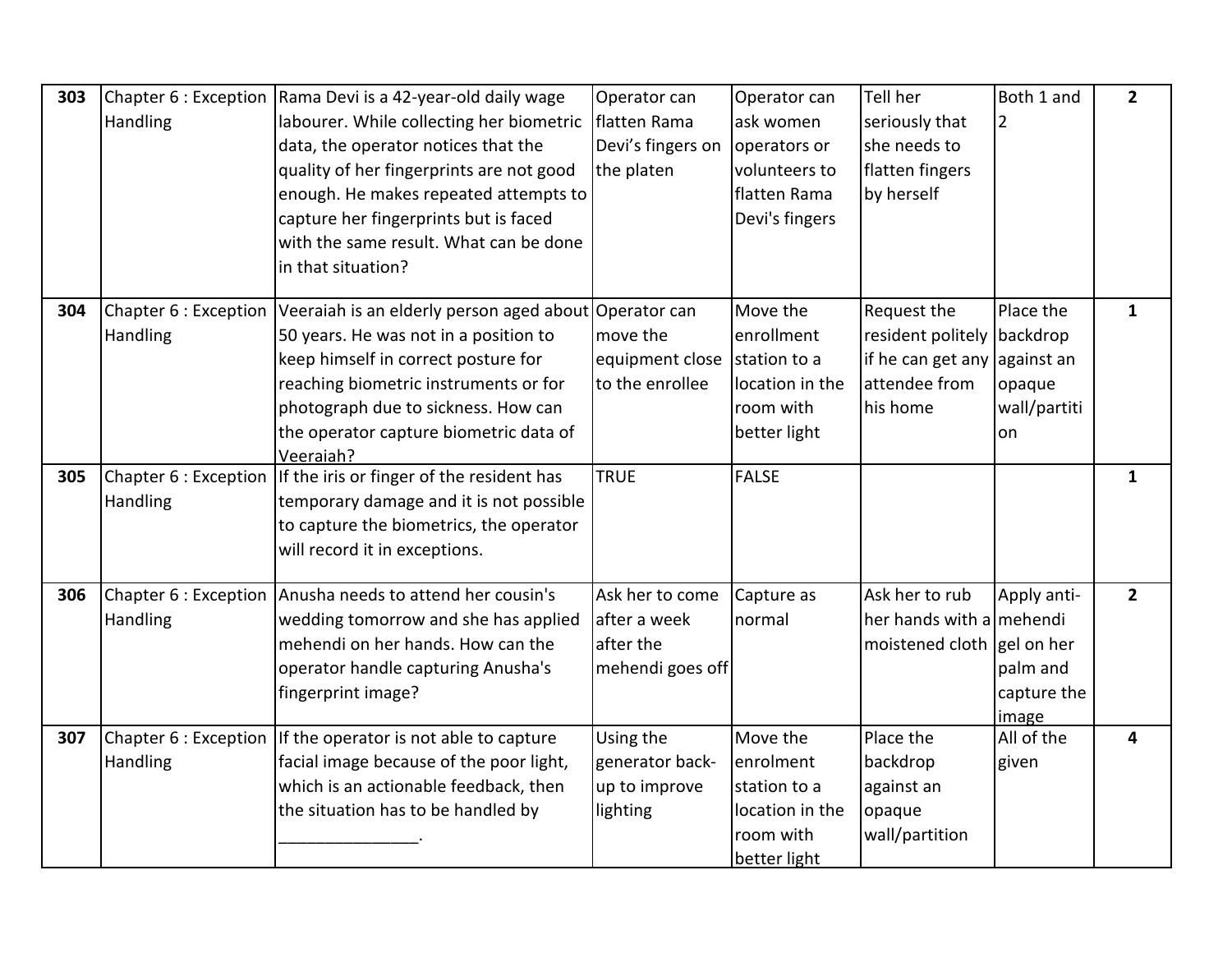| 308 | Handling                                                                                               | Chapter 6 : Exception   If the finger or iris of the resident has<br>temporary damage and it is not possible later<br>to capture the biometrics, the operator<br>will record it in the set of the set of the set of the set of the set of the set of the set of the set of the s | To be captured                                                                            | Consultation                                                  | Exceptions                                                                        | Biometric<br>updated                                                                                        | 3              |
|-----|--------------------------------------------------------------------------------------------------------|----------------------------------------------------------------------------------------------------------------------------------------------------------------------------------------------------------------------------------------------------------------------------------|-------------------------------------------------------------------------------------------|---------------------------------------------------------------|-----------------------------------------------------------------------------------|-------------------------------------------------------------------------------------------------------------|----------------|
| 309 | Chapter 6 : Exception<br>Handling                                                                      | Which of the following comes under<br>general exception?                                                                                                                                                                                                                         | Squint or<br>disoriented eyes                                                             | Hands<br>blackened due<br>to mehendi                          | Unable to sit in<br>correct position<br>because of old<br>age                     | Unable to<br>keep head<br>or torso still<br>and vertical                                                    | 3              |
| 310 | <b>Handling</b>                                                                                        | Chapter 6 : Exception   Rangaiah is a woodcutter and while<br>cutting trees, he hurt his index finger<br>and it has been bandaged. How can the<br>operator handle the fingerprint image<br>capture?                                                                              | Provide<br>assistance by<br>holding him to<br>stand in a correct of remaining<br>position | The operator<br>should capture<br>the fingerprints<br>fingers | Remove the<br>bandage,<br>capture the<br>fingerprint and<br>re-tie the<br>bandage | Capture the<br>fingerprints<br>till nails and<br>palm and<br>on the<br>other hand,<br>normal<br>fingerprint | $\overline{2}$ |
| 311 | Chapter 6 : Exception<br>Handling                                                                      | An enrollee will not be in a position to<br>give complete set of biometrics as<br>required by UIDAI because of the<br>reason/reasons like                                                                                                                                        | Injury                                                                                    | Amputation of<br>fingers or hands related to eyes             | Problems                                                                          | All of the<br>given                                                                                         | 4              |
| 312 | Chapter 7: Guidelines<br>for Enrolment<br>Operator and<br><b>Supervisor on Quality</b><br>of Enrolment | Identify the error type in the given<br>image.<br>Avinash Kumar<br>अविनाश कुमार<br>Male<br>40 yrs.                                                                                                                                                                               | Possible Age -<br>Photo Mismatch                                                          | Possible Gender Poor Quality<br>Photo<br>Mismatch             | Photograph/<br><b>Incorrect Photo</b>                                             | Photo of<br>Photo                                                                                           | $\mathbf{1}$   |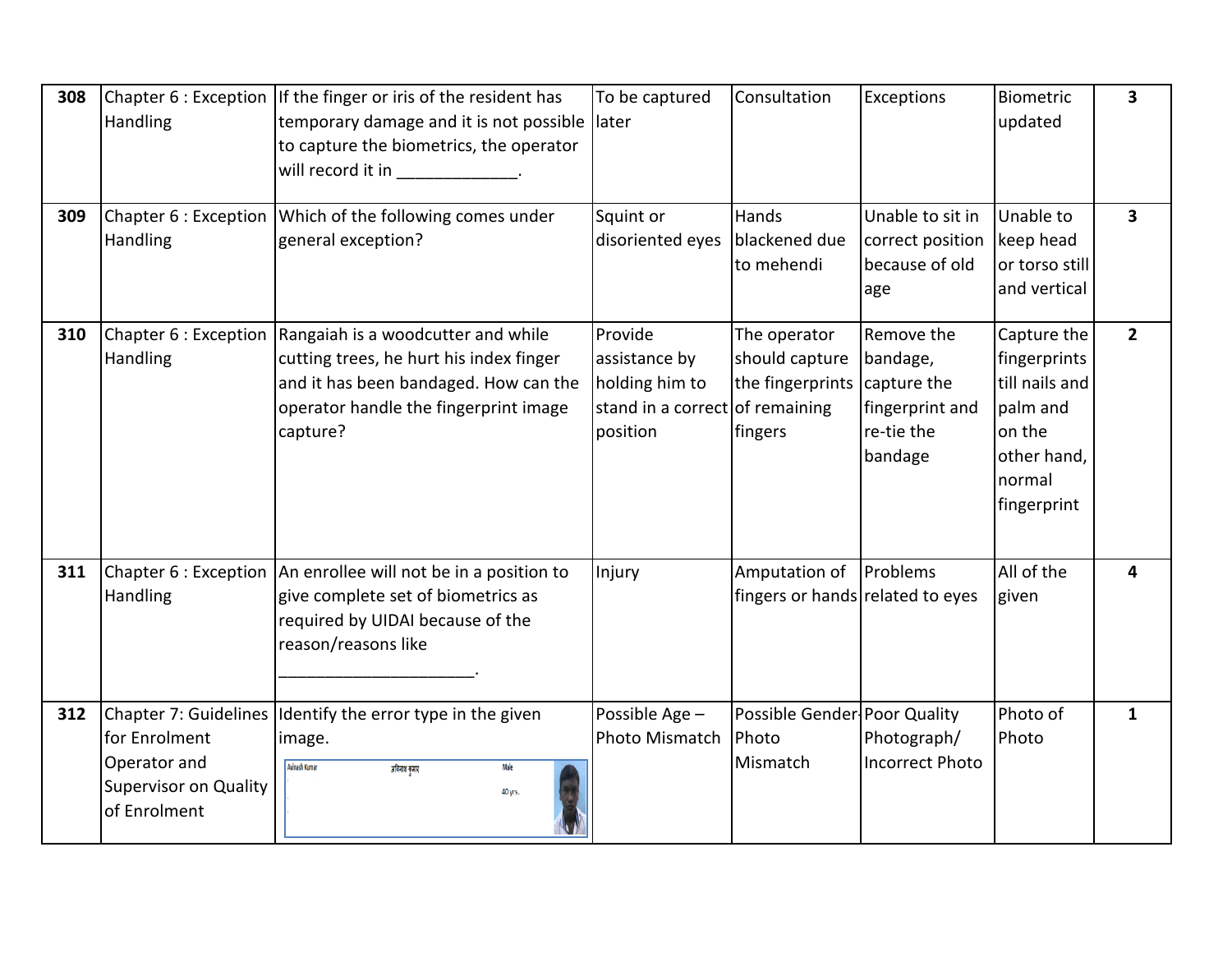| 313 | for Enrolment                                                                                          | Chapter 7: Guidelines Identify the error type in the given<br>image.                                                                                                                                                                                                                                                                                                                                                       | Poor Quality<br>Photograph/               | Possible Error<br>in Name and                      | Relationship<br>Error                                                       | Possible<br>Error in                        | 4                       |
|-----|--------------------------------------------------------------------------------------------------------|----------------------------------------------------------------------------------------------------------------------------------------------------------------------------------------------------------------------------------------------------------------------------------------------------------------------------------------------------------------------------------------------------------------------------|-------------------------------------------|----------------------------------------------------|-----------------------------------------------------------------------------|---------------------------------------------|-------------------------|
|     | Operator and<br><b>Supervisor on Quality</b><br>of Enrolment                                           | Teshaun Rohan Souz<br>S/O: Rohan Thomas Souz 323, TERESA<br>1 yrs.<br>आत्मज: रोहन थॉमस सौज़ 323, टीईआरईएसए<br>VILLA CHINCHOLI VILLAGE, CHINCHOLI<br>वीआईएलएलए सीएचआईएनसीएचओएलआई<br><b>BUNDER ROAD BEHIND GANESH MANDIR</b><br>विलेज, सीएचआईएनसीएचओएलआ!<br><b>MALAD WEST Mumbai Mumbai</b><br>वीयुएनडीईआर रोड विहाइंड गणेश मंदिर<br>Suburban, Maharashtra-400064<br>एमएएलएडी वेस्ट मुंबई मुंबई सुबुरबान,<br>महाराष्ट-400064 | <b>Incorrect Photo</b>                    | <b>Address</b>                                     |                                                                             | Name and<br>Address<br>Transliterati<br>on. |                         |
| 314 | Chapter 7: Guidelines<br>for Enrolment<br>Operator and<br><b>Supervisor on Quality</b><br>of Enrolment | Identify the error type in the given<br>image.<br>Chandrashekhar Yadav<br>Chandrashekhar Yadav<br>D/O Rampravesh Yadav ramdihara<br>43 yrs.<br>आत्मज: रामप्रवेश यादव रामडीहरा रमडीहरा<br>Ramdihra Bhojpur, Bihar-802351<br>भोजपुर, बिहार-802351<br>EA:Rural Development Department<br>Client:                                                                                                                              | Relationship<br>Error                     | Incomplete<br>Address                              | Possible Error in Photo of<br>Name and<br><b>Address</b><br>Transliteration | Photo                                       | $\mathbf{1}$            |
| 315 | Chapter 7: Guidelines<br>for Enrolment<br>Operator and<br>Supervisor on Quality<br>of Enrolment        | Identify the error type in the given<br>image.<br><b>Balaji Seka</b><br><b>Balaji Sekar</b><br>Male<br>S/O: Natesan Sekar 1A/36 Tansi Nagar<br>தந்தை / தாய் பெயர்: நடேசன் சேகர்<br>42 yrs.<br>DOB:14/11/1975<br>12th Street Velachery East Velacherry<br>167/36 டான்ஸி நகர் 12வது தெரு<br>(VERIFIED)<br>Chennai, Tamil Nadu-600042<br>வேளச்சேரி கிழக்கு வேளச்சேரி<br>Opt<br>Id:UCOBANK_0329<br>சென்னை, தமிழ் நாடு-600042   | Relationship<br>Error                     | No Exception<br>Available in<br>Exception<br>Photo | Photo of Photo                                                              | Incomplete<br><b>Address</b>                | $\overline{\mathbf{3}}$ |
| 316 | Chapter 7: Guidelines<br>for Enrolment<br>Operator and<br><b>Supervisor on Quality</b><br>of Enrolment | Identify the error type in the given<br>image.<br>Exception Phot<br>860810967352013100612132<br>eption Status :<br>ARTIAL BIO EX, BQ<br><b>Right Slap (Finger Missing):</b>                                                                                                                                                                                                                                                | Poor Quality in<br><b>Exception Photo</b> | No Exception<br>Available in<br>Exception<br>Photo | Object in<br>Exception Photo Photo in                                       | Photo of<br>Exception<br>Photo              | $\overline{2}$          |
| 317 | Chapter 7: Guidelines<br>for Enrolment<br>Operator and<br><b>Supervisor on Quality</b><br>of Enrolment | Identify the error type in the given<br>image.<br><b>Resident Photo</b><br><b>Exception Photo</b><br>121860810967352013100612132<br><b>Exception Status</b><br>EX, PARTIAL_BIO_EX, BQ<br>Right Slap (Finger Missing) : 4                                                                                                                                                                                                   | Relationship<br>Error                     | Object in<br>Exception<br>Photo                    | <b>Both Photo of</b><br>different Person   Photo not                        | Exception<br>as per<br>guidelines           | $\overline{2}$          |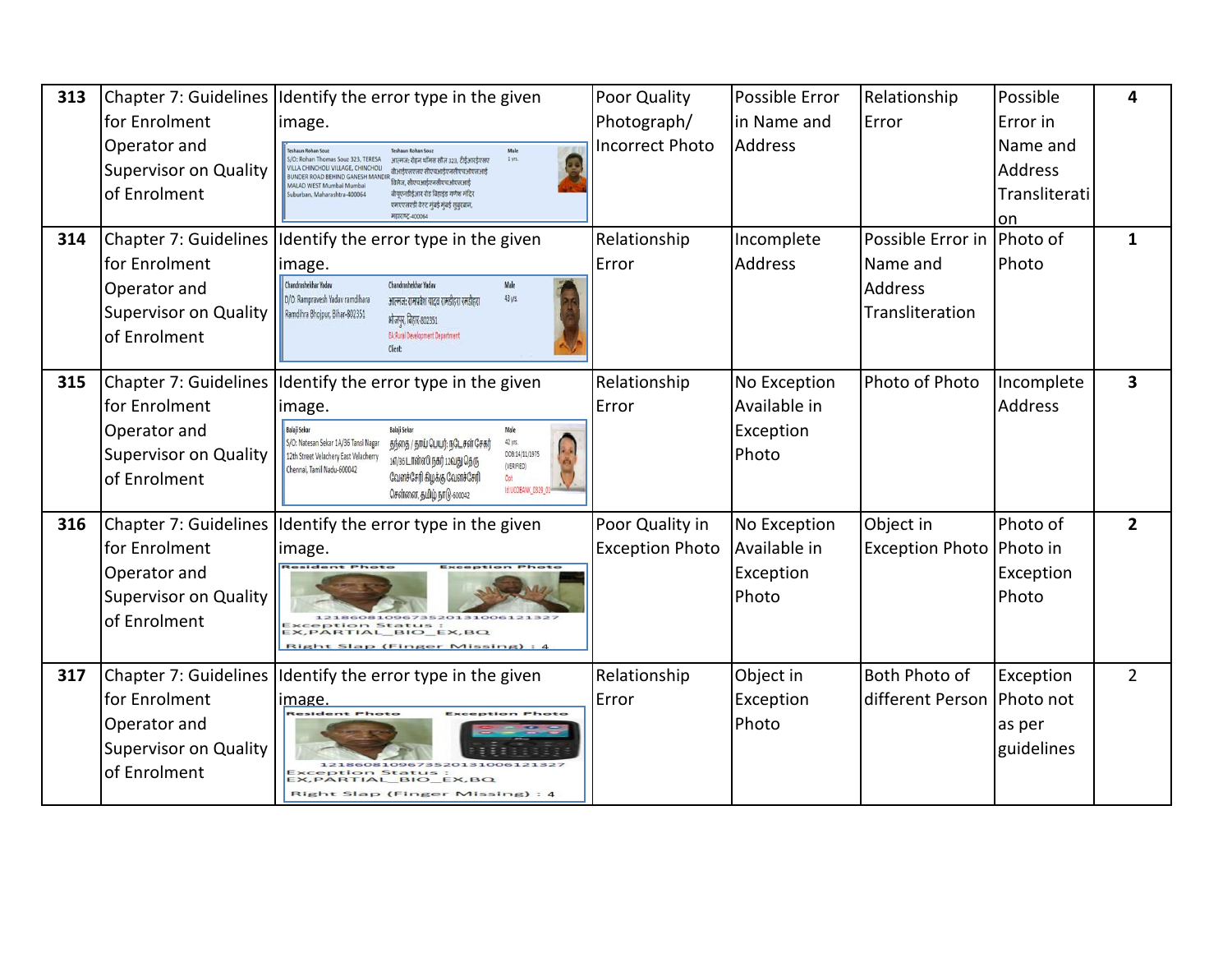| 318 | for Enrolment<br>Operator and<br><b>Supervisor on Quality</b><br>of Enrolment | Chapter 7: Guidelines Identify the error type in the given<br>image.<br><b>Resident Photo</b><br><b>Exception Photo</b><br>ption Status:<br><b>HTTAL BIO EX</b><br>ap (Finger Missing)<br>Slop (Finger Missing)<br>urnb Missing : | Relationship<br>Error                                                   | Object in<br>Exception<br>Photo                                                                                                         | Both Photo of<br>different Person   Photo not                                | Exception<br>as per<br>guidelines                                              | 3              |
|-----|-------------------------------------------------------------------------------|-----------------------------------------------------------------------------------------------------------------------------------------------------------------------------------------------------------------------------------|-------------------------------------------------------------------------|-----------------------------------------------------------------------------------------------------------------------------------------|------------------------------------------------------------------------------|--------------------------------------------------------------------------------|----------------|
| 319 | for Enrolment<br>Operator and<br><b>Supervisor on Quality</b><br>of Enrolment | Chapter 7: Guidelines   What is a relationship error?                                                                                                                                                                             | When there is a<br>mismatch in<br>father's and<br>daughter's<br>address | When the given<br>relationship in<br>the address<br>section is not<br>matching with<br>given Gender or<br>Photograph of<br>the resident | When the facial<br>features of<br>members in a<br>family are not<br>matching | When a<br>woman<br>mentions<br>her ex-<br>husband's<br>Iname in her<br>Aadhaar | $\overline{2}$ |
| 320 | for Enrolment<br>Operator and<br><b>Supervisor on Quality</b><br>of Enrolment | Chapter 7: Guidelines How do you identify an incomplete<br>laddress?                                                                                                                                                              | If less than three<br>locations are<br>given                            | If landmark is<br>not given                                                                                                             | If street number If the office<br>is not<br>mentioned                        | address is<br>not given                                                        | $\mathbf{1}$   |
| 321 | for Enrolment<br>Operator and<br><b>Supervisor on Quality</b><br>of Enrolment | Chapter 7: Guidelines   Which of the following is considered as<br>lfraud?                                                                                                                                                        | If incomplete<br>address is<br>entered                                  | Incorrectly<br>entering the<br>age of the<br>resident                                                                                   | Taking photo of<br>photo                                                     | Capturing a<br>blurred<br>photo                                                | 3              |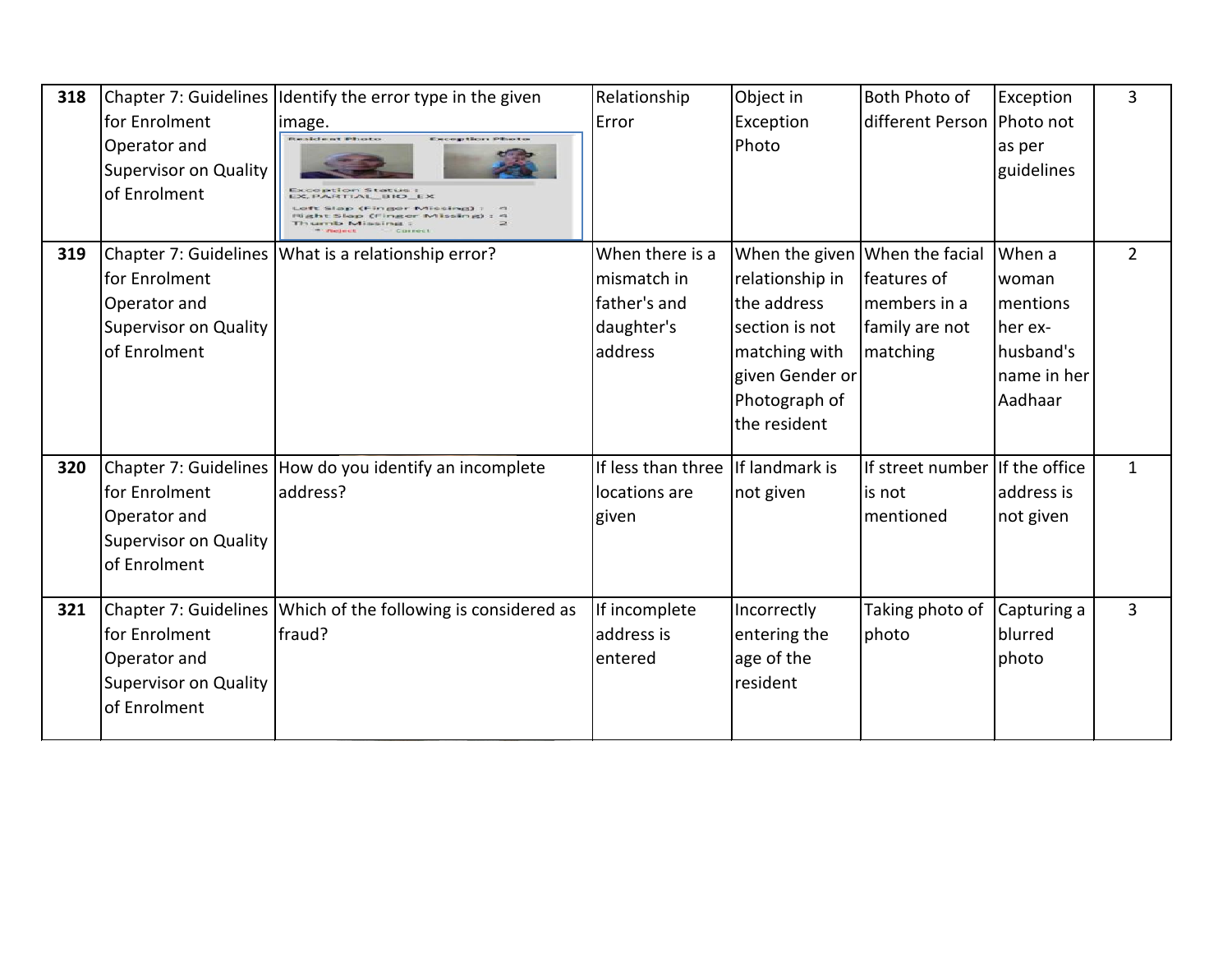| 322 | for Enrolment<br>Operator and<br><b>Supervisor on Quality</b><br>of Enrolment  | Chapter 7: Guidelines   A resident admires one of the Bollywood Yes<br>celebrities. He requests the operator to<br>attach celebrity's image in his Aadhaar<br>rather than his photo. Can the operator<br>agree to the resident's request? |                               | <b>No</b>                                                           |                                                                                                    |                                                                     | $\overline{2}$ |
|-----|--------------------------------------------------------------------------------|-------------------------------------------------------------------------------------------------------------------------------------------------------------------------------------------------------------------------------------------|-------------------------------|---------------------------------------------------------------------|----------------------------------------------------------------------------------------------------|---------------------------------------------------------------------|----------------|
| 323 | for Enrolment<br>Operator and<br>Supervisor on Quality   mark?<br>of Enrolment | Chapter 7: Guidelines An exception photo in enrolment image<br>shows no exceptions. Which of the<br>following options should the operator                                                                                                 | No missing<br>fingers         | No exception<br>available in<br>exception<br>photo                  | All the features<br>are fine                                                                       | No<br>exceptions<br>observed                                        | $\overline{2}$ |
| 324 | for Enrolment<br>Operator and<br>Supervisor on Quality<br>of Enrolment         | Chapter 7: Guidelines Which of the following options will you<br>check in case you of an object in place of exception photo<br>exception photo?                                                                                           | Object in                     | Both Photo of<br>different<br>Person                                | Exception Photo Poor<br>not as per<br>guidelines                                                   | Quality in<br>Exception<br>Photo                                    | $\mathbf{1}$   |
| 325 | for Enrolment<br>Operator and<br><b>Supervisor on Quality</b><br>of Enrolment  | Chapter 7: Guidelines Which of the following is an Photo of<br>Photo error?<br>I. Hard copy of photo<br>II. Photo on a monitor<br>III. Photo on a mobile device<br>IV. Photo on magazine                                                  | Only I                        | I, II and III                                                       | II and III                                                                                         | All the<br>given<br>options                                         | 4              |
| 326 | for Enrolment<br>Operator and<br><b>Supervisor on Quality</b><br>of Enrolment  | Chapter 7: Guidelines Which of the following is considered as<br>photo of photo error?                                                                                                                                                    | A person giving<br>his selfie | A person<br>capturing<br>another person<br>who is taking a<br>photo | The operator<br>allowing a<br>photographer to captured<br>take the<br>resident's photo that person | A person's<br>photo is<br>without<br>being<br>physically<br>present | 4              |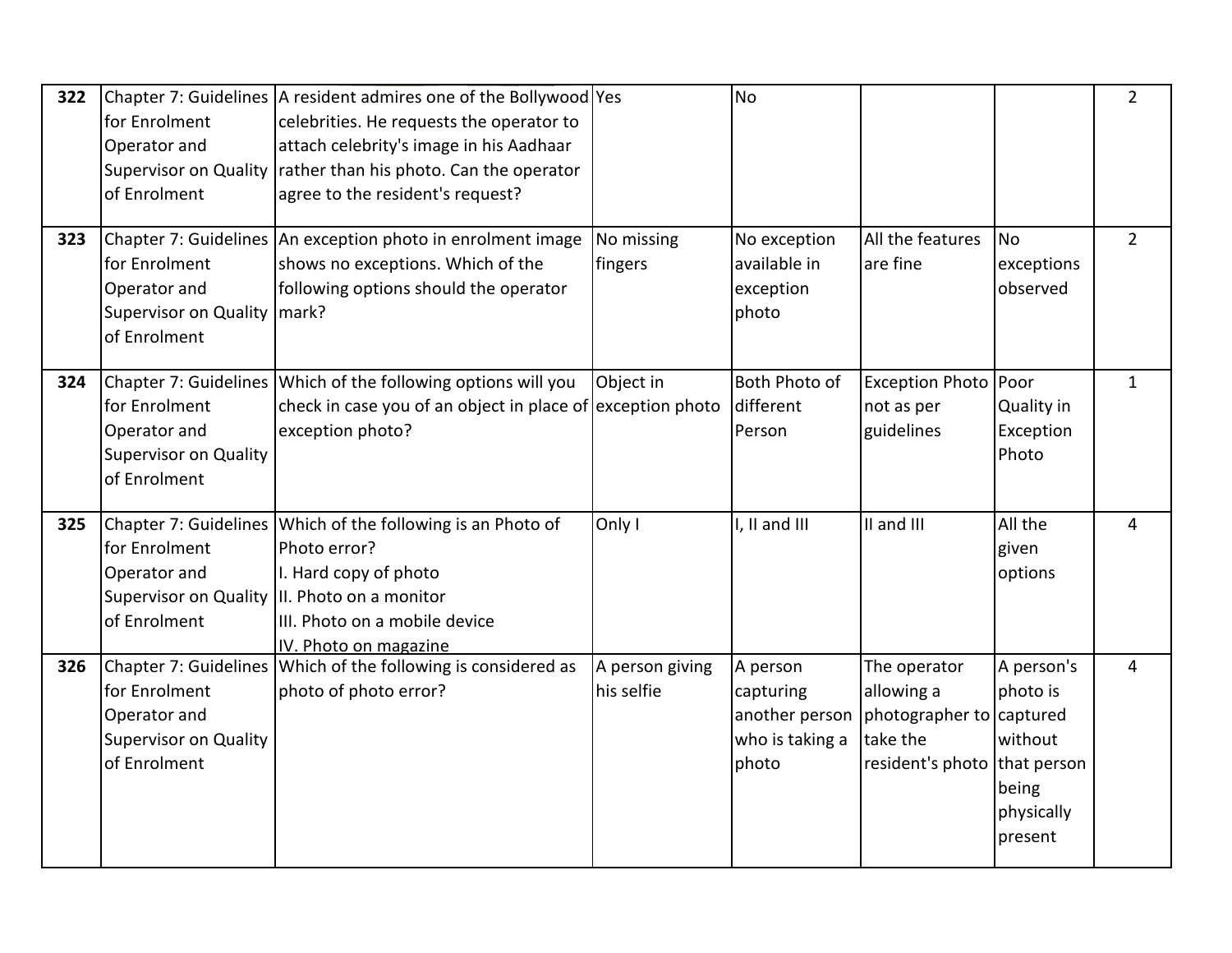| 327<br>328 | for Enrolment<br>Operator and<br><b>Supervisor on Quality</b><br>of Enrolment                          | Chapter 7: Guidelines Which of the following type of photo is<br>marked as 'Poor quality in exception<br>photo'?<br>Chapter 7: Guidelines Which of the following photos would                                                                                                                                                   | A photo with<br>poor visibility<br>A photo which                      | A photo with<br>object<br>A photo where                                                                | A photo which<br>shows<br>exceptions<br>A photo which | A photo<br>which<br>shows<br>person<br>without<br>exception<br>A photo | $\mathbf{1}$<br>$2^{\circ}$ |
|------------|--------------------------------------------------------------------------------------------------------|---------------------------------------------------------------------------------------------------------------------------------------------------------------------------------------------------------------------------------------------------------------------------------------------------------------------------------|-----------------------------------------------------------------------|--------------------------------------------------------------------------------------------------------|-------------------------------------------------------|------------------------------------------------------------------------|-----------------------------|
|            | for Enrolment<br>Operator and<br><b>Supervisor on Quality</b><br>of Enrolment                          | mark as 'Exception photo not as per<br>guidelines'?                                                                                                                                                                                                                                                                             | shows<br>exceptions                                                   | the person is<br>looking down                                                                          | shows person<br>without<br>exception                  | with poor<br>visibility                                                |                             |
| 329        | for Enrolment<br>Operator and<br><b>Supervisor on Quality</b><br>of Enrolment                          | Chapter 7: Guidelines Shanthi is a 65 year old woman. Due to<br>her ill health, she is unable to come to<br>the enrolment center to get enroled for<br>Aadhaar. Her son gets her paspport<br>photograph which can be captured as<br>her photo for Aadhaar. Is it acceptable<br>to take the photo of photo in such<br>scenarios? | Yes, as the<br>resident cannot<br>come to the<br>enrolment<br>center  | No, as photo of<br>photo is a grave<br>critical error<br>and indicates<br>fraud                        |                                                       |                                                                        | $\overline{2}$              |
| 330        | for Enrolment<br>Operator and<br><b>Supervisor on Quality</b><br>of Enrolment                          | Chapter 7: Guidelines Rakesh is an enrolment operator. He<br>sometimes asks one of the residents to<br>capture the pictures while he enters the<br>details into the system. IS this<br>acceptable?                                                                                                                              | No, as the phot<br>should be clicked<br>by enrolment<br>operator only | Yes, resident<br>can capture the<br>image and<br>operator should<br>ensure that the<br>clarity is good |                                                       |                                                                        | $\mathbf{1}$                |
| 331        | Chapter 7: Guidelines<br>for Enrolment<br>Operator and<br><b>Supervisor on Quality</b><br>of Enrolment | As per the enrolment guidelines, a<br>resident needs to be present physically<br>at the time of enrolment and photo of<br>resident needs to be clicked either by<br>the enrolment operator or by the<br>resident.                                                                                                               | <b>TRUE</b>                                                           | <b>FALSE</b>                                                                                           |                                                       |                                                                        | $\overline{2}$              |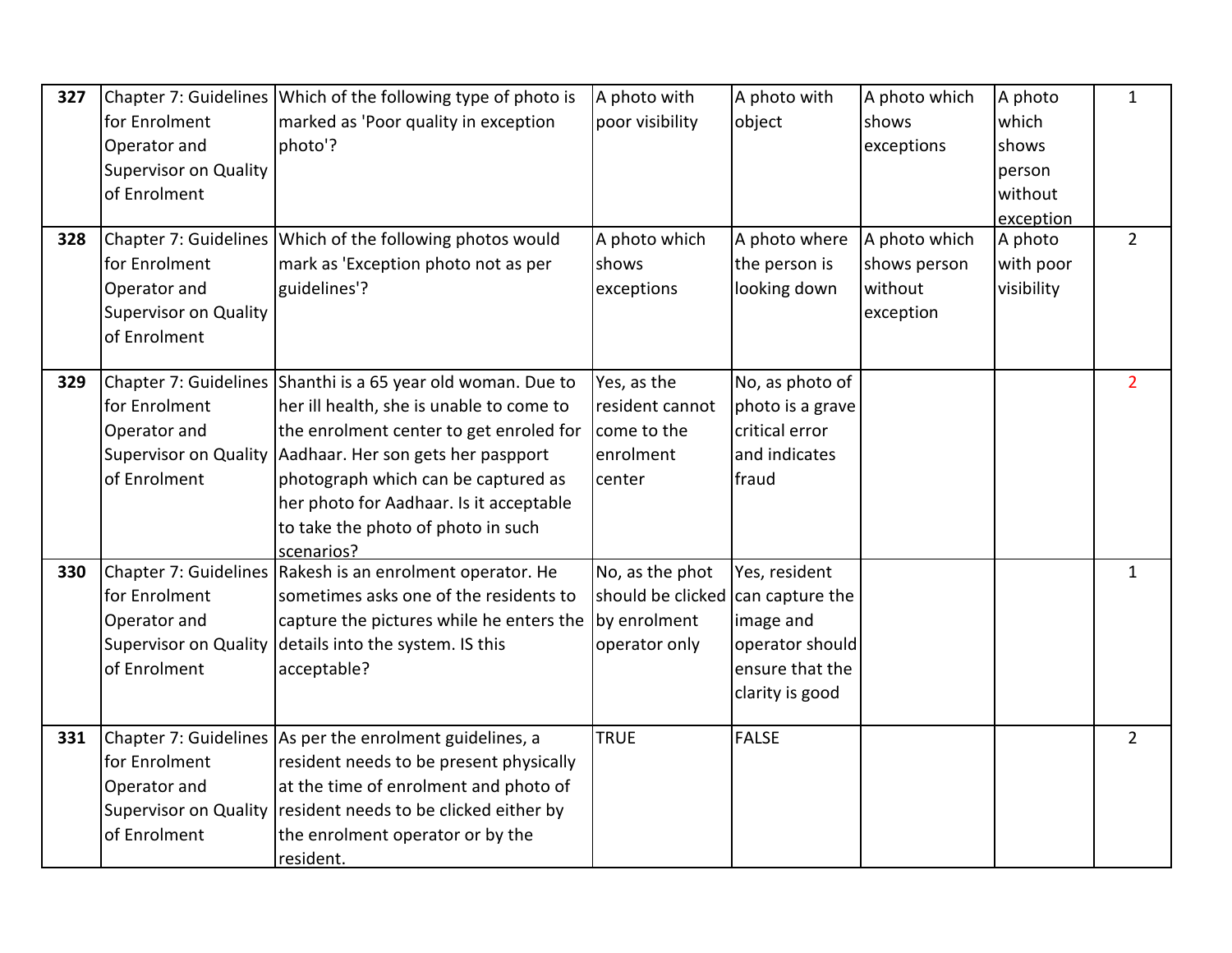| 332 | for Enrolment<br>Operator and<br><b>Supervisor on Quality</b><br>of Enrolment | Chapter 7: Guidelines An exception photo shows an image of a Poor Quality in<br>person looking to the left side. What<br>type of error is this?                                                                                                                   | <b>Exception Photo</b>                                                | No Exception<br>Available in<br>Exception<br>Photo | Exception Photo Photo of<br>not as per<br>guidelines | Photo in<br>Exception<br>Photo                                                           | 3              |
|-----|-------------------------------------------------------------------------------|-------------------------------------------------------------------------------------------------------------------------------------------------------------------------------------------------------------------------------------------------------------------|-----------------------------------------------------------------------|----------------------------------------------------|------------------------------------------------------|------------------------------------------------------------------------------------------|----------------|
| 333 | for Enrolment<br>Operator and<br>of Enrolment                                 | Chapter 7: Guidelines A photo shows image of a 26 year old<br>woman and her exception photo shows<br>image of another 26 year old woman<br>Supervisor on Quality   with 4 fingers on her right hand. What<br>type of error is this?                               | Object in<br>exception photo                                          | Both Photo of<br>different<br>Person               | <b>Exception Photo</b><br>not as per<br>guidelines   | Poor<br>Quality in<br>Exception<br>Photo                                                 | $\overline{2}$ |
| 334 | for Enrolment<br>Operator and<br>of Enrolment                                 | Chapter 7: Guidelines A photo shows image of a 45 year old<br>man and his exception photo shows the<br>same man without one hand. Also, the<br>Supervisor on Quality face in the exception photo is not clear.<br>Which of the following errors will you<br>mark? | <b>Both Photo of</b><br>different Person                              | Exception<br>Photo not as<br>per guidelines        | Poor Quality in<br><b>Exception Photo Exception</b>  | No<br>Available in<br>Exception<br>Photo                                                 | $\overline{3}$ |
| 335 | for Enrolment<br>Operator and<br><b>Supervisor on Quality</b><br>of Enrolment | Chapter 7: Guidelines The name of the resident shows<br>Jasmine, which is also the name of a<br>flower. Is this an error?                                                                                                                                         | Yes, as Jasmine is No, as Jasmine<br>name of a flower can be a female | resident's name                                    |                                                      |                                                                                          | $\overline{2}$ |
| 336 | for Enrolment<br>Operator and<br>of Enrolment                                 | Chapter 7: Guidelines You see an image of woman who could<br>be upto 20 years of age. However, the<br>age mentioned is 55 years. What action<br>Supervisor on Quality   will you take in such situation?                                                          | Mark it as<br>'Possible Age -<br>Photo mismatch'<br>error             | Simply reject<br>the card                          | Report it to your<br>superior                        | Ignore the<br>error as<br>some 50<br>year olds<br>may look as<br>young as 20<br>year old | $\mathbf{1}$   |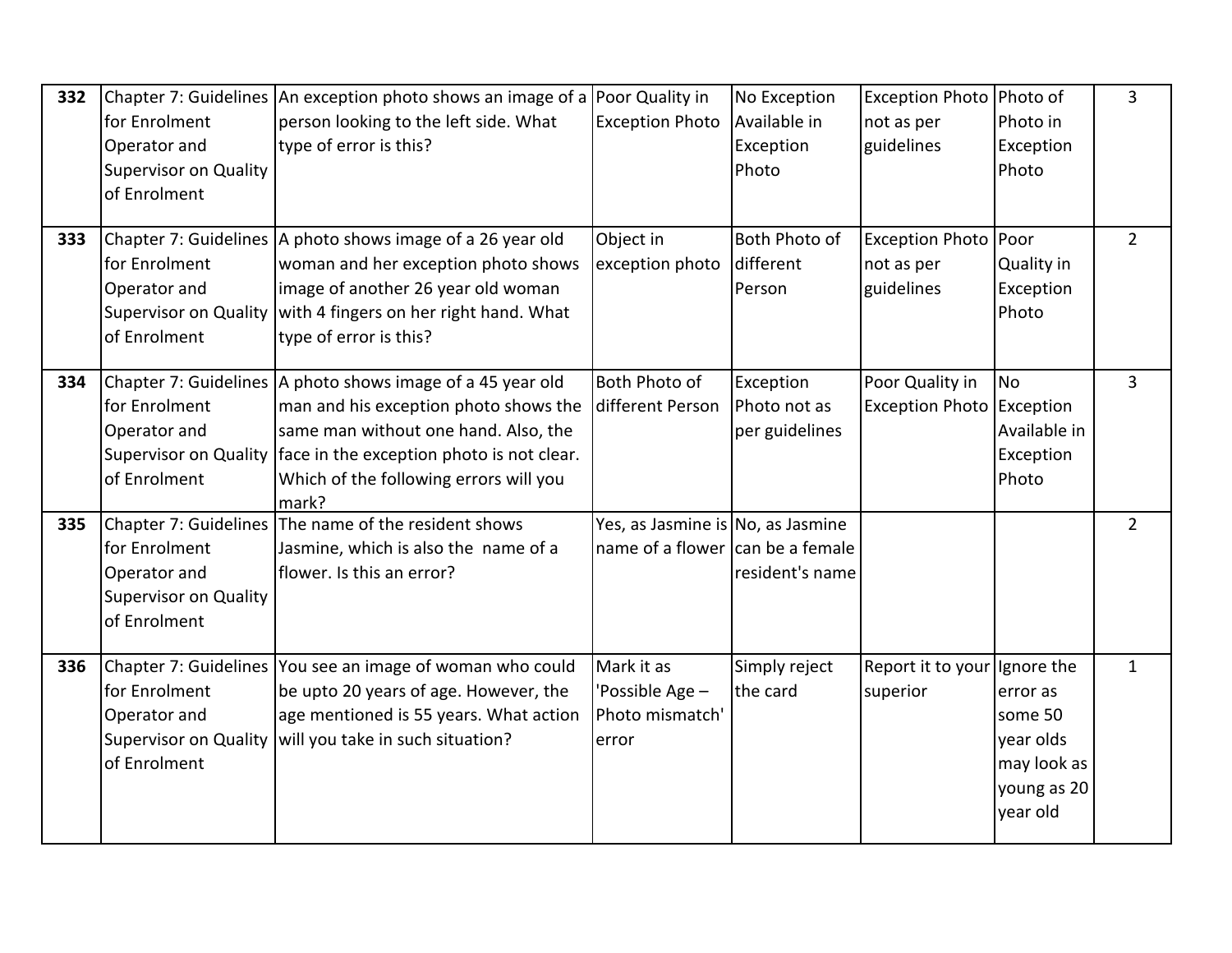| 337 | for Enrolment<br>Operator and<br><b>Supervisor on Quality</b><br>of Enrolment                          | Chapter 7: Guidelines While verifying the details, you find that<br>in the address the title is given as W/O<br>Ravinder Reddy. However, the picture is<br>of a 10 year old girl. What action will<br>you take in such situation? | Mark it as<br>'Relationship<br>error'                              | Simply reject<br>the card                                                                   | Report it to your Ignore the<br>superior                                                | error                                                                       | $\mathbf{1}$   |
|-----|--------------------------------------------------------------------------------------------------------|-----------------------------------------------------------------------------------------------------------------------------------------------------------------------------------------------------------------------------------|--------------------------------------------------------------------|---------------------------------------------------------------------------------------------|-----------------------------------------------------------------------------------------|-----------------------------------------------------------------------------|----------------|
| 338 | for Enrolment<br>Operator and<br><b>Supervisor on Quality</b><br>of Enrolment                          | Chapter 7: Guidelines As per the enrolment guidelines, a<br>resident needs to be present physically<br>at the time of enrolment and photo of<br>resident needs to be clicked by the<br>enrolment operator only.                   | <b>TRUE</b>                                                        | <b>FALSE</b>                                                                                |                                                                                         |                                                                             | $\mathbf{1}$   |
| 339 | for Enrolment<br>Operator and<br><b>Supervisor on Quality</b><br>of Enrolment                          | Chapter 7: Guidelines Which of the following refers to<br>'Possible Error in Name & Address<br>transliteration' error?                                                                                                            | When there is an When the name When the<br>error in the<br>address | and address is<br>not given in<br>local language                                            | address written<br>in local language recognise<br>and in English<br>are not<br>matching | When you<br>do not<br>the name of<br>the city the<br>resident<br>resides in | $\overline{3}$ |
| 340 | for Enrolment<br>Operator and<br><b>Supervisor on Quality</b><br>of Enrolment                          | Chapter 7: Guidelines Which of the following errors should be<br>marked if the image in the photo is a<br>chair?                                                                                                                  | Human photo<br>missing                                             | Unidentified<br>object                                                                      | Person missing                                                                          | Its not an<br>error                                                         | $\mathbf{1}$   |
| 341 | Chapter 7: Guidelines<br>for Enrolment<br>Operator and<br><b>Supervisor on Quality</b><br>of Enrolment | A biometric capture shows only 4 finger<br>prints and the exception photo shows<br>his hands with four fingers but his face is exception is<br>not clear. Is the exception photo<br>acceptable?                                   | Yes, as the<br>person the<br>shown                                 | No, as the<br>exception<br>photo should<br>have the clear<br>photo of his<br>hands and face |                                                                                         |                                                                             | $\overline{2}$ |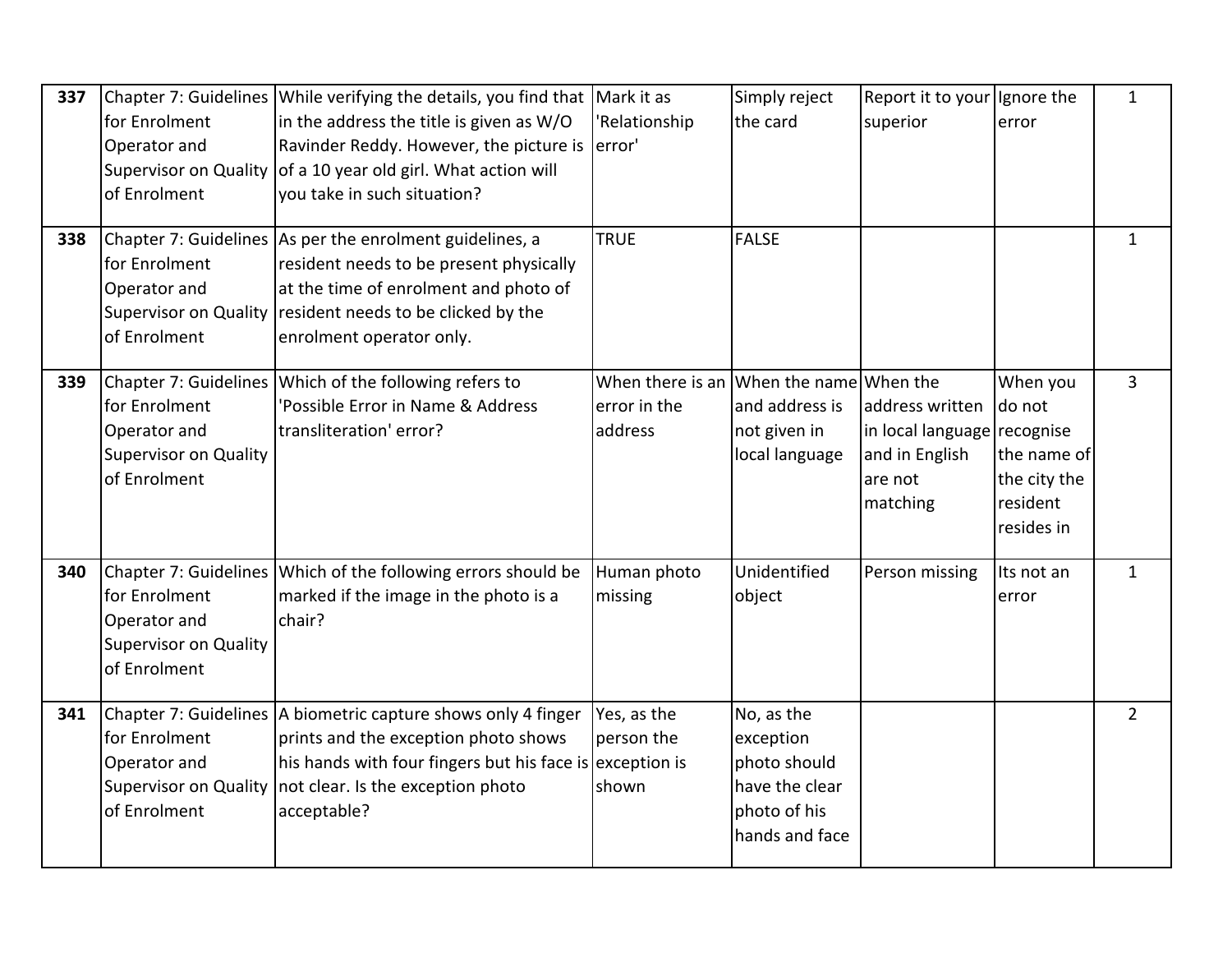| 342 | for Enrolment<br>Operator and<br>of Enrolment                                 | Chapter 7: Guidelines A biometric capture shows only 3 finger<br>prints and the exception photo has the<br>face of the person with no left ear. Is the left ear<br>Supervisor on Quality exception photo acceptable?           | Yes, as the<br>person has no                                    | No, as the<br>exception<br>photo should<br>have the photo<br>of his hands |                                                   |        | $\overline{2}$ |
|-----|-------------------------------------------------------------------------------|--------------------------------------------------------------------------------------------------------------------------------------------------------------------------------------------------------------------------------|-----------------------------------------------------------------|---------------------------------------------------------------------------|---------------------------------------------------|--------|----------------|
| 343 | for Enrolment<br>Operator and<br>of Enrolment                                 | Chapter 7: Guidelines An enrolment is considered as 'No<br>Exception Available in Exception Photo'<br>error when the image of the resident<br>Supervisor on Quality shows no exception, however it has<br>marked as exception. | <b>TRUE</b>                                                     | <b>FALSE</b>                                                              |                                                   |        | $\mathbf{1}$   |
| 344 | for Enrolment<br>Operator and<br><b>Supervisor on Quality</b><br>of Enrolment | Chapter 7: Guidelines An enrolment is considered as 'Object in TRUE<br>Exception' error when there is another<br>person in the exception photo.                                                                                |                                                                 | <b>FALSE</b>                                                              |                                                   |        | $\overline{2}$ |
| 345 | for Enrolment<br>Operator and<br><b>Supervisor on Quality</b><br>of Enrolment | Chapter 7: Guidelines When the exception photo is not clear,<br>then you should increase the brightness<br>and accept the photo.                                                                                               | <b>TRUE</b>                                                     | <b>FALSE</b>                                                              |                                                   |        | $\overline{2}$ |
| 346 | for Enrolment<br>Operator and<br><b>Supervisor on Quality</b><br>of Enrolment | Chapter 7: Guidelines When the photo and exception photo<br>are same, then it is the same of the same of the same of the same of the same of the same of the same of the s                                                     | No Exception<br>Available in<br><b>Exception Photo</b><br>error | Exception<br>Photo not as<br>per guidelines<br>error                      | Poor Quality in<br>Exception Photo error<br>error | Not an | $\overline{2}$ |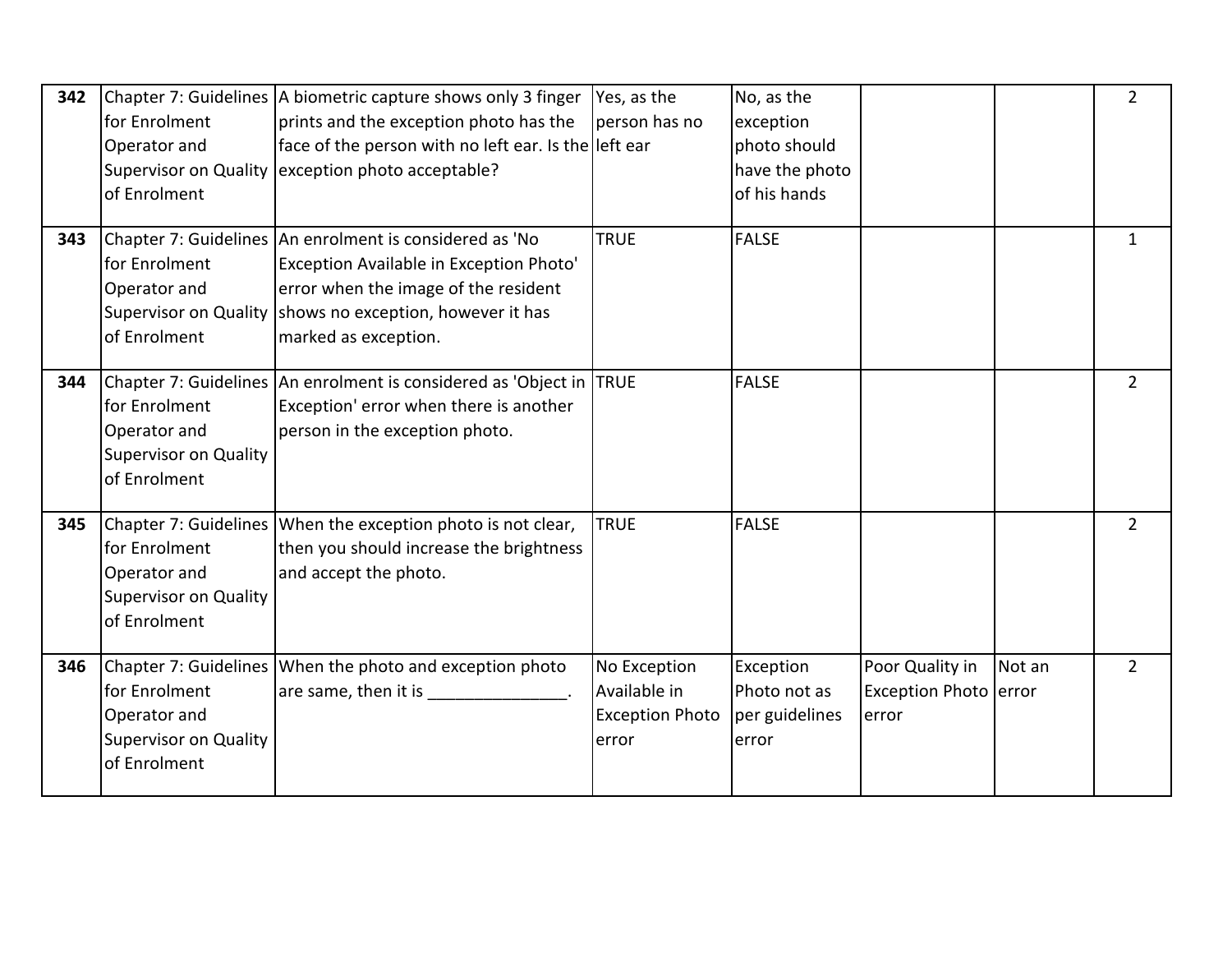| 347 |                                         | Chapter 7: Guidelines You find that resident's photo is               | Mark it as 'No   | Mark it as                   | Mark it as 'Both           | Mark it as | 3              |
|-----|-----------------------------------------|-----------------------------------------------------------------------|------------------|------------------------------|----------------------------|------------|----------------|
|     | for Enrolment                           | different from the one given in the                                   | exception        | 'Incomplete                  | photo of                   | 'Possible  |                |
|     | Operator and                            | exception. What action will you take in                               | available in     | Address' error               | different                  | Error in   |                |
|     | Supervisor on Quality   such situation? |                                                                       | exception photo' |                              | person' error              | Name and   |                |
|     | of Enrolment                            |                                                                       | error            |                              |                            | Address'   |                |
|     |                                         |                                                                       |                  |                              |                            | error      |                |
| 348 |                                         | Chapter 7: Guidelines Which of the following refers to 'Both          | When the         | When the                     | When the name When both    |            | $\mathbf{1}$   |
|     | for Enrolment                           | Photo of different person' error?                                     | resident's photo | exception                    | and the gender             | the photos |                |
|     | Operator and                            |                                                                       | and his          | photo shows an of the person |                            | show no    |                |
|     | <b>Supervisor on Quality</b>            |                                                                       | exception photo  | object                       | are mismatching exceptions |            |                |
|     | of Enrolment                            |                                                                       | is mismatching   |                              |                            |            |                |
|     |                                         |                                                                       |                  |                              |                            |            |                |
| 349 |                                         | Chapter 7: Guidelines   You find that the photo in the given          | Mark it as 'No   | Mark it as 'Poor Mark it as  |                            | Mark it as | $\overline{2}$ |
|     | for Enrolment                           | image is dark. What action will you take                              | exception        | Quality' error               | 'Image not clear'          | 'Mismatch  |                |
|     | Operator and                            | lin such situation?                                                   | available in     |                              | error                      | in the     |                |
|     | <b>Supervisor on Quality</b>            |                                                                       | exception photo' |                              |                            | photo'     |                |
|     | of Enrolment                            |                                                                       | error            |                              |                            | error      |                |
|     |                                         |                                                                       |                  |                              |                            |            |                |
| 350 |                                         | Chapter 7: Guidelines If the quality and visibility of the            | <b>True</b>      | <b>FALSE</b>                 |                            |            | 1              |
|     | for Enrolment                           | exception photo is poor, then it should                               |                  |                              |                            |            |                |
|     | Operator and                            | be marked as 'Poor Quality in Exception                               |                  |                              |                            |            |                |
|     | <b>Supervisor on Quality</b>            | Photo'.                                                               |                  |                              |                            |            |                |
|     | of Enrolment                            |                                                                       |                  |                              |                            |            |                |
| 351 |                                         | Chapter 7: Guidelines If only one side of the exception photo is True |                  | <b>FALSE</b>                 |                            |            | $\overline{2}$ |
|     | for Enrolment                           | clearly visible and the other side is                                 |                  |                              |                            |            |                |
|     | Operator and                            | shaded, then it is considered as Photo of                             |                  |                              |                            |            |                |
|     | <b>Supervisor on Quality</b>            | Photo error.                                                          |                  |                              |                            |            |                |
|     | of Enrolment                            |                                                                       |                  |                              |                            |            |                |
|     |                                         |                                                                       |                  |                              |                            |            |                |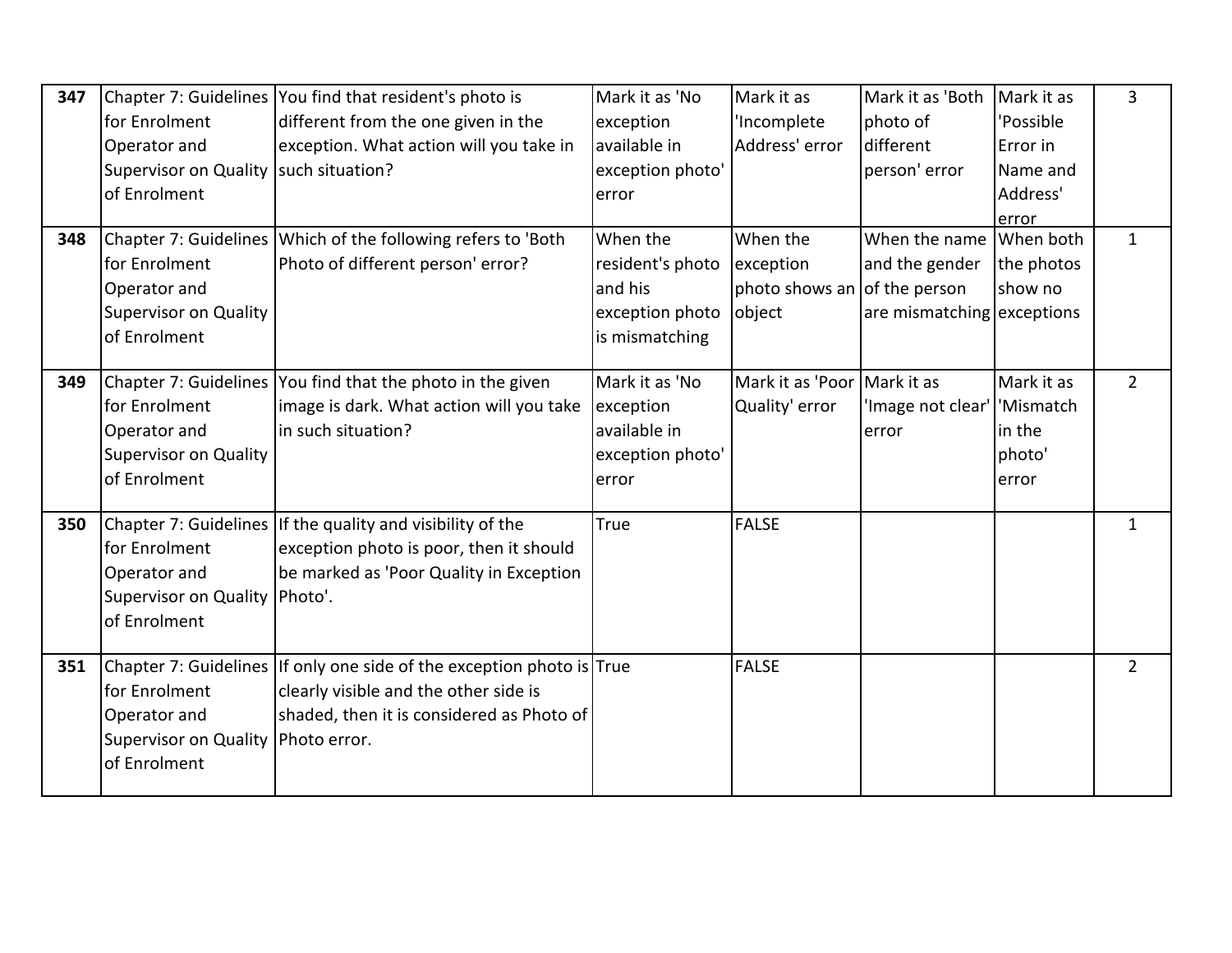| 352 | for Enrolment<br>Operator and<br><b>Supervisor on Quality</b><br>of Enrolment               | Chapter 7: Guidelines You find that the exception photo of the Accept and mark Reject and<br>resident is not clear. What action will<br>you take?         | it as 'Photo of<br>photo' error                                                                       | mark it as 'Poor<br>Quality in<br>Exception<br>Photo' error                  | Rectfiy the<br>photo clarity<br>using photo<br>rectification<br>software | <b>Escalate the</b><br>issue to<br>your<br>superior | $\overline{2}$ |
|-----|---------------------------------------------------------------------------------------------|-----------------------------------------------------------------------------------------------------------------------------------------------------------|-------------------------------------------------------------------------------------------------------|------------------------------------------------------------------------------|--------------------------------------------------------------------------|-----------------------------------------------------|----------------|
| 353 | for Enrolment<br>Operator and<br><b>Supervisor on Quality</b><br>of Enrolment               | Chapter 7: Guidelines   Photo of Photo' error is marked when<br>enrolment of a resident is done without<br>capturing the live picture of the<br>resident. | True                                                                                                  | <b>FALSE</b>                                                                 |                                                                          |                                                     | 1              |
| 354 | for Enrolment<br>Operator and<br>Supervisor on Quality   Poor Quality Photo<br>of Enrolment | Chapter 7: Guidelines If the residents photo has been captured True<br>by Enrolment operators with Tourist<br>place, than it will get rejected under      |                                                                                                       | <b>FALSE</b>                                                                 |                                                                          |                                                     | $\mathbf{1}$   |
| 355 | for Enrolment<br>Operator and<br><b>Supervisor on Quality</b><br>of Enrolment               | Chapter 7: Guidelines You find that there are no exceptions in<br>the exception image. What would you<br>do in such case?                                 | Accept and mark Reject and<br>it as 'No<br>Exception<br>available in the<br>exception photo'<br>error | mark it as 'No<br>Exception<br>available in the<br>exception<br>photo' error | Accept and<br>delete the<br>photo without<br>exception                   | <b>Escalate the</b><br>issue to<br>your<br>superior | $2^{\circ}$    |
| 356 | for Enrolment<br>Operator and<br><b>Supervisor on Quality</b><br>of Enrolment               | Chapter 7: Guidelines The exception photo does not show the<br>image of the resident. What type of<br>error is this?                                      | Object in<br>exception photo                                                                          | Both Photo of<br>different<br>Person                                         | Exception Photo Poor<br>not as per<br>guidelines                         | <b>Quality in</b><br>Exception<br>Photo             | $\mathbf{1}$   |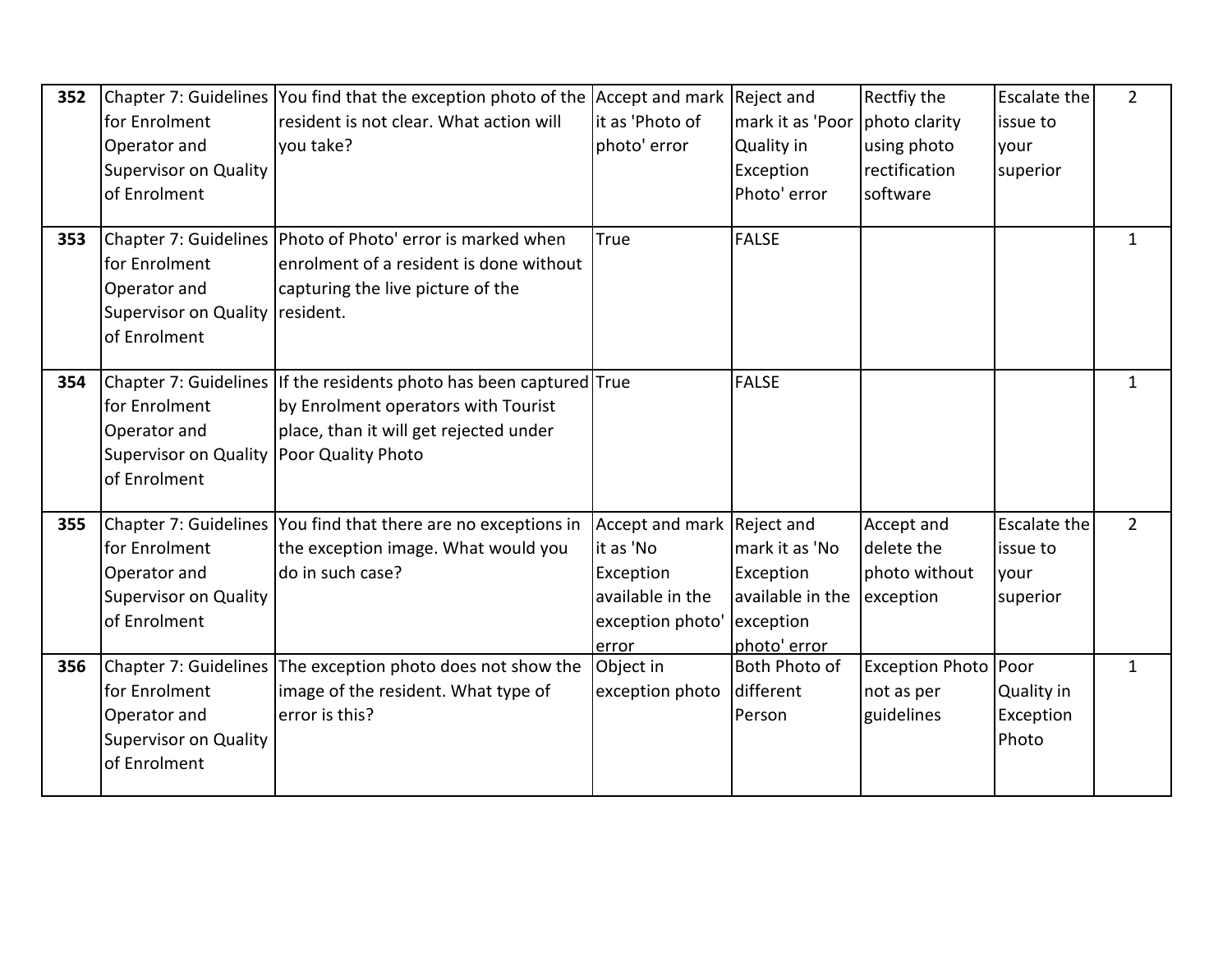| 357 | for Enrolment<br>Operator and<br><b>Supervisor on Quality</b><br>of Enrolment | Chapter 7: Guidelines You find that the name of the city does<br>not belong to the State. What would<br>you do in such situation?                                                                      | Correct the<br>name of the City<br>and accept the<br>details | Mark it as<br>'Possible Error<br>in Name and<br>Address' error           | Inform the<br>operator to<br>correct the issue your | <b>Escalate the</b><br>issue to<br>superior | $\overline{2}$ |
|-----|-------------------------------------------------------------------------------|--------------------------------------------------------------------------------------------------------------------------------------------------------------------------------------------------------|--------------------------------------------------------------|--------------------------------------------------------------------------|-----------------------------------------------------|---------------------------------------------|----------------|
| 358 | for Enrolment<br>Operator and<br><b>Supervisor on Quality</b><br>of Enrolment | Chapter 7: Guidelines Possible Error in Name & Address is<br>marked when address is not matching<br>with the city or State given.                                                                      | <b>TRUE</b>                                                  | <b>FALSE</b>                                                             |                                                     |                                             | $\mathbf{1}$   |
| 359 | for Enrolment<br>Operator and<br>of Enrolment                                 | Chapter 7: Guidelines An exception photo has the person<br>showing his hands. You find that there<br>are no exceptions in the photo. What<br>Supervisor on Quality action will you take in such cases? | Correct the<br>name of the City<br>and accept the<br>details | Mark it as 'No<br>exception<br>available in<br>exception<br>photo' error | Inform the<br>operator to<br>correct the issue your | <b>Escalate the</b><br>issue to<br>superior | $2^{\circ}$    |
| 360 | for Enrolment<br>Operator and<br><b>Supervisor on Quality</b><br>of Enrolment | Chapter 7: Guidelines The exception photo shows image of a<br>person with one eye covered. Will you<br>Accept or Reject this image?                                                                    | Accept                                                       | Reject                                                                   |                                                     |                                             | $\overline{2}$ |
| 361 | for Enrolment<br>Operator and<br><b>Supervisor on Quality</b><br>of Enrolment | Chapter 7: Guidelines You find that the City and the State are<br>not matching. What action will you take<br>in such situation?                                                                        | Possible Gender- Incomplete<br>Photo Mismatch                | Address                                                                  | Possible Age -<br>Photo Mismatch Error in           | Possible<br>Name and<br><b>Address</b>      | 4              |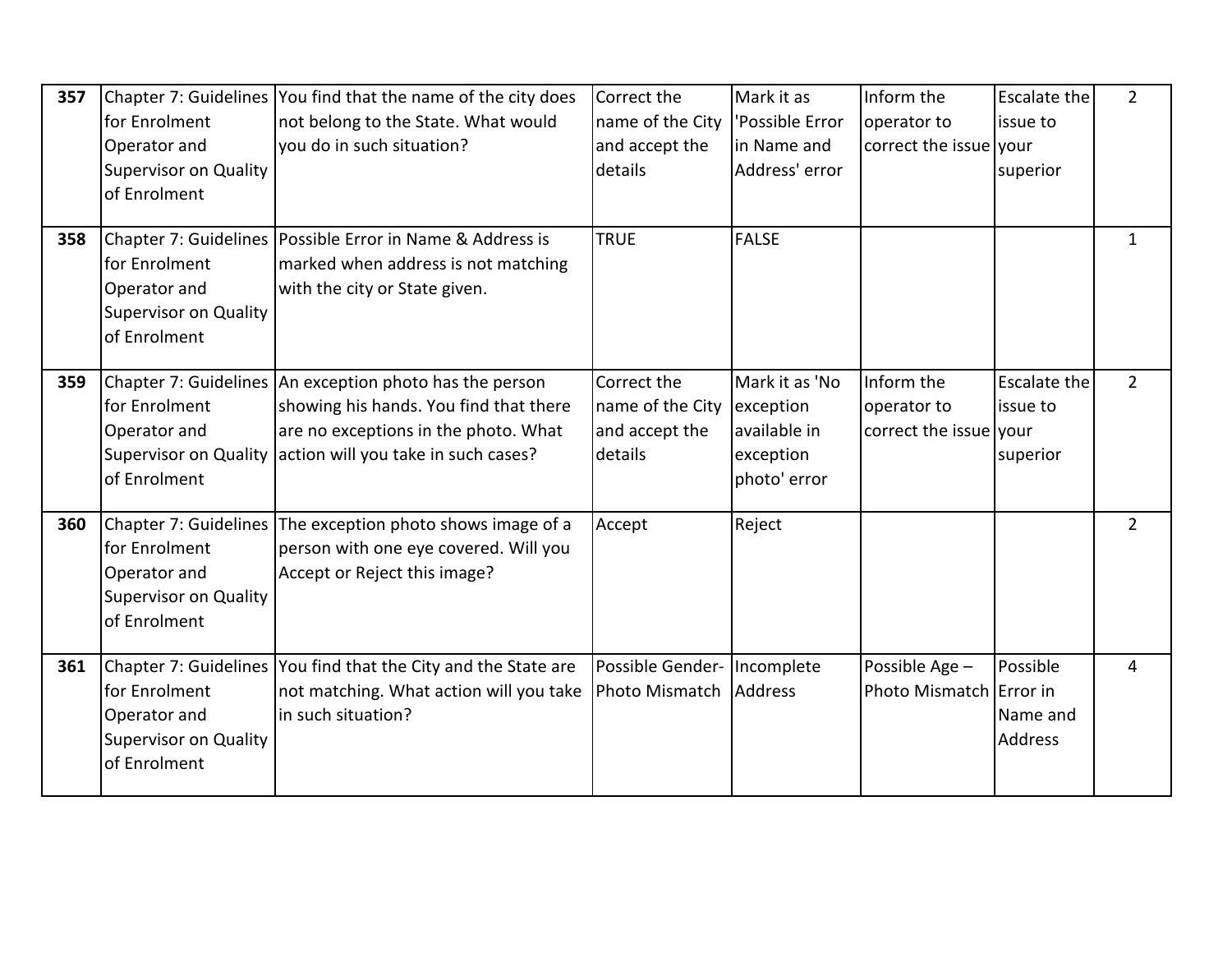| 362 |                              | Chapter 7: Guidelines The name of the city in English and in    | Correct the      | Inform the                | Mark it as                   | <b>Escalate the</b> | 3              |
|-----|------------------------------|-----------------------------------------------------------------|------------------|---------------------------|------------------------------|---------------------|----------------|
|     | for Enrolment                | local language are not matching.                                | name of the City | operator                  | 'Possible Error in lissue to |                     |                |
|     | Operator and                 | However, all the other details are right.                       | and accept the   | through mail              | Name/Address                 | your                |                |
|     |                              | Supervisor on Quality What would you do in such situation?      | details          | about the error           | Transliteration'             | superior            |                |
|     | of Enrolment                 |                                                                 |                  |                           | error                        |                     |                |
|     |                              |                                                                 |                  |                           |                              |                     |                |
| 363 |                              | Chapter 7: Guidelines Possible Error in Name/Address            | <b>TRUE</b>      | <b>FALSE</b>              |                              |                     | $\mathbf{1}$   |
|     | for Enrolment                | Transliteration error is there is a                             |                  |                           |                              |                     |                |
|     | Operator and                 | mismatch in name and address given in                           |                  |                           |                              |                     |                |
|     | <b>Supervisor on Quality</b> | local language and in English.                                  |                  |                           |                              |                     |                |
|     | of Enrolment                 |                                                                 |                  |                           |                              |                     |                |
|     |                              |                                                                 |                  |                           |                              |                     |                |
| 364 |                              | Chapter 7: Guidelines If the name in the enrolment details is a | <b>TRUE</b>      | <b>FALSE</b>              |                              |                     | $\mathbf{1}$   |
|     | for Enrolment                | slang, the same should be rejected.                             |                  |                           |                              |                     |                |
|     | Operator and                 |                                                                 |                  |                           |                              |                     |                |
|     | <b>Supervisor on Quality</b> |                                                                 |                  |                           |                              |                     |                |
|     | of Enrolment                 |                                                                 |                  |                           |                              |                     |                |
|     |                              |                                                                 |                  |                           |                              |                     |                |
| 365 |                              | Chapter 7: Guidelines One of the exception photo shows a        | Accept the       | Send a mail to            | Mark it as                   | It is not an        | $\overline{3}$ |
|     | for Enrolment                | picture of deity. What should you do in                         | details          | operator to               | 'Human photo                 | error               |                |
|     | Operator and                 | such case?                                                      |                  | click the right           | missing' error               |                     |                |
|     | <b>Supervisor on Quality</b> |                                                                 |                  | picture                   |                              |                     |                |
|     | of Enrolment                 |                                                                 |                  |                           |                              |                     |                |
| 366 |                              | Chapter 7: Guidelines Which of the following is considered as   | If the photo     | If the photo              | If the photo is              | If the photo        | $\overline{2}$ |
|     | for Enrolment                | 'Human photo missing' error?                                    | shows a person   | shows an object not clear |                              | is blurred          |                |
|     | Operator and                 |                                                                 | without          |                           |                              |                     |                |
|     | <b>Supervisor on Quality</b> |                                                                 | exception        |                           |                              |                     |                |
|     | of Enrolment                 |                                                                 |                  |                           |                              |                     |                |
|     |                              |                                                                 |                  |                           |                              |                     |                |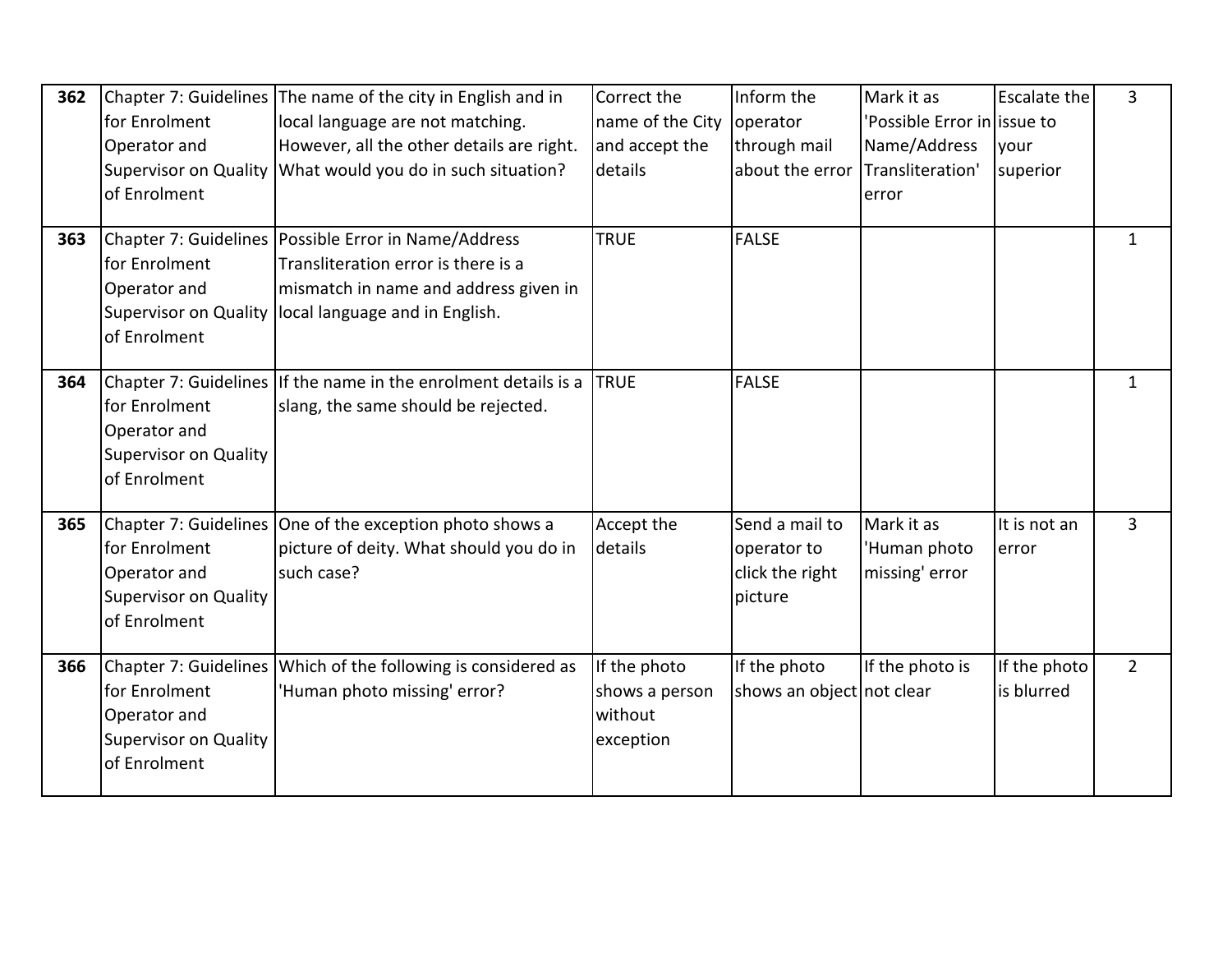| 367 |                                            | Chapter 7: Guidelines Which of the following elements in the    | II and III                  | II, III and IV | I, II, III and IV         | All the             | $\overline{3}$ |
|-----|--------------------------------------------|-----------------------------------------------------------------|-----------------------------|----------------|---------------------------|---------------------|----------------|
|     | for Enrolment                              | exception photo are not acceptable?                             |                             |                |                           | given               |                |
|     | Operator and                               | I. Photo of Photo                                               |                             |                |                           | options             |                |
|     | Supervisor on Quality III. Celebrity Photo |                                                                 |                             |                |                           |                     |                |
|     | of Enrolment                               | III. Web cam logo                                               |                             |                |                           |                     |                |
|     |                                            | IV. Photo of animal                                             |                             |                |                           |                     |                |
|     |                                            | V. Photo of the resident showing the                            |                             |                |                           |                     |                |
|     |                                            | exceptions                                                      |                             |                |                           |                     |                |
|     |                                            |                                                                 |                             |                |                           |                     |                |
|     |                                            |                                                                 |                             |                |                           |                     |                |
| 368 |                                            | Chapter 7: Guidelines During enrolment process, a resident      | <b>TRUE</b>                 | <b>FALSE</b>   |                           |                     | $\overline{2}$ |
|     | for Enrolment                              | can help the operator by clicking the                           |                             |                |                           |                     |                |
|     | Operator and                               | photos of other residents.                                      |                             |                |                           |                     |                |
|     | <b>Supervisor on Quality</b>               |                                                                 |                             |                |                           |                     |                |
|     | of Enrolment                               |                                                                 |                             |                |                           |                     |                |
|     |                                            |                                                                 |                             |                |                           |                     |                |
| 369 |                                            | Chapter 7: Guidelines   A resident should be present physically | <b>TRUE</b>                 | <b>FALSE</b>   |                           |                     | 1              |
|     | for Enrolment                              | at the Aadhaar enrolment centre to give                         |                             |                |                           |                     |                |
|     | Operator and                               | his enrolment details.                                          |                             |                |                           |                     |                |
|     | <b>Supervisor on Quality</b>               |                                                                 |                             |                |                           |                     |                |
|     | of Enrolment                               |                                                                 |                             |                |                           |                     |                |
| 370 |                                            | Chapter 7: Guidelines A resident approaches you stating that    | Ask the resident            | Ask the        | Tell him that             | <b>Escalate the</b> | $\mathbf{1}$   |
|     | for Enrolment                              | his father is ill and unable to come to                         | to get his father           | resident to    | you cannot help lissue to |                     |                |
|     | Operator and                               | the centre to give his details. What                            | enroled once                | bring the      | him in such               |                     |                |
|     |                                            | Supervisor on Quality should you do in this case?               |                             |                |                           | your                |                |
|     | of Enrolment                               |                                                                 | after he gets well father's |                | cases                     | superior            |                |
|     |                                            |                                                                 |                             | demographic    |                           |                     |                |
|     |                                            |                                                                 |                             | and biometric  |                           |                     |                |
|     |                                            |                                                                 |                             | details        |                           |                     |                |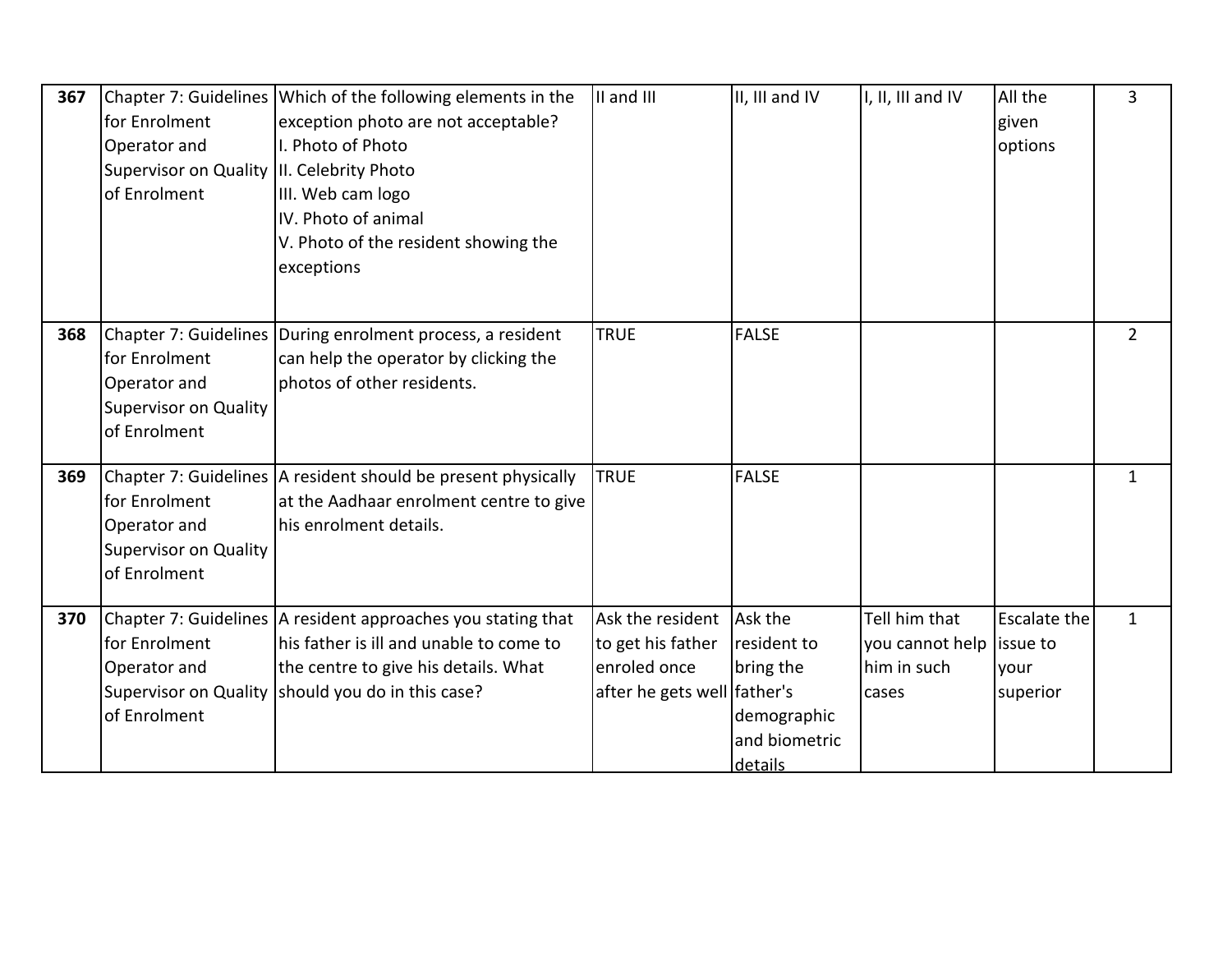| 371 | for Enrolment<br>Operator and<br><b>Supervisor on Quality</b><br>of Enrolment               | Chapter 7: Guidelines In case of village, the address section<br>should have:                                                                               | Village                      | <b>Block and town</b>    | State and<br>Pincode                         | All the<br>given<br>options | 4              |
|-----|---------------------------------------------------------------------------------------------|-------------------------------------------------------------------------------------------------------------------------------------------------------------|------------------------------|--------------------------|----------------------------------------------|-----------------------------|----------------|
| 372 | for Enrolment<br>Operator and<br>Supervisor on Quality III. Colony/locality<br>of Enrolment | Chapter 7: Guidelines In case of City, the address section<br>should have:<br>I. House number<br>III. Area<br>IV. City<br>V. State<br>VI. Pin code          | I, II, III and IV            | I, III, IV, $V$          | I, II, IV and VI                             | All the<br>given<br>options | 4              |
| 373 | for Enrolment<br>Operator and<br><b>Supervisor on Quality</b><br>of Enrolment               | Chapter 7: Guidelines If the address section does not have Pin<br>code then, the error that you should<br>mark is 'Incomplete Address'.                     | <b>TRUE</b>                  | <b>FALSE</b>             |                                              |                             | $\mathbf{1}$   |
| 374 | for Enrolment<br>Operator and<br>Supervisor on Quality<br>of Enrolment                      | Chapter 7: Guidelines Which of the following errors should be<br>marked if there is mismatch in the<br>relationship in the address section?                 | Incorrect address   Possible | Relationship<br>Mismatch | Incorrect<br>information                     | Incomplete<br>Address       | $\overline{2}$ |
| 375 | for Enrolment<br>Operator and<br>Supervisor on Quality<br>of Enrolment                      | Chapter 7: Guidelines The address section shows D/O whereas Possible Gender- Incomplete<br>the photo is of a 8 year old boy. What<br>type of error is this? | Photo Mismatch               | Address                  | Possible Age -<br>Photo Mismatch Relationshi | Possible<br>p Mismatch      | 4              |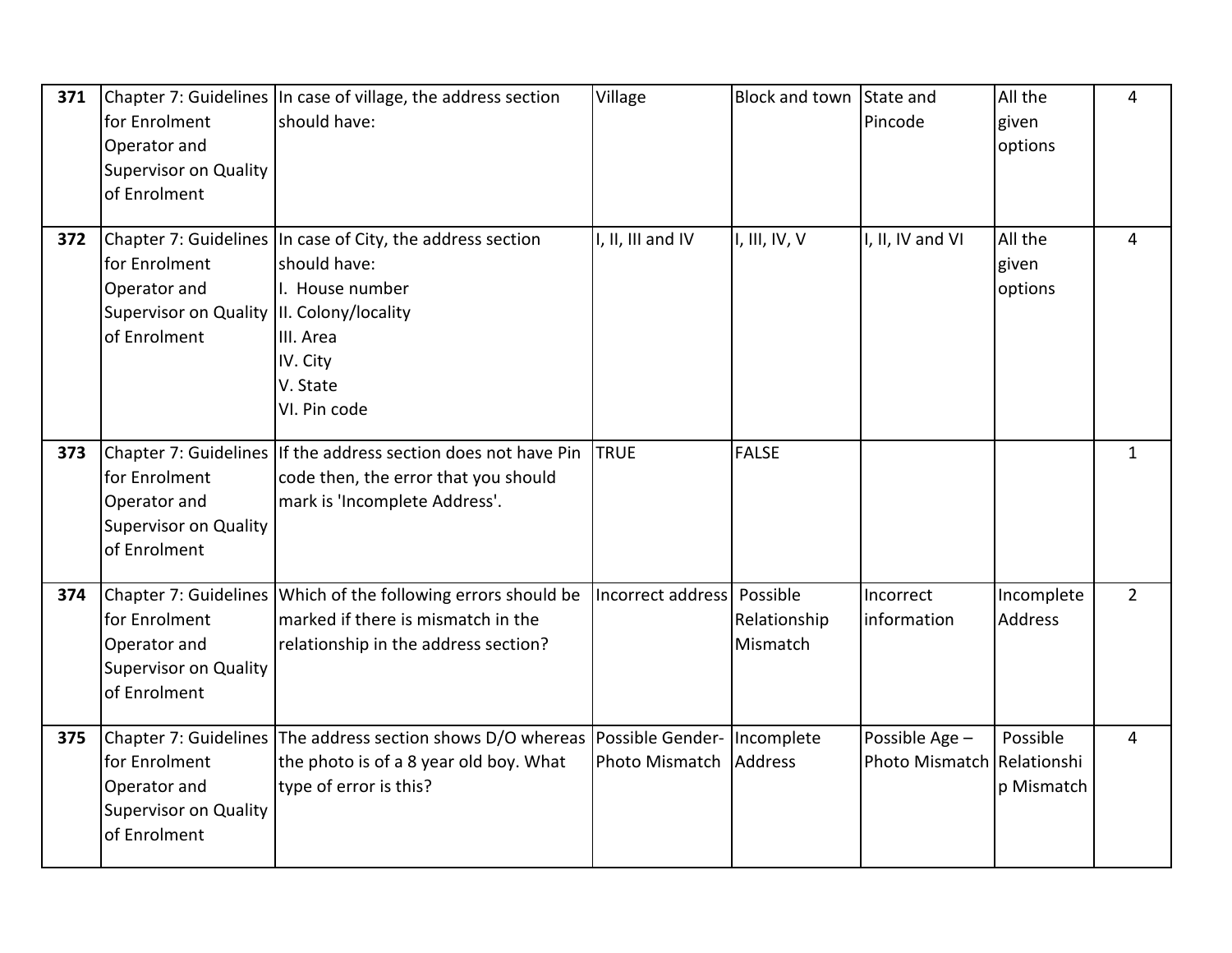| 376 | for Enrolment<br>Operator and<br><b>Supervisor on Quality</b><br>of Enrolment  | Chapter 7: Guidelines Tampered/ Other resident's document,<br>Aadhaar form/Enrolment Slip, Photo of<br>Resident/Object/Animal picture attached as<br>document would be considered as Fraud<br>Documents resulting to blacklisting & FIR<br>against the Enrolment operator.                                             | True | <b>FALSE</b> |  | $\mathbf{1}$ |
|-----|--------------------------------------------------------------------------------|------------------------------------------------------------------------------------------------------------------------------------------------------------------------------------------------------------------------------------------------------------------------------------------------------------------------|------|--------------|--|--------------|
| 377 | lfor Enrolment<br>Operator and<br><b>Supervisor on Quality</b><br>of Enrolment | Chapter 7: Guidelines Documents not uploaded/ blank document<br>uploaded will lead to blacklisting & FIR<br>against the Enrolment operator.                                                                                                                                                                            | True | <b>FALSE</b> |  | $\mathbf{1}$ |
| 378 | for Enrolment<br>Operator and<br><b>Supervisor on Quality</b><br>of Enrolment  | Chapter 7: Guidelines All documents being uploaded on the day of True<br>enrolment should be valid & accepting<br>expired/cancelled documents will lead to<br>blacklisting & FIR against the Enrolment<br>operator.                                                                                                    |      | <b>FALSE</b> |  | $\mathbf{1}$ |
| 379 | for Enrolment<br>Operator and<br><b>Supervisor on Quality</b><br>of Enrolment  | Chapter 7: Guidelines   Photo & name of resident should be<br>available on document being submitted for<br>Proof of Identity. Any document issue by<br>authorized person must have stamp over<br>the photo attached .Not adhering to<br>guidelines would lead to blacklisting & FIR<br>against the Enrolment operator. | True | <b>FALSE</b> |  | $\mathbf{1}$ |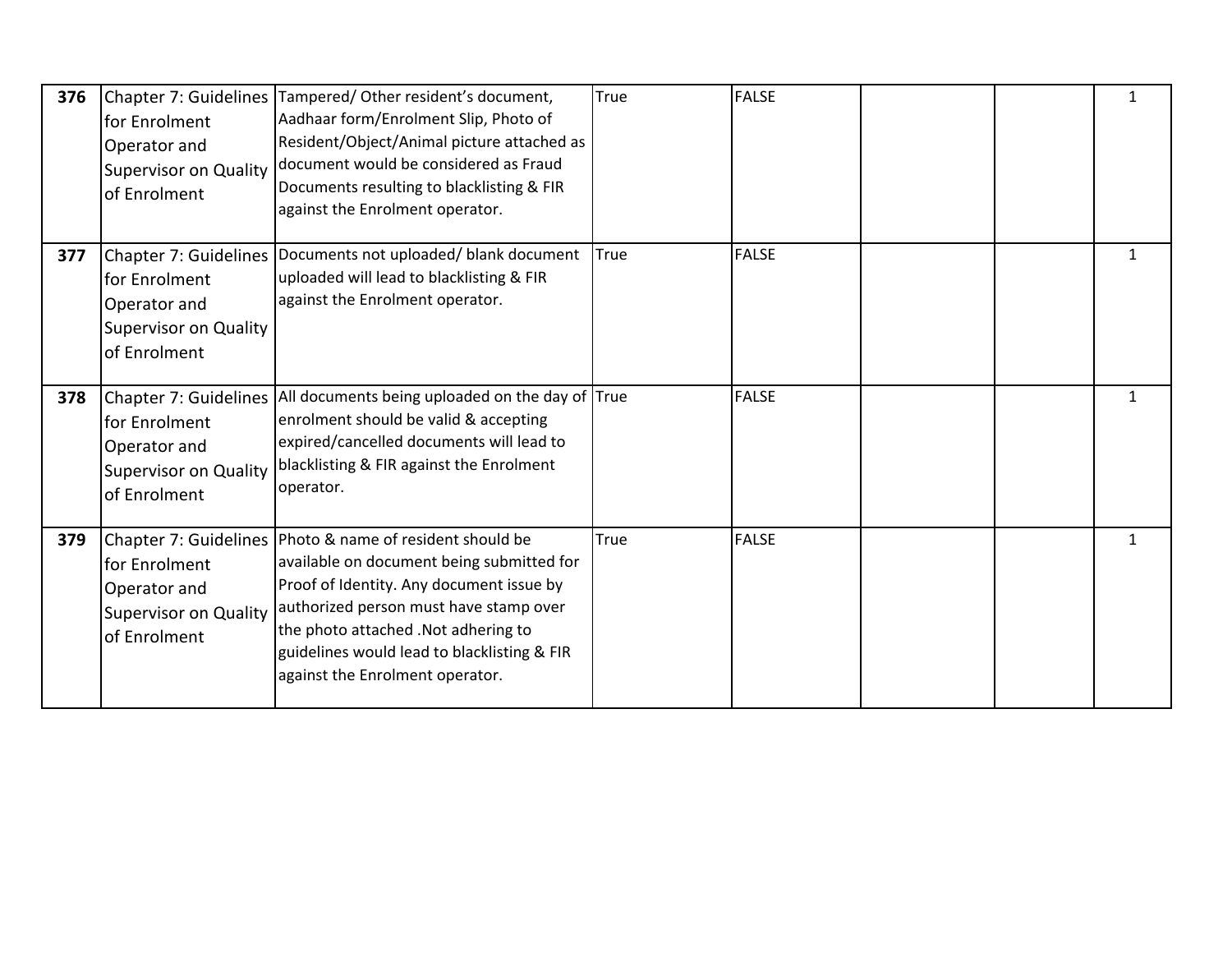| 380 |                              | Chapter 7: Guidelines   What action will be taken if an enrolment | Waring letter will | Operator ID will | Operator will be  | Amount of      | 4            |
|-----|------------------------------|-------------------------------------------------------------------|--------------------|------------------|-------------------|----------------|--------------|
|     | for Enrolment                | operator captures Unparliamentarily /                             | be issued          | get blocked for  | sent for training | Rs.1000        |              |
|     | Operator and                 | Abusive language?                                                 |                    | 72 hours         |                   | withheld per   |              |
|     | Supervisor on Quality        |                                                                   |                    |                  |                   | packet and     |              |
|     | of Enrolment                 |                                                                   |                    |                  |                   | for 1 or       |              |
|     |                              |                                                                   |                    |                  |                   | more cases     |              |
|     |                              |                                                                   |                    |                  |                   | in a month-    |              |
|     |                              |                                                                   |                    |                  |                   | Suspension     |              |
|     |                              |                                                                   |                    |                  |                   | for 1 year     |              |
|     |                              |                                                                   |                    |                  |                   | and more       |              |
|     |                              |                                                                   |                    |                  |                   | than 5 cases - |              |
|     |                              |                                                                   |                    |                  |                   | Suspension     |              |
|     |                              |                                                                   |                    |                  |                   | for 5 year &   |              |
|     |                              |                                                                   |                    |                  |                   | FIR will be    |              |
|     |                              |                                                                   |                    |                  |                   | filed          |              |
|     |                              |                                                                   |                    |                  |                   |                |              |
| 381 | Chapter 7: Guidelines        | What can lead to Blacklisting of operator for Picture of God      |                    | Age Photo Miss   | Poor Quality      | Incomplete     | $\mathbf{1}$ |
|     | for Enrolment                | one year and filing of FIR?                                       | captured in place  | match            | Photograph        | Address        |              |
|     | Operator and                 |                                                                   | of resident photo  |                  |                   |                |              |
|     | <b>Supervisor on Quality</b> |                                                                   |                    |                  |                   |                |              |
|     | of Enrolment                 |                                                                   |                    |                  |                   |                |              |
|     |                              |                                                                   |                    |                  |                   |                |              |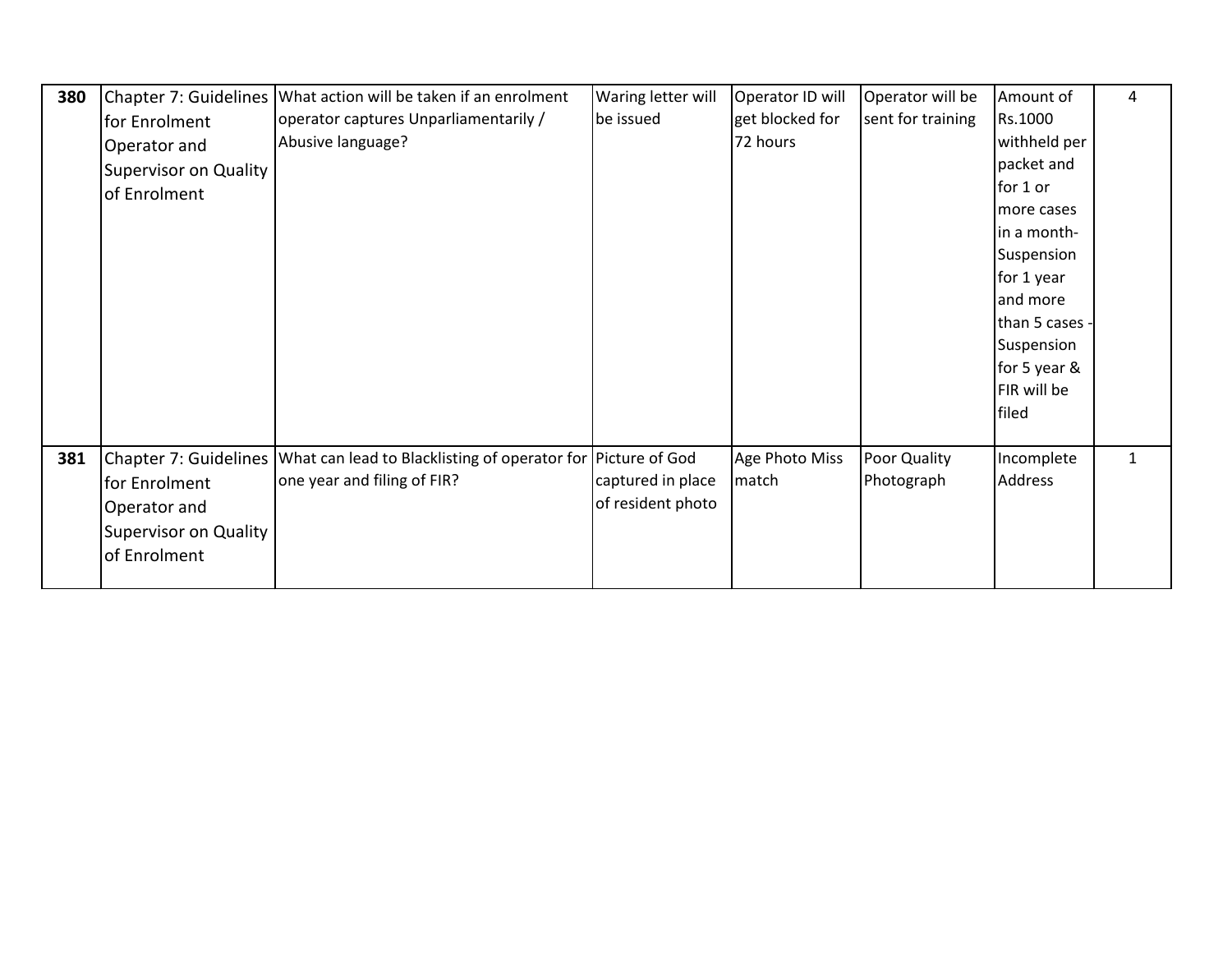| 382 | Chapter 7: Guidelines        | What action will be taken if an enrolment                                                                    | Waring letter will              | Operator ID will                    | Operator will be                      | Amount of                   | $\overline{4}$ |
|-----|------------------------------|--------------------------------------------------------------------------------------------------------------|---------------------------------|-------------------------------------|---------------------------------------|-----------------------------|----------------|
|     | for Enrolment                | operator enrols an Adult as child?                                                                           | be issued                       | get blocked for                     | sent for training                     | Rs.1000                     |                |
|     | Operator and                 |                                                                                                              |                                 | 72 hours                            |                                       | withheld per                |                |
|     | <b>Supervisor on Quality</b> |                                                                                                              |                                 |                                     |                                       | packet and                  |                |
|     | of Enrolment                 |                                                                                                              |                                 |                                     |                                       | for 1 or                    |                |
|     |                              |                                                                                                              |                                 |                                     |                                       | more cases                  |                |
|     |                              |                                                                                                              |                                 |                                     |                                       | in a month-                 |                |
|     |                              |                                                                                                              |                                 |                                     |                                       | Suspension                  |                |
|     |                              |                                                                                                              |                                 |                                     |                                       | for 1 year                  |                |
|     |                              |                                                                                                              |                                 |                                     |                                       | and more                    |                |
|     |                              |                                                                                                              |                                 |                                     |                                       | than 5 cases                |                |
|     |                              |                                                                                                              |                                 |                                     |                                       | Suspension                  |                |
|     |                              |                                                                                                              |                                 |                                     |                                       | for 5 year &<br>FIR will be |                |
|     |                              |                                                                                                              |                                 |                                     |                                       | filed                       |                |
|     |                              |                                                                                                              |                                 |                                     |                                       |                             |                |
|     |                              |                                                                                                              |                                 |                                     |                                       |                             |                |
|     |                              |                                                                                                              |                                 |                                     |                                       |                             | 4              |
| 383 | for Enrolment                | Chapter 7: Guidelines   What action will be taken if an enrolment<br>operator captures an Animal Photo/Photo | Waring letter will<br>be issued | Operator ID will<br>get blocked for | Operator will be<br>sent for training | Amount of<br>Rs.1000        |                |
|     |                              | of Diety/any other object in place resident                                                                  |                                 | 72 hours                            |                                       | withheld per                |                |
|     | Operator and                 | photograph?                                                                                                  |                                 |                                     |                                       | packet and                  |                |
|     | <b>Supervisor on Quality</b> |                                                                                                              |                                 |                                     |                                       | for 1 or                    |                |
|     | of Enrolment                 |                                                                                                              |                                 |                                     |                                       | more cases                  |                |
|     |                              |                                                                                                              |                                 |                                     |                                       | in a month-                 |                |
|     |                              |                                                                                                              |                                 |                                     |                                       | Suspension                  |                |
|     |                              |                                                                                                              |                                 |                                     |                                       | for 1 year                  |                |
|     |                              |                                                                                                              |                                 |                                     |                                       | and more                    |                |
|     |                              |                                                                                                              |                                 |                                     |                                       | than 5 cases -              |                |
|     |                              |                                                                                                              |                                 |                                     |                                       | Suspension                  |                |
|     |                              |                                                                                                              |                                 |                                     |                                       | for 5 year &                |                |
|     |                              |                                                                                                              |                                 |                                     |                                       | FIR will be                 |                |
|     |                              |                                                                                                              |                                 |                                     |                                       | filed                       |                |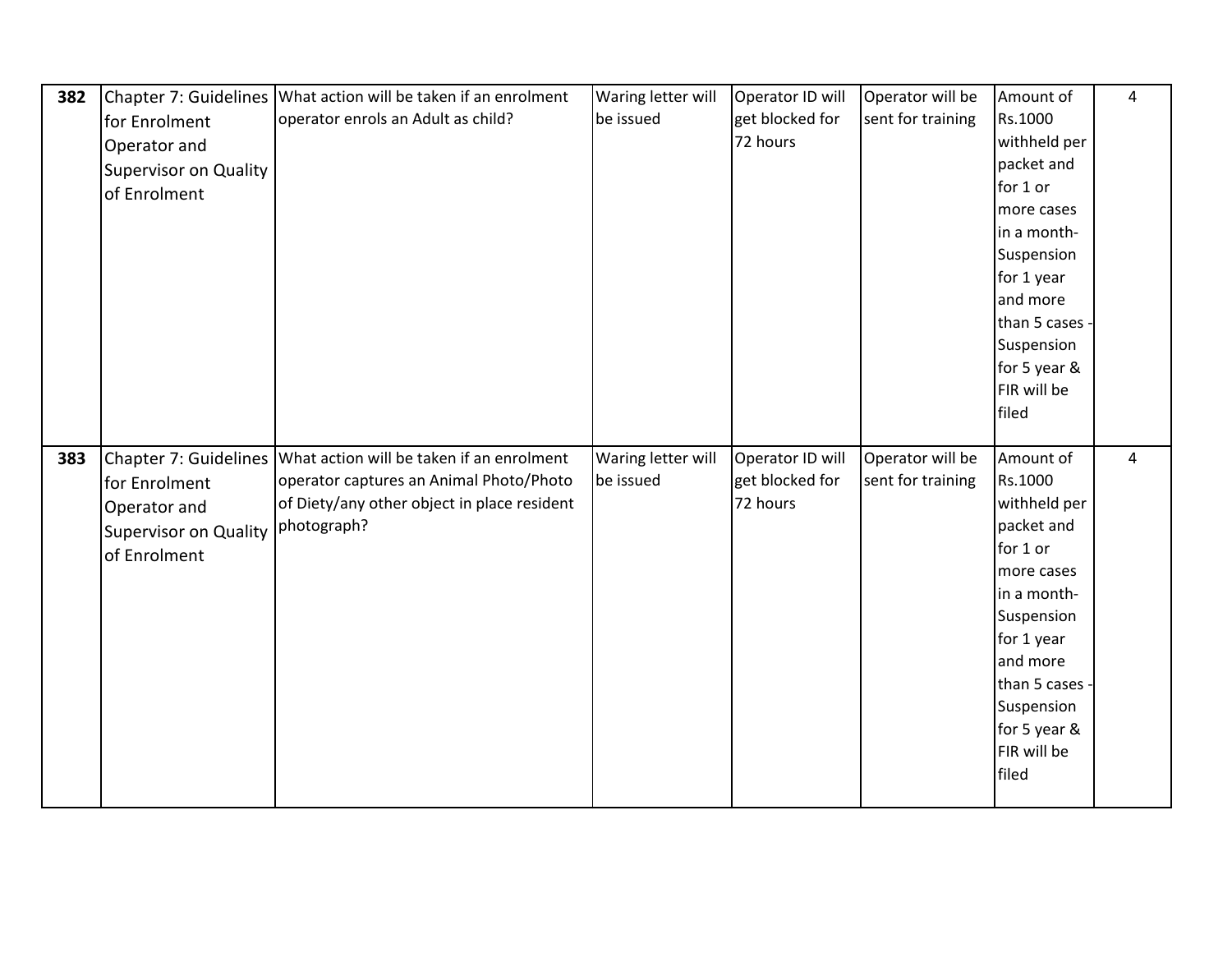| 384 | Chapter 7: Guidelines        |                                                                   | Waring letter will | Operator ID will | Operator will be  | Amount of    | $\overline{\mathbf{4}}$ |
|-----|------------------------------|-------------------------------------------------------------------|--------------------|------------------|-------------------|--------------|-------------------------|
|     |                              | What action will be taken if an enrolment                         |                    |                  |                   |              |                         |
|     | for Enrolment                |                                                                   | be issued          | get blocked for  | sent for training | Rs.1000      |                         |
|     | Operator and                 | operator will capture                                             |                    | 72 hours         |                   | withheld per |                         |
|     | <b>Supervisor on Quality</b> | Objects(Chair/Laptop/Wall/Table) Photo in                         |                    |                  |                   | packet and   |                         |
|     | of Enrolment                 | place resident photograph?                                        |                    |                  |                   | for 1 or     |                         |
|     |                              |                                                                   |                    |                  |                   | more cases   |                         |
|     |                              |                                                                   |                    |                  |                   | in a month-  |                         |
|     |                              |                                                                   |                    |                  |                   | Suspension   |                         |
|     |                              |                                                                   |                    |                  |                   | for 1 year   |                         |
|     |                              |                                                                   |                    |                  |                   | and more     |                         |
|     |                              |                                                                   |                    |                  |                   | than 5 cases |                         |
|     |                              |                                                                   |                    |                  |                   | Suspension   |                         |
|     |                              |                                                                   |                    |                  |                   | for 5 year & |                         |
|     |                              |                                                                   |                    |                  |                   | FIR will be  |                         |
|     |                              |                                                                   |                    |                  |                   | filed        |                         |
|     |                              |                                                                   |                    |                  |                   |              |                         |
|     |                              |                                                                   |                    |                  |                   |              |                         |
| 385 |                              | Chapter 7: Guidelines   What action will be taken if an enrolment | Waring letter will | Operator ID will | Operator will be  | Amount of    | 4                       |
|     | for Enrolment                | operator will capture Animal Photo in place                       | be issued          | get blocked for  | sent for training | Rs.1000      |                         |
|     | Operator and                 | resident photograph?                                              |                    | 72 hours         |                   | withheld per |                         |
|     |                              |                                                                   |                    |                  |                   | packet and   |                         |
|     | <b>Supervisor on Quality</b> |                                                                   |                    |                  |                   | for 1 or     |                         |
|     | of Enrolment                 |                                                                   |                    |                  |                   | more cases   |                         |
|     |                              |                                                                   |                    |                  |                   | in a month-  |                         |
|     |                              |                                                                   |                    |                  |                   | Suspension   |                         |
|     |                              |                                                                   |                    |                  |                   | for 1 year   |                         |
|     |                              |                                                                   |                    |                  |                   | and more     |                         |
|     |                              |                                                                   |                    |                  |                   | than 5 cases |                         |
|     |                              |                                                                   |                    |                  |                   | Suspension   |                         |
|     |                              |                                                                   |                    |                  |                   | for 5 year & |                         |
|     |                              |                                                                   |                    |                  |                   | FIR will be  |                         |
|     |                              |                                                                   |                    |                  |                   | filed        |                         |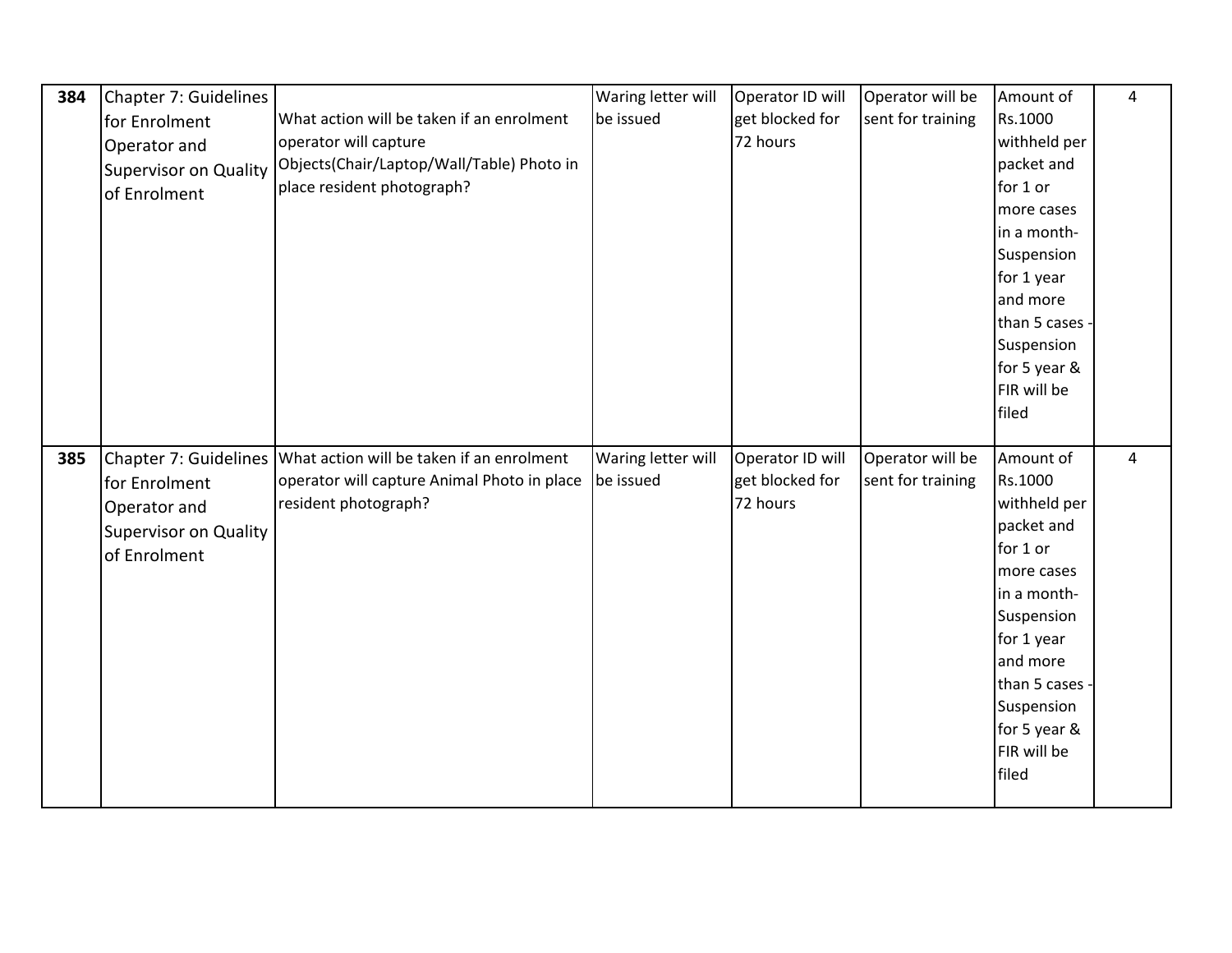| 386 | Chapter 7: Guidelines        | What action will be taken if an enrolment                         | Waring letter will | Operator ID will | Operator will be  | Amount of      | $\overline{4}$ |
|-----|------------------------------|-------------------------------------------------------------------|--------------------|------------------|-------------------|----------------|----------------|
|     | for Enrolment                | operator would capture photograph of                              | be issued          | get blocked for  | sent for training | Rs.1000        |                |
|     | Operator and                 | "photo" in place of live resident                                 |                    | 72 hours         |                   | withheld per   |                |
|     | <b>Supervisor on Quality</b> | photograph?                                                       |                    |                  |                   | packet and     |                |
|     | of Enrolment                 |                                                                   |                    |                  |                   | for 1 or       |                |
|     |                              |                                                                   |                    |                  |                   | more cases     |                |
|     |                              |                                                                   |                    |                  |                   | in a month-    |                |
|     |                              |                                                                   |                    |                  |                   | Suspension     |                |
|     |                              |                                                                   |                    |                  |                   | for 1 year     |                |
|     |                              |                                                                   |                    |                  |                   | and more       |                |
|     |                              |                                                                   |                    |                  |                   | than 5 cases - |                |
|     |                              |                                                                   |                    |                  |                   | Suspension     |                |
|     |                              |                                                                   |                    |                  |                   | for 5 year &   |                |
|     |                              |                                                                   |                    |                  |                   | FIR will be    |                |
|     |                              |                                                                   |                    |                  |                   | filed          |                |
|     |                              |                                                                   |                    |                  |                   |                |                |
|     |                              |                                                                   |                    |                  |                   |                |                |
| 387 |                              | Chapter 7: Guidelines   What action will be taken if an enrolment | Waring letter will | Operator ID will | Operator will be  | Amount of      | $\overline{4}$ |
|     | for Enrolment                | operator during Biometric exception                               | be issued          | get blocked for  | sent for training | Rs.1000        |                |
|     | Operator and                 | enrolment captures photograph of a                                |                    | 72 hours         |                   | withheld per   |                |
|     |                              | different person in exception photograph?                         |                    |                  |                   | packet and     |                |
|     | <b>Supervisor on Quality</b> |                                                                   |                    |                  |                   | for 1 or       |                |
|     | of Enrolment                 |                                                                   |                    |                  |                   | more cases     |                |
|     |                              |                                                                   |                    |                  |                   | in a month-    |                |
|     |                              |                                                                   |                    |                  |                   | Suspension     |                |
|     |                              |                                                                   |                    |                  |                   | for 1 year     |                |
|     |                              |                                                                   |                    |                  |                   | and more       |                |
|     |                              |                                                                   |                    |                  |                   | than 5 cases   |                |
|     |                              |                                                                   |                    |                  |                   | Suspension     |                |
|     |                              |                                                                   |                    |                  |                   | for 5 year &   |                |
|     |                              |                                                                   |                    |                  |                   | FIR will be    |                |
|     |                              |                                                                   |                    |                  |                   | filed          |                |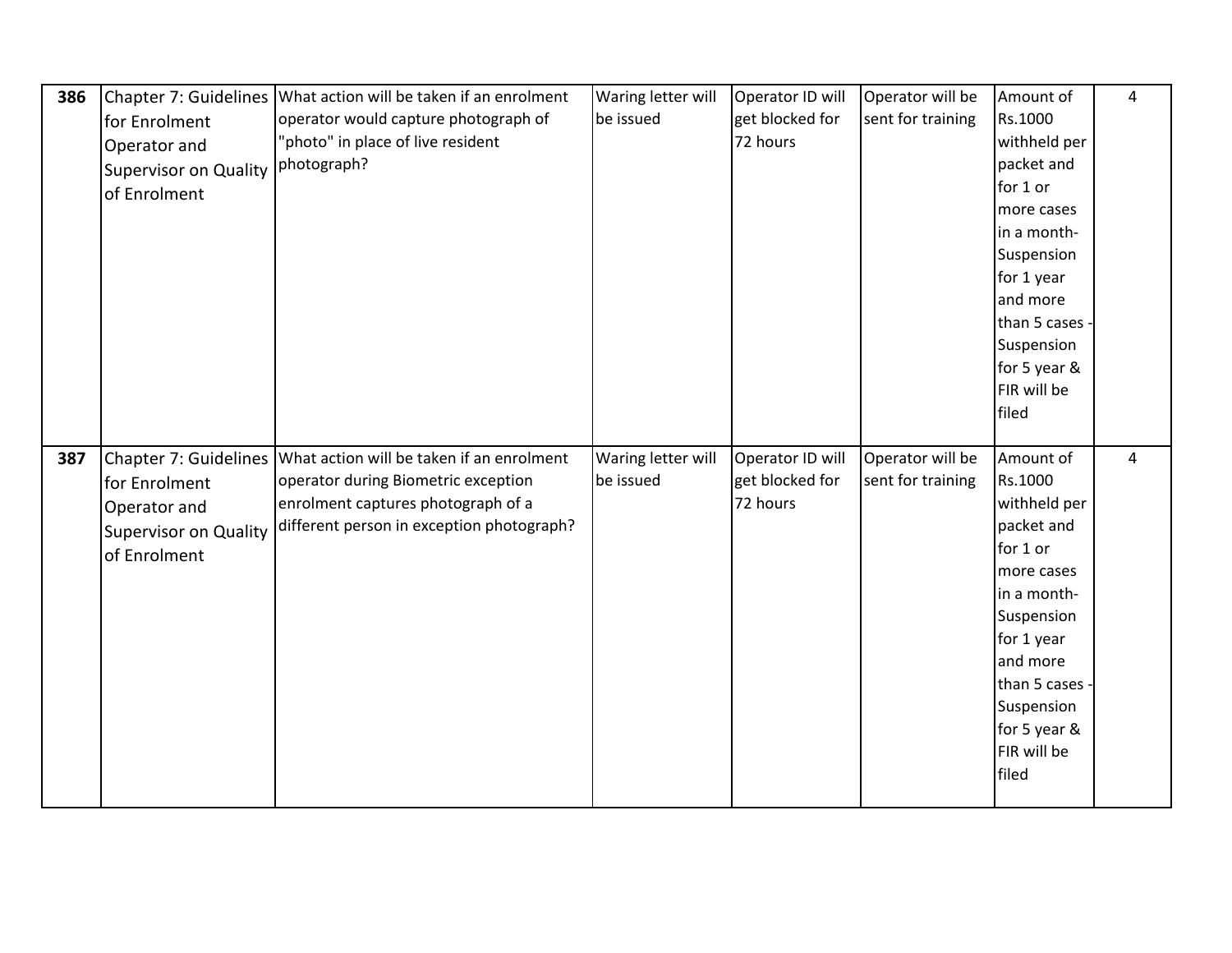|     |                              |                                                                   |                    |                  |                   | Amount of      |   |
|-----|------------------------------|-------------------------------------------------------------------|--------------------|------------------|-------------------|----------------|---|
| 388 |                              | Chapter 7: Guidelines   What action will be taken if an enrolment | Waring letter will | Operator ID will | Operator will be  |                | 4 |
|     | for Enrolment                | operator during Biometric exception                               | be issued          | get blocked for  | sent for training | Rs.1000        |   |
|     | Operator and                 | enrolment captures photograph of                                  |                    | 72 hours         |                   | withheld per   |   |
|     | <b>Supervisor on Quality</b> | Objects(Chair/Laptop/Table/Poster) in                             |                    |                  |                   | packet and     |   |
|     | of Enrolment                 | exception photograph?                                             |                    |                  |                   | for 1 or       |   |
|     |                              |                                                                   |                    |                  |                   | more cases     |   |
|     |                              |                                                                   |                    |                  |                   | in a month-    |   |
|     |                              |                                                                   |                    |                  |                   | Suspension     |   |
|     |                              |                                                                   |                    |                  |                   | for 1 year     |   |
|     |                              |                                                                   |                    |                  |                   | and more       |   |
|     |                              |                                                                   |                    |                  |                   | than 5 cases - |   |
|     |                              |                                                                   |                    |                  |                   | Suspension     |   |
|     |                              |                                                                   |                    |                  |                   | for 5 year &   |   |
|     |                              |                                                                   |                    |                  |                   | FIR will be    |   |
|     |                              |                                                                   |                    |                  |                   | filed          |   |
|     |                              |                                                                   |                    |                  |                   |                |   |
| 389 | Chapter 7: Guidelines        | What action will be taken if Operator does                        | Waring letter will | Operator ID will | Amount of Rs.25   | Operator will  | 3 |
|     | for Enrolment                | errors like Poor Quality Photograph, Obvious be issued            |                    | get blocked for  | withheld per      | be             |   |
|     | Operator and                 | <b>Gender or Date of Birth Errors</b>                             |                    | 72 hours         | packet and for    | Blacklisted    |   |
|     | <b>Supervisor on Quality</b> |                                                                   |                    |                  | more than 30      | for 1 year &   |   |
|     | of Enrolment                 |                                                                   |                    |                  | cases -           | FIR will be    |   |
|     |                              |                                                                   |                    |                  | Suspension for 6  | filed          |   |
|     |                              |                                                                   |                    |                  | months and more   |                |   |
|     |                              |                                                                   |                    |                  | than 50 cases -   |                |   |
|     |                              |                                                                   |                    |                  | Suspension for 1  |                |   |
|     |                              |                                                                   |                    |                  | year.             |                |   |
|     |                              |                                                                   |                    |                  |                   |                |   |
|     |                              |                                                                   |                    |                  |                   |                |   |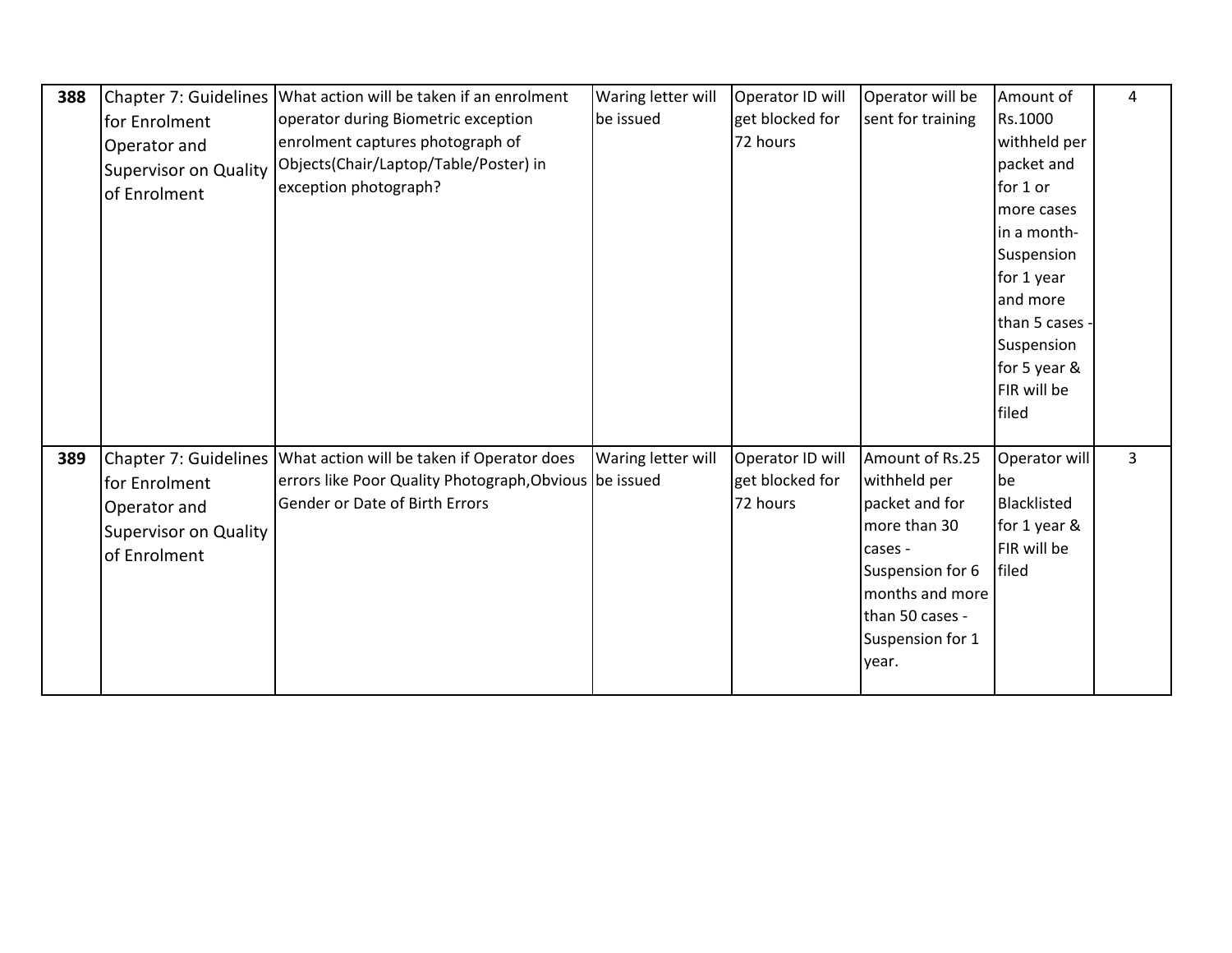| 390 | Chapter 7: Guidelines<br>for Enrolment<br>Operator and<br><b>Supervisor on Quality</b><br>of Enrolment | What action will be taken if the BE<br>Exception photo is not captured by the<br>operator as per guidelines                                                                                                         | Waring letter will<br>be issued | Operator ID will<br>get blocked for<br>72 hours | Amount of Rs.25<br>withheld per<br>packet and for<br>more than 30<br>cases -<br>Suspension for 6<br>months and more<br>than 50 cases -<br>Suspension for 1<br>year.                                                        | Operator will<br>be<br>Blacklisted<br>for 1 year &<br>FIR will be<br>filed | 3              |
|-----|--------------------------------------------------------------------------------------------------------|---------------------------------------------------------------------------------------------------------------------------------------------------------------------------------------------------------------------|---------------------------------|-------------------------------------------------|----------------------------------------------------------------------------------------------------------------------------------------------------------------------------------------------------------------------------|----------------------------------------------------------------------------|----------------|
| 391 | Chapter 7: Guidelines<br>for Enrolment<br>Operator and<br><b>Supervisor on Quality</b><br>of Enrolment | What action will be taken against the<br>Operator for incorrect biometric exceptions - be issued<br>eg - Full finger print or Iris recorded as<br>missing/Photo of Photo / exception photo<br>of a different person | Waring letter will              | Operator ID will<br>get blocked for<br>72 hours | Amount of<br>Rs.1000 withheld<br>per packet and for Blacklisted<br>1 or more cases -<br>Suspension for 1<br>year and more<br>than 5 cases -<br>Suspension for 5<br>year & FIR will be<br>filed                             | Operator will<br>l be<br>for 1 year                                        | $\overline{3}$ |
| 392 | Chapter 7: Guidelines<br>for Enrolment<br>Operator and<br><b>Supervisor on Quality</b><br>of Enrolment | What action will be taken against the<br>Operator for bad quality photo in exception<br>photo or exception not visible in exception<br>photo                                                                        | Waring letter will<br>be issued | Operator ID will<br>get blocked for<br>72 hours | Amount of<br>Rs.1000 withheld be<br>per packet and for Blacklisted<br>1 or more cases in for 1 year<br>a month -<br>Suspension for 1<br>year and more<br>than 5 cases -<br>Suspension for 5<br>year & FIR will be<br>filed | Operator will                                                              | $\overline{3}$ |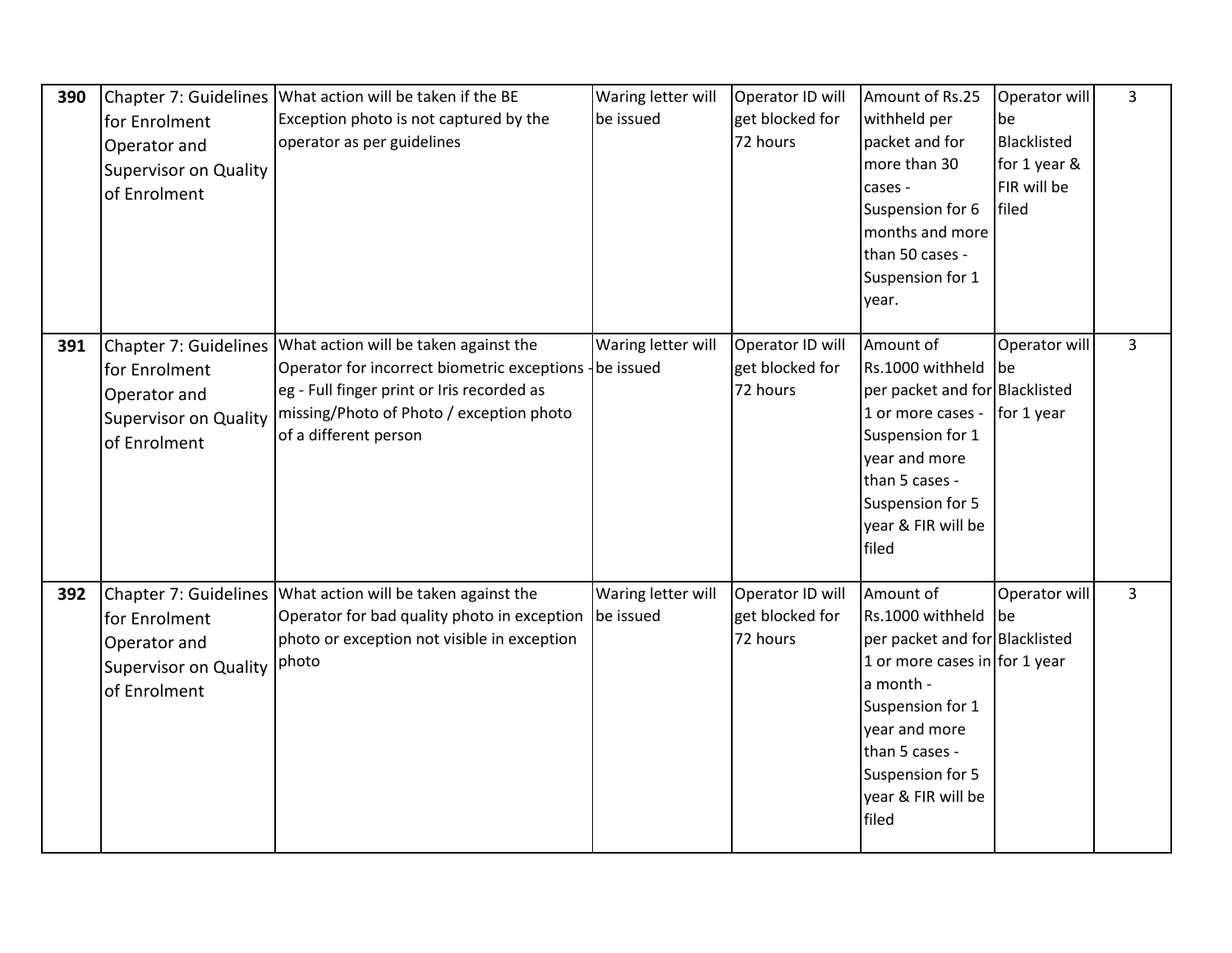| 393 | for Enrolment<br>Operator and<br><b>Supervisor on Quality</b><br>of Enrolment | Chapter 7: Guidelines   What action will be taken against the<br>Operator accepts a fradulent document          | Waring letter will<br>be issued | Operator ID will<br>get blocked for<br>72 hours | For 1 or more<br>cases in a month - lbe<br>Suspension for 1<br>year and more<br>than 5 cases -<br>Suspension for 5<br>year & FIR will be<br>filed | Operator will<br>Blacklisted<br>for 1 year | $\overline{3}$ |
|-----|-------------------------------------------------------------------------------|-----------------------------------------------------------------------------------------------------------------|---------------------------------|-------------------------------------------------|---------------------------------------------------------------------------------------------------------------------------------------------------|--------------------------------------------|----------------|
| 394 | for Enrolment<br>Operator and<br><b>Supervisor on Quality</b><br>of Enrolment | Chapter 7: Guidelines What action will be taken against the<br>Operator scans a blank page as proof<br>document | Waring letter will<br>be issued | Operator ID will<br>get blocked for<br>72 hours | For 1 or more<br>cases in a month - be<br>Suspension for 1<br>year and more<br>than 5 cases -<br>Suspension for 5<br>year & FIR will be<br>filed  | Operator will<br>Blacklisted<br>for 1 year | $\overline{3}$ |
| 395 | for Enrolment<br>Operator and<br><b>Supervisor on Quality</b><br>of Enrolment | Chapter 7: Guidelines   What action will be taken against the<br>Operator accepts an invalid document           | Waring letter will<br>be issued | Operator ID will<br>get blocked for<br>72 hours | For 30 or more<br>cases in a month - be<br>Suspension for 6<br>months and more for 1 year<br>than 50 cases -<br>Suspension for 1<br>year          | Operator will<br>Blacklisted               | 3              |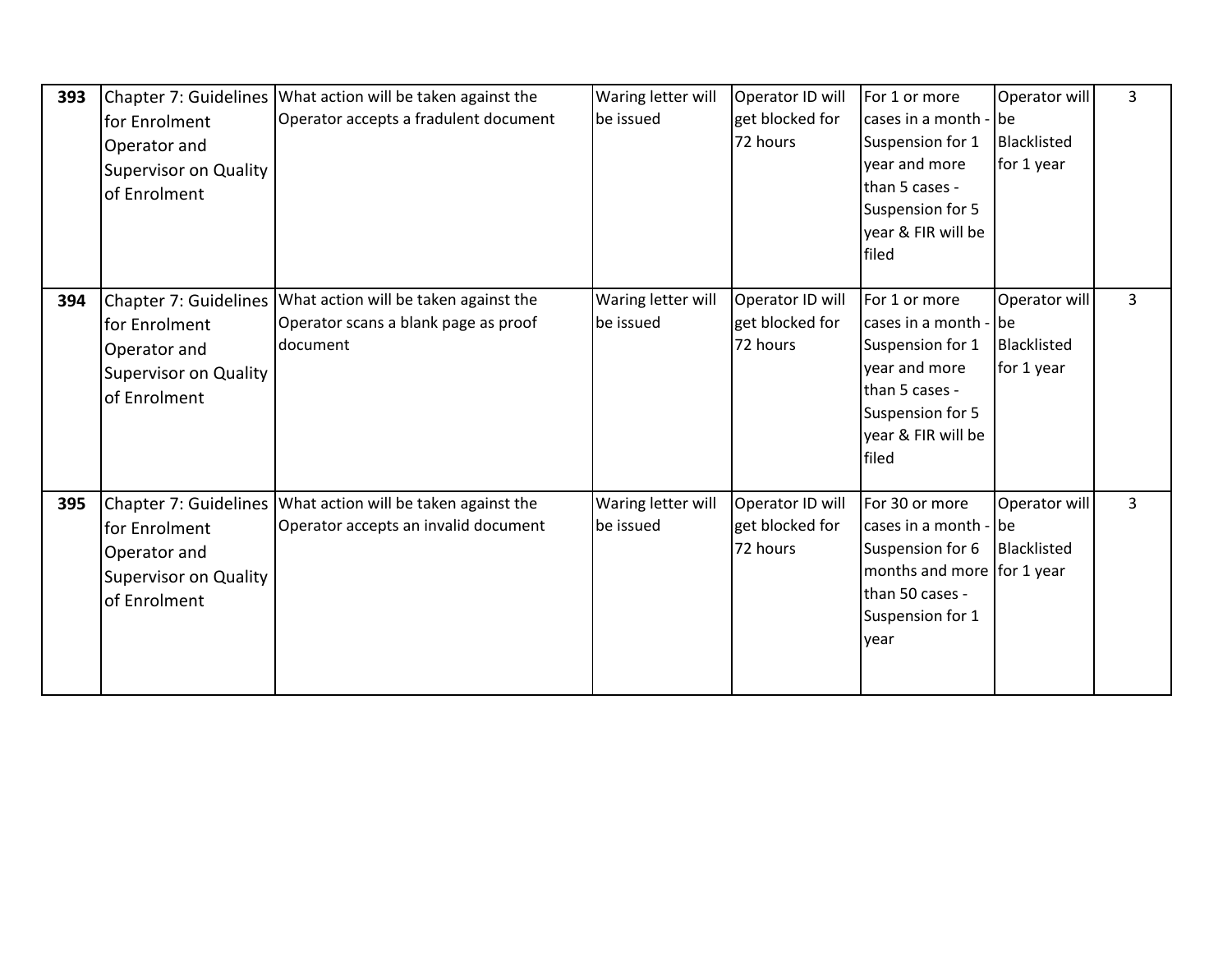| 396 | for Enrolment<br>Operator and<br><b>Supervisor on Quality</b><br>of Enrolment | Chapter 7: Guidelines   What action will be taken against the<br>Operator accepts document which does not be issued<br>match with the demographic details of the<br>resident                                                                                                             | Waring letter will | Operator ID will<br>get blocked for<br>72 hours | For 30 or more<br>cases in a month - lbe<br>Suspension for 6<br>months and more for 1 year<br>than 50 cases -<br>Suspension for 1<br>year | Operator will<br>Blacklisted | 3              |
|-----|-------------------------------------------------------------------------------|------------------------------------------------------------------------------------------------------------------------------------------------------------------------------------------------------------------------------------------------------------------------------------------|--------------------|-------------------------------------------------|-------------------------------------------------------------------------------------------------------------------------------------------|------------------------------|----------------|
| 397 | Chapter 8: Offences<br>and Penalties                                          | Whoever impersonates or attempts to<br>impersonate another person, whether<br>dead or alive, real or imaginary, by<br>providing any false demographic<br>information or biometric information,<br>shall be punishable with imprisonment<br>for a term, which may extend to ___<br>years. |                    | $\overline{2}$                                  | $\overline{3}$                                                                                                                            | $\overline{4}$               | 3              |
| 398 | Chapter 8: Offences<br>and Penalties                                          | Whoever impersonates or attempts to<br>impersonate another person, whether<br>dead or alive, real or imaginary, by<br>providing any false demographic<br>information or biometric information,<br>shall be punishable with a fine which<br>may extend to rupees.                         | 5,000              | 10,000                                          | 20,000                                                                                                                                    | 50,000                       | $\overline{2}$ |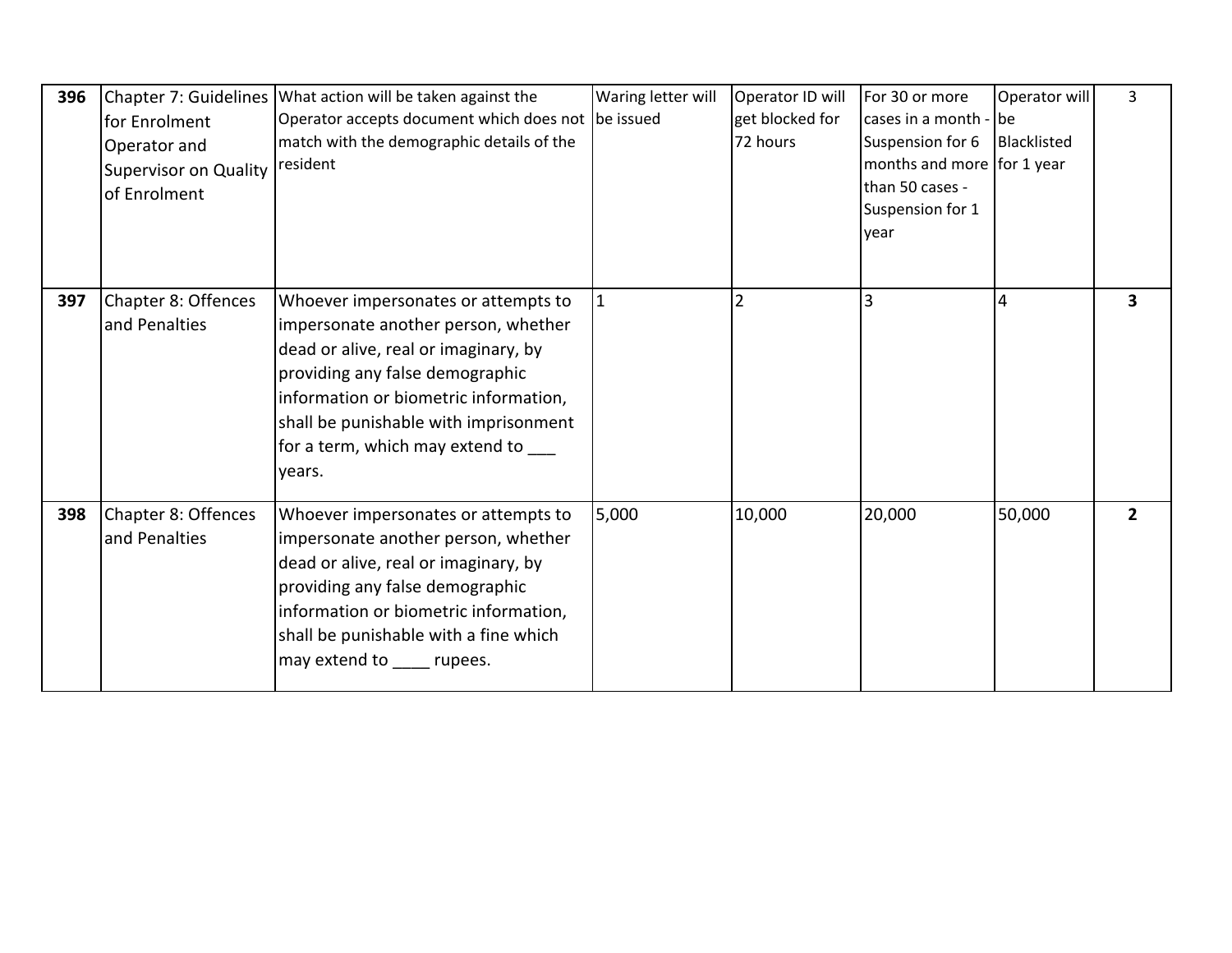| 399 | Chapter 8: Offences | Whoever, with the intention of causing $ 1$ |  |  | 3 |
|-----|---------------------|---------------------------------------------|--|--|---|
|     | and Penalties       | harm or mischief to an Aadhaar number       |  |  |   |
|     |                     | holder, or with the intention of            |  |  |   |
|     |                     | appropriating the identity of an Aadhaar    |  |  |   |
|     |                     | number holder changes or attempts to        |  |  |   |
|     |                     | change any demographic information or       |  |  |   |
|     |                     | biometric information of an Aadhaar         |  |  |   |
|     |                     | number holder by impersonating or           |  |  |   |
|     |                     | attempting to impersonate another           |  |  |   |
|     |                     | person, dead or alive, real or imaginary,   |  |  |   |
|     |                     | shall be punishable with imprisonment       |  |  |   |
|     |                     | for a term which may extend to              |  |  |   |
|     |                     | years and shall also be liable to a fine    |  |  |   |
|     |                     | which may extend to ten thousand            |  |  |   |
|     |                     | rupees.                                     |  |  |   |
|     |                     |                                             |  |  |   |
|     |                     |                                             |  |  |   |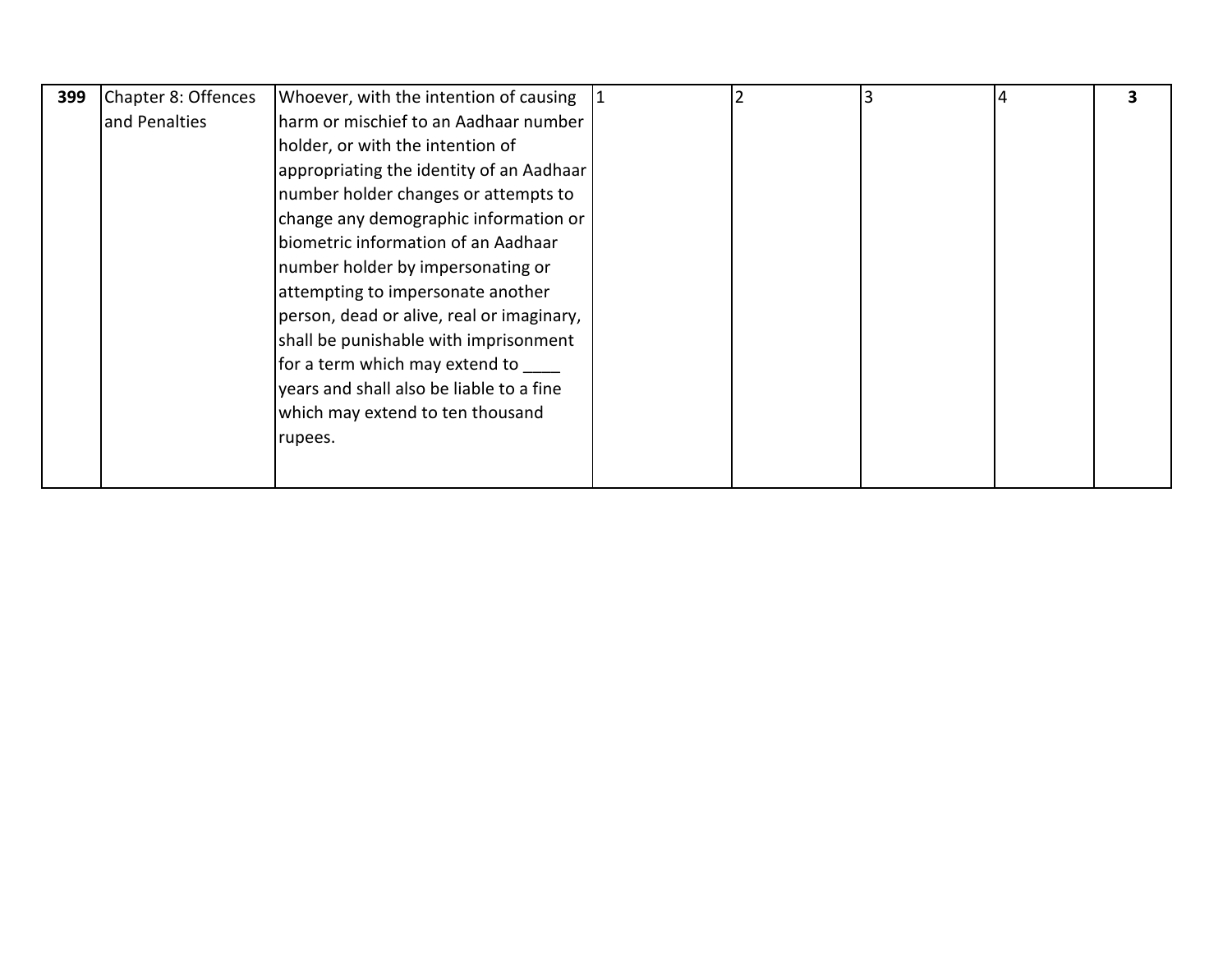| 400 | Chapter 8: Offences | Whoever, with the intention of causing    | 5,000  | 10,000 | 20,000   | 50,000   | $\overline{2}$ |
|-----|---------------------|-------------------------------------------|--------|--------|----------|----------|----------------|
|     | and Penalties       | harm or mischief to an Aadhaar number     |        |        |          |          |                |
|     |                     | holder, or with the intention of          |        |        |          |          |                |
|     |                     | appropriating the identity of an Aadhaar  |        |        |          |          |                |
|     |                     | number holder changes or attempts to      |        |        |          |          |                |
|     |                     | change any demographic information or     |        |        |          |          |                |
|     |                     | biometric information of an Aadhaar       |        |        |          |          |                |
|     |                     | number holder by impersonating or         |        |        |          |          |                |
|     |                     | attempting to impersonate another         |        |        |          |          |                |
|     |                     | person, dead or alive, real or imaginary, |        |        |          |          |                |
|     |                     | shall be punishable with imprisonment     |        |        |          |          |                |
|     |                     | for a term which may extend to three      |        |        |          |          |                |
|     |                     | years and shall also be liable to a fine  |        |        |          |          |                |
|     |                     | which may extend to rupees.               |        |        |          |          |                |
|     |                     |                                           |        |        |          |          |                |
|     |                     |                                           |        |        |          |          |                |
| 401 | Chapter 8: Offences | In the case of a company that is not      | 10,000 | 50,000 | 1,00,000 | 2,00,000 | 3              |
|     | and Penalties       | authorised to collect identity            |        |        |          |          |                |
|     |                     | information under the provisions of this  |        |        |          |          |                |
|     |                     | Act, by words, conduct or demeanour       |        |        |          |          |                |
|     |                     | pretends that it is authorised to do so,  |        |        |          |          |                |
|     |                     | shall be punishable with a fine which     |        |        |          |          |                |
|     |                     | may extend to ___ rupees.                 |        |        |          |          |                |
|     |                     |                                           |        |        |          |          |                |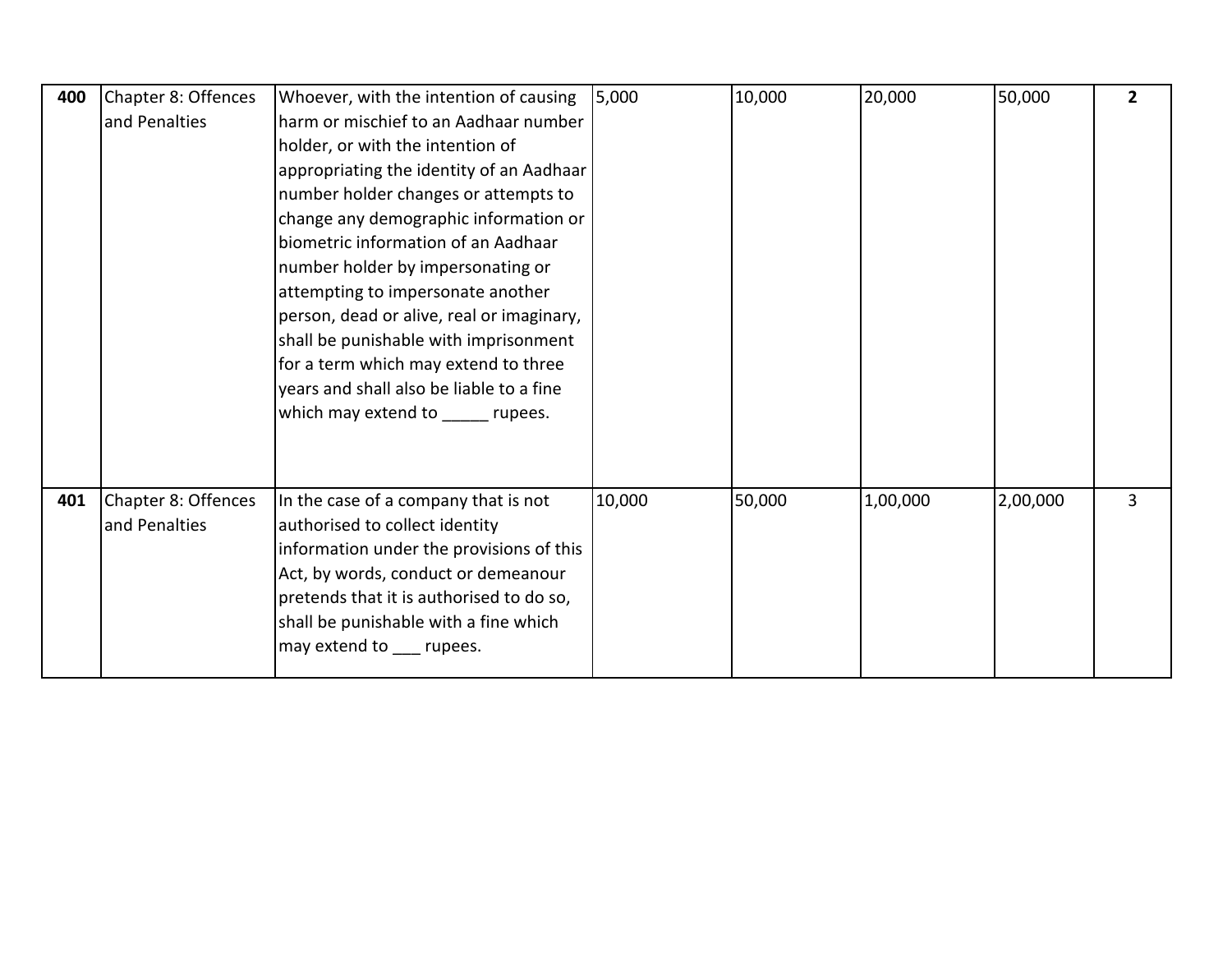| 402 | Chapter 8: Offences<br>and Penalties | Whoever, not being authorised by the<br>Authority, intentionally accesses or<br>secures access to the Central Identities<br>Data Repository shall be punishable with<br>imprisonment for a term which may<br>extend to three years and shall also be<br>liable to a fine which shall not be less<br>than rupees. | 10,000                                                                      | 50,000 | 1,00,000                                                         | 2,00,000                                                       | 3 |
|-----|--------------------------------------|------------------------------------------------------------------------------------------------------------------------------------------------------------------------------------------------------------------------------------------------------------------------------------------------------------------|-----------------------------------------------------------------------------|--------|------------------------------------------------------------------|----------------------------------------------------------------|---|
| 403 | Chapter 8: Offences<br>and Penalties | The meaning of "computer source code"<br>shall have the meaning assigned to it in<br>which of the following Acts?                                                                                                                                                                                                | Section 65 of the IPC Section 67<br>Information<br>Technology Act,<br>2000  |        | Section 43 of<br>the Information   of<br>Technology Act,<br>2000 | Section 41<br>Information<br>Technology<br>Act, 2000           | 1 |
| 404 | Chapter 8: Offences<br>and Penalties | The meanings of "computer<br>contaminant", "computer virus" and<br>"damage" shall have the meaning<br>assigned to it in which of the following<br>Acts?                                                                                                                                                          | Section 65 of the IIPC Section 67<br>Information<br>Technology Act,<br>2000 |        | Section 43 of<br>the Information<br>Technology Act,<br>2000      | Section 41<br>of the<br>Information<br>Technology<br>Act, 2000 | 3 |
| 405 | Chapter 8: Offences<br>and Penalties | Whoever, being an enrolling agency or a $ 1 $<br>requesting entity, fails to comply with<br>the requirements of sub-section (2) of<br>Section 3 or sub-section (3) of Section 8,<br>shall be punishable with imprisonment<br>which may extend to year(s).                                                        |                                                                             | 2      | 3                                                                | 4                                                              | 1 |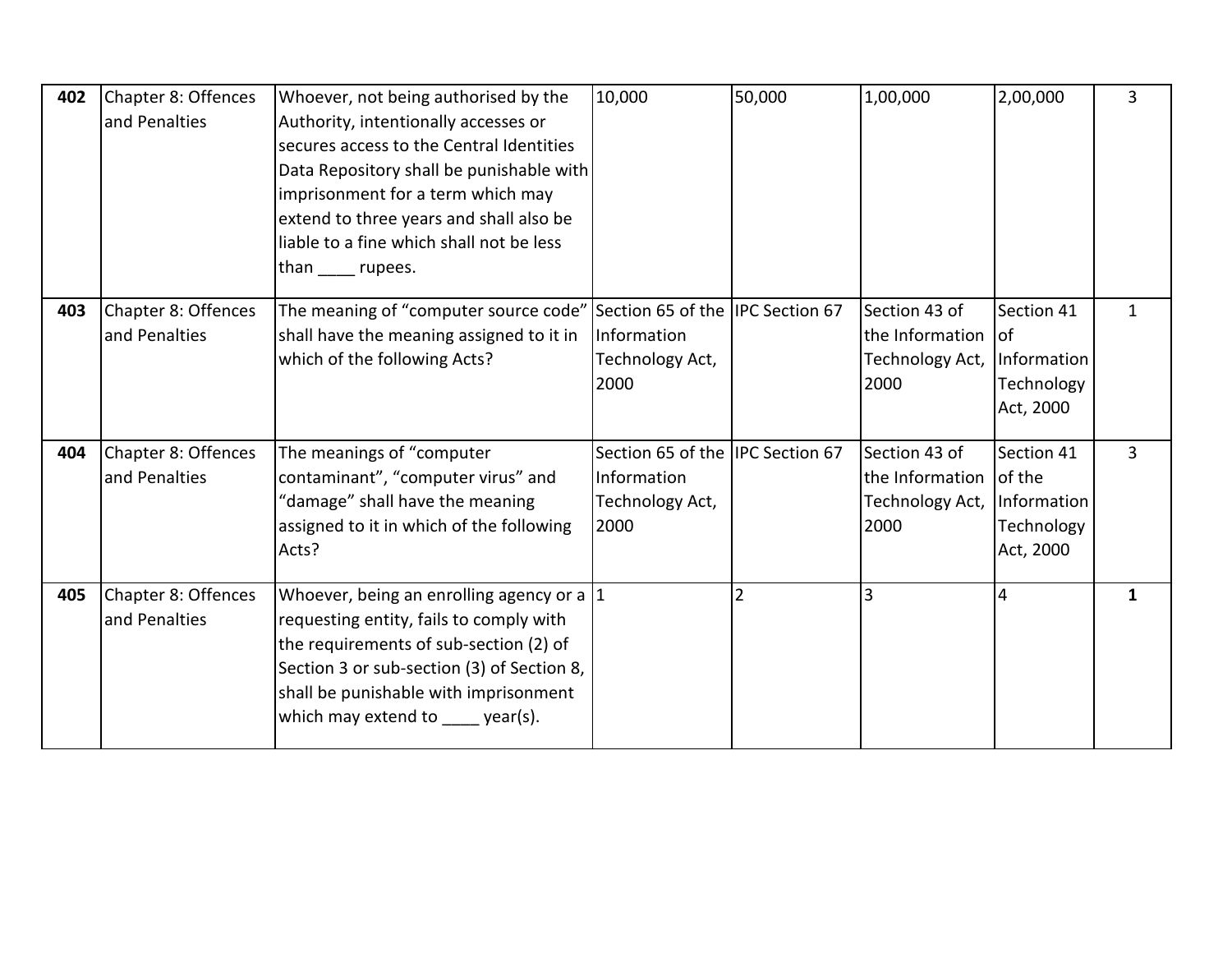| 406 | Chapter 8: Offences<br>and Penalties | Whoever commits an offence under<br>Information Technology Act, 2000 any<br>rules or regulations made thereunder<br>for which no specific penalty is provided<br>elsewhere than this section, shall be<br>punishable with imprisonment for a<br>term which may extend to one year or<br>with a fine, which may extend to<br>rupees.                                                                                                                                                                            | 5,000     | 10,000    | 25,000      | 50,000      | 3 |
|-----|--------------------------------------|----------------------------------------------------------------------------------------------------------------------------------------------------------------------------------------------------------------------------------------------------------------------------------------------------------------------------------------------------------------------------------------------------------------------------------------------------------------------------------------------------------------|-----------|-----------|-------------|-------------|---|
| 407 | Chapter 8: Offences<br>and Penalties | Whoever commits an offence under<br>Information Technology Act, 2000 any<br>rules or regulations made thereunder<br>for which no specific penalty is provided<br>elsewhere than this section, shall be<br>punishable. Given here are some<br>punishments:<br>i. Imprisonment for a term which may<br>extend to 1 year<br>ii. Fine which may extend to Rs. 25,000<br>iii. Imprisonment for a term which may<br>extend to 2 year<br>iv. Fine which may extend to Rs. 15,000<br>Identify the correct punishments. | i. or ii. | i. or iv. | ii. or iii. | iii. or iv. | 1 |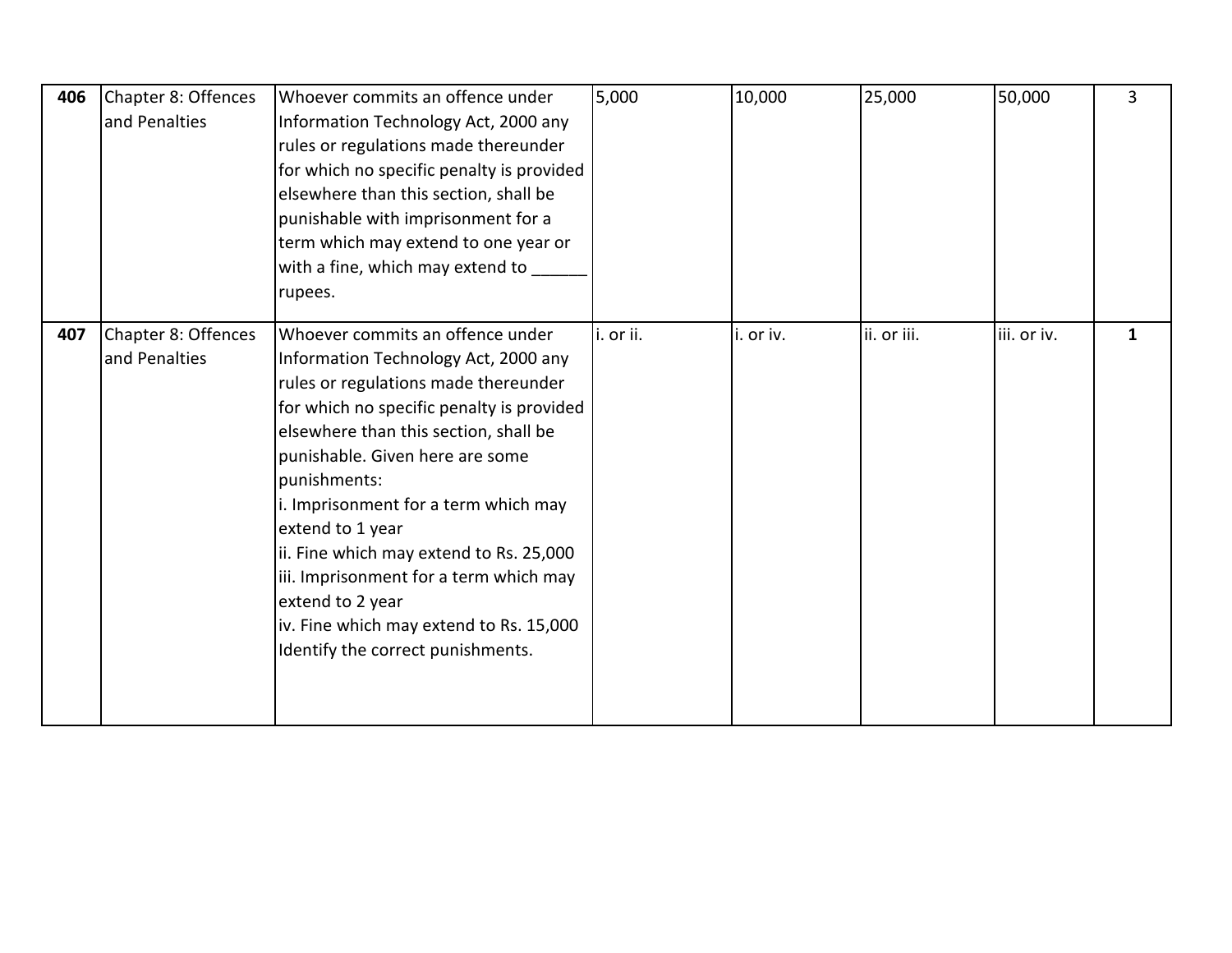| 408 | Chapter 8: Offences | Whoever, being a requesting entity,      | i. or ii. | i. or iv. | ii. or iii. | iii. or iv. | 4            |
|-----|---------------------|------------------------------------------|-----------|-----------|-------------|-------------|--------------|
|     | and Penalties       | uses the identity information of an      |           |           |             |             |              |
|     |                     | individual in contravention of sub-      |           |           |             |             |              |
|     |                     | section (3) of Section 8, shall be       |           |           |             |             |              |
|     |                     | punishable. Given here are some          |           |           |             |             |              |
|     |                     | punishments.                             |           |           |             |             |              |
|     |                     | i. Imprisonment for a term which may     |           |           |             |             |              |
|     |                     | extend to 1 year                         |           |           |             |             |              |
|     |                     | ii. Fine which may extend to Rs. 25,000  |           |           |             |             |              |
|     |                     | iii. Imprisonment for a term which may   |           |           |             |             |              |
|     |                     | extend to 3 years                        |           |           |             |             |              |
|     |                     | iv. Fine which may extend to Rs. 10,000  |           |           |             |             |              |
|     |                     | Identify the correct option.             |           |           |             |             |              |
|     |                     |                                          |           |           |             |             |              |
| 409 | Chapter 8: Offences | Given here are some courts.              | i. or ii. | i. or iv. | ii. or iii. | iii. or iv. | $\mathbf{1}$ |
|     | and Penalties       | i. Chief Metropolitan Magistrate         |           |           |             |             |              |
|     |                     | ii. Chief Judicial Magistrate            |           |           |             |             |              |
|     |                     | iii. Primary Court                       |           |           |             |             |              |
|     |                     | iv. Judicial Service Commission          |           |           |             |             |              |
|     |                     | Identify the courts that can try any     |           |           |             |             |              |
|     |                     | offence punishable under Information     |           |           |             |             |              |
|     |                     | Technology Act, 2000.                    |           |           |             |             |              |
| 410 | Chapter 8: Offences | Given here are some police ranks.        | i. or ii. | i. or iv. | iii.        | iii. or iv. | 3            |
|     | and Penalties       | i. Sub-Inspector of Police               |           |           |             |             |              |
|     |                     | ii. Assistant Sub-Inspector of Police    |           |           |             |             |              |
|     |                     | iii. Inspector of Police                 |           |           |             |             |              |
|     |                     | iv. Assistant Inspector of Police        |           |           |             |             |              |
|     |                     | Identify the police rank that can        |           |           |             |             |              |
|     |                     | investigate any offence under            |           |           |             |             |              |
|     |                     | <b>Information Technology Act, 2000.</b> |           |           |             |             |              |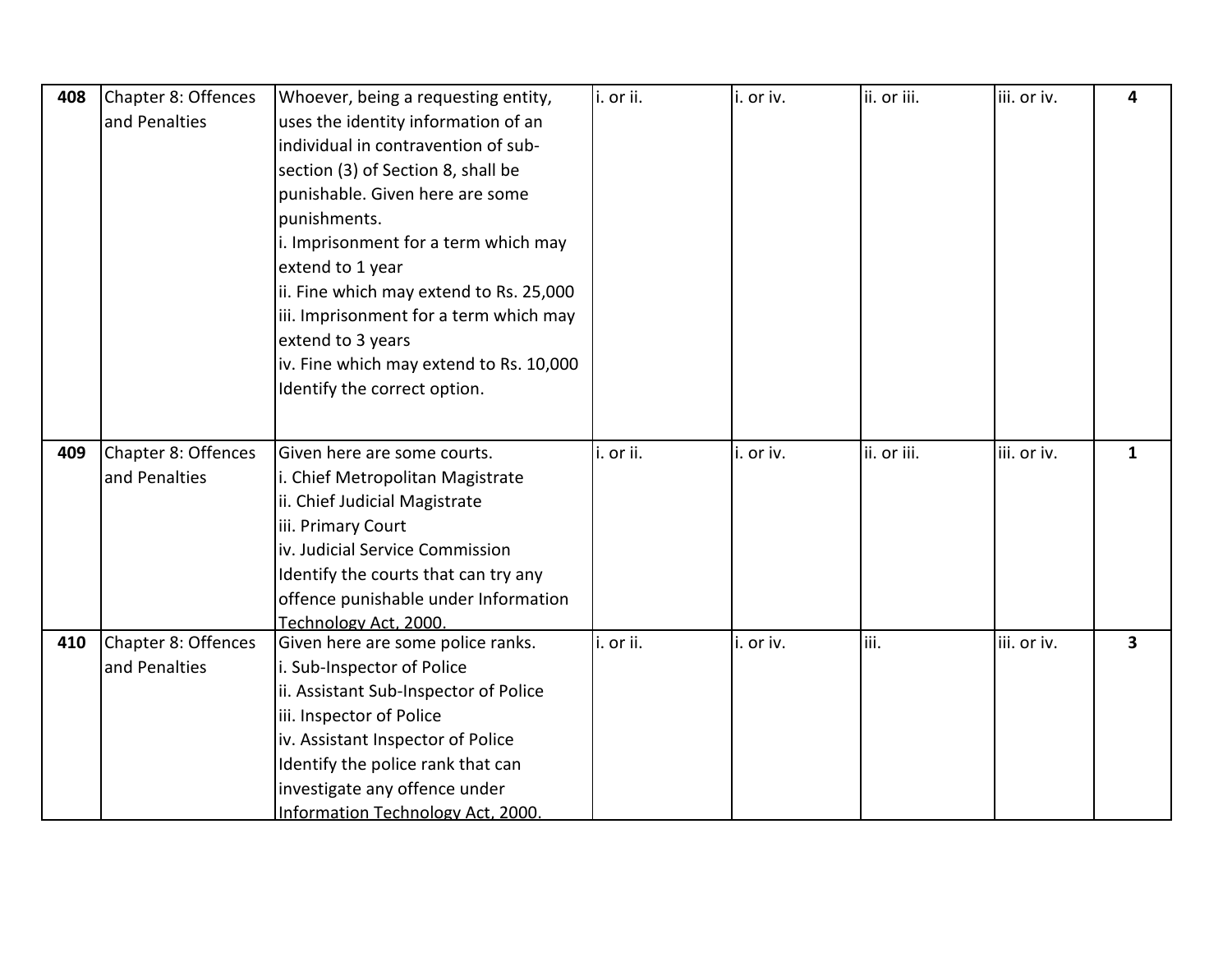| 411 | Chapter 8: Offences | An error was uncovered where               | i. or ii. | i. or iv. | iii.  | iii. or iv. | 1 |
|-----|---------------------|--------------------------------------------|-----------|-----------|-------|-------------|---|
|     | and Penalties       | enrolment with fake Pol/PoA was done       |           |           |       |             |   |
|     |                     | by tampering UIDAI software.               |           |           |       |             |   |
|     |                     | Given here are some people.                |           |           |       |             |   |
|     |                     | i. Operator                                |           |           |       |             |   |
|     |                     | ii. Supervisor                             |           |           |       |             |   |
|     |                     | iii. Registrar                             |           |           |       |             |   |
|     |                     | iv. Introducer                             |           |           |       |             |   |
|     |                     | Which of these people will be              |           |           |       |             |   |
|     |                     | punishable for this offence?               |           |           |       |             |   |
|     |                     |                                            |           |           |       |             |   |
| 412 | Chapter 8: Offences | During verification, it is discovered that | i. or ii. | i. or iv. | liii. | iii. or iv. | 1 |
|     | and Penalties       | a Photo of Photo (PoP) was used in the     |           |           |       |             |   |
|     |                     | Aadhaar registration. Given here are       |           |           |       |             |   |
|     |                     | some people:                               |           |           |       |             |   |
|     |                     | i. Operator                                |           |           |       |             |   |
|     |                     | ii. Supervisor                             |           |           |       |             |   |
|     |                     | iii. Registrar                             |           |           |       |             |   |
|     |                     | iv. Introducer                             |           |           |       |             |   |
|     |                     | Which of these people will be              |           |           |       |             |   |
|     |                     | nunishable for this offence?               |           |           |       |             |   |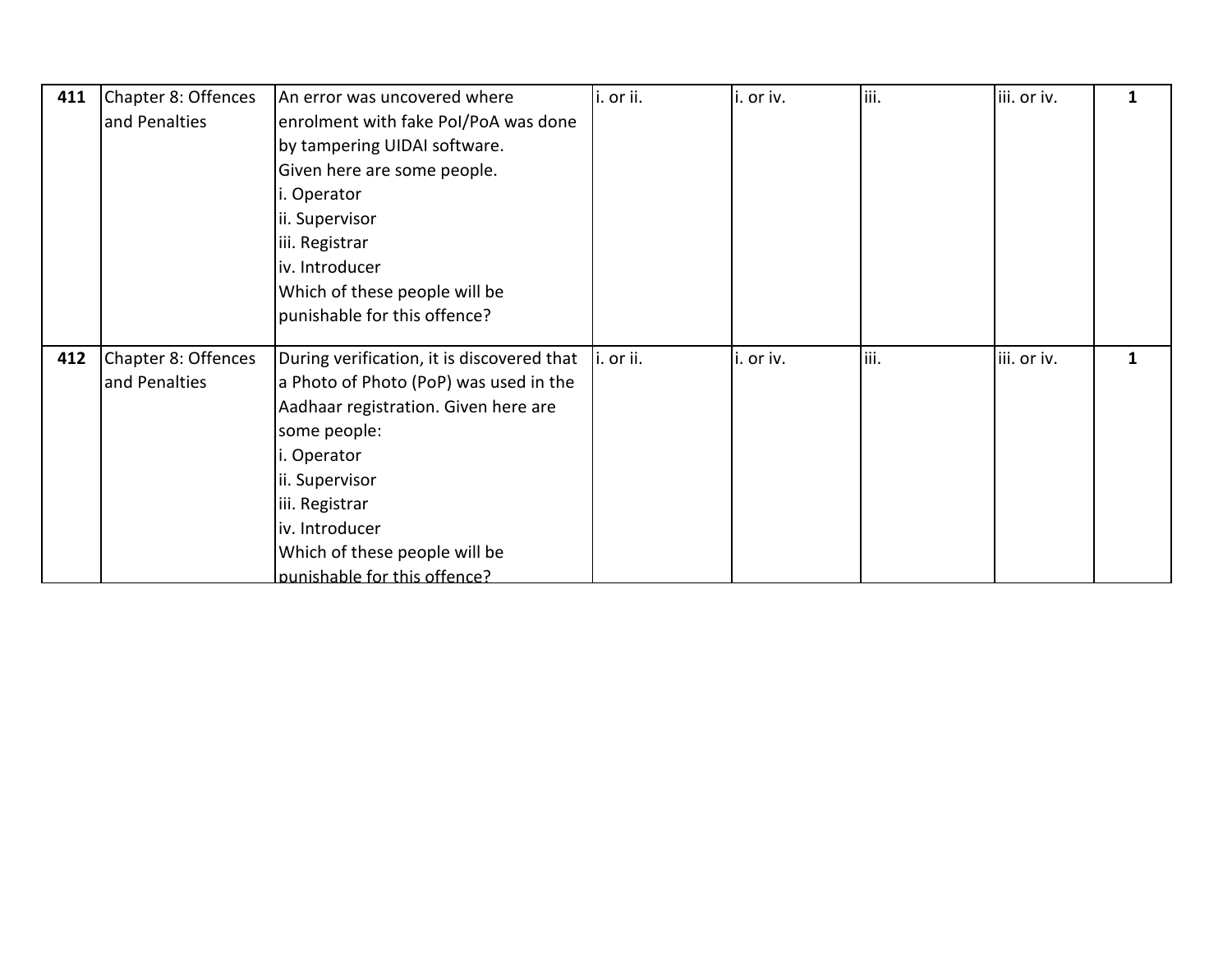| 413 | Chapter 8: Offences | Whoever, not being authorised by the           | i. and ii. | iii. and iv. | ii. and iv. | i. and iv. |  |
|-----|---------------------|------------------------------------------------|------------|--------------|-------------|------------|--|
|     | and Penalties       | Authority, intentionally downloads,            |            |              |             |            |  |
|     |                     | copies or extracts any data from the           |            |              |             |            |  |
|     |                     | Central Identities Data Repository or          |            |              |             |            |  |
|     |                     | stored in any removable storage                |            |              |             |            |  |
|     |                     | medium shall be punishable.                    |            |              |             |            |  |
|     |                     | Given here are some punishments:               |            |              |             |            |  |
|     |                     | i. Imprisonment for a term which may           |            |              |             |            |  |
|     |                     | extend to 3 years                              |            |              |             |            |  |
|     |                     | lii. Shall be liable to a fine which shall not |            |              |             |            |  |
|     |                     | be less than Rs. 1,00,000                      |            |              |             |            |  |
|     |                     | iii. Imprisonment for a term which may         |            |              |             |            |  |
|     |                     | extend to 2 years                              |            |              |             |            |  |
|     |                     | iv. Shall be liable to a fine which shall      |            |              |             |            |  |
|     |                     | not be less than Rs. 30,000                    |            |              |             |            |  |
|     |                     | Identify the correct option.                   |            |              |             |            |  |
|     |                     |                                                |            |              |             |            |  |
|     |                     |                                                |            |              |             |            |  |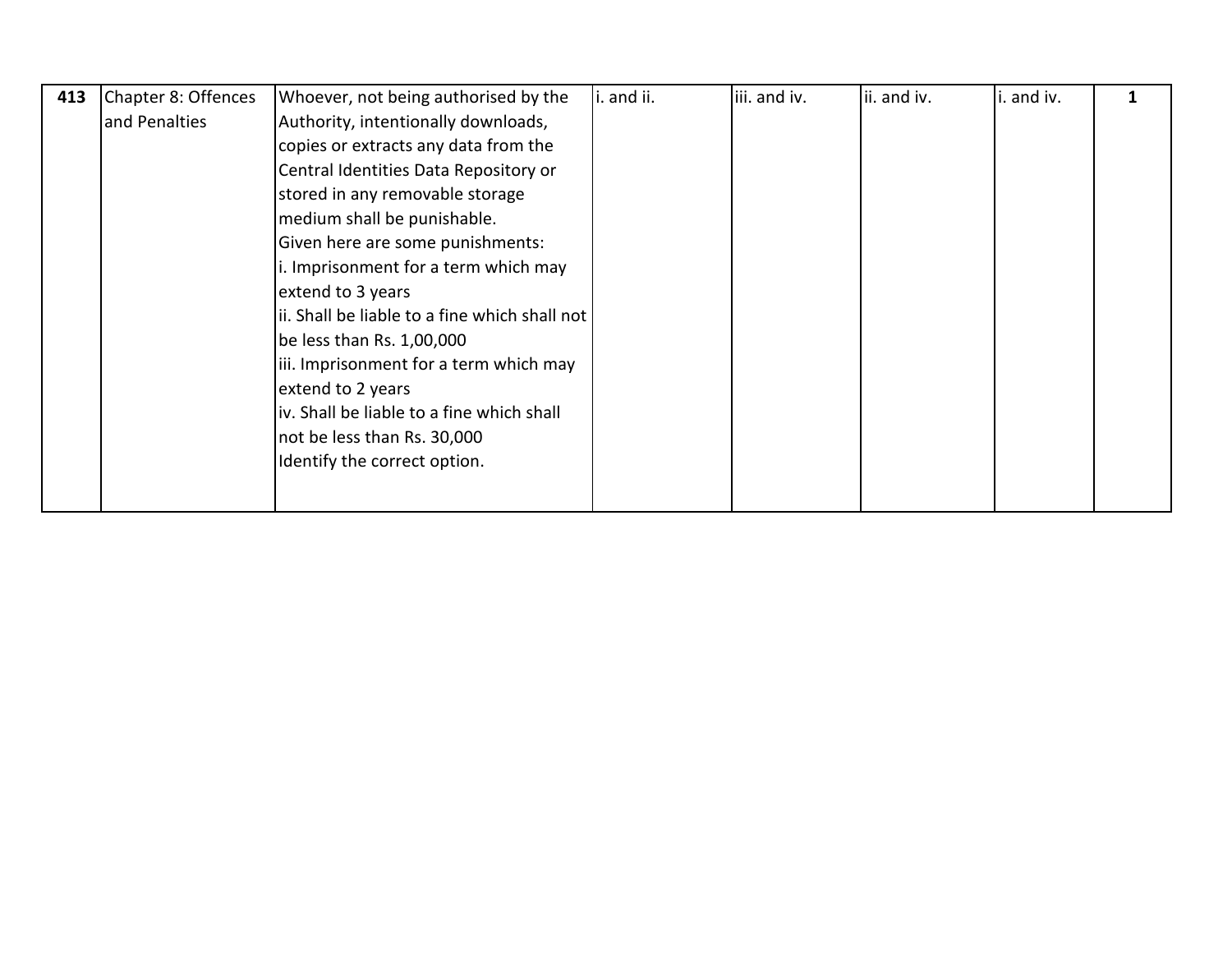| 414 | Chapter 8: Offences | Whoever, not being authorised by the          | i. and ii. | iii. and iv. | ii. and iv. | i. and iv. | 1 |
|-----|---------------------|-----------------------------------------------|------------|--------------|-------------|------------|---|
|     | and Penalties       | Authority, intentionally steals, conceals,    |            |              |             |            |   |
|     |                     | destroys or alters or causes any person       |            |              |             |            |   |
|     |                     | to steal, conceal, destroy or alter any       |            |              |             |            |   |
|     |                     | computer source code used by the              |            |              |             |            |   |
|     |                     | Authority with an intention to cause          |            |              |             |            |   |
|     |                     | damage, shall be punishable.                  |            |              |             |            |   |
|     |                     | Given here are some punishments:              |            |              |             |            |   |
|     |                     | i. Imprisonment for a term which may          |            |              |             |            |   |
|     |                     | extend to 3 years                             |            |              |             |            |   |
|     |                     | ii. Shall be liable to a fine which shall not |            |              |             |            |   |
|     |                     | be less than Rs. 1,00,000                     |            |              |             |            |   |
|     |                     | iii. Imprisonment for a term which may        |            |              |             |            |   |
|     |                     | extend to 2 years                             |            |              |             |            |   |
|     |                     | iv. Shall be liable to a fine which shall     |            |              |             |            |   |
|     |                     | not be less than Rs. 30,000                   |            |              |             |            |   |
|     |                     | Identify the correct punishments.             |            |              |             |            |   |
|     |                     | i. and ii.                                    |            |              |             |            |   |
|     |                     | iii. and iv.                                  |            |              |             |            |   |
|     |                     | ii. and iv.                                   |            |              |             |            |   |
|     |                     | i. and iv.                                    |            |              |             |            |   |
|     |                     |                                               |            |              |             |            |   |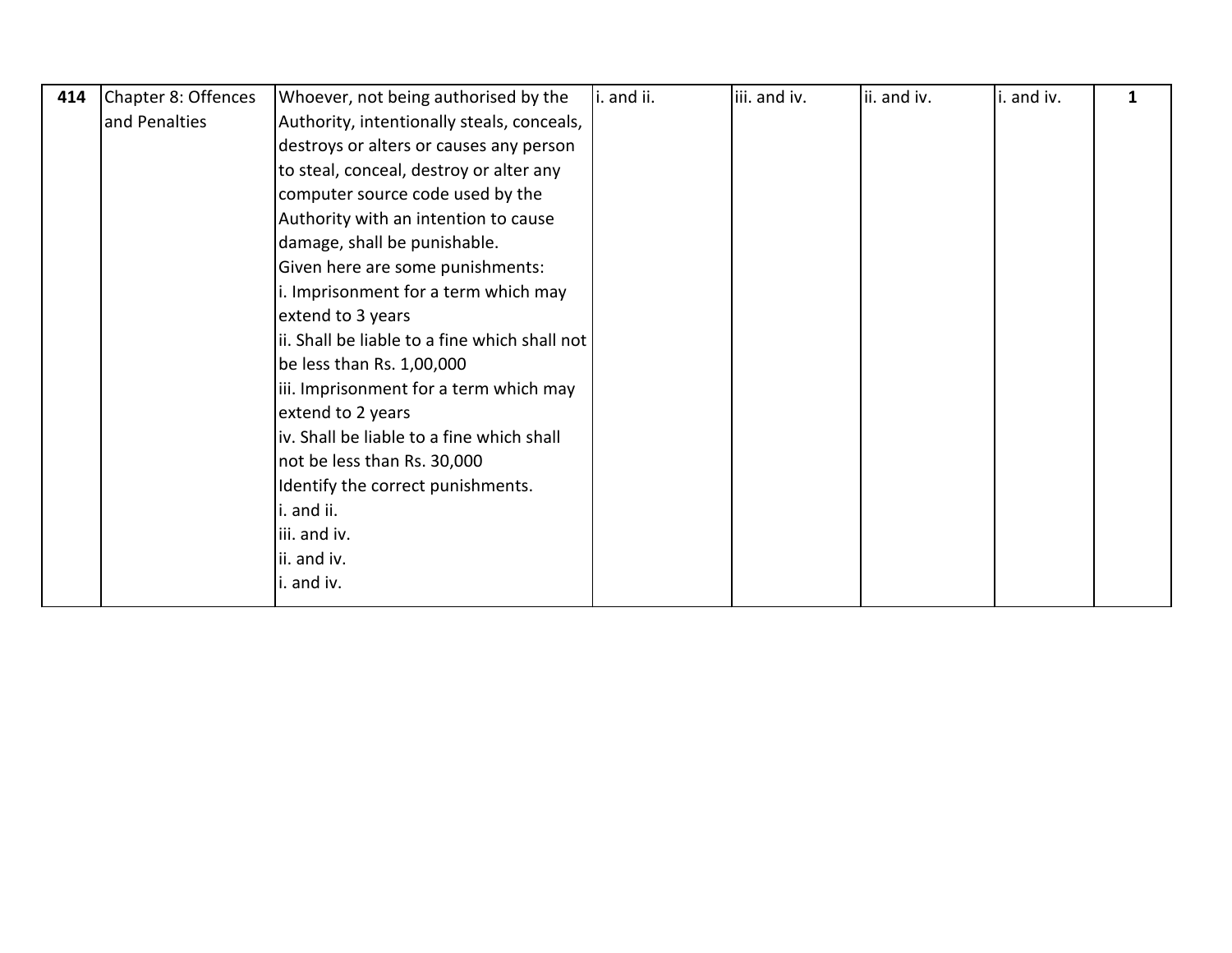| 415 | Chapter 8: Offences | Whoever, being an enrolling agency or a $ i$ . or ii. |            | i. or iv.    | ii. or iii. | iii. or iv. | $\mathbf{2}$ |
|-----|---------------------|-------------------------------------------------------|------------|--------------|-------------|-------------|--------------|
|     | and Penalties       | requesting entity, fails to comply with               |            |              |             |             |              |
|     |                     | the requirements of sub-section (2) of                |            |              |             |             |              |
|     |                     | Section 3 or sub-section (3) of Section 8,            |            |              |             |             |              |
|     |                     | shall be punishable.                                  |            |              |             |             |              |
|     |                     | Given here are some punishments:                      |            |              |             |             |              |
|     |                     | i. Imprisonment for a term which may                  |            |              |             |             |              |
|     |                     | extend to 1 year                                      |            |              |             |             |              |
|     |                     | ii. Fine which may extend to Rs. 25,000               |            |              |             |             |              |
|     |                     | iii. Imprisonment for a term which may                |            |              |             |             |              |
|     |                     | extend to 3 year                                      |            |              |             |             |              |
|     |                     | iv. Fine which may extend to Rs. 10,000               |            |              |             |             |              |
|     |                     | Identify the correct punishments.                     |            |              |             |             |              |
|     |                     |                                                       |            |              |             |             |              |
|     |                     |                                                       |            |              |             |             |              |
| 416 | Chapter 8: Offences | Whoever, not being authorised by the                  | i. and ii. | iii. and iv. | ii. and iv. | i. and iv.  | 1            |
|     | and Penalties       | Authority, intentionally denies or causes             |            |              |             |             |              |
|     |                     | a denial of access to any person who is               |            |              |             |             |              |
|     |                     | authorised to access the Central                      |            |              |             |             |              |
|     |                     | Identities Data Repository shall be                   |            |              |             |             |              |
|     |                     | punishable:                                           |            |              |             |             |              |
|     |                     | i. Imprisonment for a term which may                  |            |              |             |             |              |
|     |                     | extend to 3 years                                     |            |              |             |             |              |
|     |                     | ii. Shall be liable to a fine which shall not         |            |              |             |             |              |
|     |                     | be less than Rs. 1,00,000                             |            |              |             |             |              |
|     |                     | iii. Imprisonment for a term which may                |            |              |             |             |              |
|     |                     | extend to 2 years                                     |            |              |             |             |              |
|     |                     | iv. Shall be liable to a fine which shall             |            |              |             |             |              |
|     |                     |                                                       |            |              |             |             |              |
|     |                     | not be less than Rs. 30,000                           |            |              |             |             |              |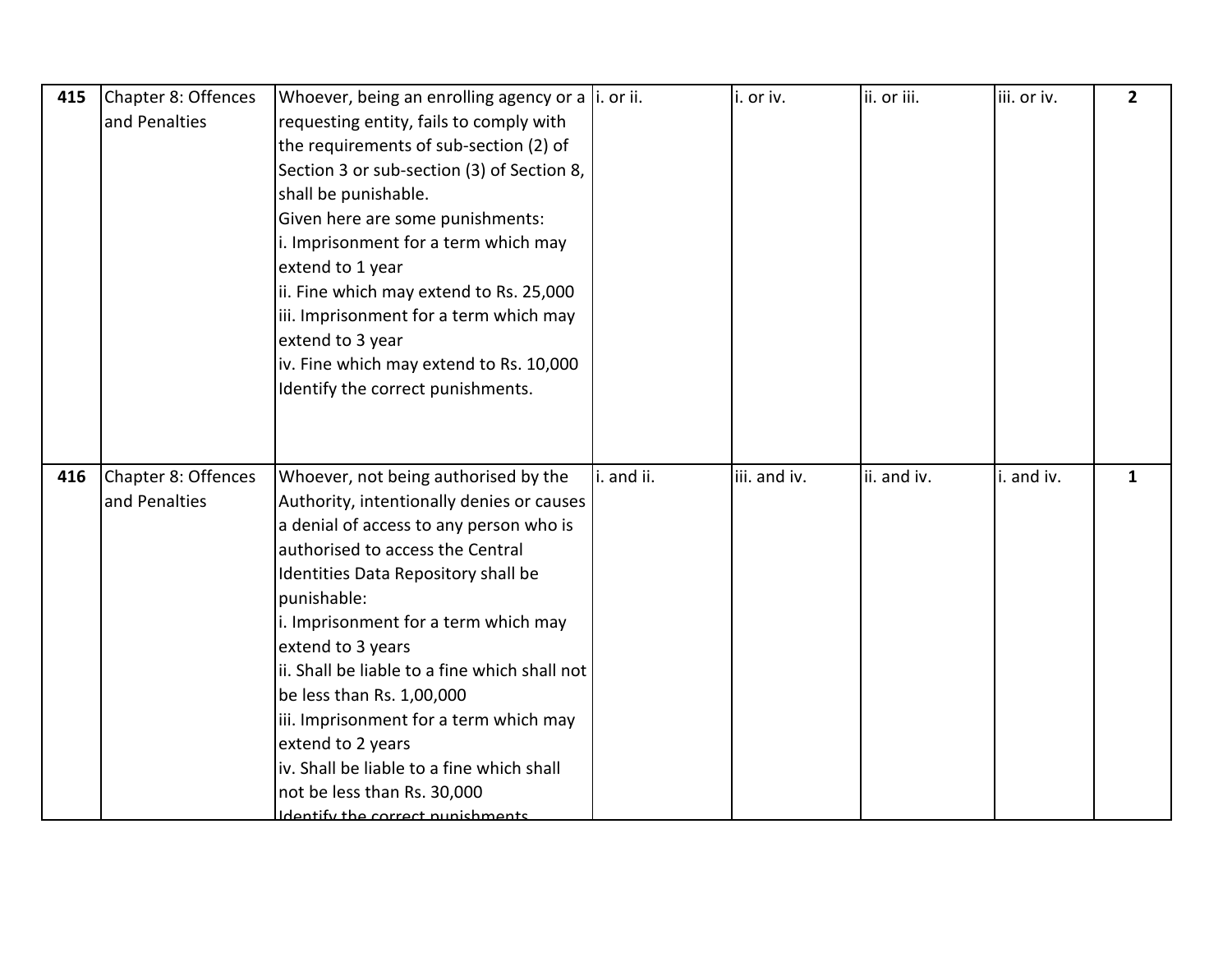|                                                   |  | i., ii. and iii. | i. and iv. | 3 |
|---------------------------------------------------|--|------------------|------------|---|
| and Penalties<br>i. A person or company not being |  |                  |            |   |
| authorised by the Authority disrupts or           |  |                  |            |   |
| causes disruption to the access to the            |  |                  |            |   |
| Central Identities Data Repository                |  |                  |            |   |
| ii. A person or company damages or                |  |                  |            |   |
| causes to be damaged the data in the              |  |                  |            |   |
| Central Identities Data Repository                |  |                  |            |   |
| iii. A person or company introduces or            |  |                  |            |   |
| causes to be introduced any virus or              |  |                  |            |   |
| other computer contaminant in the                 |  |                  |            |   |
| Central Identities Data Repository                |  |                  |            |   |
| iv. A person or company intentionally             |  |                  |            |   |
| discloses, transmits, copies or otherwise         |  |                  |            |   |
| disseminates any identity information             |  |                  |            |   |
| collected                                         |  |                  |            |   |
| You need to find the offences that result         |  |                  |            |   |
| in imprisonment for a term which may              |  |                  |            |   |
| extend to three years and shall also be           |  |                  |            |   |
| liable to a fine which shall not be less          |  |                  |            |   |
| than ten lakh rupees.                             |  |                  |            |   |
|                                                   |  |                  |            |   |
|                                                   |  |                  |            |   |
|                                                   |  |                  |            |   |
|                                                   |  |                  |            |   |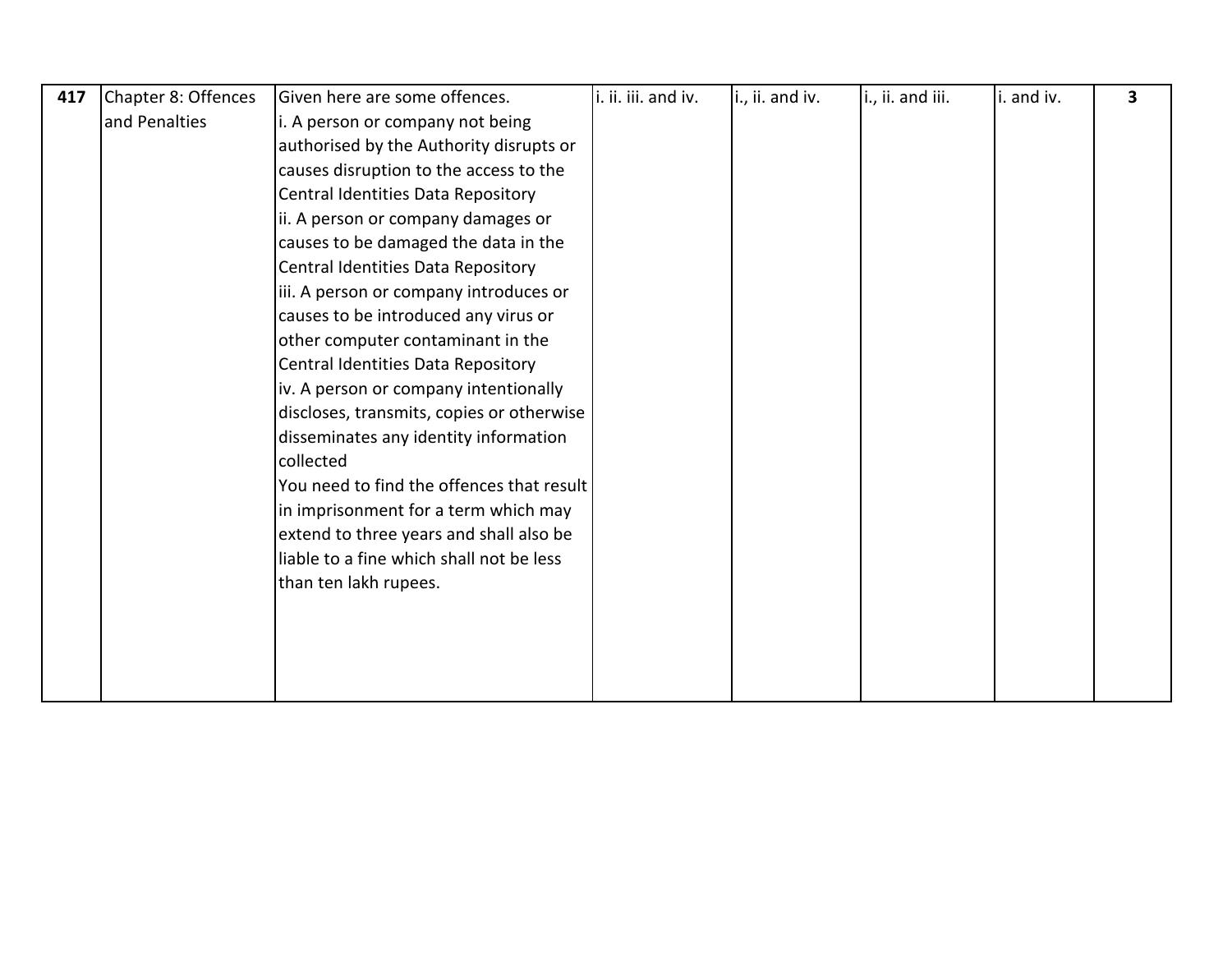| 418 | Chapter 8: Offences | Given here are some offences.                 | i. ii. iii. and iv. | i., ii. and iv. | i., ii. and iii. | i. and iv. | $\overline{2}$ |
|-----|---------------------|-----------------------------------------------|---------------------|-----------------|------------------|------------|----------------|
|     | and Penalties       | i. A person or company destroys, deletes      |                     |                 |                  |            |                |
|     |                     | or alters any information stored in any       |                     |                 |                  |            |                |
|     |                     | removable storage media or in the             |                     |                 |                  |            |                |
|     |                     | Central Identities Data Repository or         |                     |                 |                  |            |                |
|     |                     | diminishes its value or utility or affects it |                     |                 |                  |            |                |
|     |                     | injuriously by any means                      |                     |                 |                  |            |                |
|     |                     | ii. A person or company steals, conceals,     |                     |                 |                  |            |                |
|     |                     | destroys or alters or causes any person       |                     |                 |                  |            |                |
|     |                     | to steal, conceal, destroy or alter any       |                     |                 |                  |            |                |
|     |                     | computer source code used by the              |                     |                 |                  |            |                |
|     |                     | Authority with an intention to cause          |                     |                 |                  |            |                |
|     |                     | damage                                        |                     |                 |                  |            |                |
|     |                     | iii. A person or company impersonates         |                     |                 |                  |            |                |
|     |                     | or attempts to impersonate another            |                     |                 |                  |            |                |
|     |                     | person, whether dead or alive, real or        |                     |                 |                  |            |                |
|     |                     | imaginary, by providing any false             |                     |                 |                  |            |                |
|     |                     | demographic information                       |                     |                 |                  |            |                |
|     |                     | iv. A person or company reveals any           |                     |                 |                  |            |                |
|     |                     | information in contravention of sub-          |                     |                 |                  |            |                |
|     |                     | section (5) of Section 28, or shares, uses    |                     |                 |                  |            |                |
|     |                     | or displays information in contravention      |                     |                 |                  |            |                |
|     |                     | of Section 29 or assists any person in        |                     |                 |                  |            |                |
|     |                     | any of the aforementioned Acts                |                     |                 |                  |            |                |
|     |                     | You need to find the offences that result     |                     |                 |                  |            |                |
|     |                     |                                               |                     |                 |                  |            |                |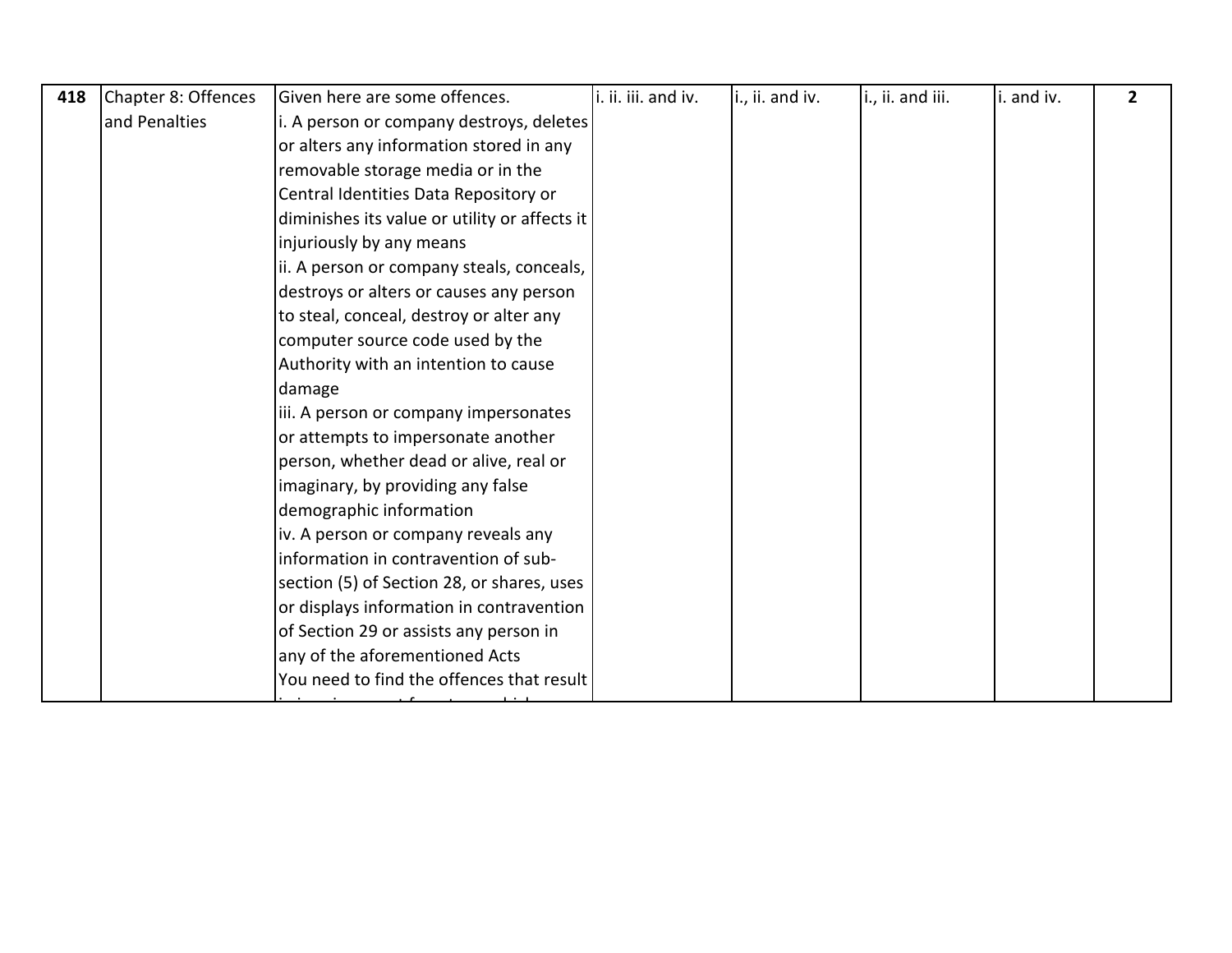| 419 | Chapter 8: Offences | Given here are some offences.              | i. ii. iii. and iv. | i., ii. and iv. | i., ii. and iii. | i. and iii. | 4 |
|-----|---------------------|--------------------------------------------|---------------------|-----------------|------------------|-------------|---|
|     | and Penalties       | i. A person or company not being           |                     |                 |                  |             |   |
|     |                     | authorised to collect identity             |                     |                 |                  |             |   |
|     |                     | information under the provisions of this   |                     |                 |                  |             |   |
|     |                     | Act, by words, conduct or demeanour        |                     |                 |                  |             |   |
|     |                     | pretends that he is authorised to do so    |                     |                 |                  |             |   |
|     |                     | ii. A person or company steals, conceals,  |                     |                 |                  |             |   |
|     |                     | destroys or alters or causes any person    |                     |                 |                  |             |   |
|     |                     | to steal, conceal, destroy or alter any    |                     |                 |                  |             |   |
|     |                     | computer source code used by the           |                     |                 |                  |             |   |
|     |                     | Authority with an intention to cause       |                     |                 |                  |             |   |
|     |                     | damage                                     |                     |                 |                  |             |   |
|     |                     | iii. A person or company impersonates      |                     |                 |                  |             |   |
|     |                     | or attempts to impersonate another         |                     |                 |                  |             |   |
|     |                     | person, whether dead or alive, real or     |                     |                 |                  |             |   |
|     |                     | imaginary, by providing any false          |                     |                 |                  |             |   |
|     |                     | demographic information                    |                     |                 |                  |             |   |
|     |                     | iv. A person or company reveals any        |                     |                 |                  |             |   |
|     |                     | information in contravention of sub-       |                     |                 |                  |             |   |
|     |                     | section (5) of section 28, or shares, uses |                     |                 |                  |             |   |
|     |                     | or displays information in contravention   |                     |                 |                  |             |   |
|     |                     | of section 29 or assists any person in any |                     |                 |                  |             |   |
|     |                     | of the aforementioned Acts                 |                     |                 |                  |             |   |
|     |                     | You need to find the offences that result  |                     |                 |                  |             |   |
|     |                     | in imprisonment for a term which may       |                     |                 |                  |             |   |
|     |                     |                                            |                     |                 |                  |             |   |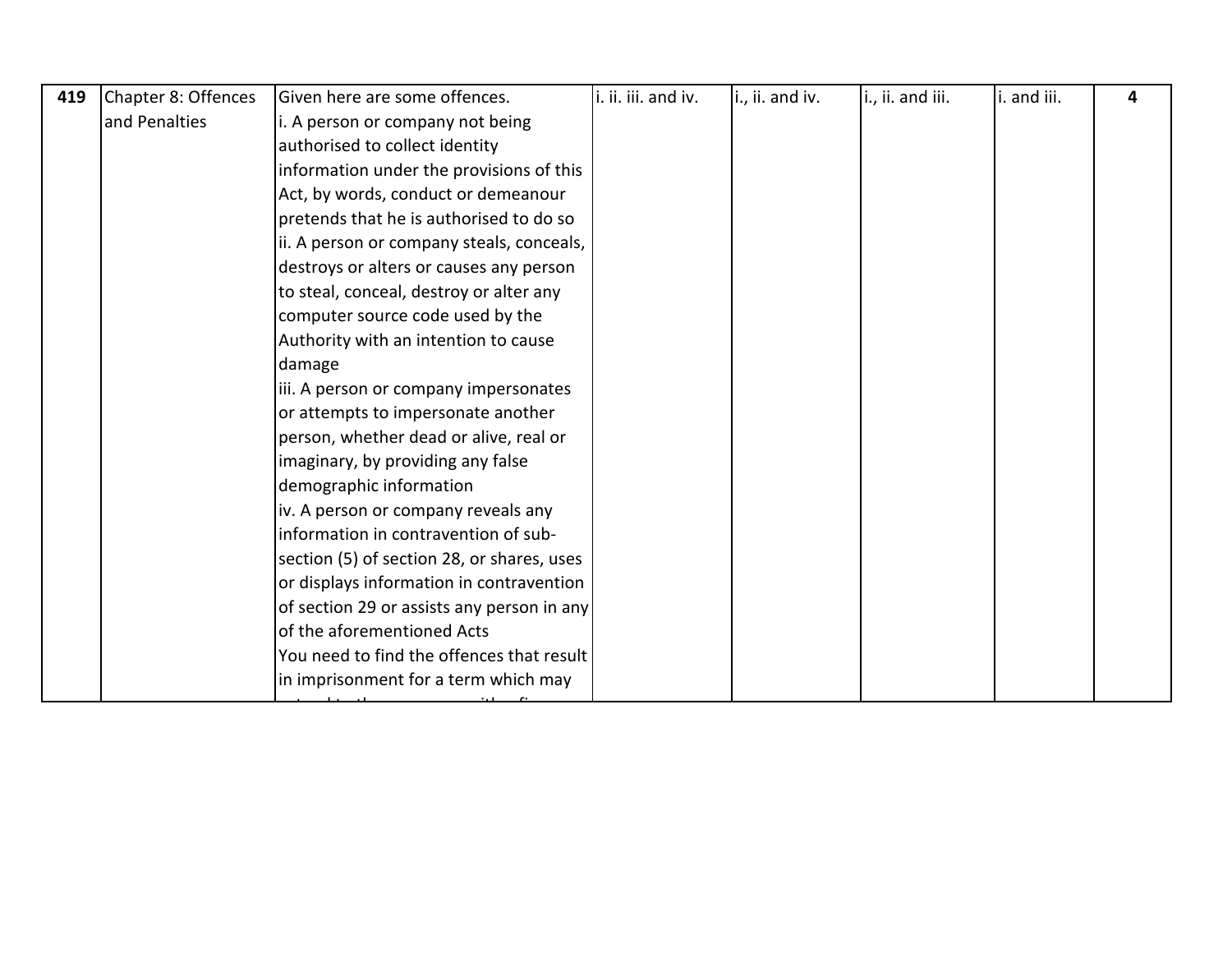| 420 | Chapter 8: Offences          | Given here are some offences.                         | i. ii. iii. and iv. | ii. and iii. | i., ii. and iii. | i. and iv. | $\overline{2}$ |
|-----|------------------------------|-------------------------------------------------------|---------------------|--------------|------------------|------------|----------------|
|     | and Penalties                | i. A person or company destroys, deletes              |                     |              |                  |            |                |
|     |                              | or alters any information stored in any               |                     |              |                  |            |                |
|     |                              | removable storage media or in the                     |                     |              |                  |            |                |
|     |                              | Central Identities Data Repository or                 |                     |              |                  |            |                |
|     |                              | diminishes its value or utility or affects it         |                     |              |                  |            |                |
|     |                              | injuriously by any means                              |                     |              |                  |            |                |
|     |                              | ii. A person or company introduces or                 |                     |              |                  |            |                |
|     |                              | causes to be introduced any virus or                  |                     |              |                  |            |                |
|     |                              | other computer contaminant in the                     |                     |              |                  |            |                |
|     |                              | Central Identities Data Repositor                     |                     |              |                  |            |                |
|     |                              | iii. A person or company denies or                    |                     |              |                  |            |                |
|     |                              | causes a denial of access to any person               |                     |              |                  |            |                |
|     |                              | who is authorised to access the Central               |                     |              |                  |            |                |
|     |                              | Identities Data Repository                            |                     |              |                  |            |                |
|     |                              | iv. A person or company reveals any                   |                     |              |                  |            |                |
|     |                              | information in contravention of sub-                  |                     |              |                  |            |                |
|     |                              | section (5) of Section 28                             |                     |              |                  |            |                |
|     |                              | You need to find the offences that result             |                     |              |                  |            |                |
|     |                              | in imprisonment for a term, which may                 |                     |              |                  |            |                |
|     |                              | extend to three years and shall also be               |                     |              |                  |            |                |
|     |                              | liable to a fine which shall not be less              |                     |              |                  |            |                |
|     |                              | than ten lakh rupees.                                 |                     |              |                  |            |                |
|     |                              |                                                       |                     |              |                  |            |                |
| 421 |                              | Chapter 9: Guidelines Operator's/ Supervisor name and | <b>TRUE</b>         | <b>FALSE</b> |                  |            | 1              |
|     | for the Enrolment            | contact number should be mentioned in                 |                     |              |                  |            |                |
|     | Staff to Improve             | the escalation matrix.                                |                     |              |                  |            |                |
|     | <b>Customer Satisfaction</b> |                                                       |                     |              |                  |            |                |
|     | and Avoid Fraud              |                                                       |                     |              |                  |            |                |
|     |                              |                                                       |                     |              |                  |            |                |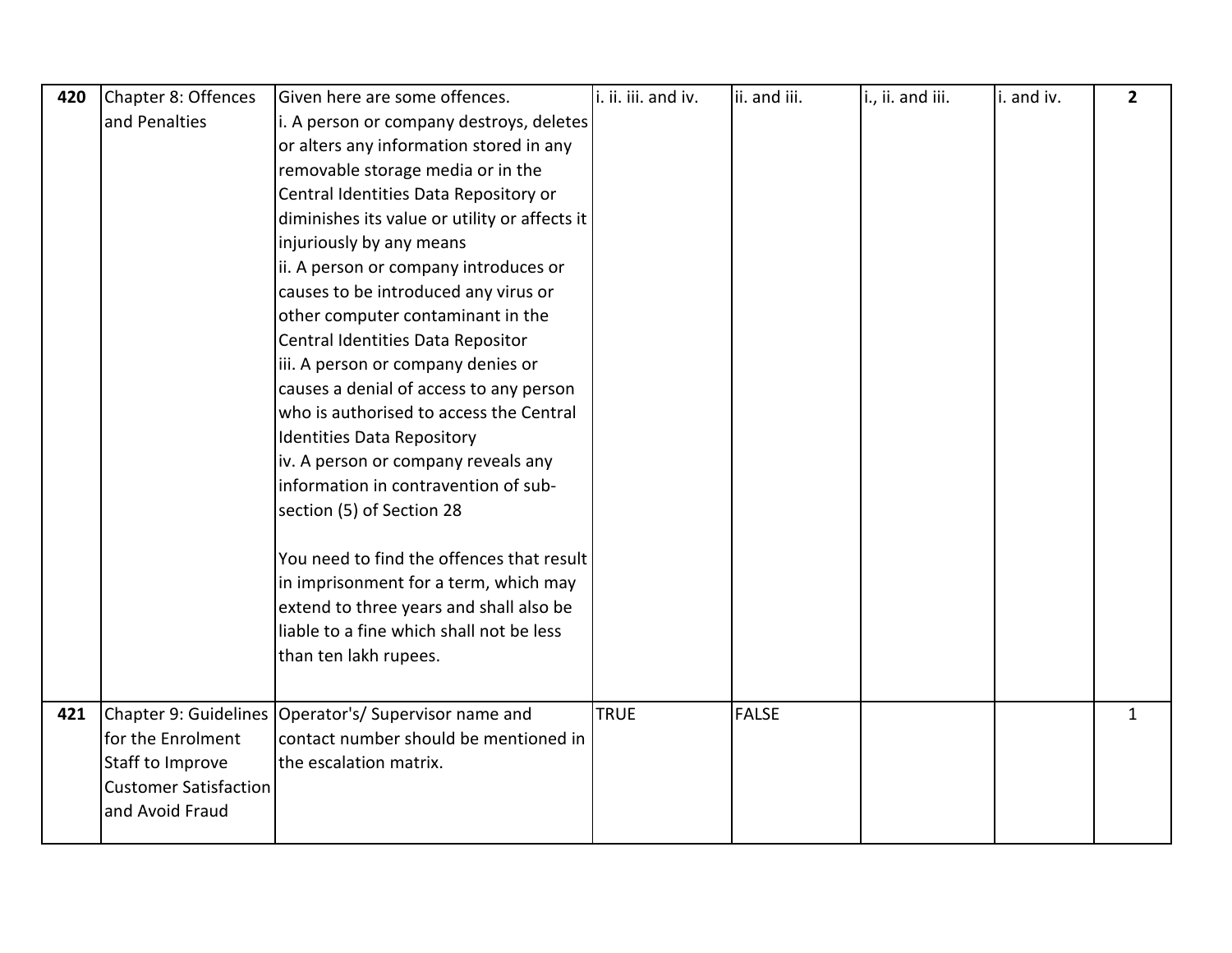| 422 | for the Enrolment<br>Staff to Improve<br>Customer Satisfaction<br>and Avoid Fraud                    | Chapter 9: Guidelines  Do not mention the Registrar name and<br>Greviance Cell contact number in the<br>escalation matrix.                                                                                                               | <b>TRUE</b> | <b>FALSE</b> |                   |            |   |
|-----|------------------------------------------------------------------------------------------------------|------------------------------------------------------------------------------------------------------------------------------------------------------------------------------------------------------------------------------------------|-------------|--------------|-------------------|------------|---|
| 423 | for the Enrolment<br>Staff to Improve<br><b>Customer Satisfaction</b><br>and Avoid Fraud             | Chapter 9: Guidelines Enrolment Agency name and code<br>Inumber should be mentioned in the<br>escalation matrix.                                                                                                                         | <b>TRUE</b> | <b>FALSE</b> |                   |            | 1 |
| 424 | for the Enrolment<br>Staff to Improve<br>Customer Satisfaction II. Centre Address<br>and Avoid Fraud | Chapter 9: Guidelines Given here are some items. Which of<br>these details will go into the escalation<br>matrix?<br>III. EA Name and Code<br>III. Subscriber Name and Contact<br>Number<br>IV. UIDAI Officer Name and Contact<br>Number | i. and iii. | i. and iv.   | i., iii., and iv. | i. and ii. | 4 |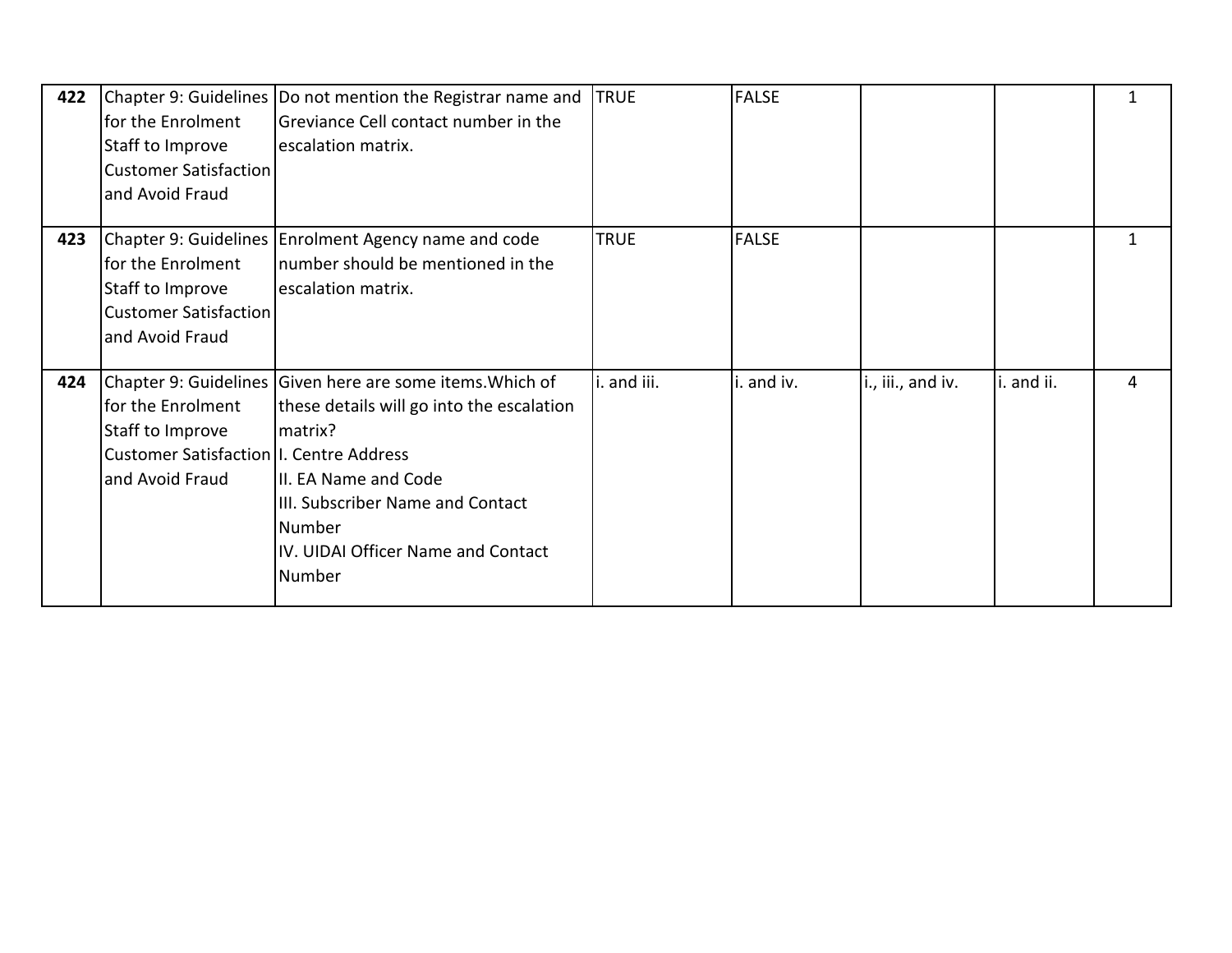| 425 | for the Enrolment<br>Staff to Improve<br>and Avoid Fraud | Chapter 9: Guidelines Given here are some items.<br>I. Centre Address<br>II. EA Name and Code<br>Customer Satisfaction IIII. Observer Name and Contact Number<br>IV. Registrar (Nodal Officer) Name and<br><b>Contact Number</b><br>Which of these details will go into the<br>escalation matrix?<br>i. and iii.<br>i. and iv.<br>i., iii., and iv.<br>I. and ii. | i. and iii. | i. and iv.      | i., iii., and iv. | i. and ii.              | 3              |
|-----|----------------------------------------------------------|-------------------------------------------------------------------------------------------------------------------------------------------------------------------------------------------------------------------------------------------------------------------------------------------------------------------------------------------------------------------|-------------|-----------------|-------------------|-------------------------|----------------|
| 426 | for the Enrolment<br>Staff to Improve<br>and Avoid Fraud | Chapter 9: Guidelines Given here are some items.<br>I. Centre Address<br>II. Operator Name and Contact Number<br>Customer Satisfaction IIII. Observer Name and Contact Number<br>IV. Registrar (Nodal Officer) Name and<br><b>Contact Number</b><br>Which of these details will go into the<br>escalation matrix?                                                 | i. and iii. | i., ii. and iv. | i., iii., and iv. | i. and ii.              | $\overline{2}$ |
| 427 | for the Enrolment<br>Staff to Improve<br>and Avoid Fraud | Chapter 9: Guidelines Given here are some items.<br>I. Centre Address<br>II. Operator Name and Contact Number<br>Customer Satisfaction III. Contact Number of Grievance Cell<br>IV. Registrar (Nodal Officer) Name and<br><b>Contact Number</b><br>Which of these details will go into the<br>escalation matrix?                                                  | i. and ii.  | i., ii. and iv. | i., iii., and iv. | i. ii., iii. and<br>iv. | $\overline{4}$ |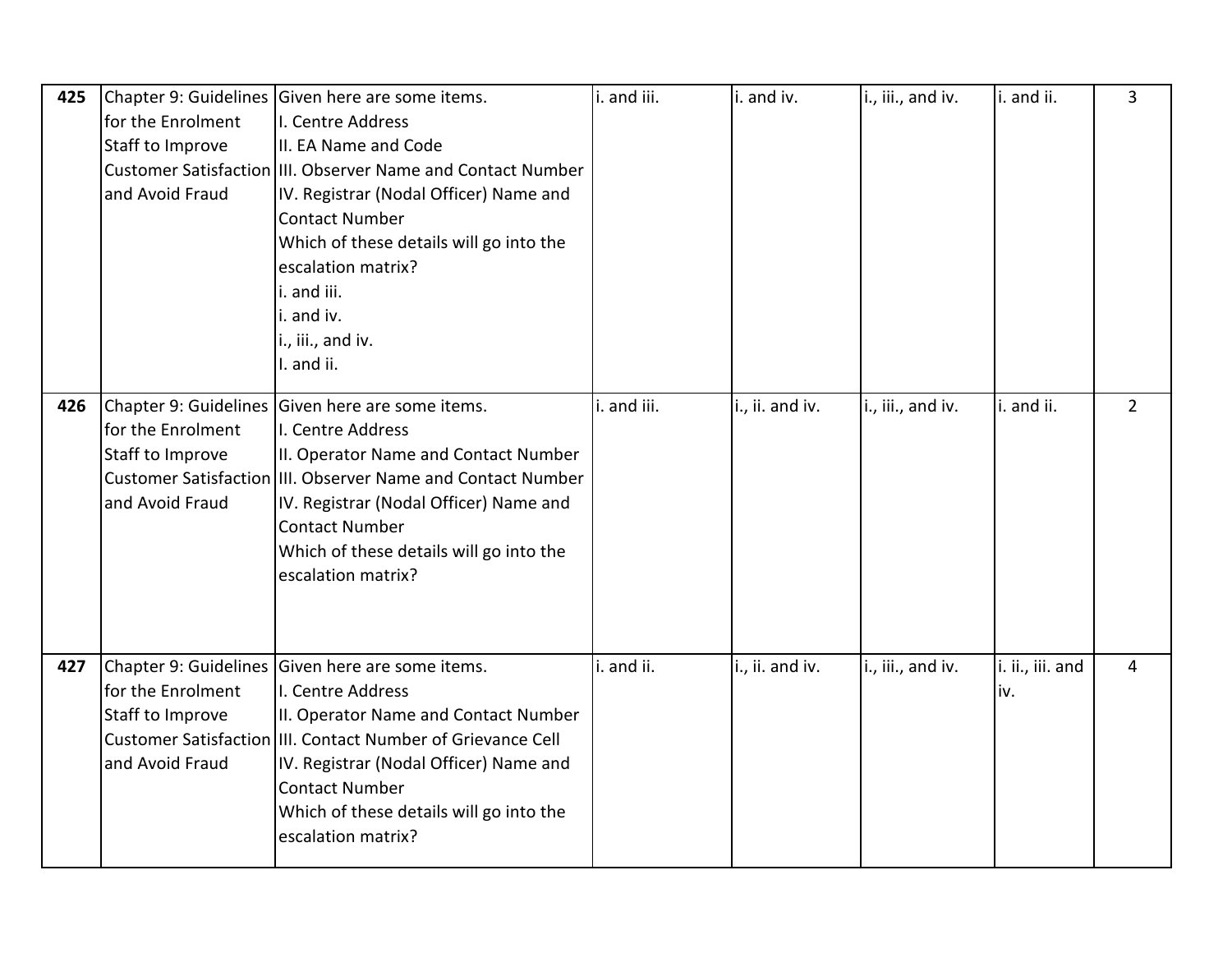| 428 |                   | Chapter 9: Guidelines Given here are some statements. Your      | and ii | ii and iii | liv | 4 |
|-----|-------------------|-----------------------------------------------------------------|--------|------------|-----|---|
|     | for the Enrolment | task is to identify the correct statement.                      |        |            |     |   |
|     | Staff to Improve  | i). Operator should treat everyone                              |        |            |     |   |
|     |                   | Customer Satisfaction equally even if there are senior citizens |        |            |     |   |
|     | and Avoid Fraud   | and differently abled residents                                 |        |            |     |   |
|     |                   | ii). In case of senior citizens, operator                       |        |            |     |   |
|     |                   | should collect only name and address                            |        |            |     |   |
|     |                   | iii). In case Biometric Device is unable to                     |        |            |     |   |
|     |                   | detect biometrics of senior citizens,                           |        |            |     |   |
|     |                   | operator should collect address proof                           |        |            |     |   |
|     |                   | iv.)Operator has to capture exception                           |        |            |     |   |
|     |                   | photograph, clearly depicting the                               |        |            |     |   |
|     |                   | exception.                                                      |        |            |     |   |
|     |                   |                                                                 |        |            |     |   |
|     |                   |                                                                 |        |            |     |   |
|     |                   |                                                                 |        |            |     |   |
|     |                   |                                                                 |        |            |     |   |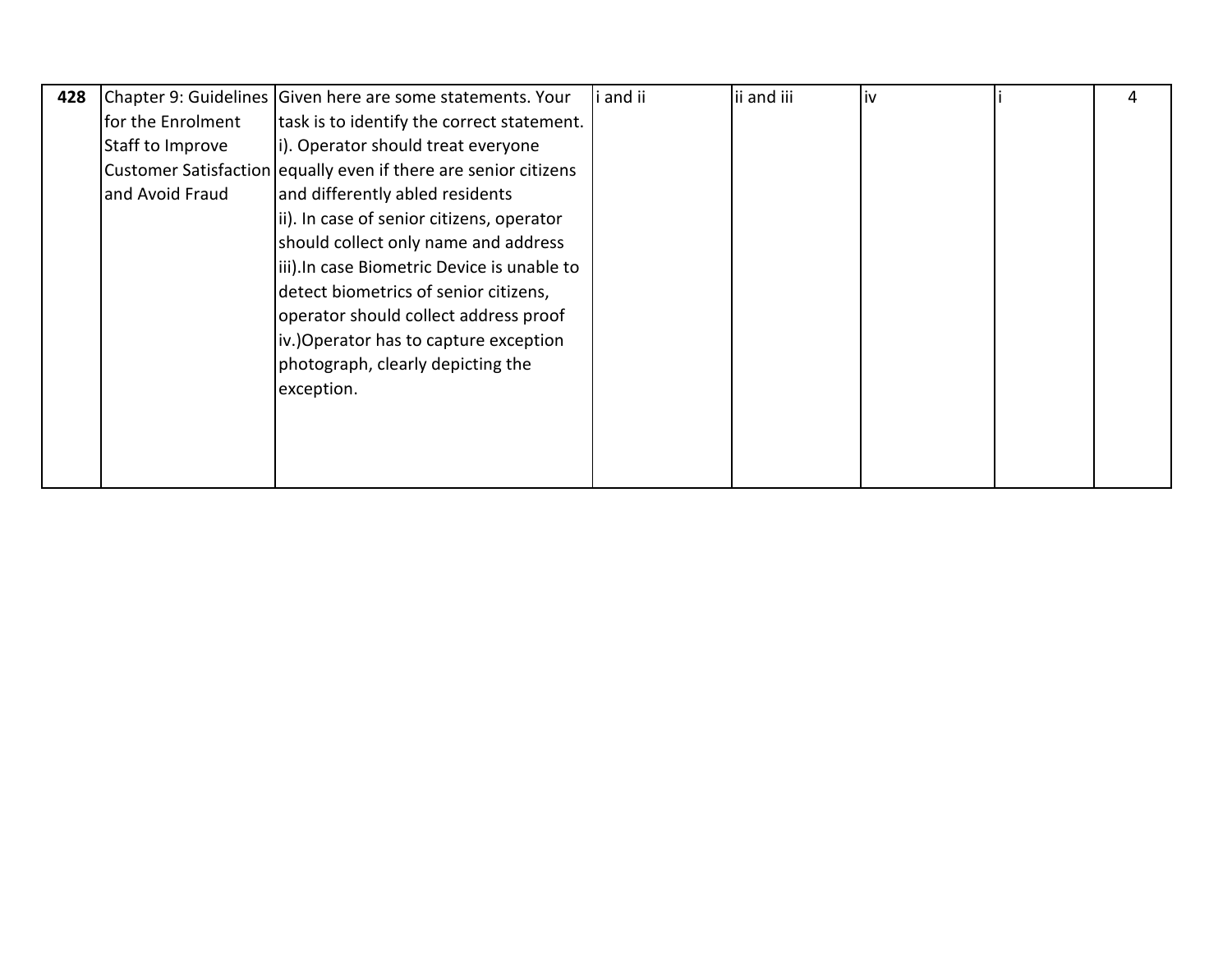| 429 |                              | Chapter 9: Guidelines Given here are some statements. Your                   | i and ii           | ii and iii                     | İv              |              | $\mathbf{1}$ |
|-----|------------------------------|------------------------------------------------------------------------------|--------------------|--------------------------------|-----------------|--------------|--------------|
|     | for the Enrolment            | task is to identify the correct statement.                                   |                    |                                |                 |              |              |
|     | Staff to Improve             | i) In case Biometric Device is unable to                                     |                    |                                |                 |              |              |
|     |                              | Customer Satisfaction detect biometrics of senior citizens,                  |                    |                                |                 |              |              |
|     | and Avoid Fraud              | operator should try the force capture                                        |                    |                                |                 |              |              |
|     |                              | option                                                                       |                    |                                |                 |              |              |
|     |                              | ii)In case senior citizens, operator should                                  |                    |                                |                 |              |              |
|     |                              | give them priority treatment                                                 |                    |                                |                 |              |              |
|     |                              | iii) In case Biometric Device is unable to                                   |                    |                                |                 |              |              |
|     |                              | detect biometrics of senior citizens, take                                   |                    |                                |                 |              |              |
|     |                              | only photograph using the device                                             |                    |                                |                 |              |              |
|     |                              | iv) Operator should treat everyone                                           |                    |                                |                 |              |              |
|     |                              | equally even if there are senior citizens                                    |                    |                                |                 |              |              |
|     |                              | and differently abled residents                                              |                    |                                |                 |              |              |
|     |                              |                                                                              |                    |                                |                 |              |              |
|     |                              |                                                                              |                    |                                |                 |              |              |
|     |                              |                                                                              |                    |                                |                 |              |              |
| 430 |                              | Chapter 9: Guidelines What is the purpose of Aadhaar retrieval Residents may |                    | Letter does not Residents lose |                 | All the      | 4            |
|     | for the Enrolment            | process?                                                                     | be in a hurry to   | reach the                      | their EID/UID   | given        |              |
|     | Staff to Improve             |                                                                              | link or seed their | destination                    |                 | options      |              |
|     | <b>Customer Satisfaction</b> |                                                                              | Aadhaar            | even after 90                  |                 |              |              |
|     | and Avoid Fraud              |                                                                              |                    | days                           |                 |              |              |
|     |                              |                                                                              |                    |                                |                 |              |              |
| 431 |                              | Chapter 9: Guidelines How many days does it take to generate                 | upto 90 days       | 30 days from                   | 1 Week from     | 30 days      | $\mathbf{1}$ |
|     | for the Enrolment            | Aadhaar?                                                                     | from the day of    | the day after                  | the day of      | from the     |              |
|     | Staff to Improve             |                                                                              | Enrolment          | verification of                | receipt of      | day EA       |              |
|     | <b>Customer Satisfaction</b> |                                                                              |                    | details is                     | enrolment       | sends the    |              |
|     | and Avoid Fraud              |                                                                              |                    | completed                      | packet by UIDAI | enrolment    |              |
|     |                              |                                                                              |                    |                                | from the EA     | packet to    |              |
|     |                              |                                                                              |                    |                                |                 | <b>UIDAI</b> |              |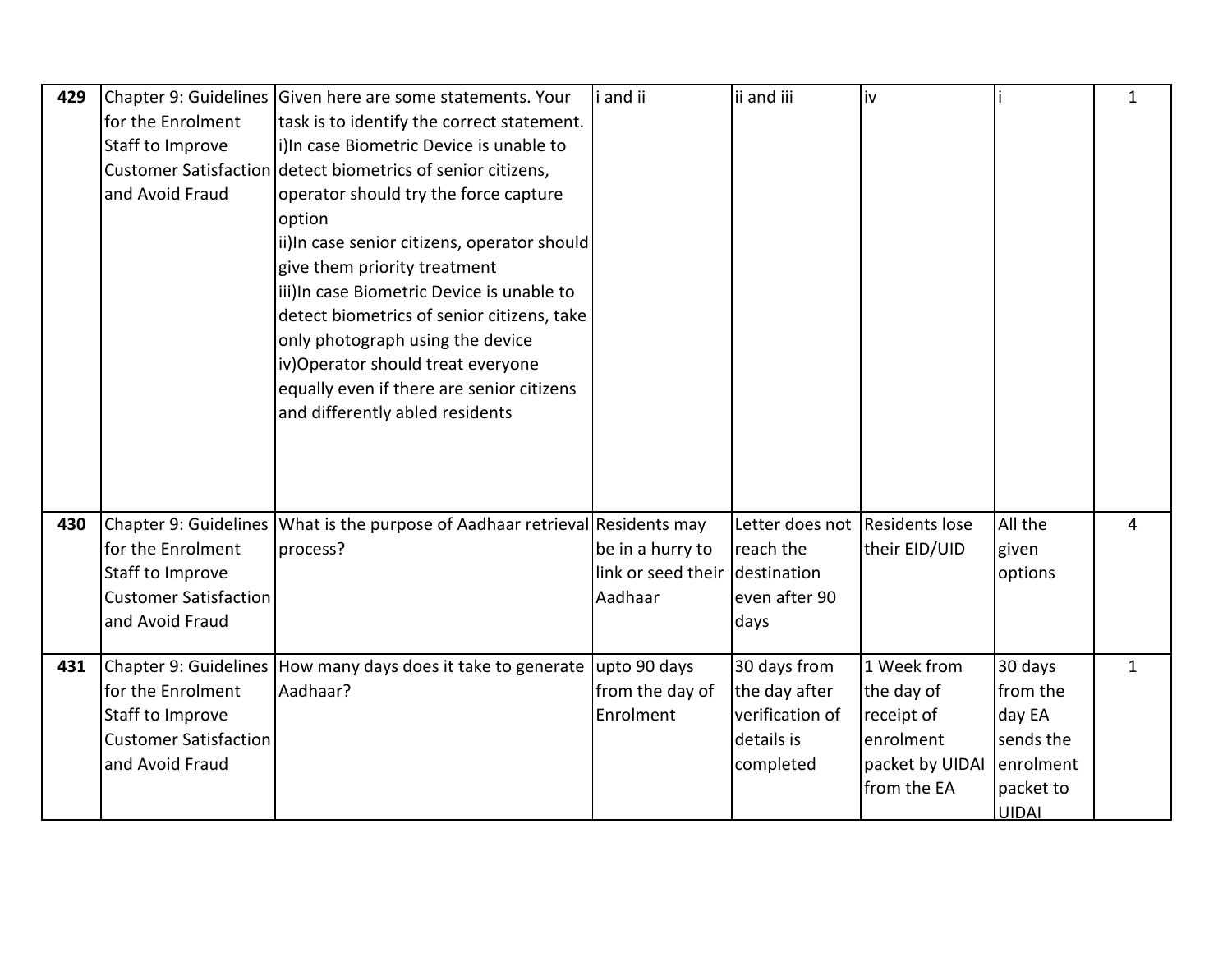| 432 | for the Enrolment<br>Staff to Improve<br><b>Customer Satisfaction</b><br>and Avoid Fraud              | Chapter 9: Guidelines Delivery of Aadhaar takes up to 90 days.                                                                                   | <b>TRUE</b>                                                           | <b>FALSE</b>                                                          |                                                                                              |                              | $\mathbf{1}$   |
|-----|-------------------------------------------------------------------------------------------------------|--------------------------------------------------------------------------------------------------------------------------------------------------|-----------------------------------------------------------------------|-----------------------------------------------------------------------|----------------------------------------------------------------------------------------------|------------------------------|----------------|
| 433 | for the Enrolment<br>Staff to Improve<br><b>Customer Satisfaction</b><br>and Avoid Fraud              | Chapter 9: Guidelines What is the mode of delivery of<br>Aadhaar?                                                                                | Through DHL<br>service and email through                              | Download<br>Aadhaar<br>webportal using<br>registered<br>mobile number | Through Indian<br><b>Postal Service</b>                                                      | Both 2 and<br>3              | 4              |
| 434 | for the Enrolment<br>Staff to Improve<br><b>Customer Satisfaction</b><br>and Avoid Fraud              | Chapter 9: Guidelines To which of the following numbers can a 1947<br>resident call to know the status of<br>Aadhaar?                            |                                                                       | 55563                                                                 | 51969                                                                                        | 1952                         | $\overline{3}$ |
| 435 | for the Enrolment<br>Staff to Improve<br>Customer Satisfaction status through SMS?<br>and Avoid Fraud | Chapter 9: Guidelines A resident lost his Aadhaar letter and<br>Enrolment ID -EID is available. What is<br>the process of requesting for Aadhaar | SMS 'UID STATUS SMS 'UID<br>< 14 DIGIT EID >'<br>and send to<br>51969 | STATUS < 28<br>DIGIT EID > and Aadhaar<br>send to 51969               | SMS 'UID<br><b>EAADHAAR &lt;</b><br>>' <moble<br>Number&gt; and<br/>send to 51969</moble<br> | Both 1 and<br>$\overline{2}$ | $\overline{4}$ |
| 436 | for the Enrolment<br>Staff to Improve<br><b>Customer Satisfaction</b><br>and Avoid Fraud              | Chapter 9: Guidelines   A resident can SMS to 51969 to know<br>the status of his Aadhaar.                                                        | <b>TRUE</b>                                                           | <b>FALSE</b>                                                          |                                                                                              |                              | $\mathbf{1}$   |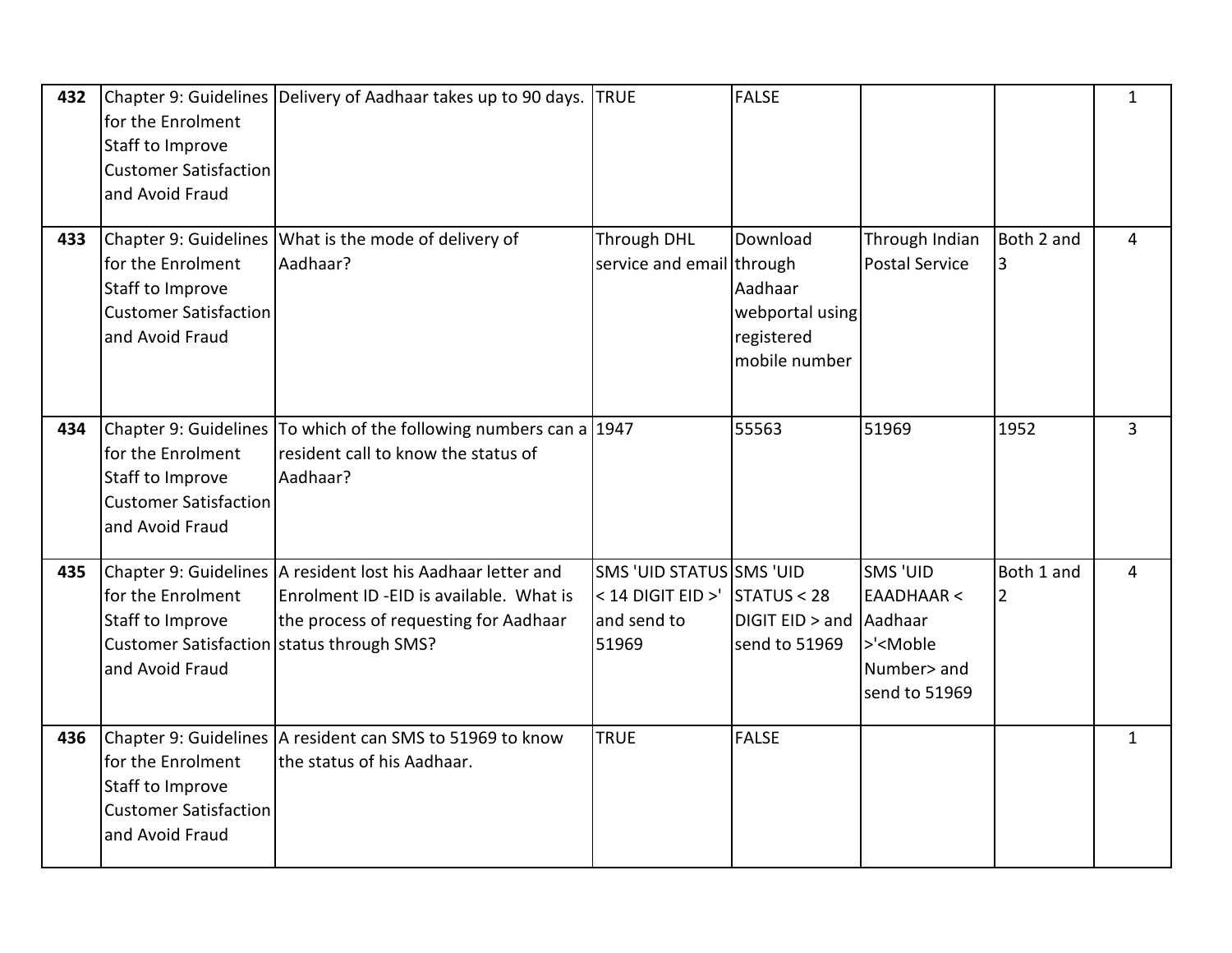| 437 | for the Enrolment<br>Staff to Improve<br>and Avoid Fraud                                                | Chapter 9: Guidelines Renu has applied for Aadhaar. She gave<br>her demographic and biometric details<br>in an enrolment center. How many days<br>Customer Satisfaction does it take to process the details and<br>send Aadhaar to Renu?                                                                                          | upto 40 days                                                                                 | upto 50 days                                                            | upto 70 days                                                 | upto 90<br>days                    | 4            |
|-----|---------------------------------------------------------------------------------------------------------|-----------------------------------------------------------------------------------------------------------------------------------------------------------------------------------------------------------------------------------------------------------------------------------------------------------------------------------|----------------------------------------------------------------------------------------------|-------------------------------------------------------------------------|--------------------------------------------------------------|------------------------------------|--------------|
| 438 | for the Enrolment<br>Staff to Improve<br>and Avoid Fraud                                                | Chapter 9: Guidelines Radha is a student of class 10. She wants Tell Radha to be<br>to avail the benefit of government<br>scholarship programme. She is in a hurry for the process<br>Customer Satisfaction to link her Aadhaar with the scheme so<br>Ithat she can continue her studies. What<br>needs to be done in such cases? | patient and wait<br>to be over                                                               | Use the UID<br>retrieval<br>process to get<br>the status her<br>Aadhaar | Nothing can be<br>done to help<br>Radha in this<br>situation | Issue a new<br>Aadhaar to<br>Radha | $2^{\circ}$  |
| 439 | for the Enrolment<br>Staff to Improve<br>and Avoid Fraud                                                | Chapter 9: Guidelines A resident lost his Aadhaar card, but<br>knows his Aadhaar number. He wants<br>to receive his e-Aadhaar in his personal<br>Customer Satisfaction e-mail ID. What should he do in this<br>situation?                                                                                                         | Visit the<br>enrolment<br>centre and<br>request them to<br>download and<br>send on his email | Visit the UIDAI<br>website,<br>download e-<br>aadhaar                   | It is not possible Both 1 and                                |                                    | 4            |
| 440 | for the Enrolment<br>Staff to Improve<br>Customer Satisfaction retrieve his Aadhaar?<br>and Avoid Fraud | Chapter 9: Guidelines A resident lost both EID and UID<br>numbers. Which of the following<br>websites does he need to visit to                                                                                                                                                                                                    | https://resident.<br>uidai.net.in/find-<br>uid-eid                                           | .uidai.net.in/we   r.uidai.gov.in/<br>b/resident/get-<br>Aadhaar-no     | https://resident https://eaadhaa None of the                 | above                              | $\mathbf{1}$ |
| 441 | for the Enrolment<br>Staff to Improve<br>Customer Satisfaction   format?<br>and Avoid Fraud             | Chapter 9: Guidelines Which of the following information<br>should you enter to download Aadhaar<br>from the eaadhaar.uidai.gov.in. as pdf                                                                                                                                                                                        | EID number                                                                                   | Name                                                                    | OTP received on All the<br>registered<br>mobile number       | given<br>options                   | 4            |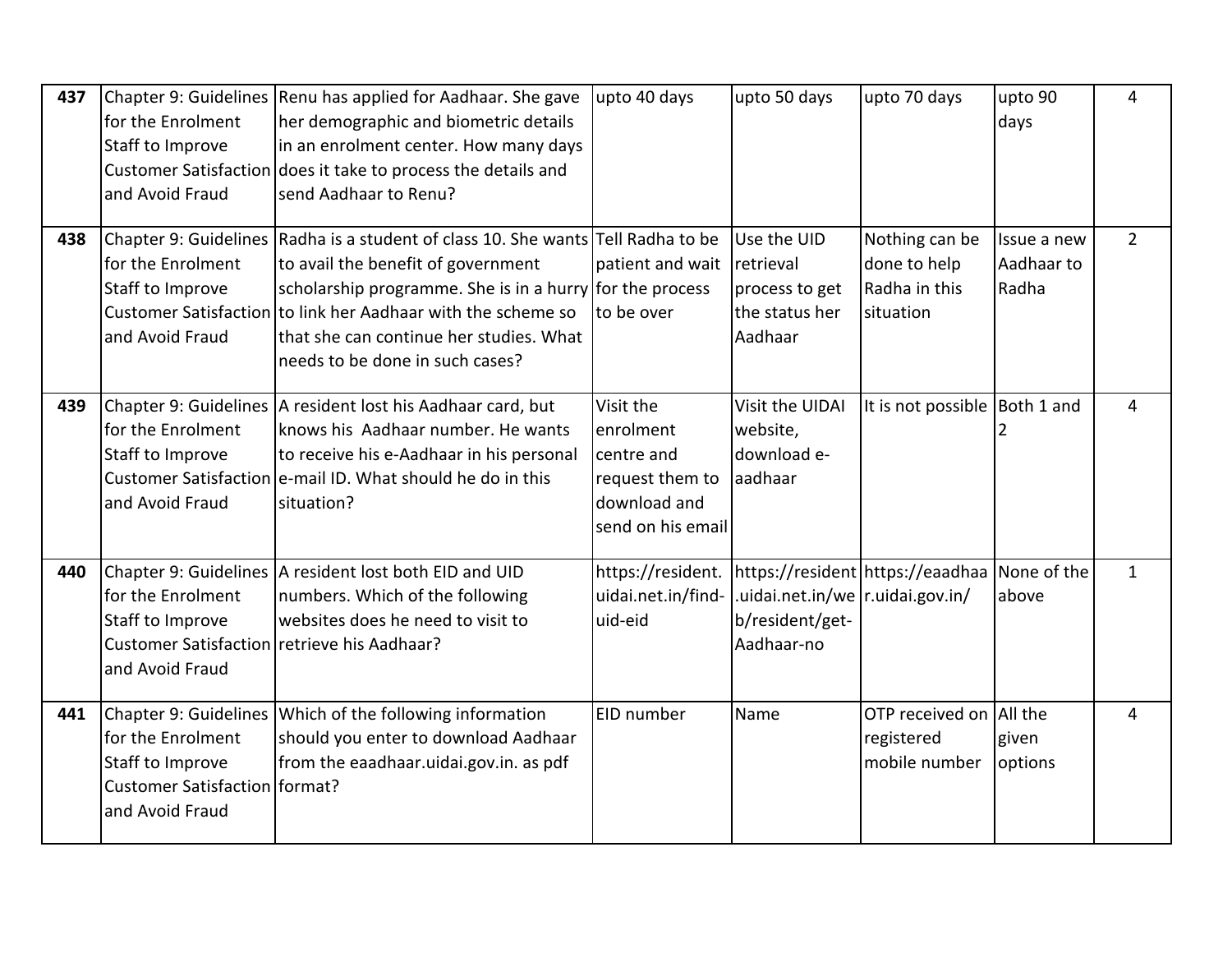| 442 |                                         | Chapter 9: Guidelines Which of the following numbers can a                            | 51969                                     | 1947              | 53363             | 1950           | $\overline{2}$ |
|-----|-----------------------------------------|---------------------------------------------------------------------------------------|-------------------------------------------|-------------------|-------------------|----------------|----------------|
|     | for the Enrolment                       | resident call for any issue related to                                                |                                           |                   |                   |                |                |
|     | Staff to Improve                        | Aadhaar?                                                                              |                                           |                   |                   |                |                |
|     | <b>Customer Satisfaction</b>            |                                                                                       |                                           |                   |                   |                |                |
|     | and Avoid Fraud                         |                                                                                       |                                           |                   |                   |                |                |
|     |                                         |                                                                                       |                                           |                   |                   |                |                |
| 443 |                                         | Chapter 9: Guidelines Keerthana has enrolled herself for                              | https://eaadhaar http://uidai.gov aadhaar |                   |                   | Both 1 and     | 4              |
|     | for the Enrolment                       | Aadhaar. Which of the following                                                       | .uidai.gov.in/                            | .in               | status.com        | 2              |                |
|     | Staff to Improve                        | websites can she visit to know the                                                    |                                           |                   |                   |                |                |
|     | Customer Satisfaction Status?           |                                                                                       |                                           |                   |                   |                |                |
|     | and Avoid Fraud                         |                                                                                       |                                           |                   |                   |                |                |
|     |                                         |                                                                                       |                                           |                   |                   |                |                |
| 444 |                                         | Chapter 9: Guidelines   A resident lost his Aadhaar card. He only   I, II, III and IV |                                           | I, III, II and IV | II, I, III and IV | III, II, I and | $\mathbf{1}$   |
|     | for the Enrolment                       | has the EID available with him. Identify                                              |                                           |                   |                   | IV             |                |
|     | Staff to Improve                        | the correct order of steps to be followed                                             |                                           |                   |                   |                |                |
|     | Customer Satisfaction to get e-Aadhaar. |                                                                                       |                                           |                   |                   |                |                |
|     | and Avoid Fraud                         | I. Visit the website                                                                  |                                           |                   |                   |                |                |
|     |                                         | II. Enter the EID number                                                              |                                           |                   |                   |                |                |
|     |                                         | III. Enter a mobile number                                                            |                                           |                   |                   |                |                |
|     |                                         | IV. Download the e-Aadhaar                                                            |                                           |                   |                   |                |                |
| 445 |                                         | Chapter 9: Guidelines   A resident lost his Aadhaar card, but                         | I, II, III and IV                         | I, III, II and IV | II, I, III and IV | III, II, I and | $\mathbf{1}$   |
|     | for the Enrolment                       | knows his UID or Aadhaar number.                                                      |                                           |                   |                   | IV             |                |
|     | Staff to Improve                        | Identify the correct order of the steps to                                            |                                           |                   |                   |                |                |
|     |                                         | Customer Satisfaction be followed to get the e-Aadhaar in this                        |                                           |                   |                   |                |                |
|     | and Avoid Fraud                         | case.                                                                                 |                                           |                   |                   |                |                |
|     |                                         | I. Visit the website                                                                  |                                           |                   |                   |                |                |
|     |                                         | II. Enter the Aadhaar number                                                          |                                           |                   |                   |                |                |
|     |                                         | III. Enter a mobile number                                                            |                                           |                   |                   |                |                |
|     |                                         | IV. Download the e-Aadhaar                                                            |                                           |                   |                   |                |                |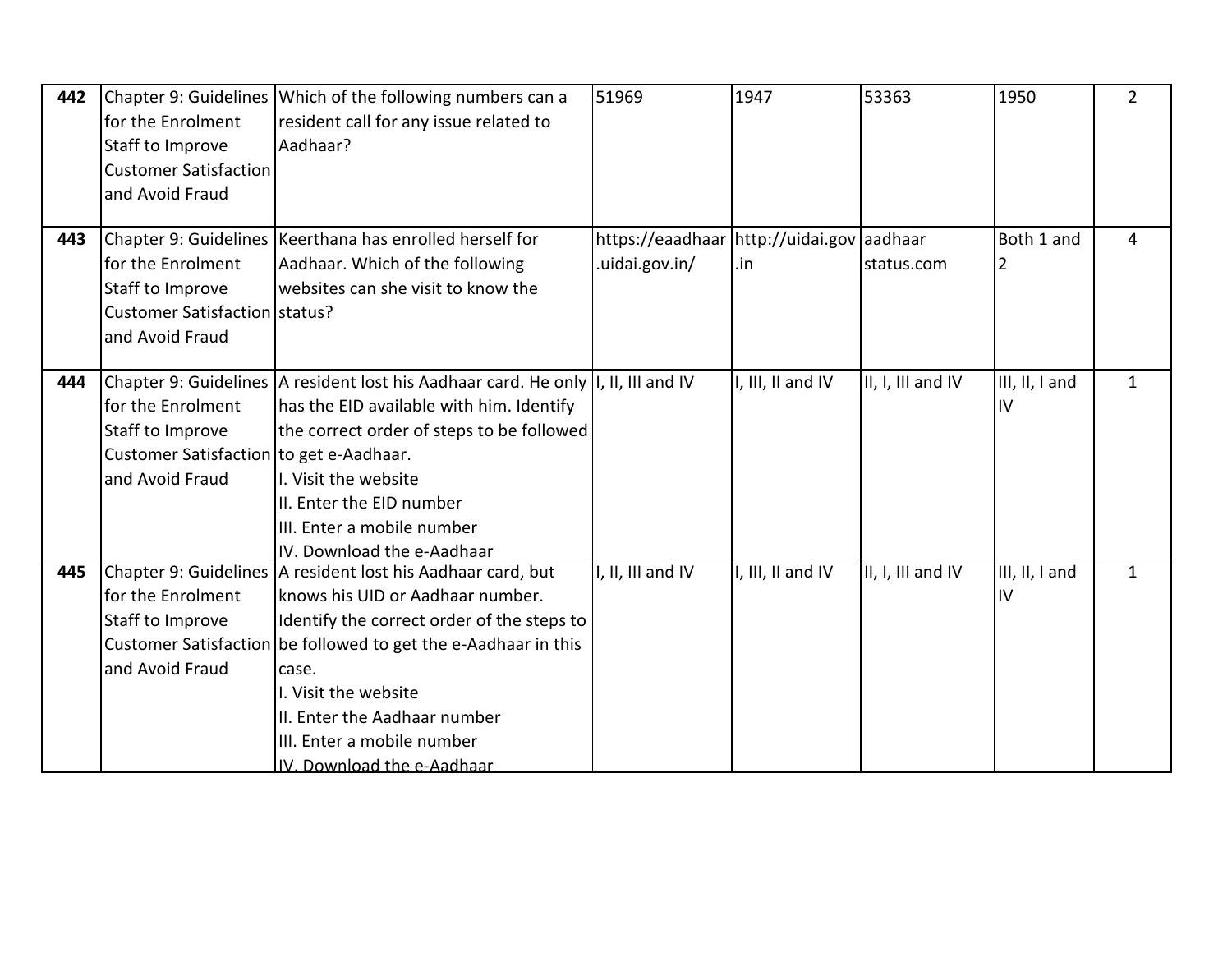| 446 | for the Enrolment<br>Staff to Improve<br>and Avoid Fraud                                                          | Chapter 9: Guidelines Which of the following is required to an<br>Aadhaar number holder to get Aadhaar<br>on his or her registered mobile by<br>Customer Satisfaction visiting the website concerned?<br>I. EID number | Only I                                          | Only II and III                                   | Only I and II                                                                         | I, II and III                            | 4              |
|-----|-------------------------------------------------------------------------------------------------------------------|------------------------------------------------------------------------------------------------------------------------------------------------------------------------------------------------------------------------|-------------------------------------------------|---------------------------------------------------|---------------------------------------------------------------------------------------|------------------------------------------|----------------|
|     |                                                                                                                   | II. Registered mobile number<br>III. OTP                                                                                                                                                                               |                                                 |                                                   |                                                                                       |                                          |                |
| 447 | Chapter 9: Guidelines<br>for the Enrolment<br>Staff to Improve<br><b>Customer Satisfaction</b><br>and Avoid Fraud | Why does an operator need to know the To generate<br>UID/EID retrieval process?                                                                                                                                        | Aadhaar for the<br>first time for a<br>resident | To remove<br>duplicate data<br>from the<br>system | To generate<br>Aadhaar<br>number in case<br>the resident has data<br>lost the Aadhaar | To minimise<br>errors while<br>capturing | $\overline{3}$ |
| 448 | for the Enrolment<br>Staff to Improve<br><b>Customer Satisfaction</b><br>and Avoid Fraud                          | Chapter 9: Guidelines Retrieval may be required when the<br>letter does not reach the destination<br>even after 90 days                                                                                                | <b>TRUE</b>                                     | <b>FALSE</b>                                      |                                                                                       |                                          | $\mathbf{1}$   |
| 449 | for the Enrolment<br>Staff to Improve<br><b>Customer Satisfaction</b><br>and Avoid Fraud                          | Chapter 9: Guidelines Retrieval may be required when the<br>Aadhaar number holder may have lost<br>his or her Enrolment ID or Unique ID.                                                                               | <b>TRUE</b>                                     | <b>FALSE</b>                                      |                                                                                       |                                          | $\mathbf{1}$   |
| 450 | for the Enrolment<br>Staff to Improve<br><b>Customer Satisfaction</b><br>and Avoid Fraud                          | Chapter 9: Guidelines An Aadhaar number holder can also get<br>e-Aadhaar printed from a Permanent<br><b>Enrolment Center.</b>                                                                                          | <b>TRUE</b>                                     | <b>FALSE</b>                                      |                                                                                       |                                          | 1              |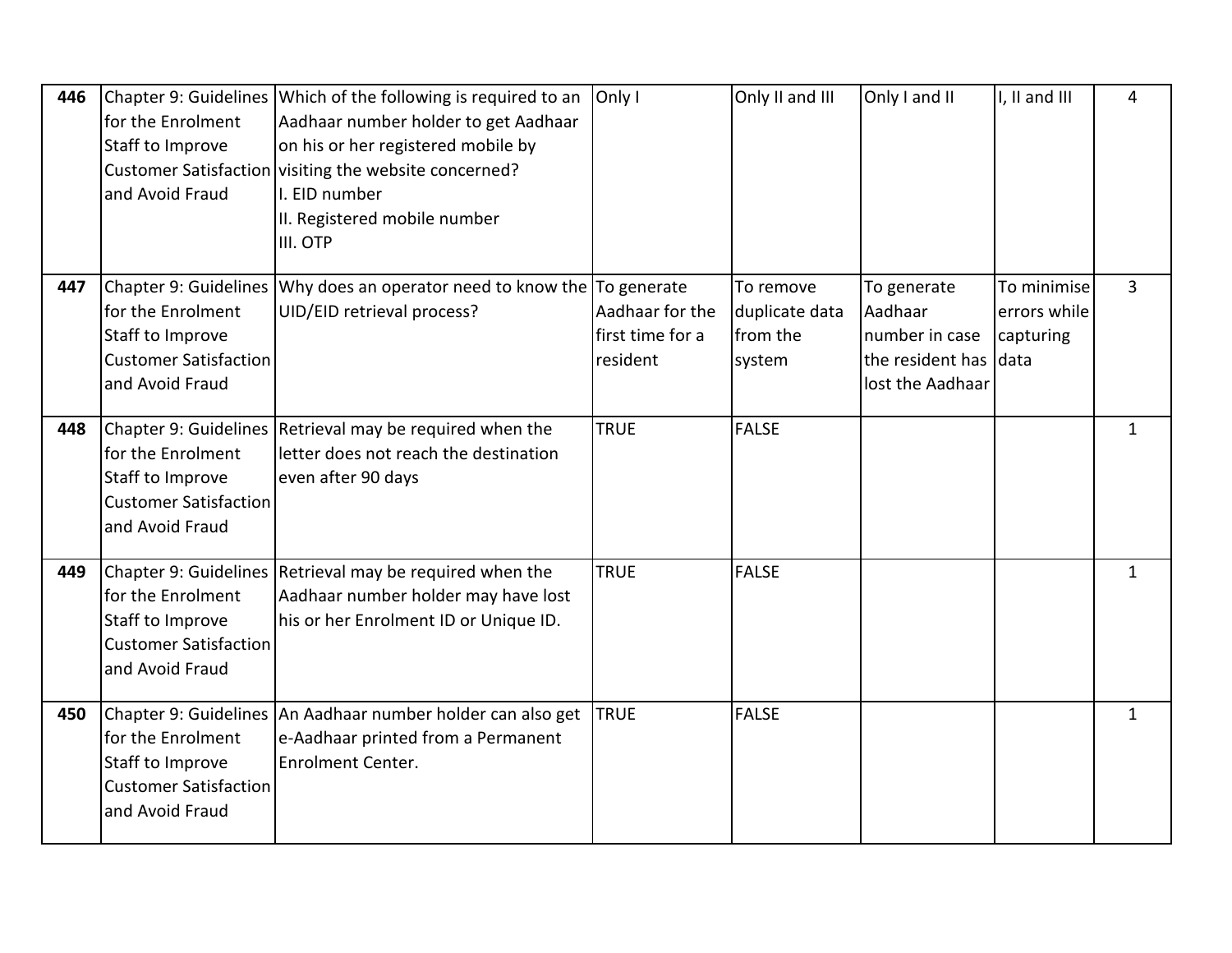| 451 | for the Enrolment<br>Staff to Improve<br><b>Customer Satisfaction</b><br>and Avoid Fraud          | Chapter 9: Guidelines In which of the following cases, UID<br>retrieval process is helpful?                                                                                                                                          | Resident lost the The resident is<br>Aadhaar | in a hurry to<br>link his Aadhaar lits destination<br>to the service | The Aadhaar<br>does not reach<br>even after 90<br>days | All of the<br>above           | 4              |
|-----|---------------------------------------------------------------------------------------------------|--------------------------------------------------------------------------------------------------------------------------------------------------------------------------------------------------------------------------------------|----------------------------------------------|----------------------------------------------------------------------|--------------------------------------------------------|-------------------------------|----------------|
| 452 | for the Enrolment<br>Staff to Improve<br><b>Customer Satisfaction</b><br>and Avoid Fraud          | Chapter 9: Guidelines   What is the Full from of PEC?                                                                                                                                                                                | Pre-Enrolment<br>Card                        | Permanent<br>Enrolment<br>Centre                                     | Pre-Enrolment<br>Centre                                | Public<br>Enrolment<br>Centre | $\overline{2}$ |
| 453 | for the Enrolment<br>Staff to Improve<br>and Avoid Fraud                                          | Chapter 9: Guidelines What is the toll-free number, which an<br>Aadhaar number holder can call to get<br>his or her Aadhaar after answering some<br>Customer Satisfaction security questions asked by a customer<br>Icare executive? | 1947                                         | 1950                                                                 | 1974                                                   | 1984                          | $\mathbf{1}$   |
| 454 | for the Enrolment<br>Staff to Improve<br><b>Customer Satisfaction</b><br>and Avoid Fraud          | Chapter 9: Guidelines Enrolment Agency should use one<br>password for multiple set of Operator<br>IDs working under them                                                                                                             | <b>YES</b>                                   | <b>NO</b>                                                            |                                                        |                               | $\overline{2}$ |
| 455 | for the Enrolment<br>Staff to Improve<br><b>Customer Satisfaction boarding</b><br>and Avoid Fraud | Chapter 9: Guidelines Enrolment Agency should avoid force<br>capture of biometrics of<br>operators/supervisor during their on-                                                                                                       | <b>YES</b>                                   | <b>NO</b>                                                            |                                                        |                               | $\mathbf{1}$   |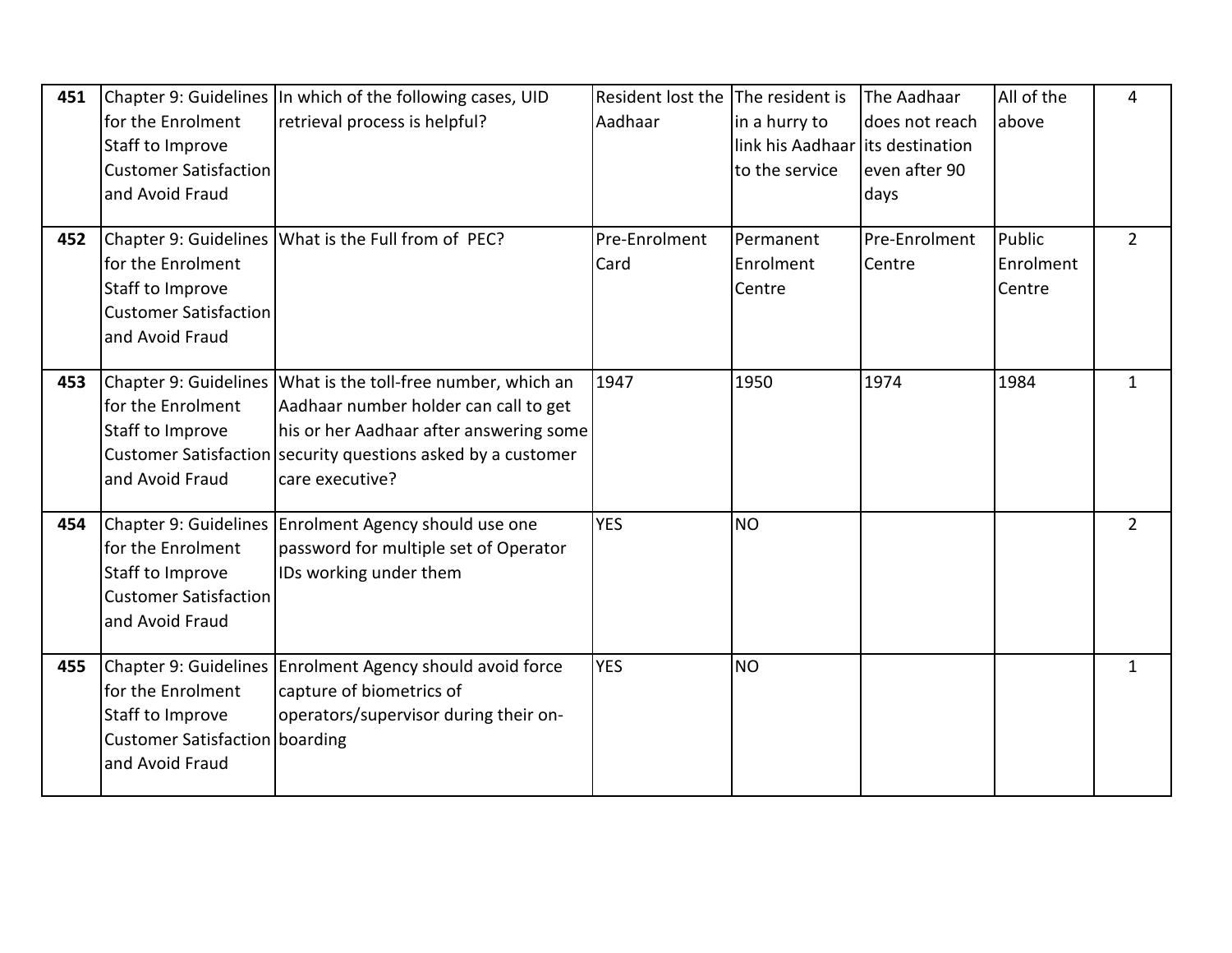| 456 | for the Enrolment<br>Staff to Improve<br><b>Customer Satisfaction</b><br>and Avoid Fraud                          | Chapter 9: Guidelines Enrolment Staff should enter N/A or NA<br>lin fields where Resident has not<br>provided any data.             | <b>TRUE</b>                          | <b>FALSE</b> |             |                    | $\overline{2}$ |
|-----|-------------------------------------------------------------------------------------------------------------------|-------------------------------------------------------------------------------------------------------------------------------------|--------------------------------------|--------------|-------------|--------------------|----------------|
| 457 | Chapter 9: Guidelines<br>for the Enrolment<br>Staff to Improve<br><b>Customer Satisfaction</b><br>and Avoid Fraud | need to proactively use Find<br>Aadhaar facility before any fresh<br>enrolment to minimize the rejections.                          | Operators/Super Subscribers<br>visor |              | Introducers | Registrars         | $\mathbf{1}$   |
| 458 | for the Enrolment<br>Staff to Improve<br><b>Customer Satisfaction</b><br>and Avoid Fraud                          | Chapter 9: Guidelines Enrolment Staff should make sure<br>to share mobile number in during the<br>Enrolment/Update.                 | Registrars                           | Introducers  | Residents   | <b>Subscribers</b> | $\mathbf{3}$   |
| 459 | for the Enrolment<br>Staff to Improve<br>Customer Satisfaction finger prints.<br>and Avoid Fraud                  | Chapter 9: Guidelines Enrolment Staff should deny any<br>resident for enrolment in case of<br>Biometrics exception and poor quality | <b>TRUE</b>                          | <b>FALSE</b> |             |                    | $\overline{2}$ |
| 460 | for the Enrolment<br>Staff to Improve<br><b>Customer Satisfaction</b><br>and Avoid Fraud                          | Chapter 9: Guidelines Enrolment Staff should not ask for any<br>payment from the resident for fresh<br>lenroIment.                  | <b>TRUE</b>                          | <b>FALSE</b> |             |                    | $\mathbf{1}$   |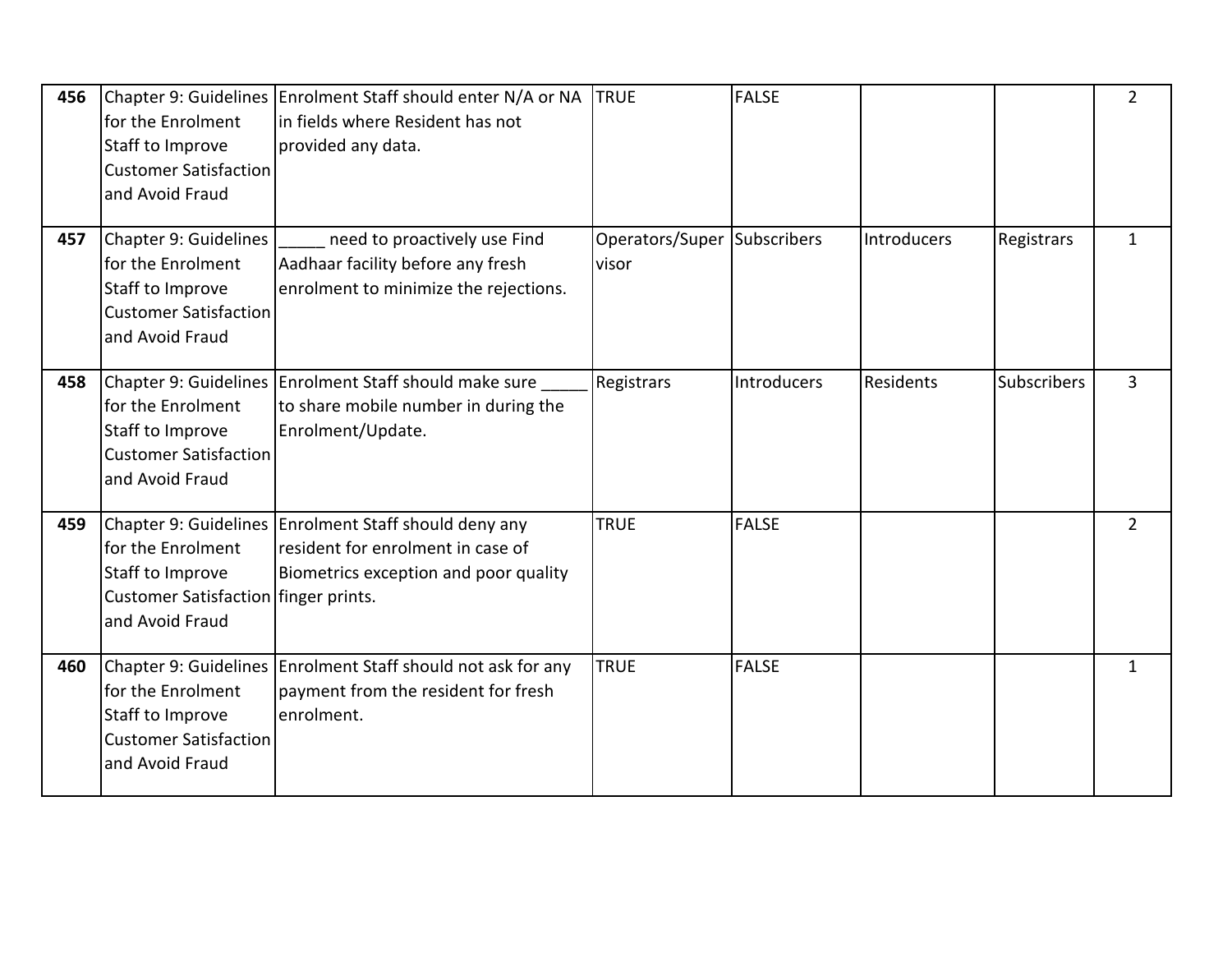| 461 | for the Enrolment<br>Staff to Improve<br><b>Customer Satisfaction</b><br>and Avoid Fraud | Chapter 9: Guidelines Enrolment Staff should not re-enrol<br>residents without checking status of<br>earlier enrolments of resident.                                                                                                                                                                                                                                                                                                                                                                                                 | <b>TRUE</b> | <b>FALSE</b> |            |            | $\mathbf{1}$ |
|-----|------------------------------------------------------------------------------------------|--------------------------------------------------------------------------------------------------------------------------------------------------------------------------------------------------------------------------------------------------------------------------------------------------------------------------------------------------------------------------------------------------------------------------------------------------------------------------------------------------------------------------------------|-------------|--------------|------------|------------|--------------|
| 462 | for the Enrolment<br>Staff to Improve<br><b>Customer Satisfaction</b><br>and Avoid Fraud | Chapter 9: Guidelines Give priority treatment to Differently<br>abled, senior citizens, pregnant ladies<br>residents.                                                                                                                                                                                                                                                                                                                                                                                                                | <b>TRUE</b> | <b>FALSE</b> |            |            | $\mathbf{1}$ |
| 463 | for the Enrolment<br>Staff to Improve<br>and Avoid Fraud                                 | Chapter 9: Guidelines Given here are some statements. Which<br>of them are correct?<br>i. Deny any resident for enrolment in<br>Customer Satisfaction case of Biometrics exception and poor<br>quality finger prints<br>ii. Ask for any payment from the<br>resident for enrolment in case of<br><b>Biometric exception</b><br>liii. Do not re-enrol residents without<br>checking status of earlier enrolments of<br>resident<br>iv. Give priority treatment to Differently<br>abled, senior citizens, pregnant ladies<br>residents | iii. and iv | lii. and iv. | i. and ii. | i. and iv. | $\mathbf{1}$ |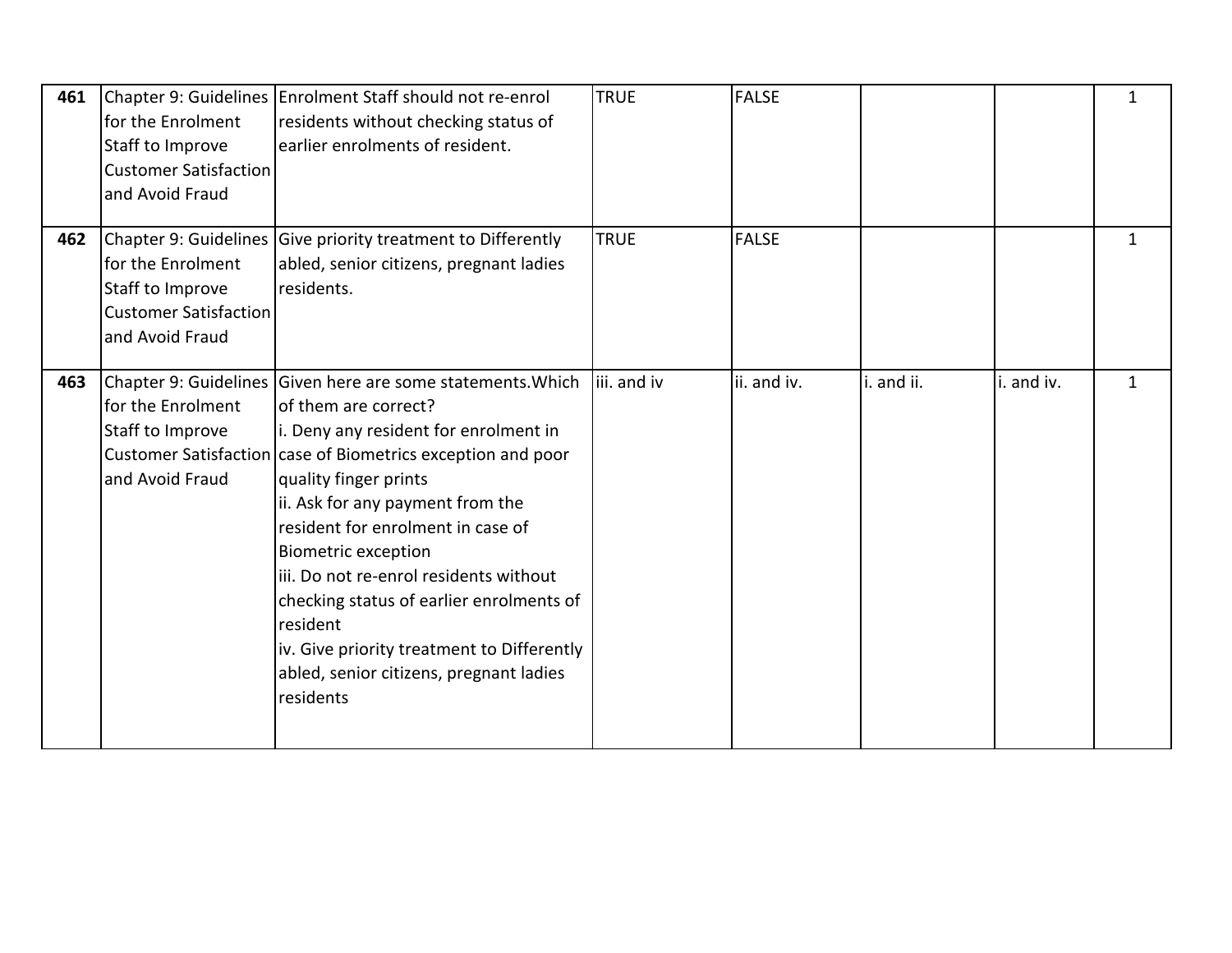| 464 |                                            | Chapter 9: Guidelines Given here are some statements. Which | iii. and iv.     | ii. and iv.       | i. and iii. | i. and iv. | 3              |
|-----|--------------------------------------------|-------------------------------------------------------------|------------------|-------------------|-------------|------------|----------------|
|     | for the Enrolment                          | of them are correct?                                        |                  |                   |             |            |                |
|     | Staff to Improve                           | i. Do not use one password for multiple                     |                  |                   |             |            |                |
|     | Customer Satisfaction set of Operator IDs. |                                                             |                  |                   |             |            |                |
|     | and Avoid Fraud                            | ii. Enable force capture of biometrics of                   |                  |                   |             |            |                |
|     |                                            | operators/supervisor.                                       |                  |                   |             |            |                |
|     |                                            | iii. No two Operators should have same                      |                  |                   |             |            |                |
|     |                                            | Operator ID                                                 |                  |                   |             |            |                |
|     |                                            | iv. Allow an Operator/Supervisor to sign                    |                  |                   |             |            |                |
|     |                                            | off an enrolment on behalf of another.                      |                  |                   |             |            |                |
|     |                                            |                                                             |                  |                   |             |            |                |
|     |                                            |                                                             |                  |                   |             |            |                |
|     |                                            |                                                             |                  |                   |             |            |                |
| 465 |                                            | Chapter 9: Guidelines Given here are some statements. Which | i., iii. and iv. | ii., iii. and iv. | i. and iii. | i. and iv. | $\overline{2}$ |
|     | for the Enrolment                          | of them are correct?                                        |                  |                   |             |            |                |
|     |                                            |                                                             |                  |                   |             |            |                |
|     | Staff to Improve                           | i. Registrars need to proactively use Find                  |                  |                   |             |            |                |
|     |                                            | Customer Satisfaction Aadhaar facility before any fresh     |                  |                   |             |            |                |
|     | and Avoid Fraud                            | enrolment to minimize the rejections.                       |                  |                   |             |            |                |
|     |                                            | ii. Encourage resident to share mobile                      |                  |                   |             |            |                |
|     |                                            | number and email id.                                        |                  |                   |             |            |                |
|     |                                            | iii. Inform resident to download e-                         |                  |                   |             |            |                |
|     |                                            | Aadhaar after receiving Aadhaar                             |                  |                   |             |            |                |
|     |                                            | generation SMS from UIDAI                                   |                  |                   |             |            |                |
|     |                                            | iv. Do not ask for any payment from the                     |                  |                   |             |            |                |
|     |                                            | resident for enrolment                                      |                  |                   |             |            |                |
|     |                                            |                                                             |                  |                   |             |            |                |
|     |                                            |                                                             |                  |                   |             |            |                |
|     |                                            |                                                             |                  |                   |             |            |                |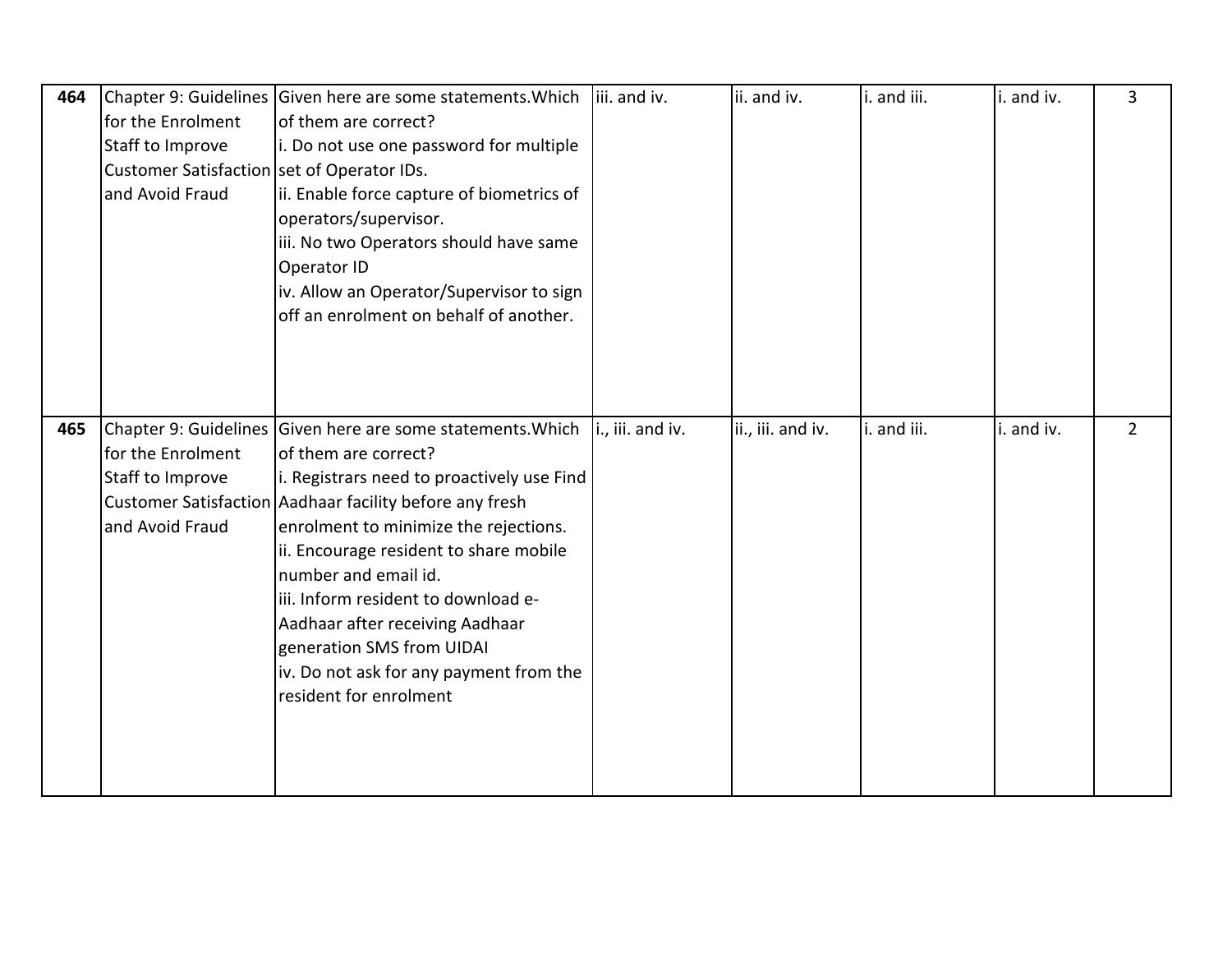| 466 |                   | Chapter 9: Guidelines Given here are some statements. Which   i., iii. and iv. |                  | ii., iii. and iv. | i. and iii.      | i. ii. and iv. | 4             |
|-----|-------------------|--------------------------------------------------------------------------------|------------------|-------------------|------------------|----------------|---------------|
|     | for the Enrolment | of them are correct?                                                           |                  |                   |                  |                |               |
|     | Staff to Improve  | i. Do not allow anyone else to sign for an                                     |                  |                   |                  |                |               |
|     |                   | Customer Satisfaction enrolment that you have done.                            |                  |                   |                  |                |               |
|     | and Avoid Fraud   | ii. Do not sign for enrolments done by                                         |                  |                   |                  |                |               |
|     |                   | others.                                                                        |                  |                   |                  |                |               |
|     |                   | iii. Enter N/A or NA in fields where                                           |                  |                   |                  |                |               |
|     |                   | Resident has not provided any data.                                            |                  |                   |                  |                |               |
|     |                   | iv. Give your own fingerprint at the end                                       |                  |                   |                  |                |               |
|     |                   | of enrolment.                                                                  |                  |                   |                  |                |               |
|     |                   |                                                                                |                  |                   |                  |                |               |
|     |                   |                                                                                |                  |                   |                  |                |               |
| 467 |                   | Chapter 9: Guidelines Given here are some statements. Which                    | i., iii. and iv. | ii., iii. and iv. | i., ii. and iii. | i. ii. and iv. | $\mathcal{P}$ |
|     | for the Enrolment | of them are correct?                                                           |                  |                   |                  |                |               |
|     | Staff to Improve  | i. Brief the enrolment procedure to                                            |                  |                   |                  |                |               |
|     |                   | Customer Satisfaction resident before and during enrolment.                    |                  |                   |                  |                |               |
|     | and Avoid Fraud   | ii. Leave those non-mandatory fields                                           |                  |                   |                  |                |               |
|     |                   | blank where no data is provided by                                             |                  |                   |                  |                |               |
|     |                   | resident.                                                                      |                  |                   |                  |                |               |
|     |                   | iii. Table lamp used for facial image                                          |                  |                   |                  |                |               |
|     |                   | capture should be switched on during                                           |                  |                   |                  |                |               |
|     |                   | iris capture.                                                                  |                  |                   |                  |                |               |
|     |                   | iv. Login with your own supervisor's                                           |                  |                   |                  |                |               |
|     |                   | Operator ID in Aadhaar client                                                  |                  |                   |                  |                |               |
|     |                   |                                                                                |                  |                   |                  |                |               |
|     |                   |                                                                                |                  |                   |                  |                |               |
|     |                   |                                                                                |                  |                   |                  |                |               |
|     |                   |                                                                                |                  |                   |                  |                |               |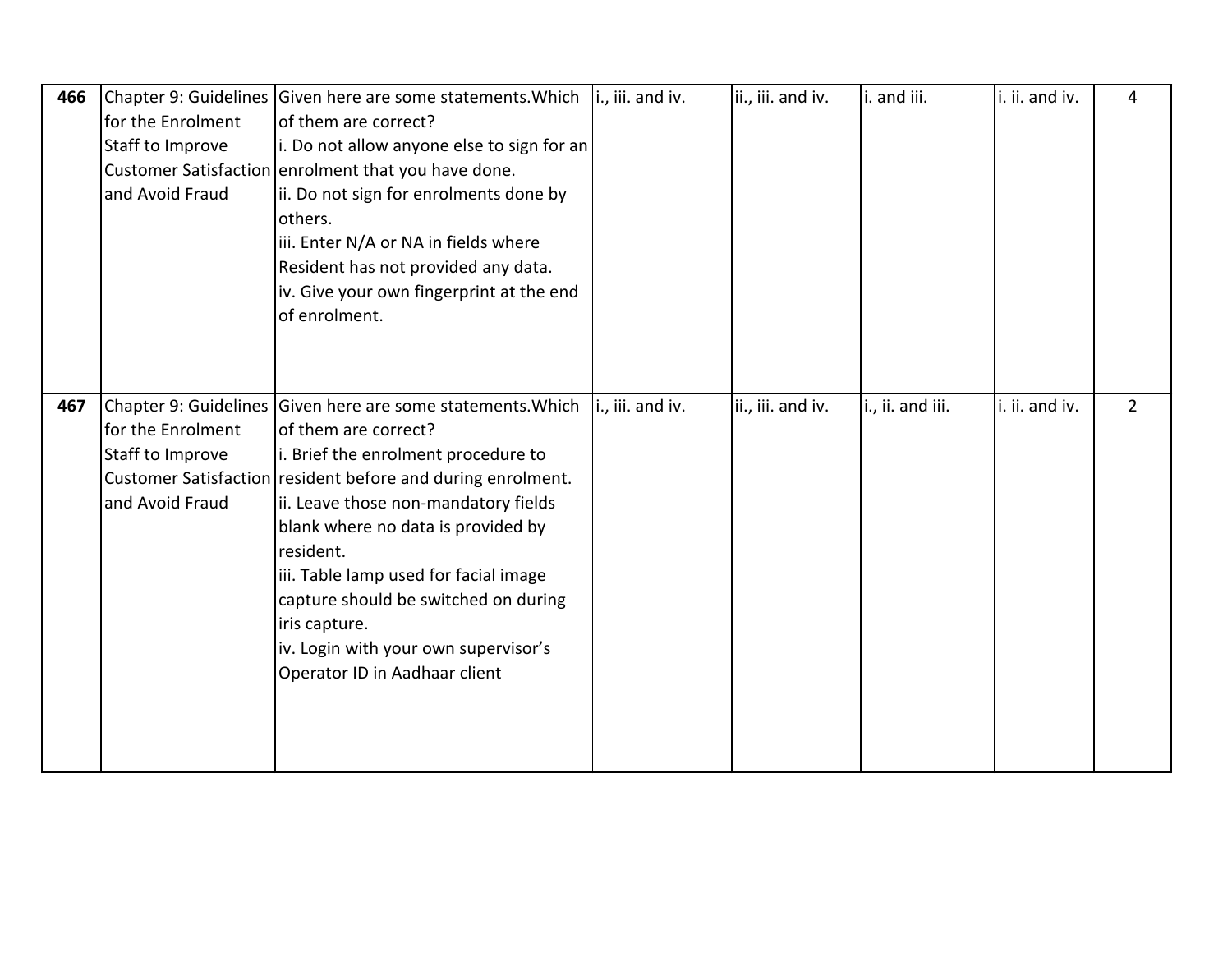| 468 | for the Enrolment<br>Staff to Improve<br><b>Customer Satisfaction</b><br>and Avoid Fraud | Chapter 9: Guidelines Operator/Supervisor should allow other<br>operator to login on his/her enrolment<br>client using his/her Login Credential. | <b>TRUE</b>          | <b>FALSE</b> |         |                             | $\overline{2}$ |
|-----|------------------------------------------------------------------------------------------|--------------------------------------------------------------------------------------------------------------------------------------------------|----------------------|--------------|---------|-----------------------------|----------------|
| 469 | for the Enrolment<br>Staff to Improve<br><b>Customer Satisfaction</b><br>and Avoid Fraud | Chapter 9: Guidelines   Operator/Supervisor should<br>password frequently to avoid<br>fraud.                                                     | Change               | Not change   | Forget  | All the<br>given<br>options | $\mathbf{1}$   |
| 470 | for the Enrolment<br>Staff to Improve<br><b>Customer Satisfaction</b><br>and Avoid Fraud | Chapter 9: Guidelines What should be the ideal frequency for<br>Operator sync?                                                                   | Daily                | Monthly      | Yearly  | 6 Months                    | 1              |
| 471 | for the Enrolment<br>Staff to Improve<br><b>Customer Satisfaction</b><br>and Avoid Fraud | Chapter 9: Guidelines   Operator/Supervisor should<br>follow procedure to perform the<br>Enrolment / Update Processs?                            | Standard<br>Operator | Any          | Medical | Customer<br>Satisfaction    | $\mathbf{1}$   |
| 472 | for the Enrolment<br>Staff to Improve<br><b>Customer Satisfaction</b><br>and Avoid Fraud | Chapter 9: Guidelines Any document can be used as Valid Pol<br>and PoA document which resident<br>provides?                                      | <b>YES</b>           | <b>NO</b>    |         |                             | $\overline{2}$ |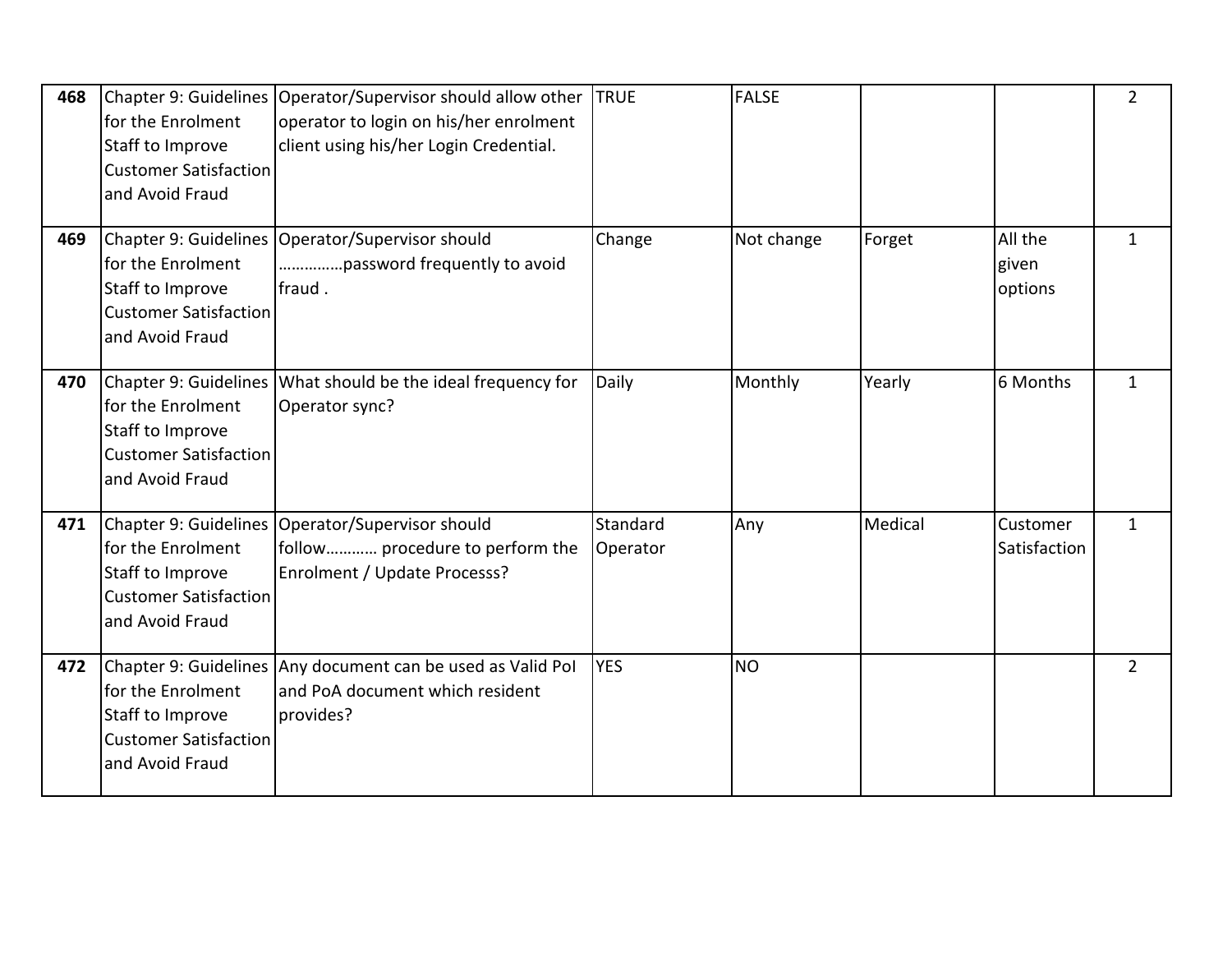| 473 | for the Enrolment<br>Staff to Improve<br>Customer Satisfaction to be informed?<br>and Avoid Fraud                 | Chapter 9: Guidelines In case any fellow Operator/Supervisor<br>performs any fruad during the<br>Enrolment/Update Process who needs             | Authority                                                     | Resident                                                        | Police                              | Local<br>MP/MLA                                 | $\mathbf{1}$   |
|-----|-------------------------------------------------------------------------------------------------------------------|-------------------------------------------------------------------------------------------------------------------------------------------------|---------------------------------------------------------------|-----------------------------------------------------------------|-------------------------------------|-------------------------------------------------|----------------|
| 474 | for the Enrolment<br>Staff to Improve<br><b>Customer Satisfaction</b><br>and Avoid Fraud                          | Chapter 9: Guidelines The enrolment files or backup should be Authority<br>stored as per the guidelines prescribed<br>by ?                      |                                                               | Resident                                                        | Police                              | Family                                          | 1              |
| 475 | for the Enrolment<br>Staff to Improve<br><b>Customer Satisfaction</b><br>and Avoid Fraud                          | Chapter 9: Guidelines   Biometric Exception case should be<br>signed off by the Enrolment Staff as per<br>his/her feeling towards the resident? | Correct                                                       | Incorrect                                                       | After due<br>dilegence              | None of the<br>above                            | 3              |
| 476 | for the Enrolment<br>Staff to Improve<br><b>Customer Satisfaction</b><br>and Avoid Fraud                          | Chapter 9: Guidelines GPS Coordinate of the<br>Enrolment/Update device needs to be<br>taken at what frequency?                                  | Daily before<br>starting the<br>Enrolment/Upda<br>te Activity | At end of the<br>day once all the<br>activities are<br>complete | Once in a month while               | purchasing<br>the<br>Enrolment<br><b>Device</b> | $\mathbf{1}$   |
| 477 | Chapter 9: Guidelines<br>for the Enrolment<br>Staff to Improve<br><b>Customer Satisfaction</b><br>and Avoid Fraud | Can a Operator/Supervisor work on<br>multiple Enrolment/Update machines<br>using same login ID?                                                 | <b>YES</b>                                                    | <b>NO</b>                                                       | YES till the time<br>it is detected | All the<br>given<br>options                     | $\overline{2}$ |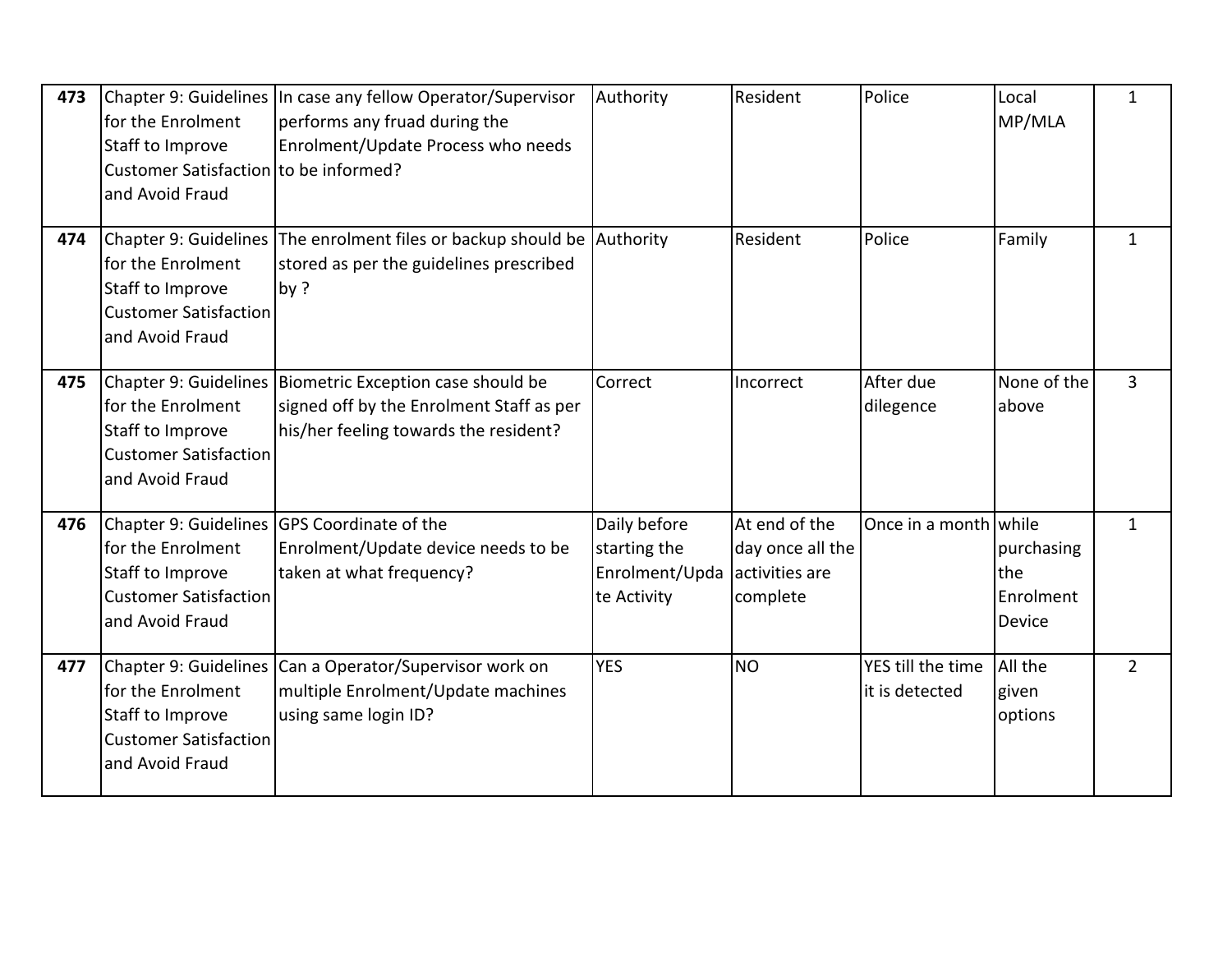| 478 | for the Enrolment<br>Staff to Improve<br><b>Customer Satisfaction</b><br>and Avoid Fraud                                                | Chapter 9: Guidelines Operator/Supervisor should use same<br>password for all his account as a best<br>practice?                              | No, the<br>password should<br>be changed<br>frequently | Yes, to<br>remember and<br>easy usage                           | As per his/her<br>convinience | All the<br>given<br>options | $\mathbf{1}$   |
|-----|-----------------------------------------------------------------------------------------------------------------------------------------|-----------------------------------------------------------------------------------------------------------------------------------------------|--------------------------------------------------------|-----------------------------------------------------------------|-------------------------------|-----------------------------|----------------|
| 479 | Chapter 9: Guidelines In case of any fraud,<br>for the Enrolment<br>Staff to Improve<br><b>Customer Satisfaction</b><br>and Avoid Fraud | Operator/Supervisor should ask resident be reported to<br>money?                                                                              | No, fraud should<br>the Authority                      | Yes, the fraud<br>enrolment/upd<br>ate should be<br>complete    | Nobody should<br>be informed  | None of the<br>above        | $\mathbf{1}$   |
| 480 | for the Enrolment<br>Staff to Improve<br><b>Customer Satisfaction</b><br>and Avoid Fraud                                                | Chapter 9: Guidelines All the Enrolment/Update related<br>files/backup should be stored in any<br>device and given to other Operator?         | No, the backup<br>should be secure                     | Yes, for them to None of the<br>upload using<br>your credential | above                         |                             | $\mathbf{1}$   |
| 481 | Chapter 9: Guidelines<br>for the Enrolment<br>Staff to Improve<br><b>Customer Satisfaction</b><br>and Avoid Fraud                       | After completing GPS sync, device can<br>be taken to any other place to perform<br>the enrolment?                                             | <b>NO</b>                                              | <b>YES</b>                                                      | As per his/her<br>convinience | All the<br>given<br>options | $\mathbf{1}$   |
| 482 | for the Enrolment<br>Staff to Improve<br><b>Customer Satisfaction</b><br>and Avoid Fraud                                                | Chapter 9: Guidelines In case resident request to add one of<br>his relative's finger print for his/her<br>enrolment, should this be allowed? | <b>YES</b>                                             | <b>NO</b>                                                       |                               |                             | $\overline{2}$ |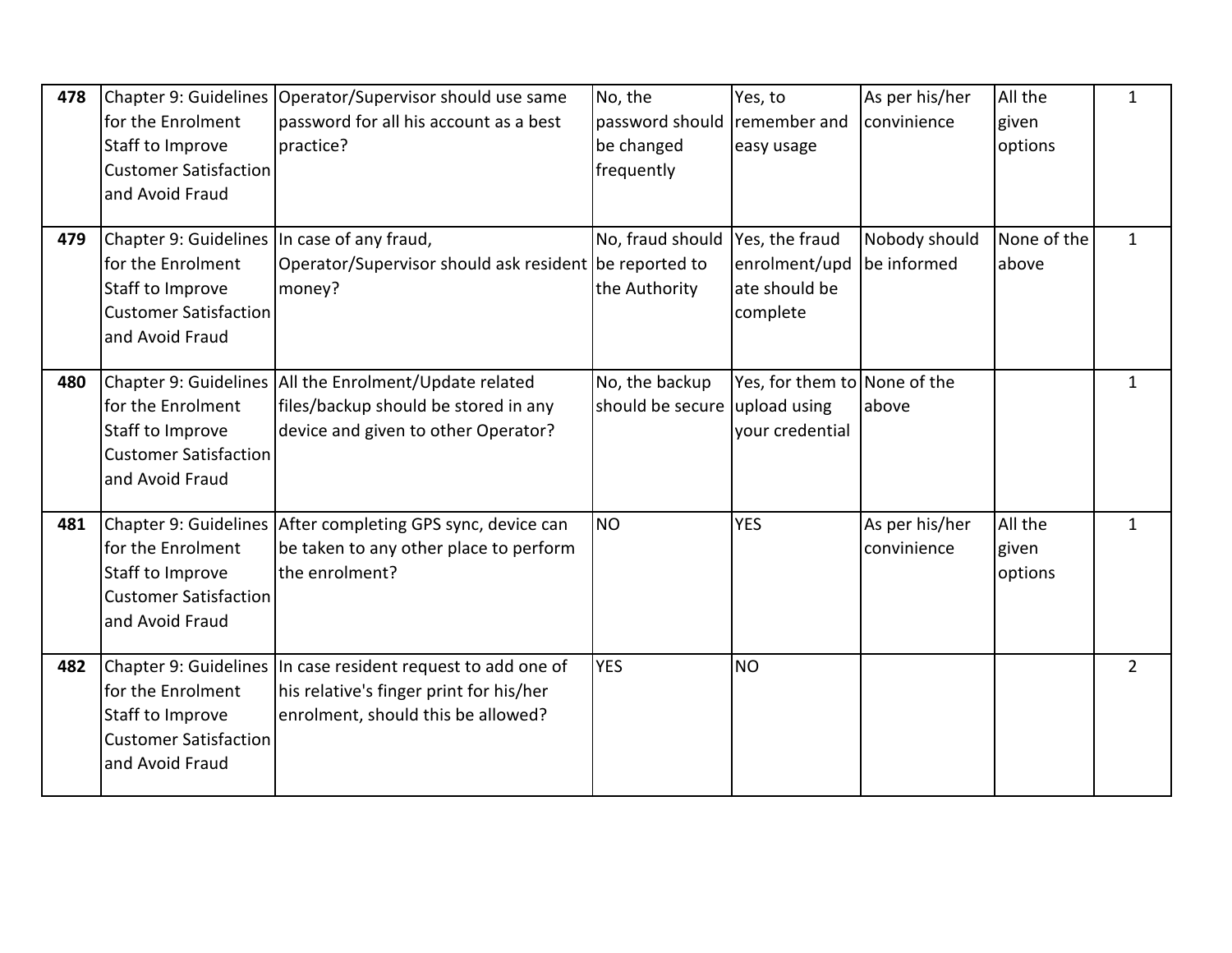| 483 | for the Enrolment<br>Staff to Improve<br><b>Customer Satisfaction</b><br>and Avoid Fraud | Chapter 9: Guidelines Any resident can be enrolled as an<br>Biometric Exception case to avoid the<br>finger prints?     | <b>No</b>      | Yes           | As per his/her<br>convinience | All the<br>given<br>options | $\mathbf{1}$   |
|-----|------------------------------------------------------------------------------------------|-------------------------------------------------------------------------------------------------------------------------|----------------|---------------|-------------------------------|-----------------------------|----------------|
| 484 | for the Enrolment<br>Staff to Improve<br><b>Customer Satisfaction</b><br>and Avoid Fraud | Chapter 9: Guidelines Enrolment/Update Client should be<br>tampered, if it is not working or showing<br>some error?     | Yes            | <b>No</b>     |                               |                             | $\overline{2}$ |
| 485 | for the Enrolment<br>Staff to Improve<br><b>Customer Satisfaction</b><br>and Avoid Fraud | Chapter 9: Guidelines Photo of Photo can be taken while<br>enroling any resident?                                       | <b>No</b>      | Yes           |                               |                             | 1              |
| 486 | for the Enrolment<br>Staff to Improve<br><b>Customer Satisfaction</b><br>and Avoid Fraud | Chapter 9: Guidelines What should not be taken in place of<br>photo of the resident while performing<br>Aadhaar update? | Photo of Photo | Photo of Gods | Photo of Animal All the       | given<br>options            | 4              |
| 487 | for the Enrolment<br>Staff to Improve<br><b>Customer Satisfaction</b><br>and Avoid Fraud | Chapter 9: Guidelines What language should not be used while un parliamentary English<br>filling the resident data?     |                |               | Hindi                         | All the<br>given<br>options | $\mathbf{1}$   |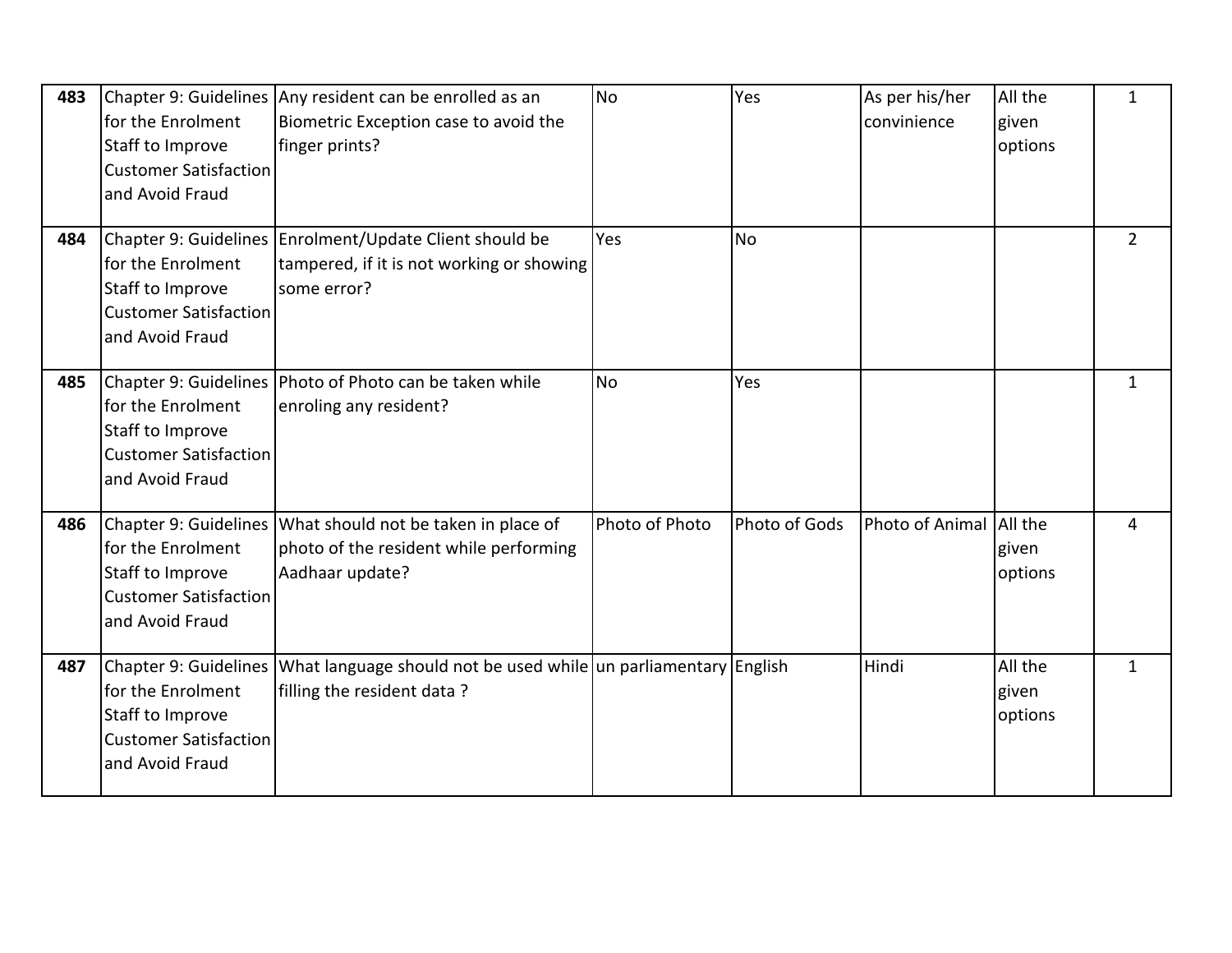| 488 | for the Enrolment<br>Staff to Improve<br><b>Customer Satisfaction</b><br>and Avoid Fraud | Chapter 9: Guidelines Strict action would be taken against the<br>Operator/Supervisor perform any of<br>lthese activities?        | take photo of<br>photo OR photo<br>of animal | use un-<br>parliamentary<br>language | None of the<br>above | Both 1 and | 4              |
|-----|------------------------------------------------------------------------------------------|-----------------------------------------------------------------------------------------------------------------------------------|----------------------------------------------|--------------------------------------|----------------------|------------|----------------|
| 489 | for the Enrolment<br>Staff to Improve<br><b>Customer Satisfaction</b><br>and Avoid Fraud | Chapter 9: Guidelines Any resident above 5 years in age can be   Yes<br>enrolled as an "Child" to avoid taking<br>finger prints?  |                                              | <b>No</b>                            |                      |            | $\overline{2}$ |
| 490 | for the Enrolment<br>Staff to Improve<br><b>Customer Satisfaction</b><br>and Avoid Fraud | Chapter 9: Guidelines All the children below 5 years in age<br>should be forced to give fingerprints?                             | <b>No</b>                                    | yes                                  |                      |            | $\mathbf{1}$   |
| 491 | for the Enrolment<br>Staff to Improve<br><b>Customer Satisfaction</b><br>and Avoid Fraud | Chapter 9: Guidelines In case of Child Enrolment,<br>Operator/Supervisor should become<br>their parent or guardian for Enrolment? | <b>TRUE</b>                                  | <b>FALSE</b>                         |                      |            | $\overline{2}$ |
| 492 | for the Enrolment<br>Staff to Improve<br><b>Customer Satisfaction</b><br>and Avoid Fraud | Chapter 9: Guidelines   Operator/Supervisor should act as Head<br>of Family in case the resident does not<br>have valid document? | <b>TRUE</b>                                  | <b>FALSE</b>                         | None of the<br>above | Both 1 and | $\overline{2}$ |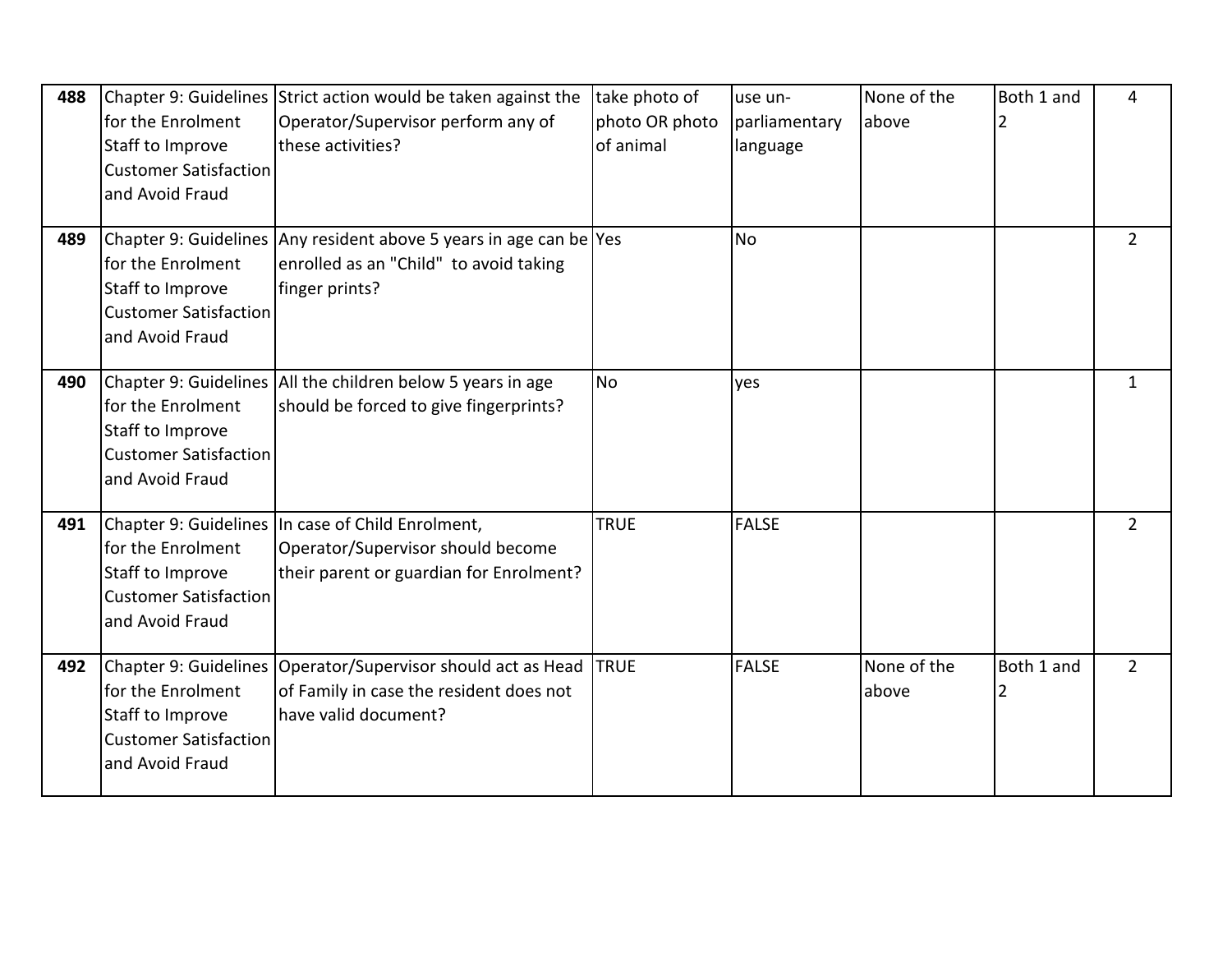| 493 | for the Enrolment<br>Staff to Improve<br><b>Customer Satisfaction</b><br>and Avoid Fraud        | Chapter 9: Guidelines News paper or any blanck paper can be<br>used as supporting Pol and PoA                                                     | <b>TRUE</b>    | <b>FALSE</b>                                                     | None of the<br>above | Both 1 and<br>2             | $\overline{2}$ |
|-----|-------------------------------------------------------------------------------------------------|---------------------------------------------------------------------------------------------------------------------------------------------------|----------------|------------------------------------------------------------------|----------------------|-----------------------------|----------------|
| 494 | for the Enrolment<br>Staff to Improve<br>Customer Satisfaction   happen?<br>and Avoid Fraud     | Chapter 9: Guidelines In case Incorrect document/blank<br>paper/news paper is used for Enrolment be rejected<br>purpose by the Operator what will | Enrolment will | <b>Strict action</b><br>against the<br>Operator will<br>be taken | None of the<br>above | All the<br>given<br>options | 4              |
| 495 | for the Enrolment<br><b>Staff to Improve</b><br><b>Customer Satisfaction</b><br>and Avoid Fraud | Chapter 9: Guidelines Whose Mobile Number or Email should<br>be added while performing Aadhaar<br>Enrolment?                                      | Resident       | Operator/Super   Local<br>visor                                  | representative       | None of the<br>above        | $\mathbf{1}$   |
| 496 | for the Enrolment<br>Staff to Improve<br><b>Customer Satisfaction</b><br>and Avoid Fraud        | Chapter 9: Guidelines Operator can use mix biometric while<br>performing Aadhaar Enrolment?                                                       | <b>TRUE</b>    | <b>FALSE</b>                                                     |                      |                             | $\overline{2}$ |
| 497 | for the Enrolment<br>Staff to Improve<br><b>Customer Satisfaction</b><br>and Avoid Fraud        | Chapter 9: Guidelines   Operator/Supervisor can take money<br>from the resident and write any<br>information in the Enrolment Client?             | <b>No</b>      | Yes                                                              |                      |                             | $\mathbf{1}$   |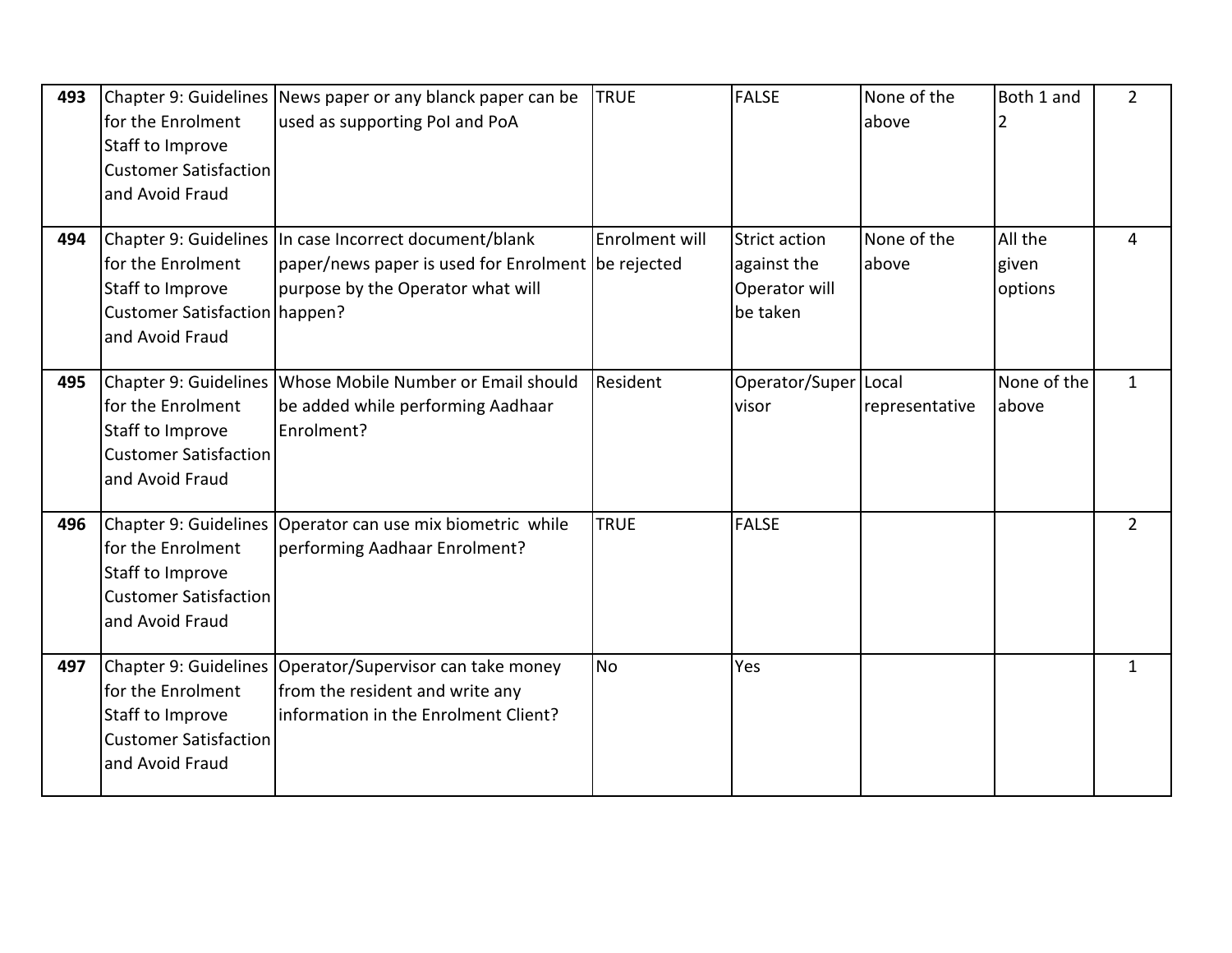| 498 |                                     | Chapter 9: Guidelines Photocopy of Proof of Identity and Proof No, Original |                             | Yes, any                   | None of the    |             | $\mathbf{1}$   |
|-----|-------------------------------------|-----------------------------------------------------------------------------|-----------------------------|----------------------------|----------------|-------------|----------------|
|     | for the Enrolment                   | of Address can be used in case the                                          | Document needs document can |                            | above          |             |                |
|     | Staff to Improve                    | resident wants?                                                             | to scanned                  | be used                    |                |             |                |
|     | <b>Customer Satisfaction</b>        |                                                                             |                             |                            |                |             |                |
|     | and Avoid Fraud                     |                                                                             |                             |                            |                |             |                |
|     |                                     |                                                                             |                             |                            |                |             |                |
| 499 |                                     | Chapter 9: Guidelines Operator/Supervisor should keep the                   | No hard copies              | Yes hard copy              |                |             | $\mathbf{1}$   |
|     | for the Enrolment                   | Hard Copy of the Pol and PoA after the                                      | should be kept              | should be kept             |                |             |                |
|     | Staff to Improve                    | Enrolment is complete?                                                      |                             | safely                     |                |             |                |
|     | <b>Customer Satisfaction</b>        |                                                                             |                             |                            |                |             |                |
|     | and Avoid Fraud                     |                                                                             |                             |                            |                |             |                |
|     |                                     |                                                                             |                             |                            |                |             |                |
| 500 | Chapter 9: Guidelines               | Which of the following activities should                                    | All the given               | $(i)$ , $(ii)$ and $(iii)$ | (ii) and (iii) | None of the | $\overline{2}$ |
|     | for the Enrolment                   | be avoided while performing Aadhaar                                         | option                      |                            |                | above       |                |
|     | Staff to Improve                    | Enrolment and Update?                                                       |                             |                            |                |             |                |
|     |                                     | Customer Satisfaction (i) Take Photo of Photo                               |                             |                            |                |             |                |
|     | and Avoid Fraud                     | (ii) Take Photo of God                                                      |                             |                            |                |             |                |
|     |                                     | (iii) Take Photo of Animal                                                  |                             |                            |                |             |                |
|     |                                     | (iv) Take resident photo                                                    |                             |                            |                |             |                |
| 501 | Chapter 9: Guidelines               | Which of the following is a valid Pol                                       | Both (i) and (ii)           | Only (iii) and             | Only i         | None of the | $\mathbf{1}$   |
|     | for the Enrolment                   | Document?                                                                   |                             | (iv)                       |                | above       |                |
|     | Staff to Improve                    | (i) Driving Licience                                                        |                             |                            |                |             |                |
|     | Customer Satisfaction (ii) Voter ID |                                                                             |                             |                            |                |             |                |
|     | and Avoid Fraud                     | (iii) Office ID                                                             |                             |                            |                |             |                |
|     |                                     | (iv) Visiting Card                                                          |                             |                            |                |             |                |
| 502 |                                     | Chapter 9: Guidelines In case the resident wants his/her                    | Yes                         | <b>No</b>                  |                |             | $\overline{2}$ |
|     | for the Enrolment                   | Biometric can be changed or mixed with                                      |                             |                            |                |             |                |
|     | Staff to Improve                    | any other resident?                                                         |                             |                            |                |             |                |
|     | <b>Customer Satisfaction</b>        |                                                                             |                             |                            |                |             |                |
|     | and Avoid Fraud                     |                                                                             |                             |                            |                |             |                |
|     |                                     |                                                                             |                             |                            |                |             |                |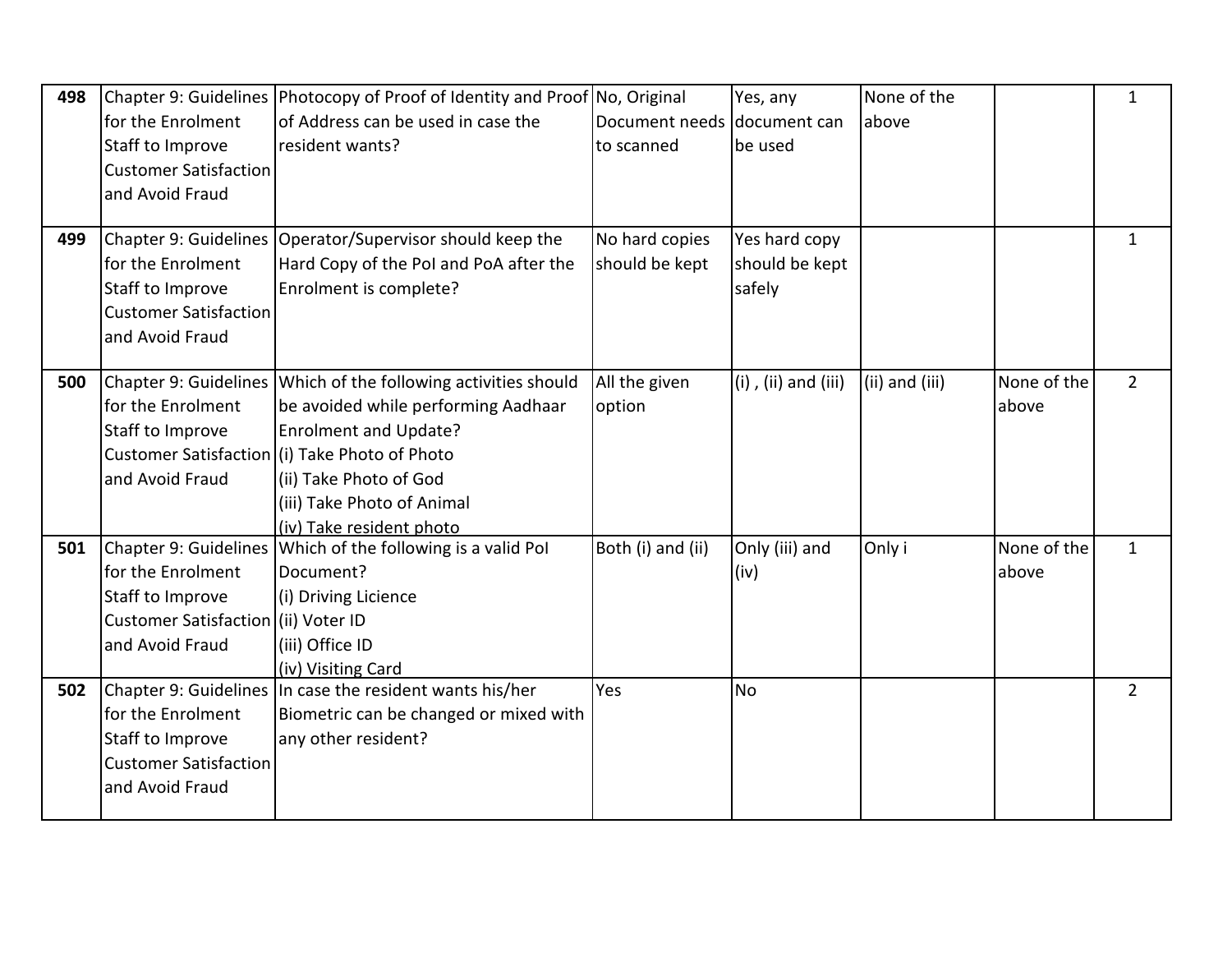| 503 | for the Enrolment<br><b>Staff to Improve</b><br><b>Customer Satisfaction</b><br>and Avoid Fraud                          | Chapter 9: Guidelines In case 6 years old resident request to<br>perform Child Enrolment should this be<br>lallowed?                                | YES, as it is<br>requested by the above 5 years<br>resident | in age       | No, as he/she is Both the options<br>lare incorrect | $\overline{2}$ |
|-----|--------------------------------------------------------------------------------------------------------------------------|-----------------------------------------------------------------------------------------------------------------------------------------------------|-------------------------------------------------------------|--------------|-----------------------------------------------------|----------------|
| 504 | for the Enrolment<br>Staff to Improve<br><b>Customer Satisfaction</b><br>and Avoid Fraud                                 | Chapter 9: Guidelines   Operator/Supervisor can take photo of<br>photo instead of the actual photo of the<br>resident in case the resident request? | Yes                                                         | <b>No</b>    |                                                     | $\overline{2}$ |
| 505 | for the Enrolment<br>Staff to Improve<br><b>Customer Satisfaction</b><br>and Avoid Fraud                                 | Chapter 9: Guidelines The scan copies of PoI and PoA can be<br>kept in a separate folder by the<br>Operator?                                        | <b>No</b>                                                   | Yes          |                                                     | $\mathbf{1}$   |
| 506 | Chapter 9: Guidelines<br>for the Enrolment<br><b>Staff to Improve</b><br><b>Customer Satisfaction</b><br>and Avoid Fraud | Blanck pages can also be used as Pol and TRUE<br>PoA document in case required?                                                                     |                                                             | <b>FALSE</b> |                                                     | $\overline{2}$ |
| 507 | for the Enrolment<br>Staff to Improve<br>Customer Satisfaction the Form<br>and Avoid Fraud                               | Chapter 9: Guidelines Resident should not be informed in case<br>the Operator/Supervisor enters any<br>linformation which is not mentioned on       | <b>TRUE</b>                                                 | <b>FALSE</b> |                                                     | $\overline{2}$ |